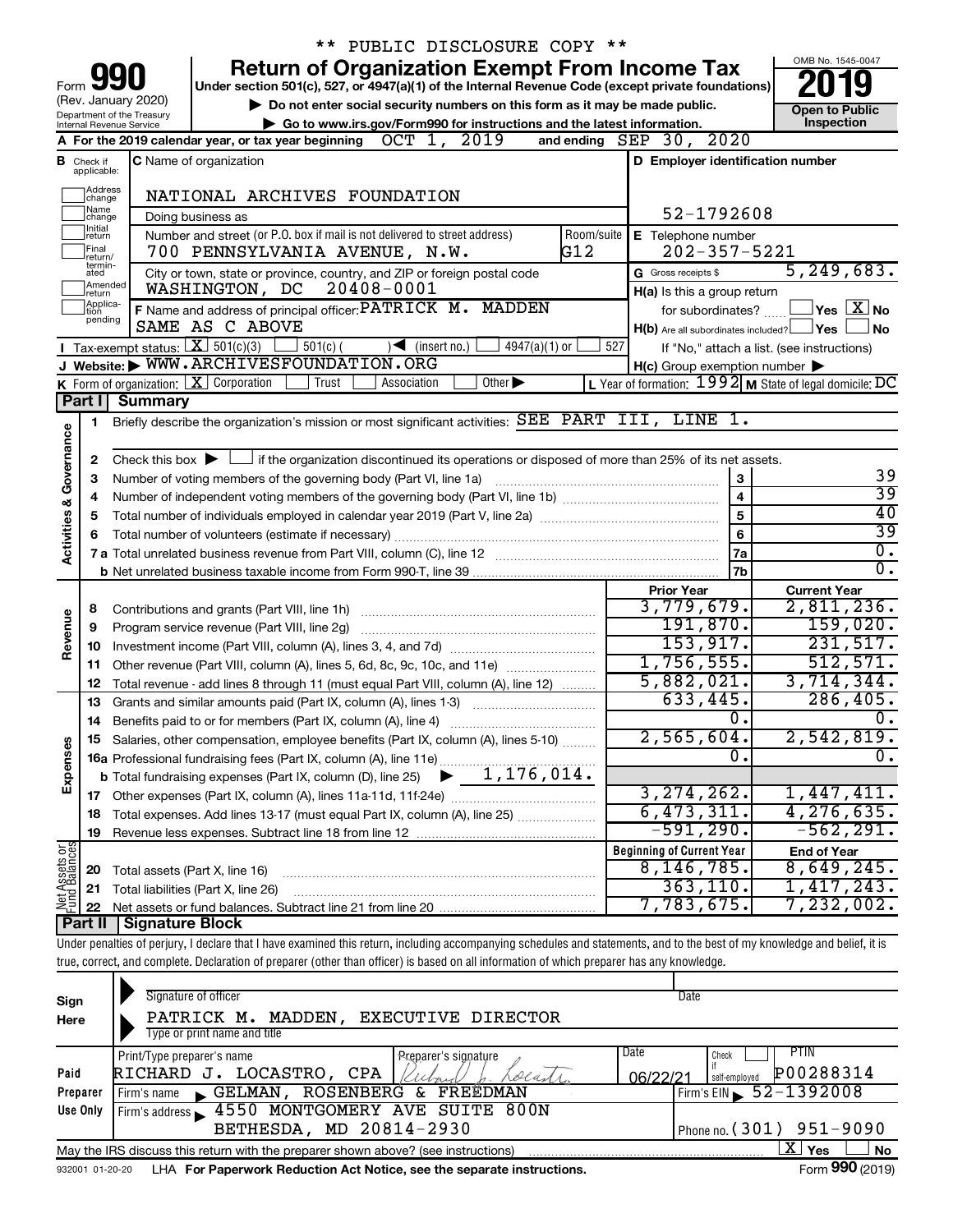|              | 52-1792608<br>NATIONAL ARCHIVES FOUNDATION<br>Page 2<br>Form 990 (2019)                                                                                                |
|--------------|------------------------------------------------------------------------------------------------------------------------------------------------------------------------|
|              | Part III   Statement of Program Service Accomplishments                                                                                                                |
|              |                                                                                                                                                                        |
| $\mathbf{1}$ | Briefly describe the organization's mission:<br>THE FOUNDATION WAS CREATED TO SUPPORT THE ARCHIVIST OF THE UNITED                                                      |
|              | STATES IN THE DEVELOPMENT OF PROGRAMS, TECHNOLOGY, PROJECTS AND                                                                                                        |
|              | MATERIALS THAT WILL INTRODUCE THE ARCHIVES AND INTERPRET ITS HOLDINGS                                                                                                  |
|              | TO INDIVIDUALS AROUND THE WORLD.                                                                                                                                       |
| $\mathbf{2}$ | Did the organization undertake any significant program services during the year which were not listed on the                                                           |
|              | $\sqrt{}$ Yes $\sqrt{}\,$ X $\sqrt{}\,$ No<br>prior Form 990 or 990-EZ?                                                                                                |
|              | If "Yes," describe these new services on Schedule O.                                                                                                                   |
| 3            | $\vert$ Yes $\vert$ $\overline{\mathrm{X}}$ $\vert$ No<br>Did the organization cease conducting, or make significant changes in how it conducts, any program services? |
|              | If "Yes," describe these changes on Schedule O.                                                                                                                        |
| 4            | Describe the organization's program service accomplishments for each of its three largest program services, as measured by expenses.                                   |
|              | Section 501(c)(3) and 501(c)(4) organizations are required to report the amount of grants and allocations to others, the total expenses, and                           |
|              | revenue, if any, for each program service reported.                                                                                                                    |
|              | 910, 449.<br>621, 249.<br>$0 \cdot$ ) (Revenue \$<br>including grants of \$<br>(Expenses \$<br>4a (Code:                                                               |
|              | NATIONAL ARCHIVES STORE: THE NATIONAL ARCHIVES STORE PLAYS A VITAL ROLE                                                                                                |
|              | IN FULFILLING THE MISSION OF THE NATIONAL ARCHIVES FOUNDATION. AS THE                                                                                                  |
|              | EXCLUSIVE GIFT SHOP OF THE NATIONAL ARCHIVES MUSEUM, THE NATIONAL                                                                                                      |
|              | ARCHIVES STORE SUPPORTS EXHIBITION AND EDUCATIONAL MESSAGING THROUGH                                                                                                   |
|              | THE DEVELOPMENT AND PRESENTATION OF HIGH-QUALITY MERCHANDISE                                                                                                           |
|              | HIGHLIGHTING THE HOLDINGS OF THE NATIONAL ARCHIVES. ALL PROCEEDS HELP                                                                                                  |
|              | SUPPORT NATIONAL ARCHIVES EXHIBITS, PUBLIC PROGRAMS, AND EDUCATIONAL                                                                                                   |
|              | INITIATIVES ACROSS THE COUNTRY.                                                                                                                                        |
|              |                                                                                                                                                                        |
|              |                                                                                                                                                                        |
|              |                                                                                                                                                                        |
|              | 522, 294.                                                                                                                                                              |
| 4b.          | including grants of \$<br>) (Expenses \$<br>Revenue \$<br>(Code:<br>MUSEUM ACTIVITIES: MUSEUM ACTIVITIES ARE INTENDED TO SUPPORT AUDIENCE                              |
|              | DEVELOPMENT, BRANDING AND PROMOTION OF THE NATIONAL ARCHIVES, AS WELL                                                                                                  |
|              | AS VOLUNTEER PROGRAMS. ACTIVITIES INCLUDE: THE JULY 4TH CELEBRATION AND                                                                                                |
|              | MANY OTHERS.                                                                                                                                                           |
|              |                                                                                                                                                                        |
|              |                                                                                                                                                                        |
|              |                                                                                                                                                                        |
|              |                                                                                                                                                                        |
|              |                                                                                                                                                                        |
|              |                                                                                                                                                                        |
|              |                                                                                                                                                                        |
|              |                                                                                                                                                                        |
|              |                                                                                                                                                                        |
|              | $454, 417$ and $\frac{1}{286}$ and $286, 405$ and $\frac{1}{286}$ (Revenue \$<br>4c (Code:<br>(Expenses \$                                                             |
|              | EDUCATION: TEACHERS AND STUDENTS FROM AROUND THE COUNTRY PARTICIPATED                                                                                                  |
|              | IN WORKSHOPS AND VIDEO CONFERENCES THROUGH THE FOUNDATION SUPPORTED THE                                                                                                |
|              | BOEING LEARNING CENTER. PARTICIPATING IN THESE WORKSHOPS AND VIDEOS,                                                                                                   |
|              | STUDENTS AND TEACHERS LEARN HOW TO USE THE NATIONAL ARCHIVES RECORDS                                                                                                   |
|              | THE CLASSROOM. THE FOUNDATION ALSO HELPED THE NATIONAL ARCHIVES                                                                                                        |
|              | MAINTAIN ITS DOCSTEACH WEBSITE AND SUPPORTS NATIONAL HISTORY DAY                                                                                                       |
|              | ACTIVITIES.                                                                                                                                                            |
|              |                                                                                                                                                                        |
|              |                                                                                                                                                                        |
|              |                                                                                                                                                                        |
|              |                                                                                                                                                                        |
|              |                                                                                                                                                                        |
|              | Other program services (Describe on Schedule O.)                                                                                                                       |
|              | 159,020.<br>$491,809$ $\cdot$ including grants of \$<br>(Expenses \$<br>(Revenue \$                                                                                    |
| 4d<br>4е     | 2,378,969.<br>Total program service expenses                                                                                                                           |
|              | Form 990 (2019)                                                                                                                                                        |
|              | 932002 01-20-20<br>2                                                                                                                                                   |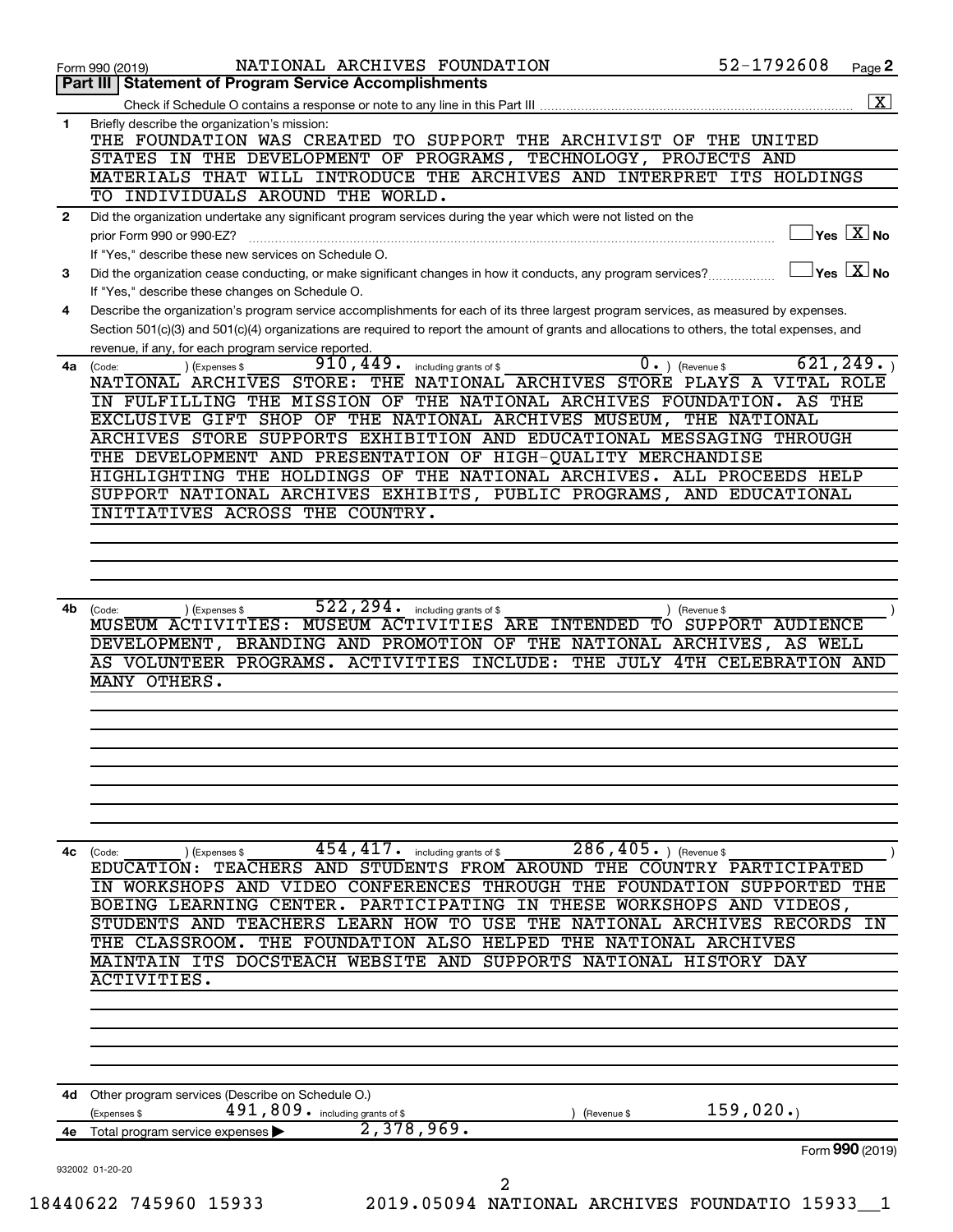| Form 990 (2019) |  |  |
|-----------------|--|--|

**Part IV Checklist of Required Schedules**

Form 990 (2019) Page NATIONAL ARCHIVES FOUNDATION 52-1792608

|     |                                                                                                                                                                                                                                     |                 | Yes | No                      |
|-----|-------------------------------------------------------------------------------------------------------------------------------------------------------------------------------------------------------------------------------------|-----------------|-----|-------------------------|
| 1   | Is the organization described in section $501(c)(3)$ or $4947(a)(1)$ (other than a private foundation)?                                                                                                                             |                 |     |                         |
|     | If "Yes," complete Schedule A                                                                                                                                                                                                       | 1               | х   |                         |
| 2   |                                                                                                                                                                                                                                     | $\mathbf{2}$    | х   |                         |
| 3   | Did the organization engage in direct or indirect political campaign activities on behalf of or in opposition to candidates for                                                                                                     |                 |     |                         |
|     | public office? If "Yes," complete Schedule C, Part I                                                                                                                                                                                | З               |     | x                       |
| 4   | Section 501(c)(3) organizations. Did the organization engage in lobbying activities, or have a section 501(h) election in effect                                                                                                    |                 |     |                         |
|     |                                                                                                                                                                                                                                     | 4               |     | х                       |
| 5   | Is the organization a section 501(c)(4), 501(c)(5), or 501(c)(6) organization that receives membership dues, assessments, or                                                                                                        |                 |     |                         |
|     |                                                                                                                                                                                                                                     | 5               |     | х                       |
| 6   | Did the organization maintain any donor advised funds or any similar funds or accounts for which donors have the right to                                                                                                           |                 |     |                         |
|     | provide advice on the distribution or investment of amounts in such funds or accounts? If "Yes," complete Schedule D, Part I                                                                                                        | 6               |     | х                       |
| 7   | Did the organization receive or hold a conservation easement, including easements to preserve open space,                                                                                                                           |                 |     |                         |
|     |                                                                                                                                                                                                                                     | $\overline{7}$  |     | х                       |
| 8   | Did the organization maintain collections of works of art, historical treasures, or other similar assets? If "Yes," complete                                                                                                        |                 |     |                         |
|     | Schedule D, Part III <b>Marting Communities</b> Contract and Contract and Contract and Contract and Contract and Contract and Contract and Contract and Contract and Contract and Contract and Contract and Contract and Contract a | 8               |     | х                       |
| 9   | Did the organization report an amount in Part X, line 21, for escrow or custodial account liability, serve as a custodian for                                                                                                       |                 |     |                         |
|     | amounts not listed in Part X; or provide credit counseling, debt management, credit repair, or debt negotiation services?                                                                                                           |                 |     |                         |
|     |                                                                                                                                                                                                                                     | 9               |     | х                       |
| 10  | Did the organization, directly or through a related organization, hold assets in donor-restricted endowments                                                                                                                        |                 |     |                         |
|     |                                                                                                                                                                                                                                     | 10              | x   |                         |
| 11  | If the organization's answer to any of the following questions is "Yes," then complete Schedule D, Parts VI, VII, VIII, IX, or X                                                                                                    |                 |     |                         |
|     | as applicable.                                                                                                                                                                                                                      |                 |     |                         |
|     | a Did the organization report an amount for land, buildings, and equipment in Part X, line 10? If "Yes," complete Schedule D,                                                                                                       |                 |     |                         |
|     |                                                                                                                                                                                                                                     | 11a             | х   |                         |
|     | <b>b</b> Did the organization report an amount for investments - other securities in Part X, line 12, that is 5% or more of its total                                                                                               |                 |     |                         |
|     |                                                                                                                                                                                                                                     | 11 <sub>b</sub> |     | x                       |
|     | c Did the organization report an amount for investments - program related in Part X, line 13, that is 5% or more of its total                                                                                                       |                 |     |                         |
|     |                                                                                                                                                                                                                                     | 11c             |     | x                       |
|     | d Did the organization report an amount for other assets in Part X, line 15, that is 5% or more of its total assets reported in                                                                                                     |                 |     |                         |
|     |                                                                                                                                                                                                                                     | 11d             |     | х                       |
|     |                                                                                                                                                                                                                                     | 11e             |     | $\overline{\texttt{x}}$ |
|     | f Did the organization's separate or consolidated financial statements for the tax year include a footnote that addresses                                                                                                           |                 |     |                         |
|     | the organization's liability for uncertain tax positions under FIN 48 (ASC 740)? If "Yes," complete Schedule D, Part X                                                                                                              | 11f             | х   |                         |
|     | 12a Did the organization obtain separate, independent audited financial statements for the tax year? If "Yes," complete                                                                                                             |                 |     |                         |
|     |                                                                                                                                                                                                                                     | 12a             | х   |                         |
|     | <b>b</b> Was the organization included in consolidated, independent audited financial statements for the tax year?                                                                                                                  |                 |     |                         |
|     | If "Yes," and if the organization answered "No" to line 12a, then completing Schedule D, Parts XI and XII is optional                                                                                                               | 12 <sub>b</sub> |     | х                       |
| 13  |                                                                                                                                                                                                                                     | 13              |     | $\overline{\textbf{x}}$ |
| 14a |                                                                                                                                                                                                                                     | 14a             |     | x                       |
| b   | Did the organization have aggregate revenues or expenses of more than \$10,000 from grantmaking, fundraising, business,                                                                                                             |                 |     |                         |
|     | investment, and program service activities outside the United States, or aggregate foreign investments valued at \$100,000                                                                                                          |                 |     |                         |
|     |                                                                                                                                                                                                                                     | 14b             |     | x                       |
| 15  | Did the organization report on Part IX, column (A), line 3, more than \$5,000 of grants or other assistance to or for any                                                                                                           |                 |     |                         |
|     |                                                                                                                                                                                                                                     | 15              |     | х                       |
| 16  | Did the organization report on Part IX, column (A), line 3, more than \$5,000 of aggregate grants or other assistance to                                                                                                            |                 |     |                         |
|     |                                                                                                                                                                                                                                     | 16              |     | х                       |
| 17  | Did the organization report a total of more than \$15,000 of expenses for professional fundraising services on Part IX,                                                                                                             |                 |     |                         |
|     |                                                                                                                                                                                                                                     | 17              |     | x                       |
| 18  | Did the organization report more than \$15,000 total of fundraising event gross income and contributions on Part VIII, lines                                                                                                        |                 |     |                         |
|     |                                                                                                                                                                                                                                     | 18              | х   |                         |
| 19  | Did the organization report more than \$15,000 of gross income from gaming activities on Part VIII, line 9a? If "Yes,"                                                                                                              |                 |     |                         |
|     |                                                                                                                                                                                                                                     | 19              |     | x                       |
|     |                                                                                                                                                                                                                                     | 20a             |     | $\overline{\text{X}}$   |
|     |                                                                                                                                                                                                                                     | 20 <sub>b</sub> |     |                         |
| b   | Did the organization report more than \$5,000 of grants or other assistance to any domestic organization or                                                                                                                         |                 |     |                         |
| 21  |                                                                                                                                                                                                                                     | 21              | х   |                         |
|     |                                                                                                                                                                                                                                     |                 |     | Form 990 (2019)         |
|     | 932003 01-20-20                                                                                                                                                                                                                     |                 |     |                         |

18440622 745960 15933 2019.05094 NATIONAL ARCHIVES FOUNDATIO 15933\_\_1 3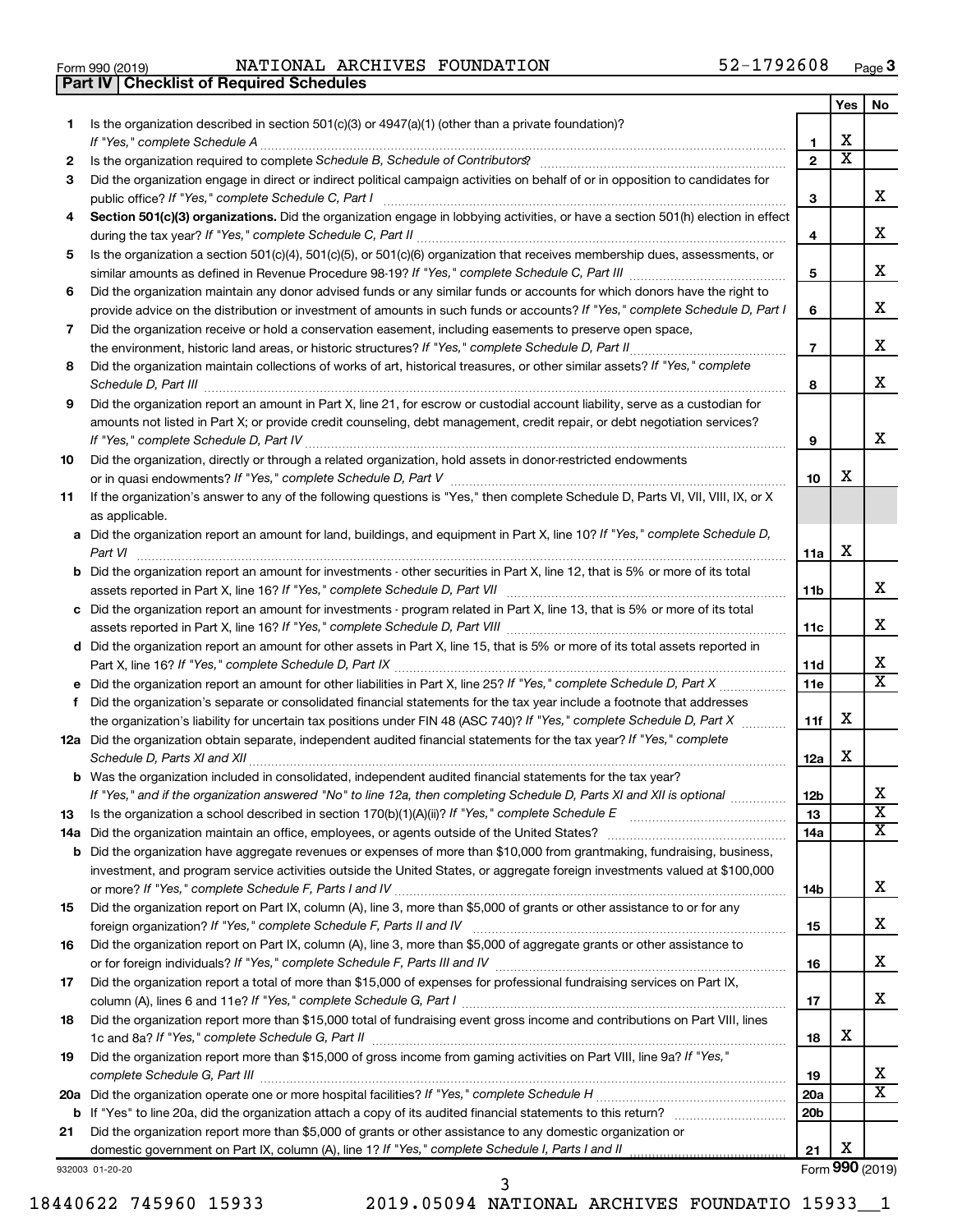|  | Form 990 (2019) |
|--|-----------------|
|  |                 |

Form 990 (2019) Page NATIONAL ARCHIVES FOUNDATION 52-1792608

*(continued)* **Part IV Checklist of Required Schedules**

| 22            | Did the organization report more than \$5,000 of grants or other assistance to or for domestic individuals on                                                                                                                                |                 |                 |                         |
|---------------|----------------------------------------------------------------------------------------------------------------------------------------------------------------------------------------------------------------------------------------------|-----------------|-----------------|-------------------------|
|               |                                                                                                                                                                                                                                              | 22              |                 | X                       |
| 23            | Did the organization answer "Yes" to Part VII, Section A, line 3, 4, or 5 about compensation of the organization's current<br>and former officers, directors, trustees, key employees, and highest compensated employees? If "Yes," complete |                 |                 |                         |
|               |                                                                                                                                                                                                                                              | 23              | X               |                         |
|               | 24a Did the organization have a tax-exempt bond issue with an outstanding principal amount of more than \$100,000 as of the                                                                                                                  |                 |                 |                         |
|               | last day of the year, that was issued after December 31, 2002? If "Yes," answer lines 24b through 24d and complete                                                                                                                           |                 |                 |                         |
|               |                                                                                                                                                                                                                                              | 24a             |                 | x                       |
|               |                                                                                                                                                                                                                                              | 24 <sub>b</sub> |                 |                         |
|               | c Did the organization maintain an escrow account other than a refunding escrow at any time during the year to defease                                                                                                                       |                 |                 |                         |
|               |                                                                                                                                                                                                                                              | 24с             |                 |                         |
|               |                                                                                                                                                                                                                                              | 24d             |                 |                         |
|               | 25a Section 501(c)(3), 501(c)(4), and 501(c)(29) organizations. Did the organization engage in an excess benefit                                                                                                                             |                 |                 | x                       |
|               | <b>b</b> Is the organization aware that it engaged in an excess benefit transaction with a disqualified person in a prior year, and                                                                                                          | 25a             |                 |                         |
|               | that the transaction has not been reported on any of the organization's prior Forms 990 or 990-EZ? If "Yes," complete<br>Schedule L, Part I                                                                                                  | 25b             |                 | x                       |
| 26            | Did the organization report any amount on Part X, line 5 or 22, for receivables from or payables to any current                                                                                                                              |                 |                 |                         |
|               | or former officer, director, trustee, key employee, creator or founder, substantial contributor, or 35%                                                                                                                                      |                 |                 |                         |
|               |                                                                                                                                                                                                                                              | 26              |                 | x                       |
| 27            | Did the organization provide a grant or other assistance to any current or former officer, director, trustee, key employee,                                                                                                                  |                 |                 |                         |
|               | creator or founder, substantial contributor or employee thereof, a grant selection committee member, or to a 35% controlled                                                                                                                  |                 |                 |                         |
|               | entity (including an employee thereof) or family member of any of these persons? If "Yes," complete Schedule L, Part III                                                                                                                     | 27              |                 | x                       |
| 28            | Was the organization a party to a business transaction with one of the following parties (see Schedule L, Part IV                                                                                                                            |                 |                 |                         |
|               | instructions, for applicable filing thresholds, conditions, and exceptions):                                                                                                                                                                 |                 |                 |                         |
|               | a A current or former officer, director, trustee, key employee, creator or founder, or substantial contributor? If                                                                                                                           | 28a             |                 | х                       |
|               |                                                                                                                                                                                                                                              | 28b             |                 | $\overline{\mathbf{x}}$ |
|               | c A 35% controlled entity of one or more individuals and/or organizations described in lines 28a or 28b?If                                                                                                                                   |                 |                 |                         |
|               |                                                                                                                                                                                                                                              | 28c             |                 | Х                       |
| 29            |                                                                                                                                                                                                                                              | 29              | х               |                         |
| 30            | Did the organization receive contributions of art, historical treasures, or other similar assets, or qualified conservation                                                                                                                  | 30              |                 | х                       |
| 31            | Did the organization liquidate, terminate, or dissolve and cease operations? If "Yes," complete Schedule N, Part I                                                                                                                           | 31              |                 | $\overline{\texttt{x}}$ |
| 32            | Did the organization sell, exchange, dispose of, or transfer more than 25% of its net assets? If "Yes," complete<br>Schedule N, Part II                                                                                                      | 32              |                 | Х                       |
| 33            | Did the organization own 100% of an entity disregarded as separate from the organization under Regulations                                                                                                                                   |                 |                 |                         |
|               |                                                                                                                                                                                                                                              | 33              |                 | x                       |
| 34            | Was the organization related to any tax-exempt or taxable entity? If "Yes," complete Schedule R, Part II, III, or IV, and                                                                                                                    |                 |                 |                         |
|               | Part V, line 1                                                                                                                                                                                                                               | 34              |                 | х<br>$\mathbf x$        |
|               | 35a Did the organization have a controlled entity within the meaning of section 512(b)(13)?<br><b>b</b> If "Yes" to line 35a, did the organization receive any payment from or engage in any transaction with a controlled entity            | <b>35a</b>      |                 |                         |
|               |                                                                                                                                                                                                                                              | 35b             |                 |                         |
| 36            | Section 501(c)(3) organizations. Did the organization make any transfers to an exempt non-charitable related organization?                                                                                                                   |                 |                 |                         |
|               |                                                                                                                                                                                                                                              | 36              |                 | x                       |
| 37            | Did the organization conduct more than 5% of its activities through an entity that is not a related organization                                                                                                                             |                 |                 |                         |
|               | and that is treated as a partnership for federal income tax purposes? If "Yes," complete Schedule R, Part VI                                                                                                                                 | 37              |                 | х                       |
| 38            | Did the organization complete Schedule O and provide explanations in Schedule O for Part VI, lines 11b and 19?                                                                                                                               |                 |                 |                         |
| <b>Part V</b> | <b>Statements Regarding Other IRS Filings and Tax Compliance</b>                                                                                                                                                                             | 38              | X               |                         |
|               | Check if Schedule O contains a response or note to any line in this Part V [11] [12] Check if Schedule O contains a response or note to any line in this Part V                                                                              |                 |                 |                         |
|               |                                                                                                                                                                                                                                              |                 | Yes             | No                      |
|               | 11<br>1a                                                                                                                                                                                                                                     |                 |                 |                         |
|               | Enter the number of Forms W-2G included in line 1a. Enter -0- if not applicable<br>1b                                                                                                                                                        |                 |                 |                         |
|               | c Did the organization comply with backup withholding rules for reportable payments to vendors and reportable gaming                                                                                                                         |                 | X               |                         |
|               |                                                                                                                                                                                                                                              | 1c              | Form 990 (2019) |                         |
|               | 932004 01-20-20                                                                                                                                                                                                                              |                 |                 |                         |
|               | 18440622 745960 15933<br>2019.05094 NATIONAL ARCHIVES FOUNDATIO 15933                                                                                                                                                                        |                 |                 |                         |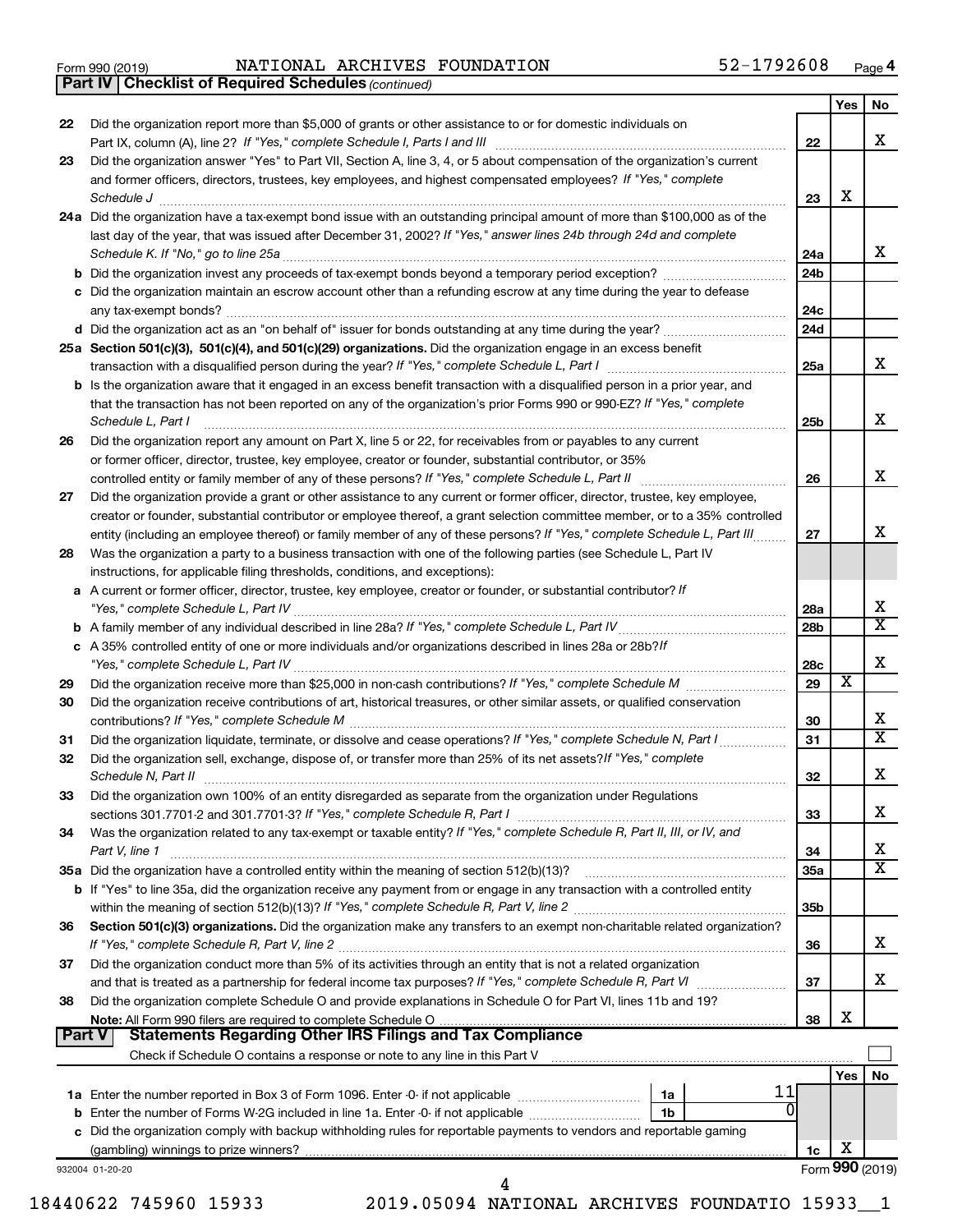**Part V** Statements Regarding Other IRS Filings and Tax Compliance (continued)

|         |                                                                                                                                                 |                | Yes                     | No               |  |  |  |  |  |
|---------|-------------------------------------------------------------------------------------------------------------------------------------------------|----------------|-------------------------|------------------|--|--|--|--|--|
|         | 2a Enter the number of employees reported on Form W-3, Transmittal of Wage and Tax Statements,                                                  |                |                         |                  |  |  |  |  |  |
|         | 40<br>2a<br>filed for the calendar year ending with or within the year covered by this return                                                   |                |                         |                  |  |  |  |  |  |
|         |                                                                                                                                                 | 2 <sub>b</sub> | х                       |                  |  |  |  |  |  |
|         |                                                                                                                                                 |                |                         |                  |  |  |  |  |  |
|         | 3a Did the organization have unrelated business gross income of \$1,000 or more during the year?                                                | За             |                         | X.               |  |  |  |  |  |
|         |                                                                                                                                                 | 3b             |                         |                  |  |  |  |  |  |
|         | 4a At any time during the calendar year, did the organization have an interest in, or a signature or other authority over, a                    |                |                         |                  |  |  |  |  |  |
|         | financial account in a foreign country (such as a bank account, securities account, or other financial account)?                                | 4a             |                         | x                |  |  |  |  |  |
|         | <b>b</b> If "Yes," enter the name of the foreign country                                                                                        |                |                         |                  |  |  |  |  |  |
|         | See instructions for filing requirements for FinCEN Form 114, Report of Foreign Bank and Financial Accounts (FBAR).                             |                |                         | х                |  |  |  |  |  |
|         |                                                                                                                                                 | 5a<br>5b       |                         | X                |  |  |  |  |  |
|         | b                                                                                                                                               |                |                         |                  |  |  |  |  |  |
|         | 6a Does the organization have annual gross receipts that are normally greater than \$100,000, and did the organization solicit                  | 5 <sub>c</sub> |                         |                  |  |  |  |  |  |
|         | any contributions that were not tax deductible as charitable contributions?                                                                     | 6a             |                         | x                |  |  |  |  |  |
|         | b If "Yes," did the organization include with every solicitation an express statement that such contributions or gifts                          |                |                         |                  |  |  |  |  |  |
|         | were not tax deductible?                                                                                                                        | 6b             |                         |                  |  |  |  |  |  |
| 7       | Organizations that may receive deductible contributions under section 170(c).                                                                   |                |                         |                  |  |  |  |  |  |
| a       | Did the organization receive a payment in excess of \$75 made partly as a contribution and partly for goods and services provided to the payor? | 7a             | х                       |                  |  |  |  |  |  |
|         |                                                                                                                                                 | 7b             | $\overline{\textbf{x}}$ |                  |  |  |  |  |  |
| С       | Did the organization sell, exchange, or otherwise dispose of tangible personal property for which it was required                               |                |                         |                  |  |  |  |  |  |
|         | to file Form 8282?                                                                                                                              | 7c             |                         | x                |  |  |  |  |  |
|         | 7d                                                                                                                                              |                |                         |                  |  |  |  |  |  |
| е       | Did the organization receive any funds, directly or indirectly, to pay premiums on a personal benefit contract?                                 | 7е             |                         | x<br>$\mathbf x$ |  |  |  |  |  |
|         |                                                                                                                                                 |                |                         |                  |  |  |  |  |  |
|         | If the organization received a contribution of qualified intellectual property, did the organization file Form 8899 as required?                |                |                         |                  |  |  |  |  |  |
| h       | If the organization received a contribution of cars, boats, airplanes, or other vehicles, did the organization file a Form 1098-C?              |                |                         |                  |  |  |  |  |  |
| 8       | Sponsoring organizations maintaining donor advised funds. Did a donor advised fund maintained by the                                            |                |                         |                  |  |  |  |  |  |
|         | N/A<br>sponsoring organization have excess business holdings at any time during the year?                                                       | 8              |                         |                  |  |  |  |  |  |
| 9       | Sponsoring organizations maintaining donor advised funds.                                                                                       |                |                         |                  |  |  |  |  |  |
| а       | N/A<br>Did the sponsoring organization make any taxable distributions under section 4966?<br>N/A                                                | 9а             |                         |                  |  |  |  |  |  |
| b       | Did the sponsoring organization make a distribution to a donor, donor advisor, or related person?                                               | 9b             |                         |                  |  |  |  |  |  |
| 10      | Section 501(c)(7) organizations. Enter:<br>10a                                                                                                  |                |                         |                  |  |  |  |  |  |
| а       | 10 <sub>b</sub>                                                                                                                                 |                |                         |                  |  |  |  |  |  |
| b<br>11 | Gross receipts, included on Form 990, Part VIII, line 12, for public use of club facilities<br>Section 501(c)(12) organizations. Enter:         |                |                         |                  |  |  |  |  |  |
|         |                                                                                                                                                 |                |                         |                  |  |  |  |  |  |
|         | <b>b</b> Gross income from other sources (Do not net amounts due or paid to other sources against                                               |                |                         |                  |  |  |  |  |  |
|         | amounts due or received from them.)<br>11b                                                                                                      |                |                         |                  |  |  |  |  |  |
|         | 12a Section 4947(a)(1) non-exempt charitable trusts. Is the organization filing Form 990 in lieu of Form 1041?                                  | 12a            |                         |                  |  |  |  |  |  |
|         | <b>b</b> If "Yes," enter the amount of tax-exempt interest received or accrued during the year $\ldots \mathbf{N}/\mathbf{A}$ .<br>12b          |                |                         |                  |  |  |  |  |  |
| 13      | Section 501(c)(29) qualified nonprofit health insurance issuers.                                                                                |                |                         |                  |  |  |  |  |  |
|         | N/A<br><b>a</b> Is the organization licensed to issue qualified health plans in more than one state?                                            | 13a            |                         |                  |  |  |  |  |  |
|         | Note: See the instructions for additional information the organization must report on Schedule O.                                               |                |                         |                  |  |  |  |  |  |
|         | <b>b</b> Enter the amount of reserves the organization is required to maintain by the states in which the                                       |                |                         |                  |  |  |  |  |  |
|         | 13 <sub>b</sub>                                                                                                                                 |                |                         |                  |  |  |  |  |  |
|         | 13 <sub>c</sub>                                                                                                                                 |                |                         |                  |  |  |  |  |  |
|         | 14a Did the organization receive any payments for indoor tanning services during the tax year?                                                  | 14a            |                         | х                |  |  |  |  |  |
|         | b If "Yes," has it filed a Form 720 to report these payments? If "No," provide an explanation on Schedule O                                     | 14b            |                         |                  |  |  |  |  |  |
| 15      | Is the organization subject to the section 4960 tax on payment(s) of more than \$1,000,000 in remuneration or                                   |                |                         |                  |  |  |  |  |  |
|         |                                                                                                                                                 | 15             |                         | x                |  |  |  |  |  |
|         | If "Yes," see instructions and file Form 4720, Schedule N.                                                                                      |                |                         | х                |  |  |  |  |  |
| 16      | Is the organization an educational institution subject to the section 4968 excise tax on net investment income?                                 | 16             |                         |                  |  |  |  |  |  |
|         | If "Yes," complete Form 4720, Schedule O.                                                                                                       |                |                         |                  |  |  |  |  |  |

Form (2019) **990**

932005 01-20-20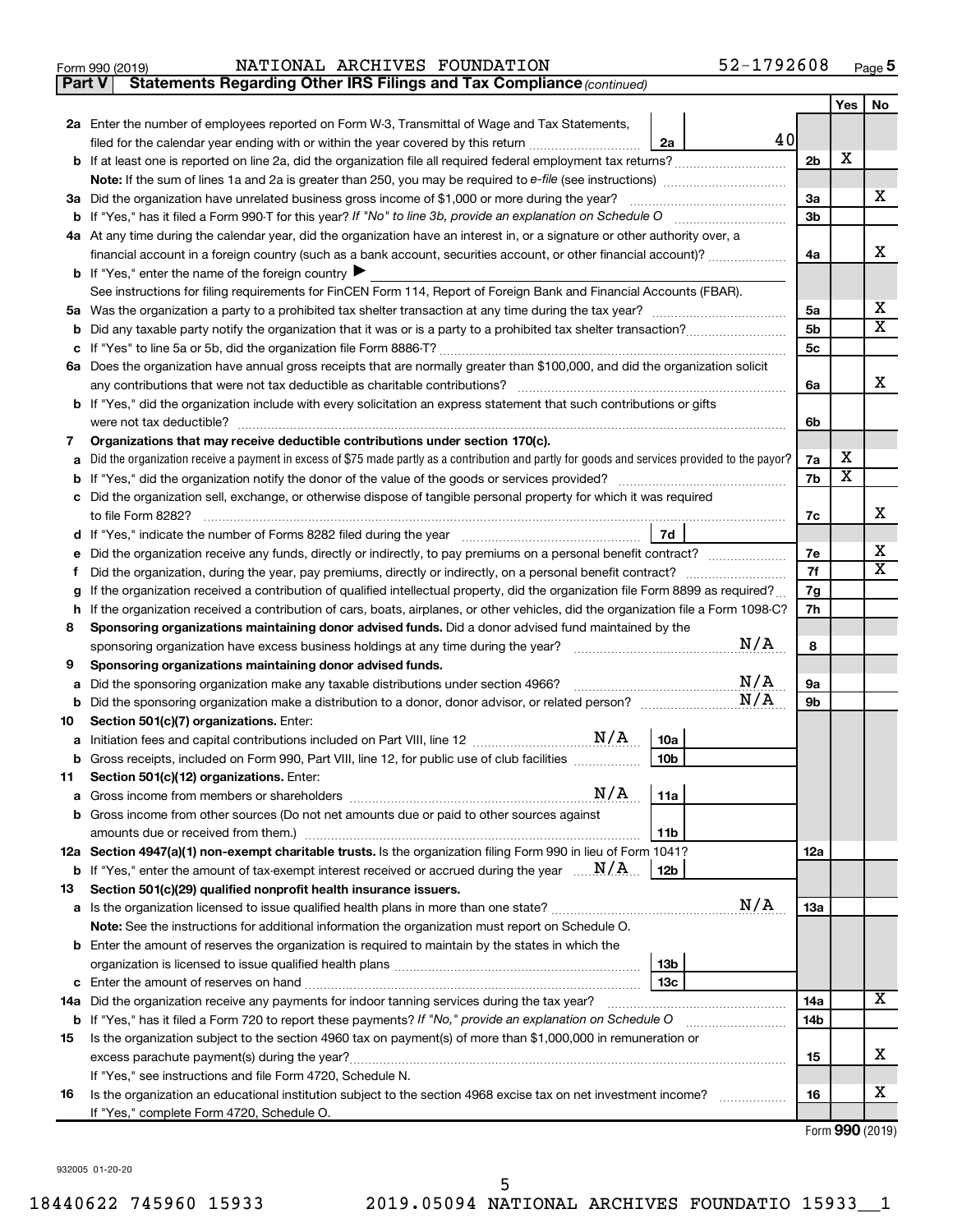| Form 990 (2019) |  |
|-----------------|--|
|-----------------|--|

#### Form 990 (2019) Page NATIONAL ARCHIVES FOUNDATION 52-1792608

**Part VI** Governance, Management, and Disclosure For each "Yes" response to lines 2 through 7b below, and for a "No" response *to line 8a, 8b, or 10b below, describe the circumstances, processes, or changes on Schedule O. See instructions.*

|     | Check if Schedule O contains a response or note to any line in this Part VI [11] [12] Check if Schedule O contains a response or note to any line in this Part VI |                               |                         |                         | $\overline{\mathbf{X}}$ |
|-----|-------------------------------------------------------------------------------------------------------------------------------------------------------------------|-------------------------------|-------------------------|-------------------------|-------------------------|
|     | <b>Section A. Governing Body and Management</b>                                                                                                                   |                               |                         |                         |                         |
|     |                                                                                                                                                                   |                               |                         | Yes                     | No                      |
|     | 1a Enter the number of voting members of the governing body at the end of the tax year                                                                            | 39<br>1a                      |                         |                         |                         |
|     | If there are material differences in voting rights among members of the governing body, or if the governing                                                       |                               |                         |                         |                         |
|     | body delegated broad authority to an executive committee or similar committee, explain on Schedule O.                                                             |                               |                         |                         |                         |
| b   | Enter the number of voting members included on line 1a, above, who are independent                                                                                | 39<br>1b                      |                         |                         |                         |
| 2   | Did any officer, director, trustee, or key employee have a family relationship or a business relationship with any other                                          |                               |                         |                         |                         |
|     | officer, director, trustee, or key employee?                                                                                                                      |                               | $\mathbf{2}$            |                         |                         |
| 3   | Did the organization delegate control over management duties customarily performed by or under the direct supervision                                             |                               |                         |                         |                         |
|     |                                                                                                                                                                   |                               | 3                       |                         |                         |
| 4   | Did the organization make any significant changes to its governing documents since the prior Form 990 was filed?                                                  |                               | $\overline{4}$          |                         |                         |
| 5   |                                                                                                                                                                   |                               | $\overline{\mathbf{5}}$ |                         |                         |
| 6   |                                                                                                                                                                   |                               | 6                       |                         |                         |
| 7a  | Did the organization have members, stockholders, or other persons who had the power to elect or appoint one or                                                    |                               |                         |                         |                         |
|     |                                                                                                                                                                   |                               | 7a                      |                         |                         |
|     | <b>b</b> Are any governance decisions of the organization reserved to (or subject to approval by) members, stockholders, or                                       |                               |                         |                         |                         |
|     | persons other than the governing body?                                                                                                                            |                               | 7b                      |                         |                         |
| 8   | Did the organization contemporaneously document the meetings held or written actions undertaken during the year by the following:                                 |                               |                         |                         |                         |
|     |                                                                                                                                                                   |                               | 8а                      | х                       |                         |
|     |                                                                                                                                                                   |                               | 8b                      | $\overline{\mathbf{x}}$ |                         |
| 9   | Is there any officer, director, trustee, or key employee listed in Part VII, Section A, who cannot be reached at the                                              |                               |                         |                         |                         |
|     |                                                                                                                                                                   |                               | 9                       |                         |                         |
|     | Section B. Policies (This Section B requests information about policies not required by the Internal Revenue Code.)                                               |                               |                         |                         |                         |
|     |                                                                                                                                                                   |                               |                         | Yes                     |                         |
|     |                                                                                                                                                                   |                               | 10a                     |                         |                         |
|     | b If "Yes," did the organization have written policies and procedures governing the activities of such chapters, affiliates,                                      |                               |                         |                         |                         |
|     | and branches to ensure their operations are consistent with the organization's exempt purposes? <i>managereconominion</i>                                         |                               | 10 <sub>b</sub>         |                         |                         |
|     | 11a Has the organization provided a complete copy of this Form 990 to all members of its governing body before filing the form?                                   |                               | 11a                     | $\overline{\mathbf{X}}$ |                         |
|     | <b>b</b> Describe in Schedule O the process, if any, used by the organization to review this Form 990.                                                            |                               |                         |                         |                         |
| 12a |                                                                                                                                                                   |                               | 12a                     | х                       |                         |
| b   | Were officers, directors, or trustees, and key employees required to disclose annually interests that could give rise to conflicts?                               |                               | 12 <sub>b</sub>         | $\overline{\text{x}}$   |                         |
|     | c Did the organization regularly and consistently monitor and enforce compliance with the policy? If "Yes," describe                                              |                               |                         |                         |                         |
|     | in Schedule O how this was done manufactured and continuum and contact the way to the set of the set of the schedule O how this was done                          |                               | 12c                     | х                       |                         |
| 13  |                                                                                                                                                                   |                               | 13                      | $\overline{\textbf{x}}$ |                         |
|     | Did the organization have a written document retention and destruction policy? [11] manufaction manufaction in                                                    |                               | 14                      | $\overline{\textbf{x}}$ |                         |
| 14  |                                                                                                                                                                   |                               |                         |                         |                         |
| 15  | Did the process for determining compensation of the following persons include a review and approval by independent                                                |                               |                         |                         |                         |
|     | persons, comparability data, and contemporaneous substantiation of the deliberation and decision?                                                                 |                               |                         | x                       |                         |
|     |                                                                                                                                                                   |                               | 15a                     |                         |                         |
|     |                                                                                                                                                                   |                               | 15b                     |                         |                         |
|     | If "Yes" to line 15a or 15b, describe the process in Schedule O (see instructions).                                                                               |                               |                         |                         |                         |
|     | 16a Did the organization invest in, contribute assets to, or participate in a joint venture or similar arrangement with a                                         |                               |                         |                         |                         |
|     | taxable entity during the year?                                                                                                                                   |                               | 16a                     |                         |                         |
|     | b If "Yes," did the organization follow a written policy or procedure requiring the organization to evaluate its participation                                    |                               |                         |                         |                         |
|     | in joint venture arrangements under applicable federal tax law, and take steps to safeguard the organization's                                                    |                               |                         |                         |                         |
|     | exempt status with respect to such arrangements?                                                                                                                  |                               | 16b                     |                         |                         |
|     | <b>Section C. Disclosure</b>                                                                                                                                      |                               |                         |                         |                         |
| 17  | List the states with which a copy of this Form 990 is required to be filed $\blacktriangleright$ SEE SCHEDULE O                                                   |                               |                         |                         |                         |
| 18  | Section 6104 requires an organization to make its Forms 1023 (1024 or 1024-A, if applicable), 990, and 990-T (Section 501(c)(3)s only) available                  |                               |                         |                         |                         |
|     | for public inspection. Indicate how you made these available. Check all that apply.                                                                               |                               |                         |                         |                         |
|     | $ \underline{X} $ Upon request<br>Own website<br>Another's website                                                                                                | Other (explain on Schedule O) |                         |                         |                         |
| 19  | Describe on Schedule O whether (and if so, how) the organization made its governing documents, conflict of interest policy, and financial                         |                               |                         |                         |                         |
|     | statements available to the public during the tax year.                                                                                                           |                               |                         |                         |                         |
| 20  | State the name, address, and telephone number of the person who possesses the organization's books and records                                                    |                               |                         |                         |                         |
|     | PATRICK M. MADDEN - 202-357-5222                                                                                                                                  |                               |                         |                         |                         |
|     | 700 PENNSYLVANIA AVENUE, NW, RM G12, WASHINGTON, DC                                                                                                               | $20408 - 0001$                |                         |                         |                         |
|     | 932006 01-20-20                                                                                                                                                   |                               |                         | Form 990 (2019)         |                         |
|     | 6<br>2019.05094 NATIONAL ARCHIVES FOUNDATIO 15933 1<br>18440622 745960 15933                                                                                      |                               |                         |                         |                         |
|     |                                                                                                                                                                   |                               |                         |                         |                         |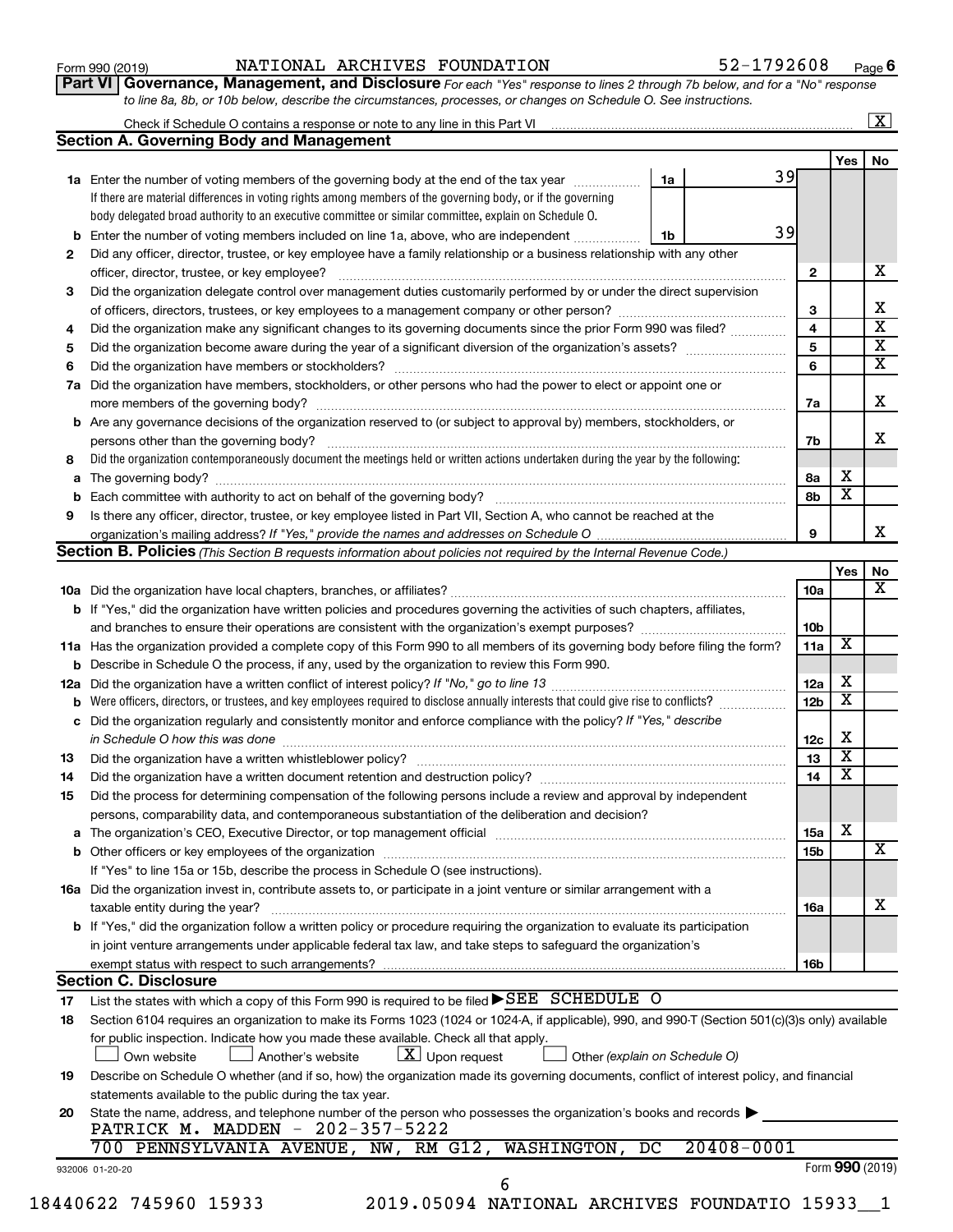$\Box$ 

| Part VII Compensation of Officers, Directors, Trustees, Key Employees, Highest Compensated |  |  |
|--------------------------------------------------------------------------------------------|--|--|
| <b>Employees, and Independent Contractors</b>                                              |  |  |

Check if Schedule O contains a response or note to any line in this Part VII

**Section A. Officers, Directors, Trustees, Key Employees, and Highest Compensated Employees**

**1a**  Complete this table for all persons required to be listed. Report compensation for the calendar year ending with or within the organization's tax year.  $\bullet$  List all of the organization's current officers, directors, trustees (whether individuals or organizations), regardless of amount of compensation.

Enter -0- in columns (D), (E), and (F) if no compensation was paid.

**•** List all of the organization's current key employees, if any. See instructions for definition of "key employee."

• List the organization's five *current* highest compensated employees (other than an officer, director, trustee, or key employee) who received reportable compensation (Box 5 of Form W-2 and/or Box 7 of Form 1099-MISC) of more than \$100,000 from the organization and any related organizations.

 $\bullet$  List all of the organization's former officers, key employees, and highest compensated employees who received more than \$100,000 of reportable compensation from the organization and any related organizations.

**•** List all of the organization's former directors or trustees that received, in the capacity as a former director or trustee of the organization, more than \$10,000 of reportable compensation from the organization and any related organizations.

See instructions for the order in which to list the persons above.

Check this box if neither the organization nor any related organization compensated any current officer, director, or trustee.  $\Box$ 

| (A)                         | (B)                    |                                |                                                                  | (C)         |              |                                   |        | (D)                 | (E)                              | (F)                      |
|-----------------------------|------------------------|--------------------------------|------------------------------------------------------------------|-------------|--------------|-----------------------------------|--------|---------------------|----------------------------------|--------------------------|
| Name and title              | Average                |                                | (do not check more than one                                      |             | Position     |                                   |        | Reportable          | Reportable                       | Estimated                |
|                             | hours per              |                                | box, unless person is both an<br>officer and a director/trustee) |             |              |                                   |        | compensation        | compensation                     | amount of                |
|                             | week                   |                                |                                                                  |             |              |                                   |        | from                | from related                     | other                    |
|                             | (list any<br>hours for | Individual trustee or director |                                                                  |             |              |                                   |        | the<br>organization | organizations<br>(W-2/1099-MISC) | compensation<br>from the |
|                             | related                |                                |                                                                  |             |              |                                   |        | (W-2/1099-MISC)     |                                  | organization             |
|                             | organizations          |                                |                                                                  |             |              |                                   |        |                     |                                  | and related              |
|                             | below                  |                                | nstitutional trustee                                             |             | Key employee |                                   |        |                     |                                  | organizations            |
|                             | line)                  |                                |                                                                  | Officer     |              | Highest compensated<br>  employee | Former |                     |                                  |                          |
| JAMES J. BLANCHARD<br>(1)   | 5.00                   |                                |                                                                  |             |              |                                   |        |                     |                                  |                          |
| CHAIR AND PRESIDENT         |                        | $\mathbf X$                    |                                                                  | X           |              |                                   |        | $\mathbf 0$ .       | $\mathbf 0$ .                    | 0.                       |
| RODNEY E. SLATER<br>(2)     | 2.00                   |                                |                                                                  |             |              |                                   |        |                     |                                  |                          |
| VICE CHAIR                  |                        | $\mathbf X$                    |                                                                  | X           |              |                                   |        | $\mathbf 0$ .       | $\mathbf 0$ .                    | $\mathbf 0$ .            |
| JACQUELINE B. MARS<br>(3)   | 2.00                   |                                |                                                                  |             |              |                                   |        |                     |                                  |                          |
| VICE PRESIDENT              |                        | X                              |                                                                  | X           |              |                                   |        | $\mathbf 0$ .       | 0.                               | 0.                       |
| ROBERT MOSBACHER JR.<br>(4) | 2.00                   |                                |                                                                  |             |              |                                   |        |                     |                                  |                          |
| VICE PRESIDENT              |                        | $\mathbf X$                    |                                                                  | X           |              |                                   |        | $\mathbf 0$ .       | $\mathbf 0$ .                    | $\mathbf 0$ .            |
| MICHAEL POWELL<br>(5)       | 2.00                   |                                |                                                                  |             |              |                                   |        |                     |                                  |                          |
| VICE PRESIDENT              |                        | $\mathbf X$                    |                                                                  | X           |              |                                   |        | $\mathbf 0$ .       | $\mathbf 0$ .                    | $\mathbf 0$ .            |
| (6)<br>LUCINDA ROBB         | 2.00                   |                                |                                                                  |             |              |                                   |        |                     |                                  |                          |
| VICE PRESIDENT              |                        | $\mathbf X$                    |                                                                  | $\mathbf x$ |              |                                   |        | $\mathbf 0$ .       | $\mathbf 0$ .                    | $\mathbf 0$ .            |
| ROSS O. SWIMMER<br>(7)      | 2.00                   |                                |                                                                  |             |              |                                   |        |                     |                                  |                          |
| TREASURER                   |                        | $\mathbf X$                    |                                                                  | X           |              |                                   |        | $\mathbf 0$ .       | $\mathbf 0$ .                    | $\mathbf 0$ .            |
| MARILYNN WOOD HILL<br>(8)   | 2.00                   |                                |                                                                  |             |              |                                   |        |                     |                                  |                          |
| <b>SECRETARY</b>            |                        | $\mathbf X$                    |                                                                  | X           |              |                                   |        | $\mathbf 0$ .       | $\mathbf 0$ .                    | $\mathbf 0$ .            |
| MICHAEL BESCHLOSS<br>(9)    | 1.50                   |                                |                                                                  |             |              |                                   |        |                     |                                  |                          |
| <b>BOARD MEMBER</b>         |                        | $\mathbf X$                    |                                                                  |             |              |                                   |        | $\mathbf 0$ .       | $\mathbf 0$ .                    | $0$ .                    |
| (10) A'LELIA BUNDLES        | 1.50                   |                                |                                                                  |             |              |                                   |        |                     |                                  |                          |
| <b>BOARD MEMBER</b>         |                        | X                              |                                                                  |             |              |                                   |        | $\mathbf 0$ .       | $\mathbf 0$ .                    | 0.                       |
| (11) KEN BURNS              | 1.50                   |                                |                                                                  |             |              |                                   |        |                     |                                  |                          |
| <b>BOARD MEMBER</b>         |                        | $\mathbf X$                    |                                                                  |             |              |                                   |        | $\mathbf 0$ .       | $\mathbf 0$ .                    | $\mathbf 0$ .            |
| (12) KEVIN BROWN            | 1.50                   |                                |                                                                  |             |              |                                   |        |                     |                                  |                          |
| <b>BOARD MEMBER</b>         |                        | $\mathbf X$                    |                                                                  |             |              |                                   |        | $\mathbf 0$ .       | $\mathbf 0$ .                    | $\mathbf 0$ .            |
| (13) STEVEN W. CAPLE        | 1.50                   |                                |                                                                  |             |              |                                   |        |                     |                                  |                          |
| <b>BOARD MEMBER</b>         |                        | $\mathbf X$                    |                                                                  |             |              |                                   |        | $\mathbf 0$ .       | $\mathbf 0$ .                    | $\mathbf 0$ .            |
| (14) JAMES W. CICCONI       | 1.50                   |                                |                                                                  |             |              |                                   |        |                     |                                  |                          |
| <b>BOARD MEMBER</b>         |                        | $\mathbf X$                    |                                                                  |             |              |                                   |        | 0.                  | $\mathbf 0$ .                    | $\mathbf 0$ .            |
| (15) PETER CUNEO            | 1.50                   |                                |                                                                  |             |              |                                   |        |                     |                                  |                          |
| <b>BOARD MEMBER</b>         |                        | X                              |                                                                  |             |              |                                   |        | $\mathbf 0$ .       | $\mathbf 0$ .                    | $\mathbf 0$ .            |
| (16) TERRI FARIELLO         | 1.50                   |                                |                                                                  |             |              |                                   |        |                     |                                  |                          |
| <b>BOARD MEMBER</b>         |                        | $\mathbf X$                    |                                                                  |             |              |                                   |        | $\mathbf 0$ .       | $\mathbf 0$ .                    | $0$ .                    |
| (17) LAURA GATES            | 1.50                   |                                |                                                                  |             |              |                                   |        |                     |                                  |                          |
| <b>BOARD MEMBER</b>         |                        | $\mathbf X$                    |                                                                  |             |              |                                   |        | 0.                  | $\mathbf 0$ .                    | $0$ .                    |
| 932007 01-20-20             |                        |                                |                                                                  |             |              |                                   |        |                     |                                  | Form 990 (2019)          |

18440622 745960 15933 2019.05094 NATIONAL ARCHIVES FOUNDATIO 15933\_\_1

7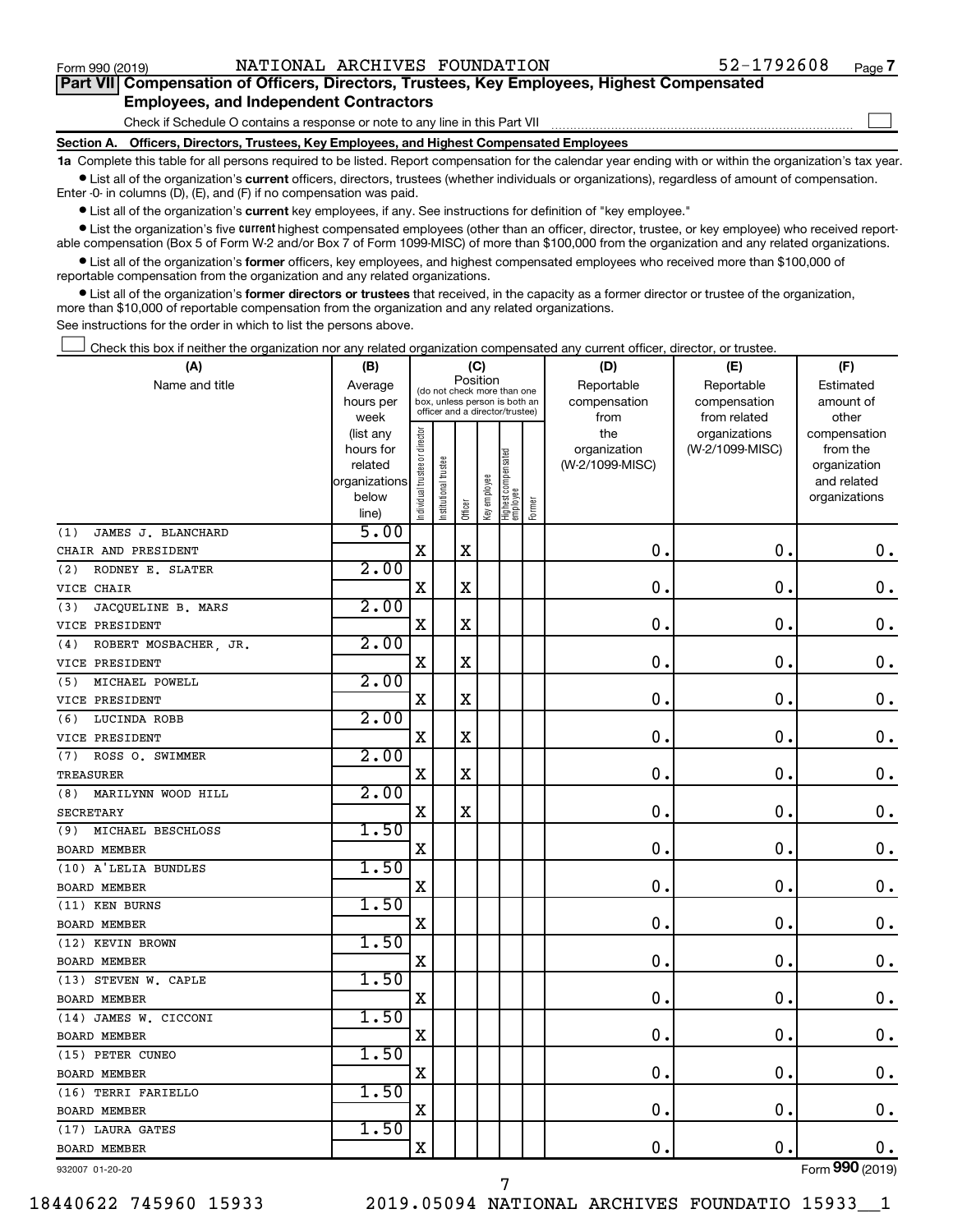| NATIONAL ARCHIVES FOUNDATION<br>Form 990 (2019)                                                                                              |               |                       |                       |         |              |                                                              |        |                         | 52-1792608       |              | Page 8           |
|----------------------------------------------------------------------------------------------------------------------------------------------|---------------|-----------------------|-----------------------|---------|--------------|--------------------------------------------------------------|--------|-------------------------|------------------|--------------|------------------|
| <b>Part VII</b><br>Section A. Officers, Directors, Trustees, Key Employees, and Highest Compensated Employees (continued)                    |               |                       |                       |         |              |                                                              |        |                         |                  |              |                  |
| (A)                                                                                                                                          | (B)           |                       |                       | (C)     |              |                                                              |        | (D)                     | (E)              |              | (F)              |
| Name and title                                                                                                                               | Average       |                       |                       |         | Position     |                                                              |        | Reportable              | Reportable       |              | Estimated        |
|                                                                                                                                              | hours per     |                       |                       |         |              | (do not check more than one<br>box, unless person is both an |        | compensation            | compensation     |              | amount of        |
|                                                                                                                                              | week          |                       |                       |         |              | officer and a director/trustee)                              |        | from                    | from related     |              | other            |
|                                                                                                                                              | (list any     |                       |                       |         |              |                                                              |        | the                     | organizations    |              | compensation     |
|                                                                                                                                              | hours for     | director              |                       |         |              |                                                              |        | organization            | (W-2/1099-MISC)  |              | from the         |
|                                                                                                                                              | related       |                       |                       |         |              |                                                              |        | (W-2/1099-MISC)         |                  |              | organization     |
|                                                                                                                                              | organizations |                       |                       |         |              |                                                              |        |                         |                  |              | and related      |
|                                                                                                                                              | below         | Individual trustee or | Institutional trustee |         | key employee | Highest compensated<br> employee                             | Former |                         |                  |              | organizations    |
|                                                                                                                                              | line)         |                       |                       | Officer |              |                                                              |        |                         |                  |              |                  |
| (18) MARY GRAHAM                                                                                                                             | 1.50          |                       |                       |         |              |                                                              |        |                         |                  |              |                  |
| <b>BOARD MEMBER</b>                                                                                                                          |               | Χ                     |                       |         |              |                                                              |        | 0.                      | 0.               |              | $0$ .            |
| (19) FRUZSINA M. HARSANYI                                                                                                                    | 1.50          |                       |                       |         |              |                                                              |        |                         |                  |              |                  |
| <b>BOARD MEMBER</b>                                                                                                                          |               | X                     |                       |         |              |                                                              |        | 0.                      | 0.               |              | 0.               |
| (20) SHARRON HUNT                                                                                                                            | 1.50          |                       |                       |         |              |                                                              |        |                         |                  |              |                  |
| <b>BOARD MEMBER</b>                                                                                                                          |               | X                     |                       |         |              |                                                              |        | $\mathbf 0$ .           | 0.               |              | 0.               |
| (21) DAVID JACOBSON                                                                                                                          | 1.50          |                       |                       |         |              |                                                              |        |                         |                  |              |                  |
| <b>BOARD MEMBER</b>                                                                                                                          |               | X                     |                       |         |              |                                                              |        | $\mathbf 0$ .           | 0.               |              | 0.               |
| (22) JOHN JOHNSON                                                                                                                            | 1.50          |                       |                       |         |              |                                                              |        |                         |                  |              |                  |
| <b>BOARD MEMBER</b>                                                                                                                          |               | х                     |                       |         |              |                                                              |        | $\mathbf 0$ .           | 0.               |              | 0.               |
| (23) TIM KEATING                                                                                                                             | 1.50          |                       |                       |         |              |                                                              |        |                         |                  |              |                  |
| <b>BOARD MEMBER</b>                                                                                                                          |               | х                     |                       |         |              |                                                              |        | $\mathbf 0$ .           | 0.               |              | 0.               |
| (24) CAMERON F. KERRY                                                                                                                        | 1.50          |                       |                       |         |              |                                                              |        |                         |                  |              |                  |
| <b>BOARD MEMBER</b>                                                                                                                          |               | х                     |                       |         |              |                                                              |        | $\mathbf 0$ .           | 0.               |              | 0.               |
| (25) ZINA KRAMER                                                                                                                             | 1.50          |                       |                       |         |              |                                                              |        |                         |                  |              |                  |
| <b>BOARD MEMBER</b>                                                                                                                          |               | х                     |                       |         |              |                                                              |        | 0.                      | 0.               |              | 0.               |
| (26) FAY HARTOG-LEVIN                                                                                                                        | 1.50          |                       |                       |         |              |                                                              |        |                         |                  |              |                  |
| <b>BOARD MEMBER</b>                                                                                                                          |               | X                     |                       |         |              |                                                              |        | 0.                      | 0.               |              | 0.               |
| 1b Subtotal                                                                                                                                  |               |                       |                       |         |              |                                                              | ▶      | $\overline{0}$          | $\overline{0}$ . |              | $\overline{0}$ . |
| c Total from continuation sheets to Part VII, Section A manuscreen continuum                                                                 |               |                       |                       |         |              |                                                              | ▶      | 941, 115.               | $\overline{0}$ . |              | 51,928.          |
|                                                                                                                                              |               |                       |                       |         |              |                                                              |        | 941, 115.               | $\overline{0}$ . |              | 51,928.          |
|                                                                                                                                              |               |                       |                       |         |              |                                                              |        |                         |                  |              |                  |
| Total number of individuals (including but not limited to those listed above) who received more than \$100,000 of reportable<br>$\mathbf{2}$ |               |                       |                       |         |              |                                                              |        |                         |                  |              | 6                |
| compensation from the organization $\blacktriangleright$                                                                                     |               |                       |                       |         |              |                                                              |        |                         |                  |              | Yes<br>No        |
|                                                                                                                                              |               |                       |                       |         |              |                                                              |        |                         |                  |              |                  |
| 3<br>Did the organization list any former officer, director, trustee, key employee, or highest compensated employee on                       |               |                       |                       |         |              |                                                              |        |                         |                  |              |                  |
| line 1a? If "Yes," complete Schedule J for such individual manufacture content to the set of the set of the su                               |               |                       |                       |         |              |                                                              |        |                         |                  | 3            | X                |
| For any individual listed on line 1a, is the sum of reportable compensation and other compensation from the organization                     |               |                       |                       |         |              |                                                              |        |                         |                  |              |                  |
| and related organizations greater than \$150,000? If "Yes," complete Schedule J for such individual                                          |               |                       |                       |         |              |                                                              |        |                         |                  | 4            | X                |
| Did any person listed on line 1a receive or accrue compensation from any unrelated organization or individual for services<br>5              |               |                       |                       |         |              |                                                              |        |                         |                  |              |                  |
|                                                                                                                                              |               |                       |                       |         |              |                                                              |        |                         |                  | 5            | x                |
| <b>Section B. Independent Contractors</b>                                                                                                    |               |                       |                       |         |              |                                                              |        |                         |                  |              |                  |
| Complete this table for your five highest compensated independent contractors that received more than \$100,000 of compensation from<br>1.   |               |                       |                       |         |              |                                                              |        |                         |                  |              |                  |
| the organization. Report compensation for the calendar year ending with or within the organization's tax year.                               |               |                       |                       |         |              |                                                              |        |                         |                  |              |                  |
| (A)                                                                                                                                          |               |                       |                       |         |              |                                                              |        | (B)                     |                  | (C)          |                  |
| Name and business address                                                                                                                    |               |                       | <b>NONE</b>           |         |              |                                                              |        | Description of services |                  | Compensation |                  |
|                                                                                                                                              |               |                       |                       |         |              |                                                              |        |                         |                  |              |                  |
|                                                                                                                                              |               |                       |                       |         |              |                                                              |        |                         |                  |              |                  |
|                                                                                                                                              |               |                       |                       |         |              |                                                              |        |                         |                  |              |                  |
|                                                                                                                                              |               |                       |                       |         |              |                                                              |        |                         |                  |              |                  |
|                                                                                                                                              |               |                       |                       |         |              |                                                              |        |                         |                  |              |                  |
|                                                                                                                                              |               |                       |                       |         |              |                                                              |        |                         |                  |              |                  |
|                                                                                                                                              |               |                       |                       |         |              |                                                              |        |                         |                  |              |                  |
|                                                                                                                                              |               |                       |                       |         |              |                                                              |        |                         |                  |              |                  |
|                                                                                                                                              |               |                       |                       |         |              |                                                              |        |                         |                  |              |                  |
| Total number of independent contractors (including but not limited to those listed above) who received more than<br>2                        |               |                       |                       |         |              |                                                              |        |                         |                  |              |                  |
| \$100,000 of compensation from the organization >                                                                                            |               |                       |                       |         |              | 0                                                            |        |                         |                  |              |                  |

|                 |  | <b>Provided of compensation from the organization</b> |                                         |  |                 |
|-----------------|--|-------------------------------------------------------|-----------------------------------------|--|-----------------|
| SEE             |  |                                                       | PART VII, SECTION A CONTINUATION SHEETS |  | Form 990 (2019) |
| 932008 01-20-20 |  |                                                       |                                         |  |                 |
|                 |  |                                                       |                                         |  |                 |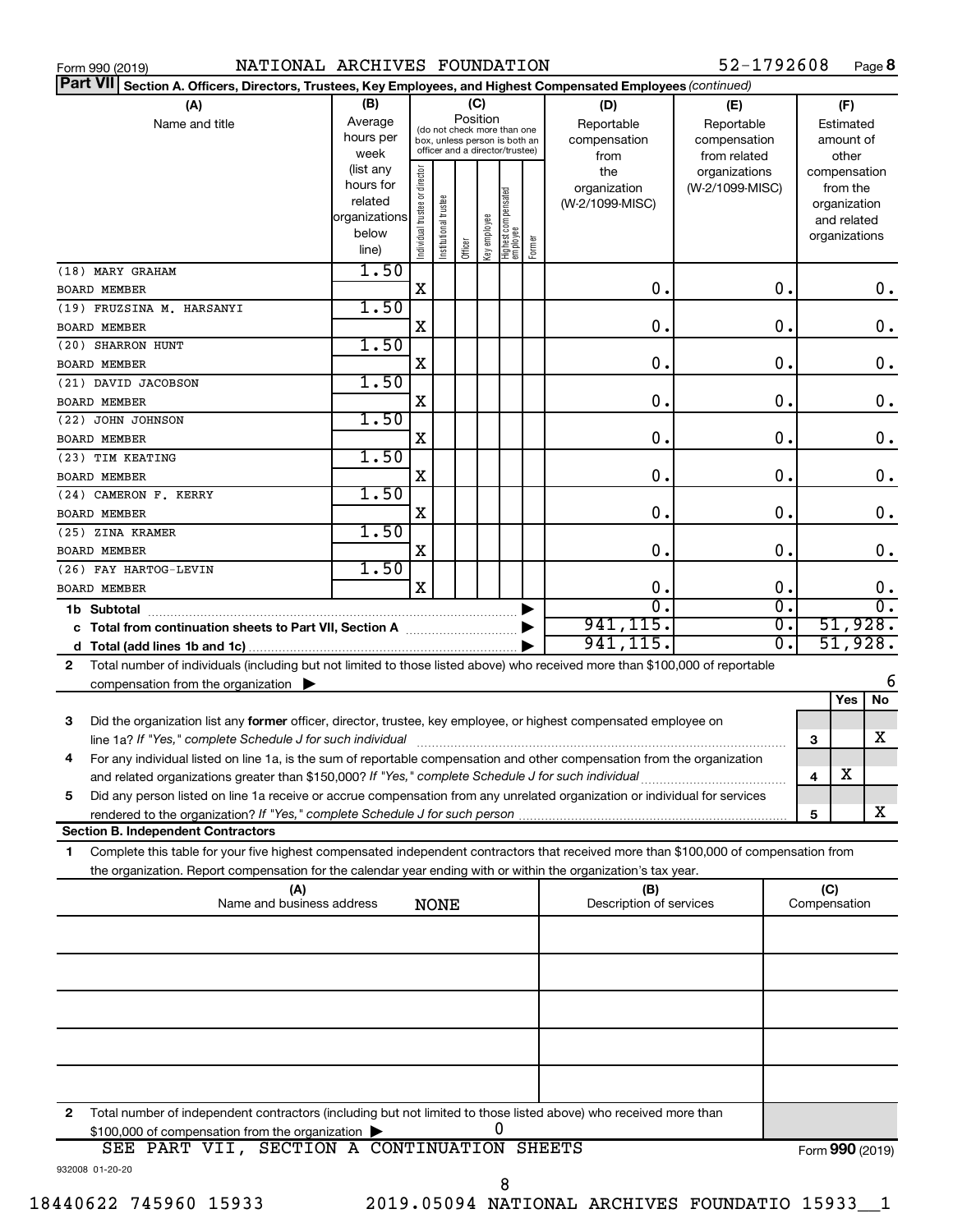| NATIONAL ARCHIVES FOUNDATION<br>Form 990                                                                                     |                   |                                |                       |                        |              |                              |        |                     | 52-1792608                       |                          |
|------------------------------------------------------------------------------------------------------------------------------|-------------------|--------------------------------|-----------------------|------------------------|--------------|------------------------------|--------|---------------------|----------------------------------|--------------------------|
| <b>Part VII</b><br>Officers, Directors, Trustees, Key Employees, and Highest Compensated Employees (continued)<br>Section A. |                   |                                |                       |                        |              |                              |        |                     |                                  |                          |
| (A)                                                                                                                          | (B)               |                                |                       | (C)                    |              |                              |        | (D)                 | (E)                              | (F)                      |
| Name and title                                                                                                               | Average           |                                |                       | Position               |              |                              |        | Reportable          | Reportable                       | Estimated                |
|                                                                                                                              | hours             |                                |                       | (check all that apply) |              |                              |        | compensation        | compensation                     | amount of                |
|                                                                                                                              | per               |                                |                       |                        |              |                              |        | from                | from related                     | other                    |
|                                                                                                                              | week<br>(list any |                                |                       |                        |              |                              |        | the<br>organization | organizations<br>(W-2/1099-MISC) | compensation<br>from the |
|                                                                                                                              | hours for         |                                |                       |                        |              |                              |        | (W-2/1099-MISC)     |                                  | organization             |
|                                                                                                                              | related           |                                |                       |                        |              |                              |        |                     |                                  | and related              |
|                                                                                                                              | organizations     | Individual trustee or director | Institutional trustee |                        |              | Highest compensated employee |        |                     |                                  | organizations            |
|                                                                                                                              | below             |                                |                       | Officer                | Key employee |                              | Former |                     |                                  |                          |
|                                                                                                                              | line)             |                                |                       |                        |              |                              |        |                     |                                  |                          |
| (27) JON LIEBMAN                                                                                                             | 1.50              |                                |                       |                        |              |                              |        |                     |                                  |                          |
| <b>BOARD MEMBER</b>                                                                                                          |                   | $\mathbf X$                    |                       |                        |              |                              |        | 0                   | О.                               | $\mathbf 0$ .            |
| (28) KENNETH G. LORE                                                                                                         | 1.50              |                                |                       |                        |              |                              |        |                     |                                  |                          |
| <b>BOARD MEMBER</b>                                                                                                          |                   | X                              |                       |                        |              |                              |        | $\mathbf 0$ .       | 0.                               | 0.                       |
| (29) CAPPY R. MCGARR                                                                                                         | 1.50              | X                              |                       |                        |              |                              |        | 0.                  | 0.                               |                          |
| <b>BOARD MEMBER</b>                                                                                                          | 1.50              |                                |                       |                        |              |                              |        |                     |                                  | 0.                       |
| (30) WILLIAM H. MINOR                                                                                                        |                   | X                              |                       |                        |              |                              |        | 0.                  | 0.                               | 0.                       |
| <b>BOARD MEMBER</b><br>(31) MARY C. MOYNIHAN                                                                                 | 1.50              |                                |                       |                        |              |                              |        |                     |                                  |                          |
| <b>BOARD MEMBER</b>                                                                                                          |                   | $\mathbf X$                    |                       |                        |              |                              |        | 0.                  | 0.                               | 0.                       |
| (32) LAWRENCE F. O'BRIEN, III                                                                                                | 1.50              |                                |                       |                        |              |                              |        |                     |                                  |                          |
| <b>BOARD MEMBER</b>                                                                                                          |                   | $\mathbf X$                    |                       |                        |              |                              |        | 0.                  | 0.                               | 0.                       |
| (33) SOLEDAD O'BRIEN                                                                                                         | 1.50              |                                |                       |                        |              |                              |        |                     |                                  |                          |
| <b>BOARD MEMBER</b>                                                                                                          |                   | $\mathbf X$                    |                       |                        |              |                              |        | 0.                  | 0.                               | 0.                       |
| (34) BRUCE RAMER                                                                                                             | 1.50              |                                |                       |                        |              |                              |        |                     |                                  |                          |
| <b>BOARD MEMBER</b>                                                                                                          |                   | X                              |                       |                        |              |                              |        | 0.                  | 0.                               | 0.                       |
| (35) DEOBORAH RATNER SALZBERG                                                                                                | 1.50              |                                |                       |                        |              |                              |        |                     |                                  |                          |
| <b>BOARD MEMBER</b>                                                                                                          |                   | X                              |                       |                        |              |                              |        | 0.                  | 0.                               | 0.                       |
| (36) RILEY TEMPLE                                                                                                            | 1.50              |                                |                       |                        |              |                              |        |                     |                                  |                          |
| <b>BOARD MEMBER</b>                                                                                                          |                   | X                              |                       |                        |              |                              |        | 0                   | 0.                               | 0.                       |
| (37) MARJORIE B. TIVEN                                                                                                       | 1.50              |                                |                       |                        |              |                              |        |                     |                                  |                          |
| <b>BOARD MEMBER</b>                                                                                                          |                   | X                              |                       |                        |              |                              |        | 0                   | 0.                               | 0.                       |
| (38) DAVID E. WEISMAN                                                                                                        | 1.50              |                                |                       |                        |              |                              |        |                     |                                  |                          |
| <b>BOARD MEMBER</b>                                                                                                          |                   | X                              |                       |                        |              |                              |        | 0                   | О.                               | $\boldsymbol{0}$ .       |
| (39) THOMAS E. WHEELER                                                                                                       | 1.50              |                                |                       |                        |              |                              |        |                     |                                  |                          |
| <b>BOARD MEMBER</b>                                                                                                          |                   | X                              |                       |                        |              |                              |        | $0$ .               | 0.                               | 0.                       |
| (40) PATRICK MADDEN                                                                                                          | 45.00             |                                |                       |                        |              |                              |        |                     |                                  |                          |
| EXECUTIVE DIRECTOR<br>(41) STEVE JENKINS                                                                                     | 40.00             |                                |                       | Χ                      |              |                              |        | 248,962.            | 0.                               | 10,398.                  |
| SENIOR DIRECTOR OF FINANCE                                                                                                   |                   |                                |                       | X                      |              |                              |        | 102,485.            | 0.                               | 5,597.                   |
| (42) JIM DOUMAS                                                                                                              | 40.00             |                                |                       |                        |              |                              |        |                     |                                  |                          |
| DEPUTY DIRECTOR                                                                                                              |                   |                                |                       |                        | X            |                              |        | 178,811.            | 0.                               | 13,239.                  |
| (43) MATTHEW BANKS                                                                                                           | 40.00             |                                |                       |                        |              |                              |        |                     |                                  |                          |
| SENIOR DIRECTOR OF DEVELOPMENT                                                                                               |                   |                                |                       |                        |              | X                            |        | 178,063.            | 0.                               | 5,396.                   |
| (44) ANGELA CATIGANO                                                                                                         | 40.00             |                                |                       |                        |              |                              |        |                     |                                  |                          |
| SENIOR DIRECTOR OF RETAIL & ECOMM.                                                                                           |                   |                                |                       |                        |              | X                            |        | 114,104.            | 0.                               | 15,996.                  |
| (45) CANEIL MCDONALD                                                                                                         | 40.00             |                                |                       |                        |              |                              |        |                     |                                  |                          |
| SR. DIR., SPECIAL EVENTS & OUTREACH                                                                                          |                   |                                |                       |                        |              | X                            |        | 118,690.            | 0.                               | 1,302.                   |
|                                                                                                                              |                   |                                |                       |                        |              |                              |        |                     |                                  |                          |
|                                                                                                                              |                   |                                |                       |                        |              |                              |        |                     |                                  |                          |
|                                                                                                                              |                   |                                |                       |                        |              |                              |        |                     |                                  |                          |
|                                                                                                                              |                   |                                |                       |                        |              |                              |        | 941,115.            |                                  | 51,928.                  |

932201 04-01-19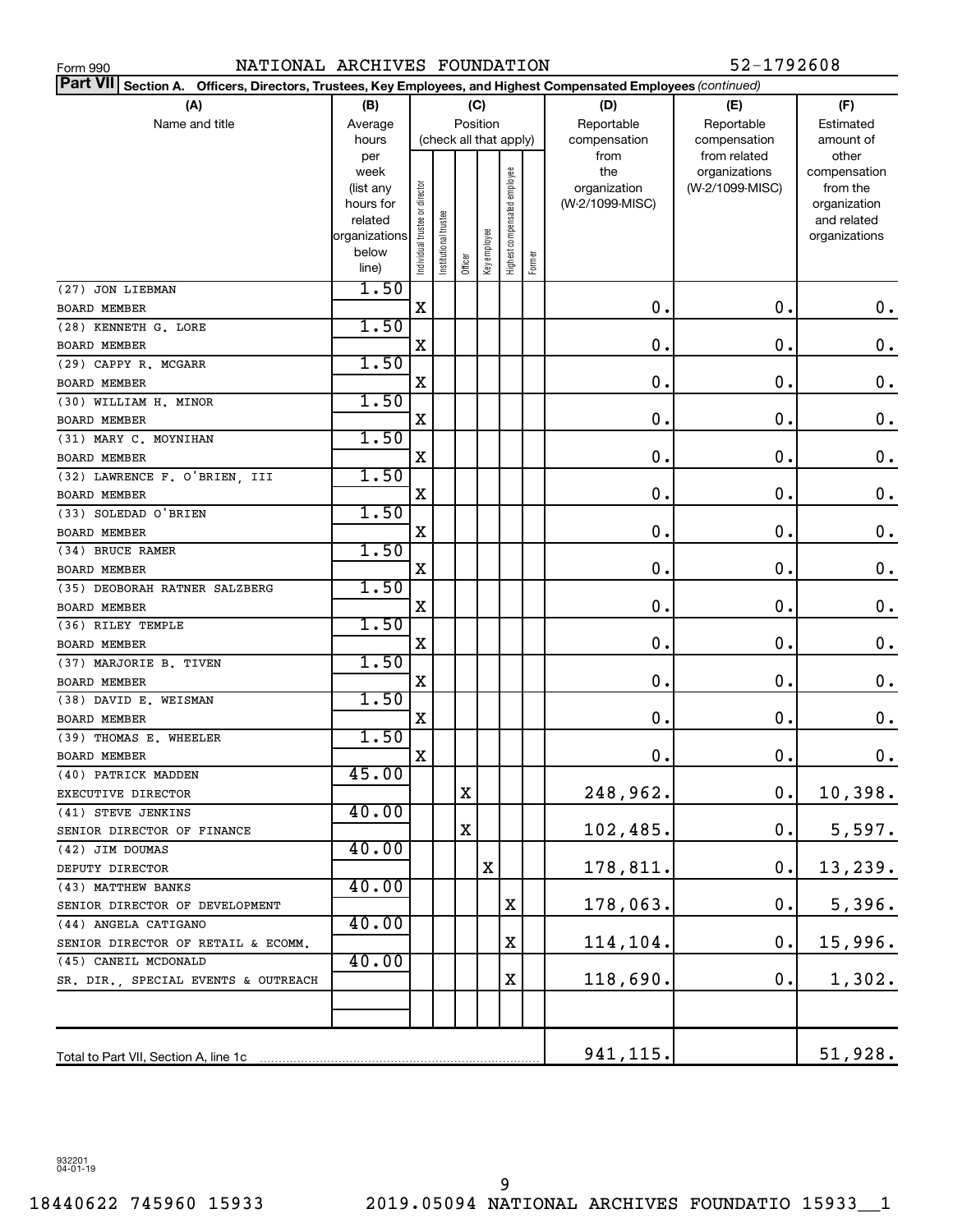| (B)<br>(C)<br>(D)<br>(A)<br>Unrelated<br>Related or exempt<br>Total revenue<br>from tax under<br>function revenue business revenue<br>Contributions, Gifts, Grants<br>and Other Similar Amounts<br>1 a Federated campaigns<br>1a<br>320,404.<br>1 <sub>b</sub><br><b>b</b> Membership dues<br>1 <sub>c</sub><br>198,158.<br>c Fundraising events<br>1 <sub>d</sub><br>d Related organizations<br>e Government grants (contributions)<br>1e<br>f All other contributions, gifts, grants, and<br>similar amounts not included above<br>2,292,674.<br>1f<br>57,228.<br> 1g <br>g Noncash contributions included in lines 1a-1f<br>2,811,236.<br><b>Business Code</b><br><b>EXHIBITION REVENUE</b><br>900099<br>123,520.<br>123,520.<br>Program Service<br>Revenue<br>2a<br>900099<br><b>ADMISSION FEES</b><br>35,500.<br>35,500.<br>b<br>c<br>d<br>All other program service revenue<br>f<br>159,020.<br>Investment income (including dividends, interest, and<br>3<br>145,190.<br>145,190.<br>Income from investment of tax-exempt bond proceeds<br>4<br>170.<br>5<br>(i) Real<br>(ii) Personal<br>6 a Gross rents<br>l 6a<br>$\cdots$<br><b>b</b> Less: rental expenses $\ldots$<br>6b<br>Rental income or (loss)<br>6c<br>c<br>Net rental income or (loss)<br>d<br>(i) Securities<br>(ii) Other<br>7 a Gross amount from sales of<br>769,754.<br>assets other than inventory<br>7al<br><b>b</b> Less: cost or other basis<br>ther Revenue<br>683,427.<br>and sales expenses<br> 7b<br>7c<br>86,327.<br>c Gain or (loss)<br>86,327.<br>86,327.<br>8 a Gross income from fundraising events (not<br>δ<br>198,158. of<br>including \$<br>contributions reported on line 1c). See<br>26,750.<br>8a<br>136,038.<br>8b<br>b Less: direct expenses<br>c Net income or (loss) from fundraising events<br>$-109, 288.$<br>$-109, 288.$<br>.<br>9 a Gross income from gaming activities. See<br>9а<br>9b<br>c Net income or (loss) from gaming activities<br>10 a Gross sales of inventory, less returns<br>1,337,123.<br> 10a <br>715,874.<br>l10bl<br><b>b</b> Less: cost of goods sold<br>621,249.<br>621,249,<br>c Net income or (loss) from sales of inventory<br><b>Business Code</b><br>Miscellaneous<br>Revenue<br>11 a MISCELLANEOUS<br>900099<br>440<br>440.<br>b<br>с<br>440.<br>3,714,344.<br>780,269.<br>0.<br>122,839.<br>12<br>932009 01-20-20 |  |  |  |  |  |  |  |                                        |
|-----------------------------------------------------------------------------------------------------------------------------------------------------------------------------------------------------------------------------------------------------------------------------------------------------------------------------------------------------------------------------------------------------------------------------------------------------------------------------------------------------------------------------------------------------------------------------------------------------------------------------------------------------------------------------------------------------------------------------------------------------------------------------------------------------------------------------------------------------------------------------------------------------------------------------------------------------------------------------------------------------------------------------------------------------------------------------------------------------------------------------------------------------------------------------------------------------------------------------------------------------------------------------------------------------------------------------------------------------------------------------------------------------------------------------------------------------------------------------------------------------------------------------------------------------------------------------------------------------------------------------------------------------------------------------------------------------------------------------------------------------------------------------------------------------------------------------------------------------------------------------------------------------------------------------------------------------------------------------------------------------------------------------------------------------------------------------------------------------------------------------------------------------------------------------------------------------------------------------------------------------------------------------------------------------------------------------------------------------|--|--|--|--|--|--|--|----------------------------------------|
|                                                                                                                                                                                                                                                                                                                                                                                                                                                                                                                                                                                                                                                                                                                                                                                                                                                                                                                                                                                                                                                                                                                                                                                                                                                                                                                                                                                                                                                                                                                                                                                                                                                                                                                                                                                                                                                                                                                                                                                                                                                                                                                                                                                                                                                                                                                                                     |  |  |  |  |  |  |  | Revenue excluded<br>sections 512 - 514 |
|                                                                                                                                                                                                                                                                                                                                                                                                                                                                                                                                                                                                                                                                                                                                                                                                                                                                                                                                                                                                                                                                                                                                                                                                                                                                                                                                                                                                                                                                                                                                                                                                                                                                                                                                                                                                                                                                                                                                                                                                                                                                                                                                                                                                                                                                                                                                                     |  |  |  |  |  |  |  |                                        |
|                                                                                                                                                                                                                                                                                                                                                                                                                                                                                                                                                                                                                                                                                                                                                                                                                                                                                                                                                                                                                                                                                                                                                                                                                                                                                                                                                                                                                                                                                                                                                                                                                                                                                                                                                                                                                                                                                                                                                                                                                                                                                                                                                                                                                                                                                                                                                     |  |  |  |  |  |  |  |                                        |
|                                                                                                                                                                                                                                                                                                                                                                                                                                                                                                                                                                                                                                                                                                                                                                                                                                                                                                                                                                                                                                                                                                                                                                                                                                                                                                                                                                                                                                                                                                                                                                                                                                                                                                                                                                                                                                                                                                                                                                                                                                                                                                                                                                                                                                                                                                                                                     |  |  |  |  |  |  |  |                                        |
|                                                                                                                                                                                                                                                                                                                                                                                                                                                                                                                                                                                                                                                                                                                                                                                                                                                                                                                                                                                                                                                                                                                                                                                                                                                                                                                                                                                                                                                                                                                                                                                                                                                                                                                                                                                                                                                                                                                                                                                                                                                                                                                                                                                                                                                                                                                                                     |  |  |  |  |  |  |  |                                        |
|                                                                                                                                                                                                                                                                                                                                                                                                                                                                                                                                                                                                                                                                                                                                                                                                                                                                                                                                                                                                                                                                                                                                                                                                                                                                                                                                                                                                                                                                                                                                                                                                                                                                                                                                                                                                                                                                                                                                                                                                                                                                                                                                                                                                                                                                                                                                                     |  |  |  |  |  |  |  |                                        |
|                                                                                                                                                                                                                                                                                                                                                                                                                                                                                                                                                                                                                                                                                                                                                                                                                                                                                                                                                                                                                                                                                                                                                                                                                                                                                                                                                                                                                                                                                                                                                                                                                                                                                                                                                                                                                                                                                                                                                                                                                                                                                                                                                                                                                                                                                                                                                     |  |  |  |  |  |  |  |                                        |
|                                                                                                                                                                                                                                                                                                                                                                                                                                                                                                                                                                                                                                                                                                                                                                                                                                                                                                                                                                                                                                                                                                                                                                                                                                                                                                                                                                                                                                                                                                                                                                                                                                                                                                                                                                                                                                                                                                                                                                                                                                                                                                                                                                                                                                                                                                                                                     |  |  |  |  |  |  |  |                                        |
|                                                                                                                                                                                                                                                                                                                                                                                                                                                                                                                                                                                                                                                                                                                                                                                                                                                                                                                                                                                                                                                                                                                                                                                                                                                                                                                                                                                                                                                                                                                                                                                                                                                                                                                                                                                                                                                                                                                                                                                                                                                                                                                                                                                                                                                                                                                                                     |  |  |  |  |  |  |  |                                        |
|                                                                                                                                                                                                                                                                                                                                                                                                                                                                                                                                                                                                                                                                                                                                                                                                                                                                                                                                                                                                                                                                                                                                                                                                                                                                                                                                                                                                                                                                                                                                                                                                                                                                                                                                                                                                                                                                                                                                                                                                                                                                                                                                                                                                                                                                                                                                                     |  |  |  |  |  |  |  |                                        |
|                                                                                                                                                                                                                                                                                                                                                                                                                                                                                                                                                                                                                                                                                                                                                                                                                                                                                                                                                                                                                                                                                                                                                                                                                                                                                                                                                                                                                                                                                                                                                                                                                                                                                                                                                                                                                                                                                                                                                                                                                                                                                                                                                                                                                                                                                                                                                     |  |  |  |  |  |  |  |                                        |
|                                                                                                                                                                                                                                                                                                                                                                                                                                                                                                                                                                                                                                                                                                                                                                                                                                                                                                                                                                                                                                                                                                                                                                                                                                                                                                                                                                                                                                                                                                                                                                                                                                                                                                                                                                                                                                                                                                                                                                                                                                                                                                                                                                                                                                                                                                                                                     |  |  |  |  |  |  |  |                                        |
|                                                                                                                                                                                                                                                                                                                                                                                                                                                                                                                                                                                                                                                                                                                                                                                                                                                                                                                                                                                                                                                                                                                                                                                                                                                                                                                                                                                                                                                                                                                                                                                                                                                                                                                                                                                                                                                                                                                                                                                                                                                                                                                                                                                                                                                                                                                                                     |  |  |  |  |  |  |  |                                        |
|                                                                                                                                                                                                                                                                                                                                                                                                                                                                                                                                                                                                                                                                                                                                                                                                                                                                                                                                                                                                                                                                                                                                                                                                                                                                                                                                                                                                                                                                                                                                                                                                                                                                                                                                                                                                                                                                                                                                                                                                                                                                                                                                                                                                                                                                                                                                                     |  |  |  |  |  |  |  |                                        |
|                                                                                                                                                                                                                                                                                                                                                                                                                                                                                                                                                                                                                                                                                                                                                                                                                                                                                                                                                                                                                                                                                                                                                                                                                                                                                                                                                                                                                                                                                                                                                                                                                                                                                                                                                                                                                                                                                                                                                                                                                                                                                                                                                                                                                                                                                                                                                     |  |  |  |  |  |  |  |                                        |
|                                                                                                                                                                                                                                                                                                                                                                                                                                                                                                                                                                                                                                                                                                                                                                                                                                                                                                                                                                                                                                                                                                                                                                                                                                                                                                                                                                                                                                                                                                                                                                                                                                                                                                                                                                                                                                                                                                                                                                                                                                                                                                                                                                                                                                                                                                                                                     |  |  |  |  |  |  |  |                                        |
|                                                                                                                                                                                                                                                                                                                                                                                                                                                                                                                                                                                                                                                                                                                                                                                                                                                                                                                                                                                                                                                                                                                                                                                                                                                                                                                                                                                                                                                                                                                                                                                                                                                                                                                                                                                                                                                                                                                                                                                                                                                                                                                                                                                                                                                                                                                                                     |  |  |  |  |  |  |  |                                        |
|                                                                                                                                                                                                                                                                                                                                                                                                                                                                                                                                                                                                                                                                                                                                                                                                                                                                                                                                                                                                                                                                                                                                                                                                                                                                                                                                                                                                                                                                                                                                                                                                                                                                                                                                                                                                                                                                                                                                                                                                                                                                                                                                                                                                                                                                                                                                                     |  |  |  |  |  |  |  |                                        |
|                                                                                                                                                                                                                                                                                                                                                                                                                                                                                                                                                                                                                                                                                                                                                                                                                                                                                                                                                                                                                                                                                                                                                                                                                                                                                                                                                                                                                                                                                                                                                                                                                                                                                                                                                                                                                                                                                                                                                                                                                                                                                                                                                                                                                                                                                                                                                     |  |  |  |  |  |  |  |                                        |
|                                                                                                                                                                                                                                                                                                                                                                                                                                                                                                                                                                                                                                                                                                                                                                                                                                                                                                                                                                                                                                                                                                                                                                                                                                                                                                                                                                                                                                                                                                                                                                                                                                                                                                                                                                                                                                                                                                                                                                                                                                                                                                                                                                                                                                                                                                                                                     |  |  |  |  |  |  |  |                                        |
|                                                                                                                                                                                                                                                                                                                                                                                                                                                                                                                                                                                                                                                                                                                                                                                                                                                                                                                                                                                                                                                                                                                                                                                                                                                                                                                                                                                                                                                                                                                                                                                                                                                                                                                                                                                                                                                                                                                                                                                                                                                                                                                                                                                                                                                                                                                                                     |  |  |  |  |  |  |  |                                        |
|                                                                                                                                                                                                                                                                                                                                                                                                                                                                                                                                                                                                                                                                                                                                                                                                                                                                                                                                                                                                                                                                                                                                                                                                                                                                                                                                                                                                                                                                                                                                                                                                                                                                                                                                                                                                                                                                                                                                                                                                                                                                                                                                                                                                                                                                                                                                                     |  |  |  |  |  |  |  | 170.                                   |
|                                                                                                                                                                                                                                                                                                                                                                                                                                                                                                                                                                                                                                                                                                                                                                                                                                                                                                                                                                                                                                                                                                                                                                                                                                                                                                                                                                                                                                                                                                                                                                                                                                                                                                                                                                                                                                                                                                                                                                                                                                                                                                                                                                                                                                                                                                                                                     |  |  |  |  |  |  |  |                                        |
|                                                                                                                                                                                                                                                                                                                                                                                                                                                                                                                                                                                                                                                                                                                                                                                                                                                                                                                                                                                                                                                                                                                                                                                                                                                                                                                                                                                                                                                                                                                                                                                                                                                                                                                                                                                                                                                                                                                                                                                                                                                                                                                                                                                                                                                                                                                                                     |  |  |  |  |  |  |  |                                        |
|                                                                                                                                                                                                                                                                                                                                                                                                                                                                                                                                                                                                                                                                                                                                                                                                                                                                                                                                                                                                                                                                                                                                                                                                                                                                                                                                                                                                                                                                                                                                                                                                                                                                                                                                                                                                                                                                                                                                                                                                                                                                                                                                                                                                                                                                                                                                                     |  |  |  |  |  |  |  |                                        |
|                                                                                                                                                                                                                                                                                                                                                                                                                                                                                                                                                                                                                                                                                                                                                                                                                                                                                                                                                                                                                                                                                                                                                                                                                                                                                                                                                                                                                                                                                                                                                                                                                                                                                                                                                                                                                                                                                                                                                                                                                                                                                                                                                                                                                                                                                                                                                     |  |  |  |  |  |  |  |                                        |
|                                                                                                                                                                                                                                                                                                                                                                                                                                                                                                                                                                                                                                                                                                                                                                                                                                                                                                                                                                                                                                                                                                                                                                                                                                                                                                                                                                                                                                                                                                                                                                                                                                                                                                                                                                                                                                                                                                                                                                                                                                                                                                                                                                                                                                                                                                                                                     |  |  |  |  |  |  |  |                                        |
|                                                                                                                                                                                                                                                                                                                                                                                                                                                                                                                                                                                                                                                                                                                                                                                                                                                                                                                                                                                                                                                                                                                                                                                                                                                                                                                                                                                                                                                                                                                                                                                                                                                                                                                                                                                                                                                                                                                                                                                                                                                                                                                                                                                                                                                                                                                                                     |  |  |  |  |  |  |  |                                        |
|                                                                                                                                                                                                                                                                                                                                                                                                                                                                                                                                                                                                                                                                                                                                                                                                                                                                                                                                                                                                                                                                                                                                                                                                                                                                                                                                                                                                                                                                                                                                                                                                                                                                                                                                                                                                                                                                                                                                                                                                                                                                                                                                                                                                                                                                                                                                                     |  |  |  |  |  |  |  |                                        |
|                                                                                                                                                                                                                                                                                                                                                                                                                                                                                                                                                                                                                                                                                                                                                                                                                                                                                                                                                                                                                                                                                                                                                                                                                                                                                                                                                                                                                                                                                                                                                                                                                                                                                                                                                                                                                                                                                                                                                                                                                                                                                                                                                                                                                                                                                                                                                     |  |  |  |  |  |  |  |                                        |
|                                                                                                                                                                                                                                                                                                                                                                                                                                                                                                                                                                                                                                                                                                                                                                                                                                                                                                                                                                                                                                                                                                                                                                                                                                                                                                                                                                                                                                                                                                                                                                                                                                                                                                                                                                                                                                                                                                                                                                                                                                                                                                                                                                                                                                                                                                                                                     |  |  |  |  |  |  |  |                                        |
|                                                                                                                                                                                                                                                                                                                                                                                                                                                                                                                                                                                                                                                                                                                                                                                                                                                                                                                                                                                                                                                                                                                                                                                                                                                                                                                                                                                                                                                                                                                                                                                                                                                                                                                                                                                                                                                                                                                                                                                                                                                                                                                                                                                                                                                                                                                                                     |  |  |  |  |  |  |  |                                        |
|                                                                                                                                                                                                                                                                                                                                                                                                                                                                                                                                                                                                                                                                                                                                                                                                                                                                                                                                                                                                                                                                                                                                                                                                                                                                                                                                                                                                                                                                                                                                                                                                                                                                                                                                                                                                                                                                                                                                                                                                                                                                                                                                                                                                                                                                                                                                                     |  |  |  |  |  |  |  |                                        |
|                                                                                                                                                                                                                                                                                                                                                                                                                                                                                                                                                                                                                                                                                                                                                                                                                                                                                                                                                                                                                                                                                                                                                                                                                                                                                                                                                                                                                                                                                                                                                                                                                                                                                                                                                                                                                                                                                                                                                                                                                                                                                                                                                                                                                                                                                                                                                     |  |  |  |  |  |  |  |                                        |
|                                                                                                                                                                                                                                                                                                                                                                                                                                                                                                                                                                                                                                                                                                                                                                                                                                                                                                                                                                                                                                                                                                                                                                                                                                                                                                                                                                                                                                                                                                                                                                                                                                                                                                                                                                                                                                                                                                                                                                                                                                                                                                                                                                                                                                                                                                                                                     |  |  |  |  |  |  |  |                                        |
|                                                                                                                                                                                                                                                                                                                                                                                                                                                                                                                                                                                                                                                                                                                                                                                                                                                                                                                                                                                                                                                                                                                                                                                                                                                                                                                                                                                                                                                                                                                                                                                                                                                                                                                                                                                                                                                                                                                                                                                                                                                                                                                                                                                                                                                                                                                                                     |  |  |  |  |  |  |  |                                        |
|                                                                                                                                                                                                                                                                                                                                                                                                                                                                                                                                                                                                                                                                                                                                                                                                                                                                                                                                                                                                                                                                                                                                                                                                                                                                                                                                                                                                                                                                                                                                                                                                                                                                                                                                                                                                                                                                                                                                                                                                                                                                                                                                                                                                                                                                                                                                                     |  |  |  |  |  |  |  |                                        |
|                                                                                                                                                                                                                                                                                                                                                                                                                                                                                                                                                                                                                                                                                                                                                                                                                                                                                                                                                                                                                                                                                                                                                                                                                                                                                                                                                                                                                                                                                                                                                                                                                                                                                                                                                                                                                                                                                                                                                                                                                                                                                                                                                                                                                                                                                                                                                     |  |  |  |  |  |  |  |                                        |
|                                                                                                                                                                                                                                                                                                                                                                                                                                                                                                                                                                                                                                                                                                                                                                                                                                                                                                                                                                                                                                                                                                                                                                                                                                                                                                                                                                                                                                                                                                                                                                                                                                                                                                                                                                                                                                                                                                                                                                                                                                                                                                                                                                                                                                                                                                                                                     |  |  |  |  |  |  |  |                                        |
|                                                                                                                                                                                                                                                                                                                                                                                                                                                                                                                                                                                                                                                                                                                                                                                                                                                                                                                                                                                                                                                                                                                                                                                                                                                                                                                                                                                                                                                                                                                                                                                                                                                                                                                                                                                                                                                                                                                                                                                                                                                                                                                                                                                                                                                                                                                                                     |  |  |  |  |  |  |  |                                        |
|                                                                                                                                                                                                                                                                                                                                                                                                                                                                                                                                                                                                                                                                                                                                                                                                                                                                                                                                                                                                                                                                                                                                                                                                                                                                                                                                                                                                                                                                                                                                                                                                                                                                                                                                                                                                                                                                                                                                                                                                                                                                                                                                                                                                                                                                                                                                                     |  |  |  |  |  |  |  |                                        |
|                                                                                                                                                                                                                                                                                                                                                                                                                                                                                                                                                                                                                                                                                                                                                                                                                                                                                                                                                                                                                                                                                                                                                                                                                                                                                                                                                                                                                                                                                                                                                                                                                                                                                                                                                                                                                                                                                                                                                                                                                                                                                                                                                                                                                                                                                                                                                     |  |  |  |  |  |  |  |                                        |
|                                                                                                                                                                                                                                                                                                                                                                                                                                                                                                                                                                                                                                                                                                                                                                                                                                                                                                                                                                                                                                                                                                                                                                                                                                                                                                                                                                                                                                                                                                                                                                                                                                                                                                                                                                                                                                                                                                                                                                                                                                                                                                                                                                                                                                                                                                                                                     |  |  |  |  |  |  |  |                                        |
|                                                                                                                                                                                                                                                                                                                                                                                                                                                                                                                                                                                                                                                                                                                                                                                                                                                                                                                                                                                                                                                                                                                                                                                                                                                                                                                                                                                                                                                                                                                                                                                                                                                                                                                                                                                                                                                                                                                                                                                                                                                                                                                                                                                                                                                                                                                                                     |  |  |  |  |  |  |  |                                        |
|                                                                                                                                                                                                                                                                                                                                                                                                                                                                                                                                                                                                                                                                                                                                                                                                                                                                                                                                                                                                                                                                                                                                                                                                                                                                                                                                                                                                                                                                                                                                                                                                                                                                                                                                                                                                                                                                                                                                                                                                                                                                                                                                                                                                                                                                                                                                                     |  |  |  |  |  |  |  |                                        |
|                                                                                                                                                                                                                                                                                                                                                                                                                                                                                                                                                                                                                                                                                                                                                                                                                                                                                                                                                                                                                                                                                                                                                                                                                                                                                                                                                                                                                                                                                                                                                                                                                                                                                                                                                                                                                                                                                                                                                                                                                                                                                                                                                                                                                                                                                                                                                     |  |  |  |  |  |  |  |                                        |
|                                                                                                                                                                                                                                                                                                                                                                                                                                                                                                                                                                                                                                                                                                                                                                                                                                                                                                                                                                                                                                                                                                                                                                                                                                                                                                                                                                                                                                                                                                                                                                                                                                                                                                                                                                                                                                                                                                                                                                                                                                                                                                                                                                                                                                                                                                                                                     |  |  |  |  |  |  |  |                                        |
|                                                                                                                                                                                                                                                                                                                                                                                                                                                                                                                                                                                                                                                                                                                                                                                                                                                                                                                                                                                                                                                                                                                                                                                                                                                                                                                                                                                                                                                                                                                                                                                                                                                                                                                                                                                                                                                                                                                                                                                                                                                                                                                                                                                                                                                                                                                                                     |  |  |  |  |  |  |  |                                        |
|                                                                                                                                                                                                                                                                                                                                                                                                                                                                                                                                                                                                                                                                                                                                                                                                                                                                                                                                                                                                                                                                                                                                                                                                                                                                                                                                                                                                                                                                                                                                                                                                                                                                                                                                                                                                                                                                                                                                                                                                                                                                                                                                                                                                                                                                                                                                                     |  |  |  |  |  |  |  |                                        |
|                                                                                                                                                                                                                                                                                                                                                                                                                                                                                                                                                                                                                                                                                                                                                                                                                                                                                                                                                                                                                                                                                                                                                                                                                                                                                                                                                                                                                                                                                                                                                                                                                                                                                                                                                                                                                                                                                                                                                                                                                                                                                                                                                                                                                                                                                                                                                     |  |  |  |  |  |  |  |                                        |
|                                                                                                                                                                                                                                                                                                                                                                                                                                                                                                                                                                                                                                                                                                                                                                                                                                                                                                                                                                                                                                                                                                                                                                                                                                                                                                                                                                                                                                                                                                                                                                                                                                                                                                                                                                                                                                                                                                                                                                                                                                                                                                                                                                                                                                                                                                                                                     |  |  |  |  |  |  |  |                                        |
|                                                                                                                                                                                                                                                                                                                                                                                                                                                                                                                                                                                                                                                                                                                                                                                                                                                                                                                                                                                                                                                                                                                                                                                                                                                                                                                                                                                                                                                                                                                                                                                                                                                                                                                                                                                                                                                                                                                                                                                                                                                                                                                                                                                                                                                                                                                                                     |  |  |  |  |  |  |  |                                        |
|                                                                                                                                                                                                                                                                                                                                                                                                                                                                                                                                                                                                                                                                                                                                                                                                                                                                                                                                                                                                                                                                                                                                                                                                                                                                                                                                                                                                                                                                                                                                                                                                                                                                                                                                                                                                                                                                                                                                                                                                                                                                                                                                                                                                                                                                                                                                                     |  |  |  |  |  |  |  |                                        |
|                                                                                                                                                                                                                                                                                                                                                                                                                                                                                                                                                                                                                                                                                                                                                                                                                                                                                                                                                                                                                                                                                                                                                                                                                                                                                                                                                                                                                                                                                                                                                                                                                                                                                                                                                                                                                                                                                                                                                                                                                                                                                                                                                                                                                                                                                                                                                     |  |  |  |  |  |  |  |                                        |
|                                                                                                                                                                                                                                                                                                                                                                                                                                                                                                                                                                                                                                                                                                                                                                                                                                                                                                                                                                                                                                                                                                                                                                                                                                                                                                                                                                                                                                                                                                                                                                                                                                                                                                                                                                                                                                                                                                                                                                                                                                                                                                                                                                                                                                                                                                                                                     |  |  |  |  |  |  |  | Form 990 (2019)                        |

Form 990 (2019) Page NATIONAL ARCHIVES FOUNDATION 52-1792608

**9**

**Part VIII Statement of Revenue**

18440622 745960 15933 2019.05094 NATIONAL ARCHIVES FOUNDATIO 15933\_\_1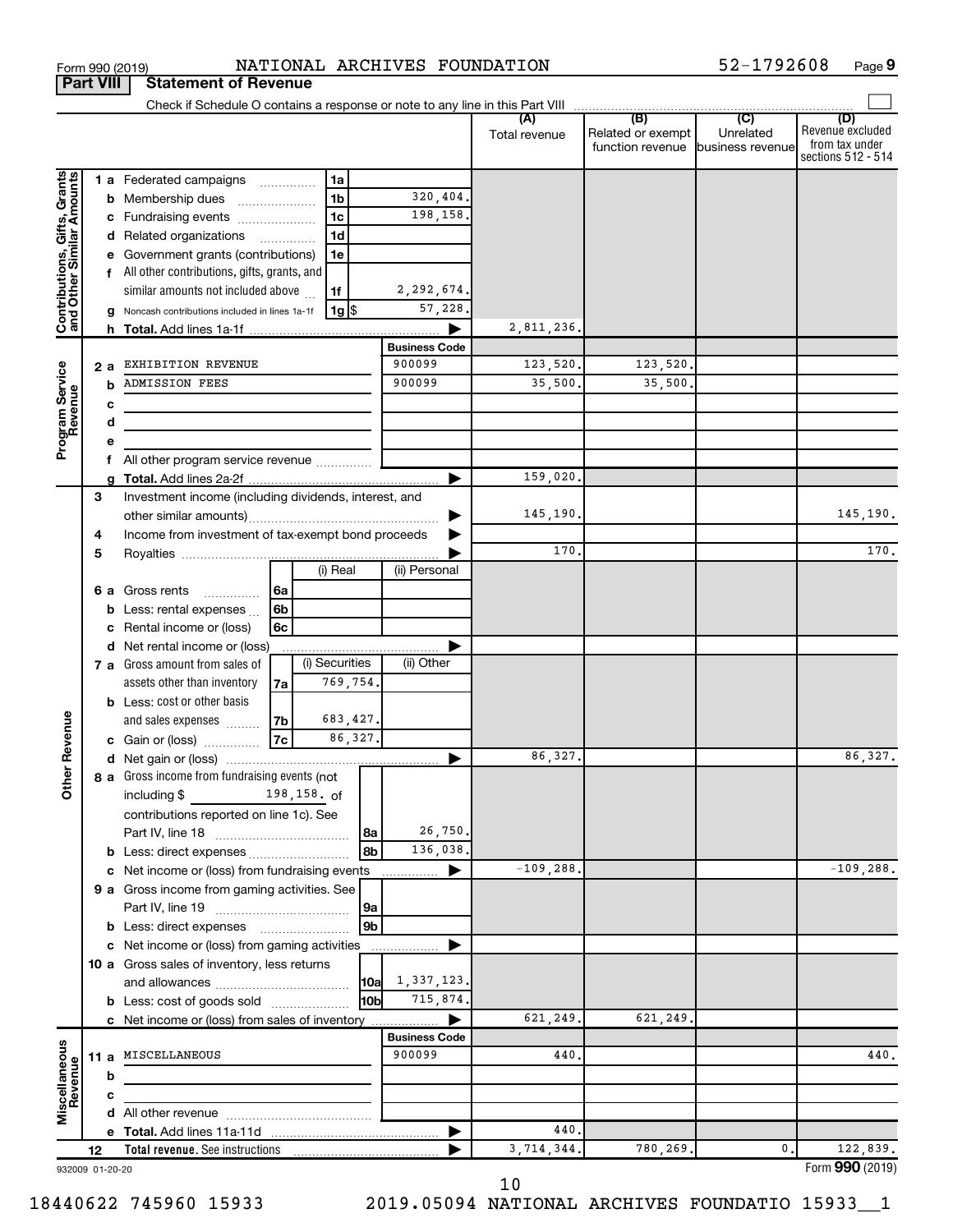**Part IX Statement of Functional Expenses**

Form 990 (2019) Page NATIONAL ARCHIVES FOUNDATION 52-1792608

|    | Section 501(c)(3) and 501(c)(4) organizations must complete all columns. All other organizations must complete column (A). |                       |                                    |                                           |                                |
|----|----------------------------------------------------------------------------------------------------------------------------|-----------------------|------------------------------------|-------------------------------------------|--------------------------------|
|    | Check if Schedule O contains a response or note to any line in this Part IX                                                |                       |                                    |                                           | X                              |
|    | Do not include amounts reported on lines 6b,<br>7b, 8b, 9b, and 10b of Part VIII.                                          | (A)<br>Total expenses | (B)<br>Program service<br>expenses | (C)<br>Management and<br>general expenses | (D)<br>Fundraising<br>expenses |
| 1  | Grants and other assistance to domestic organizations                                                                      |                       |                                    |                                           |                                |
|    | and domestic governments. See Part IV, line 21                                                                             | 285,055.              | 285,055.                           |                                           |                                |
| 2  | Grants and other assistance to domestic                                                                                    |                       |                                    |                                           |                                |
|    | individuals. See Part IV, line 22                                                                                          | 1,350.                | 1,350.                             |                                           |                                |
| 3  | Grants and other assistance to foreign                                                                                     |                       |                                    |                                           |                                |
|    | organizations, foreign governments, and foreign                                                                            |                       |                                    |                                           |                                |
|    | individuals. See Part IV, lines 15 and 16                                                                                  |                       |                                    |                                           |                                |
| 4  | Benefits paid to or for members                                                                                            |                       |                                    |                                           |                                |
| 5  | Compensation of current officers, directors,                                                                               |                       |                                    |                                           |                                |
|    | trustees, and key employees                                                                                                | 611,654.              | 245,435.                           | 310,085.                                  | 56, 134.                       |
| 6  | Compensation not included above to disqualified                                                                            |                       |                                    |                                           |                                |
|    | persons (as defined under section 4958(f)(1)) and                                                                          |                       |                                    |                                           |                                |
|    | persons described in section 4958(c)(3)(B)                                                                                 |                       |                                    |                                           |                                |
| 7  |                                                                                                                            | 1,598,807.            | 744,645.                           | 94, 298.                                  | 759,864.                       |
| 8  | Pension plan accruals and contributions (include                                                                           |                       |                                    |                                           |                                |
|    | section 401(k) and 403(b) employer contributions)                                                                          | 45,090.               | 10,708.                            | $\frac{14,409}{30,257}$                   | 19,973.                        |
| 9  | Other employee benefits                                                                                                    | 107, 206.             | 42,915.                            |                                           | 34,034.                        |
| 10 |                                                                                                                            | 180,062.              | 68,589.                            | 44,829.                                   | 66,644.                        |
| 11 | Fees for services (nonemployees):                                                                                          |                       |                                    |                                           |                                |
| a  |                                                                                                                            |                       |                                    |                                           |                                |
|    |                                                                                                                            |                       |                                    |                                           |                                |
|    |                                                                                                                            | 29,836.               | 4,739.                             | 18,747.                                   | 6,350.                         |
|    |                                                                                                                            |                       |                                    |                                           |                                |
|    | e Professional fundraising services. See Part IV, line 17                                                                  |                       |                                    |                                           |                                |
|    | f Investment management fees                                                                                               | 82,839.               | 27,556.                            | 55, 283.                                  |                                |
|    | g Other. (If line 11g amount exceeds 10% of line 25,                                                                       |                       |                                    |                                           |                                |
|    | column (A) amount, list line 11g expenses on Sch O.)                                                                       | 739,172.              | 573,225.                           | 43,293.                                   | 122,654.                       |
| 12 |                                                                                                                            | 122, 433.             | 121,564.                           | 869.                                      |                                |
| 13 |                                                                                                                            | 272,804.              | 166, 772.                          | 32,306.                                   | 73,726.                        |
| 14 |                                                                                                                            | 16,798.               | 14,144.                            | 2,654.                                    |                                |
| 15 |                                                                                                                            |                       |                                    |                                           |                                |
| 16 |                                                                                                                            |                       |                                    |                                           | 17,964.                        |
| 17 |                                                                                                                            | 50,404.               | 26, 343.                           | 6,097.                                    |                                |
| 18 | Payments of travel or entertainment expenses                                                                               |                       |                                    |                                           |                                |
|    | for any federal, state, or local public officials                                                                          | 7,754.                | 4,004.                             | 1,618.                                    | 2,132.                         |
| 19 | Conferences, conventions, and meetings                                                                                     | $\overline{37}$ .     | $\overline{37}$                    |                                           |                                |
| 20 | Interest                                                                                                                   |                       |                                    |                                           |                                |
| 21 | Depreciation, depletion, and amortization                                                                                  | 5,224.                | 5,099.                             | 125.                                      |                                |
| 22 |                                                                                                                            | 23, 253.              |                                    | 23, 253.                                  |                                |
| 23 | Insurance<br>Other expenses. Itemize expenses not covered                                                                  |                       |                                    |                                           |                                |
| 24 | above (List miscellaneous expenses on line 24e. If                                                                         |                       |                                    |                                           |                                |
|    | line 24e amount exceeds 10% of line 25, column (A)<br>amount, list line 24e expenses on Schedule O.)                       |                       |                                    |                                           |                                |
|    | CREDIT CARD FEES                                                                                                           | 53,103.               | 24,040.                            | 24, 336.                                  | 4,727.                         |
|    | <b>MISCELLANEOUS</b>                                                                                                       | 18,060.               | 8,306.                             | 9,544.                                    | 210.                           |
|    | <b>FUNDRAISING FEES</b>                                                                                                    | 9,664.                |                                    |                                           | 9,664.                         |
| d  | <b>CATERING</b>                                                                                                            | 9,096.                |                                    | 9,096.                                    |                                |
|    | e All other expenses                                                                                                       | 6,934.                | 4,443.                             | 553.                                      | 1,938.                         |
| 25 | Total functional expenses. Add lines 1 through 24e                                                                         | 4,276,635.            | 2,378,969.                         | 721,652.                                  | 1,176,014.                     |
| 26 | Joint costs. Complete this line only if the organization                                                                   |                       |                                    |                                           |                                |
|    | reported in column (B) joint costs from a combined                                                                         |                       |                                    |                                           |                                |
|    | educational campaign and fundraising solicitation.                                                                         |                       |                                    |                                           |                                |
|    | Check here $\blacktriangleright$<br>if following SOP 98-2 (ASC 958-720)                                                    |                       |                                    |                                           |                                |

932010 01-20-20

Form (2019) **990**

18440622 745960 15933 2019.05094 NATIONAL ARCHIVES FOUNDATIO 15933\_\_1 11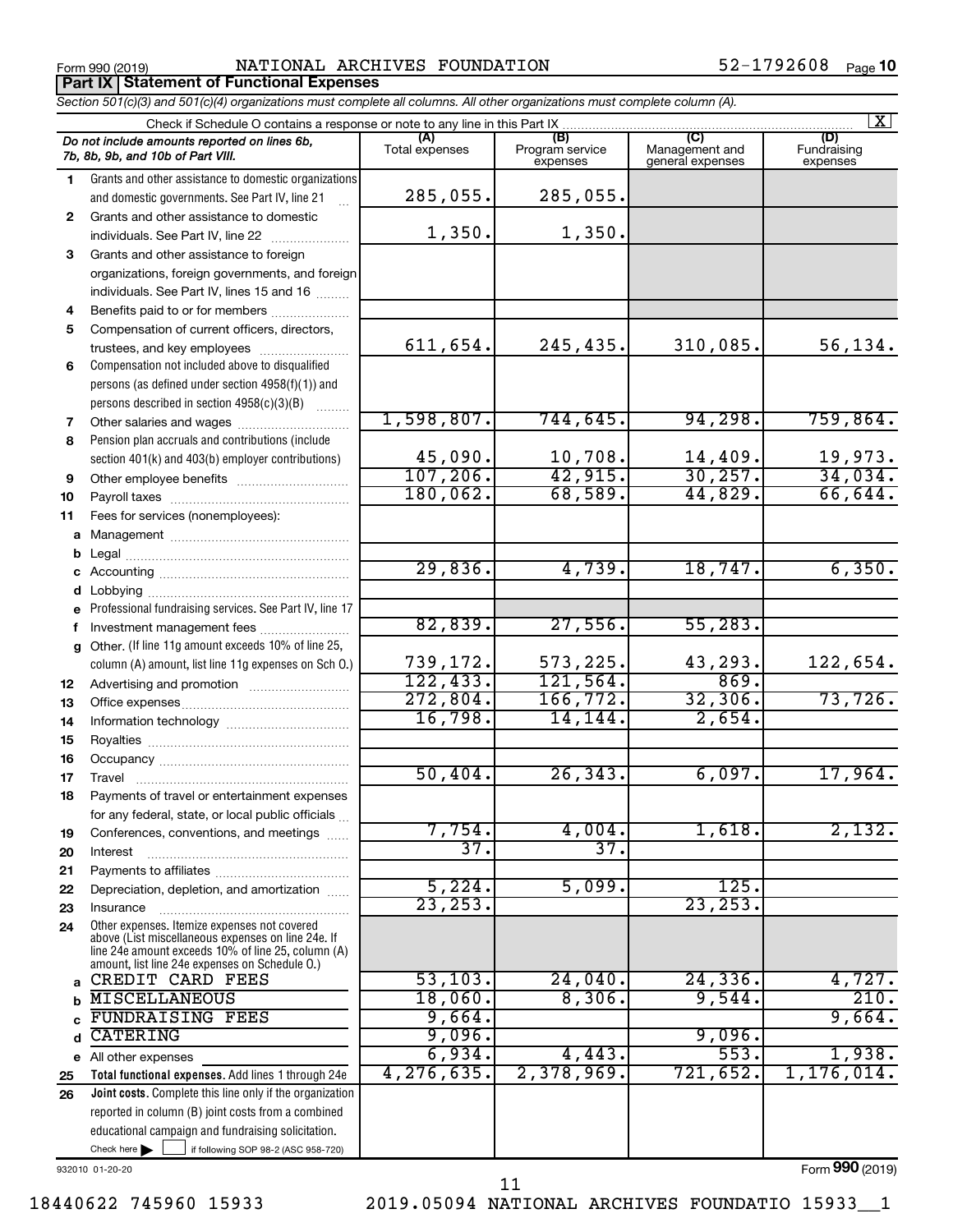Cash - non-interest-bearing Savings and temporary cash investments Pledges and grants receivable, net ~~~~~~~~~~~~~~~~~~~~~~~~~ ~~~~~~~~~~~~~~~~~~ ~~~~~~~~~~~~~~~~~~~~~ Accounts receivable, net ~~~~~~~~~~~~~~~~~~~~~~~~~~ Loans and other receivables from any current or former officer, director, trustee, key employee, creator or founder, substantial contributor, or 35% controlled entity or family member of any of these persons ~~~~~~~~~ Loans and other receivables from other disqualified persons (as defined under section 4958(f)(1)), and persons described in section 4958(c)(3)(B)  $\quad \ldots \ldots$ Notes and loans receivable, net ~~~~~~~~~~~~~~~~~~~~~~~

Check if Schedule O contains a response or note to any line in this Part X

|                                       | Beginning of year | End of year |
|---------------------------------------|-------------------|-------------|
| ash - non-interest-bearing            |                   |             |
| avings and temporary cash investments |                   |             |
| edges and grants receivable, net      |                   |             |
| counte receivable net                 |                   |             |

 $\boxed{\text{X}}$ 

|                         | 1  |                                                                                                        |  |                           | 706, 353.                   | $\mathbf{1}$    | 227,319.                   |
|-------------------------|----|--------------------------------------------------------------------------------------------------------|--|---------------------------|-----------------------------|-----------------|----------------------------|
|                         | 2  |                                                                                                        |  |                           | 788,510.                    | $\mathbf{2}$    | 844,899.                   |
|                         | З  |                                                                                                        |  |                           | 490,391.                    | $\mathbf{3}$    | 135, 722.                  |
|                         | 4  |                                                                                                        |  |                           | 21,417.                     | $\overline{4}$  | 0.                         |
|                         | 5  | Loans and other receivables from any current or former officer, director,                              |  |                           |                             |                 |                            |
|                         |    | trustee, key employee, creator or founder, substantial contributor, or 35%                             |  |                           |                             |                 |                            |
|                         |    | controlled entity or family member of any of these persons                                             |  |                           |                             | 5               |                            |
|                         | 6  | Loans and other receivables from other disqualified persons (as defined                                |  |                           |                             |                 |                            |
|                         |    | under section 4958(f)(1)), and persons described in section 4958(c)(3)(B)                              |  |                           |                             | 6               |                            |
|                         | 7  |                                                                                                        |  |                           |                             | 7               |                            |
| Assets                  | 8  |                                                                                                        |  |                           | 848,772.                    | 8               | 979,198.                   |
|                         | 9  |                                                                                                        |  |                           | 116,668.                    | 9               | 41,699.                    |
|                         |    | <b>10a</b> Land, buildings, and equipment: cost or other                                               |  |                           |                             |                 |                            |
|                         |    | basis. Complete Part VI of Schedule D  10a                                                             |  | $\frac{241,829}{198,683}$ |                             |                 |                            |
|                         |    |                                                                                                        |  |                           | $\frac{7,112.}{5,167,562.}$ | 10 <sub>c</sub> | $\frac{43,146}{6,377,262}$ |
|                         | 11 |                                                                                                        |  |                           |                             | 11              |                            |
|                         | 12 |                                                                                                        |  |                           |                             | 12              |                            |
|                         | 13 |                                                                                                        |  |                           |                             | 13              |                            |
|                         | 14 |                                                                                                        |  |                           |                             | 14              |                            |
|                         | 15 |                                                                                                        |  |                           |                             | 15              |                            |
|                         | 16 |                                                                                                        |  |                           | 8,146,785.                  | 16              | 8,649,245.                 |
|                         | 17 |                                                                                                        |  |                           | 239, 269.                   | 17              | 347, 137.                  |
|                         | 18 |                                                                                                        |  |                           |                             | 18              |                            |
|                         | 19 |                                                                                                        |  |                           | 123,841.                    | 19              | 69,122.                    |
|                         | 20 |                                                                                                        |  |                           |                             | 20              |                            |
|                         | 21 | Escrow or custodial account liability. Complete Part IV of Schedule D                                  |  |                           |                             | 21              |                            |
|                         | 22 | Loans and other payables to any current or former officer, director,                                   |  |                           |                             |                 |                            |
| Liabilities             |    | trustee, key employee, creator or founder, substantial contributor, or 35%                             |  |                           |                             |                 |                            |
|                         |    | controlled entity or family member of any of these persons                                             |  |                           |                             | 22              |                            |
|                         | 23 | Secured mortgages and notes payable to unrelated third parties                                         |  |                           |                             | 23              | 543,729.                   |
|                         | 24 | Unsecured notes and loans payable to unrelated third parties                                           |  |                           |                             | 24              | 457, 255.                  |
|                         | 25 | Other liabilities (including federal income tax, payables to related third                             |  |                           |                             |                 |                            |
|                         |    | parties, and other liabilities not included on lines 17-24). Complete Part X                           |  |                           |                             |                 |                            |
|                         |    | of Schedule D                                                                                          |  |                           |                             | 25              |                            |
|                         | 26 | Total liabilities. Add lines 17 through 25                                                             |  |                           | 363, 110.                   | 26              | 1,417,243.                 |
|                         |    | Organizations that follow FASB ASC 958, check here $\blacktriangleright \lfloor \underline{X} \rfloor$ |  |                           |                             |                 |                            |
| nces                    |    | and complete lines 27, 28, 32, and 33.                                                                 |  |                           |                             |                 |                            |
|                         | 27 |                                                                                                        |  |                           | 3, 246, 153.                | 27              | 2, 209, 497.               |
|                         | 28 |                                                                                                        |  |                           | 4,537,522.                  | 28              | 5,022,505.                 |
|                         |    | Organizations that do not follow FASB ASC 958, check here $\blacktriangleright$                        |  |                           |                             |                 |                            |
| Net Assets or Fund Bala |    | and complete lines 29 through 33.                                                                      |  |                           |                             |                 |                            |
|                         | 29 |                                                                                                        |  |                           |                             | 29              |                            |
|                         | 30 | Paid-in or capital surplus, or land, building, or equipment fund                                       |  |                           | 30                          |                 |                            |
|                         | 31 | Retained earnings, endowment, accumulated income, or other funds                                       |  |                           |                             | 31              |                            |
|                         | 32 |                                                                                                        |  |                           | 7,783,675.                  | 32              | 7,232,002.                 |
|                         | 33 | Total liabilities and net assets/fund balances                                                         |  |                           | 8, 146, 785.                | 33              | 8,649,245.                 |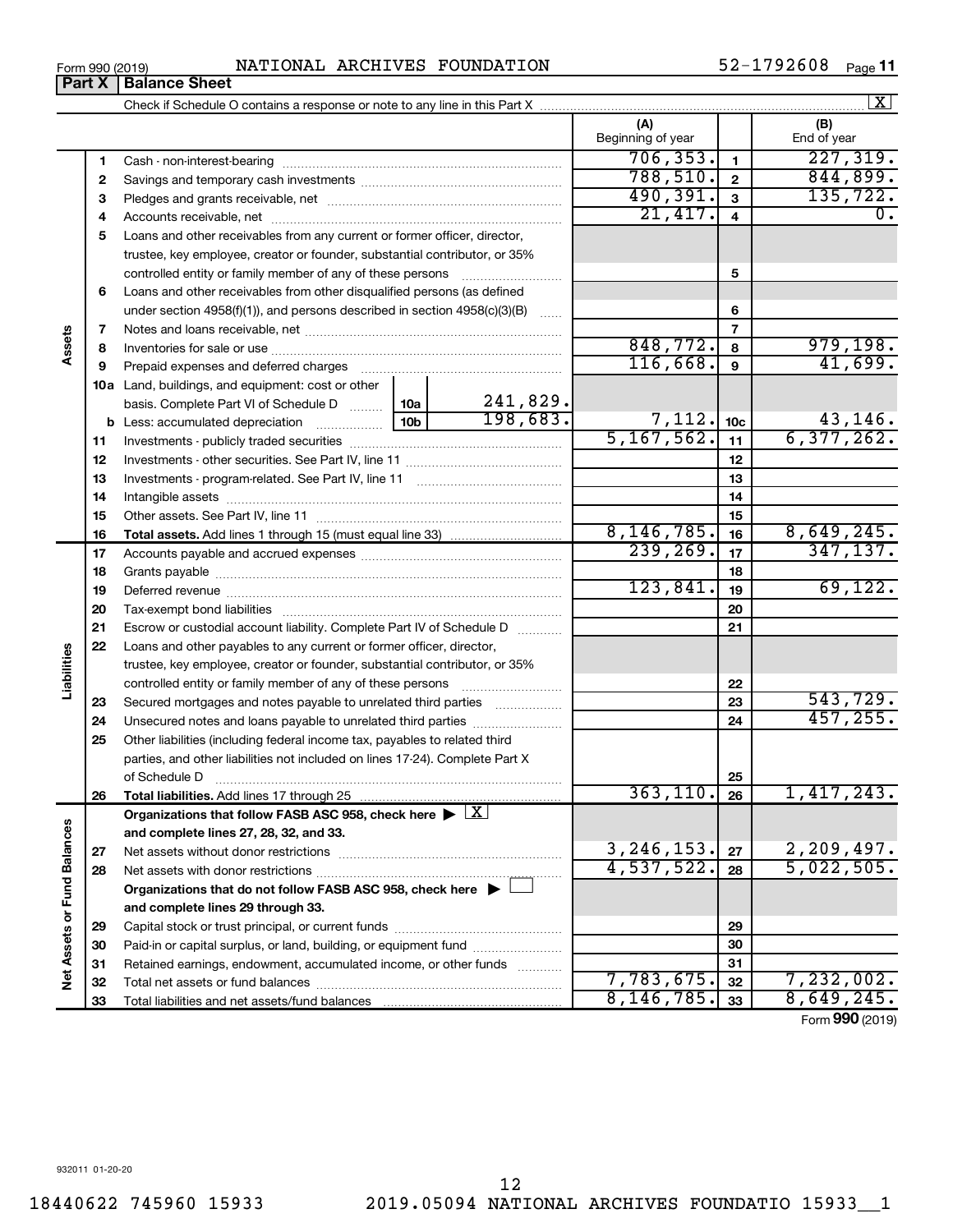|    | NATIONAL ARCHIVES FOUNDATION<br>Form 990 (2019)                                                                                                                                                                                |                         | 52-1792608     |                   | Page 12          |
|----|--------------------------------------------------------------------------------------------------------------------------------------------------------------------------------------------------------------------------------|-------------------------|----------------|-------------------|------------------|
|    | Part XI<br><b>Reconciliation of Net Assets</b>                                                                                                                                                                                 |                         |                |                   |                  |
|    |                                                                                                                                                                                                                                |                         |                |                   |                  |
|    |                                                                                                                                                                                                                                |                         |                |                   |                  |
| 1  |                                                                                                                                                                                                                                | 1.                      | 3,714,344.     |                   |                  |
| 2  |                                                                                                                                                                                                                                | $\overline{2}$          | 4, 276, 635.   |                   |                  |
| 3  | Revenue less expenses. Subtract line 2 from line 1                                                                                                                                                                             | 3                       | $-562, 291.$   |                   |                  |
| 4  |                                                                                                                                                                                                                                | $\overline{\mathbf{4}}$ | 7,783,675.     |                   |                  |
| 5  |                                                                                                                                                                                                                                | 5                       |                |                   | 10,618.          |
| 6  |                                                                                                                                                                                                                                | 6                       |                |                   |                  |
| 7  |                                                                                                                                                                                                                                | $\overline{7}$          |                |                   |                  |
| 8  | Prior period adjustments material contents and content of the content of the content of the content of the content of the content of the content of the content of the content of the content of the content of the content of | 8                       |                |                   |                  |
| 9  | Other changes in net assets or fund balances (explain on Schedule O)                                                                                                                                                           | 9                       |                |                   | $\overline{0}$ . |
| 10 | Net assets or fund balances at end of year. Combine lines 3 through 9 (must equal Part X, line 32,                                                                                                                             |                         |                |                   |                  |
|    |                                                                                                                                                                                                                                | 10                      | 7,232,002.     |                   |                  |
|    | Part XII Financial Statements and Reporting                                                                                                                                                                                    |                         |                |                   |                  |
|    |                                                                                                                                                                                                                                |                         |                |                   |                  |
|    |                                                                                                                                                                                                                                |                         |                | Yes               | <b>No</b>        |
| 1. | $\boxed{\text{X}}$ Accrual<br>Accounting method used to prepare the Form 990: [130] Cash<br>$\Box$ Other                                                                                                                       |                         |                |                   |                  |
|    | If the organization changed its method of accounting from a prior year or checked "Other," explain in Schedule O.                                                                                                              |                         |                |                   |                  |
|    |                                                                                                                                                                                                                                |                         | 2a             |                   | x                |
|    | If "Yes," check a box below to indicate whether the financial statements for the year were compiled or reviewed on a                                                                                                           |                         |                |                   |                  |
|    | separate basis, consolidated basis, or both:                                                                                                                                                                                   |                         |                |                   |                  |
|    | Separate basis<br>Consolidated basis<br>Both consolidated and separate basis                                                                                                                                                   |                         |                |                   |                  |
|    |                                                                                                                                                                                                                                |                         | 2 <sub>b</sub> | х                 |                  |
|    | If "Yes," check a box below to indicate whether the financial statements for the year were audited on a separate basis,                                                                                                        |                         |                |                   |                  |
|    | consolidated basis, or both:                                                                                                                                                                                                   |                         |                |                   |                  |
|    | $ \mathbf{X} $ Separate basis<br><b>Consolidated basis</b><br>Both consolidated and separate basis                                                                                                                             |                         |                |                   |                  |
|    | c If "Yes" to line 2a or 2b, does the organization have a committee that assumes responsibility for oversight of the audit,                                                                                                    |                         |                |                   |                  |
|    |                                                                                                                                                                                                                                |                         | 2c             | х                 |                  |
|    | If the organization changed either its oversight process or selection process during the tax year, explain on Schedule O.                                                                                                      |                         |                |                   |                  |
|    | 3a As a result of a federal award, was the organization required to undergo an audit or audits as set forth in the Single Audit                                                                                                |                         |                |                   |                  |
|    |                                                                                                                                                                                                                                |                         | За             |                   | x                |
|    | <b>b</b> If "Yes," did the organization undergo the required audit or audits? If the organization did not undergo the required audit                                                                                           |                         |                |                   |                  |
|    |                                                                                                                                                                                                                                |                         | Зb             | $000 \, \text{m}$ |                  |

Form (2019) **990**

932012 01-20-20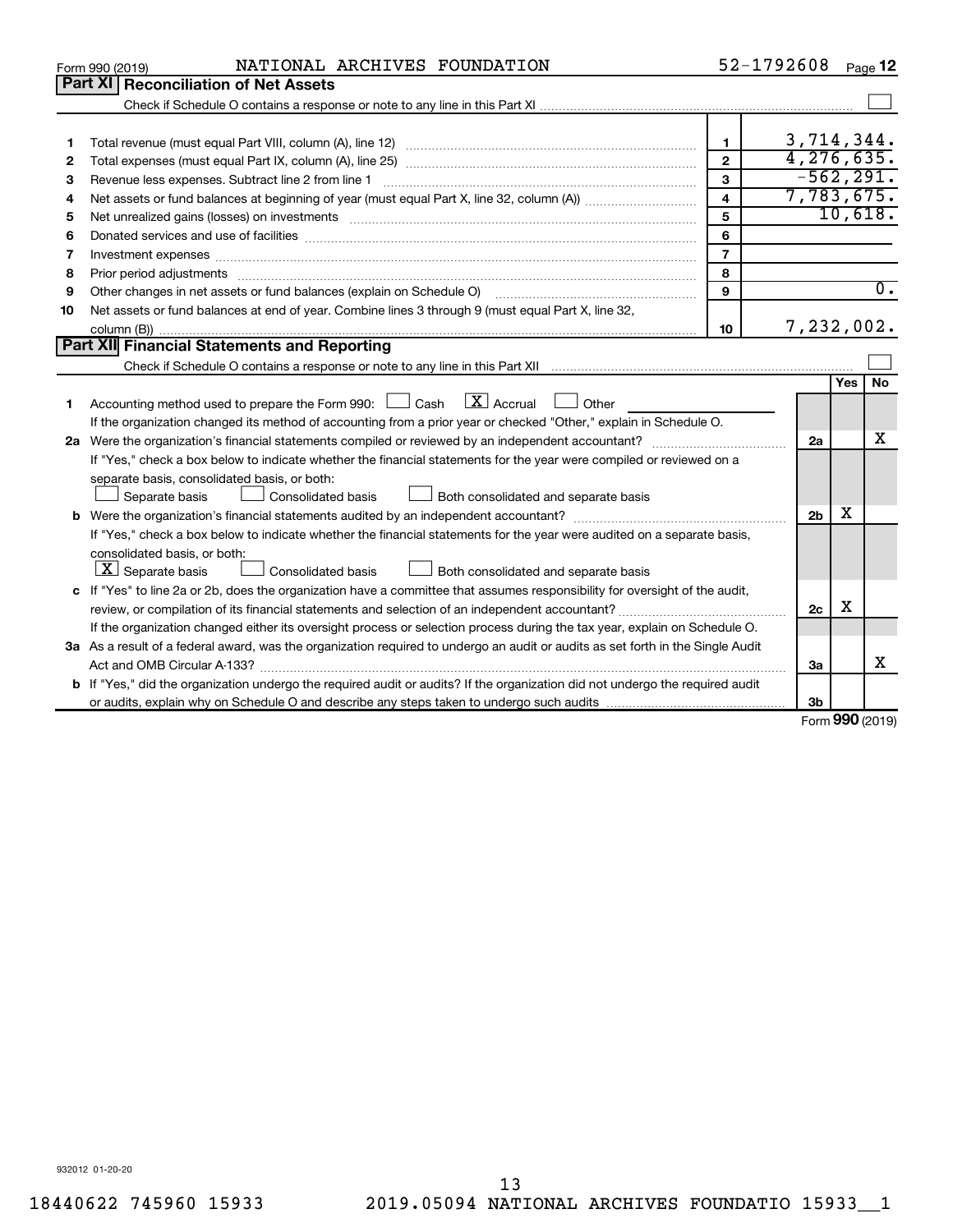**SCHEDULE A**

I

## **Public Charity Status and Public Support**

**(Form 990 or 990-EZ) Complete if the organization is a section 501(c)(3) organization or a section**

**4947(a)(1) nonexempt charitable trust.**

|   | <b>Open to Public</b><br>Inspection |
|---|-------------------------------------|
| r | antification num                    |

OMB No. 1545-0047

|                |                                                                                           | Department of the Treasury<br>Internal Revenue Service |  |                                                                        | Attach to Form 990 or Form 990-EZ.<br>Go to www.irs.gov/Form990 for instructions and the latest information.                                                                                                                                       |                                 |                                   |                            |  | <b>Open to Public</b><br>Inspection   |
|----------------|-------------------------------------------------------------------------------------------|--------------------------------------------------------|--|------------------------------------------------------------------------|----------------------------------------------------------------------------------------------------------------------------------------------------------------------------------------------------------------------------------------------------|---------------------------------|-----------------------------------|----------------------------|--|---------------------------------------|
|                |                                                                                           | Name of the organization                               |  |                                                                        |                                                                                                                                                                                                                                                    |                                 |                                   |                            |  | <b>Employer identification number</b> |
|                |                                                                                           |                                                        |  |                                                                        | NATIONAL ARCHIVES FOUNDATION                                                                                                                                                                                                                       |                                 |                                   |                            |  | 52-1792608                            |
|                | Part I                                                                                    |                                                        |  |                                                                        | Reason for Public Charity Status (All organizations must complete this part.) See instructions.                                                                                                                                                    |                                 |                                   |                            |  |                                       |
|                |                                                                                           |                                                        |  |                                                                        | The organization is not a private foundation because it is: (For lines 1 through 12, check only one box.)                                                                                                                                          |                                 |                                   |                            |  |                                       |
| 1              |                                                                                           |                                                        |  |                                                                        | A church, convention of churches, or association of churches described in section 170(b)(1)(A)(i).                                                                                                                                                 |                                 |                                   |                            |  |                                       |
| 2              |                                                                                           |                                                        |  |                                                                        | A school described in section 170(b)(1)(A)(ii). (Attach Schedule E (Form 990 or 990-EZ).)                                                                                                                                                          |                                 |                                   |                            |  |                                       |
| 3              |                                                                                           |                                                        |  |                                                                        | A hospital or a cooperative hospital service organization described in section 170(b)(1)(A)(iii).                                                                                                                                                  |                                 |                                   |                            |  |                                       |
| 4              |                                                                                           |                                                        |  |                                                                        | A medical research organization operated in conjunction with a hospital described in section 170(b)(1)(A)(iii). Enter the hospital's name,                                                                                                         |                                 |                                   |                            |  |                                       |
|                |                                                                                           | city, and state:                                       |  |                                                                        |                                                                                                                                                                                                                                                    |                                 |                                   |                            |  |                                       |
| 5              |                                                                                           |                                                        |  |                                                                        | An organization operated for the benefit of a college or university owned or operated by a governmental unit described in                                                                                                                          |                                 |                                   |                            |  |                                       |
|                |                                                                                           |                                                        |  | section 170(b)(1)(A)(iv). (Complete Part II.)                          |                                                                                                                                                                                                                                                    |                                 |                                   |                            |  |                                       |
| 6              |                                                                                           |                                                        |  |                                                                        |                                                                                                                                                                                                                                                    |                                 |                                   |                            |  |                                       |
| $\overline{7}$ | $\lfloor x \rfloor$                                                                       |                                                        |  |                                                                        | A federal, state, or local government or governmental unit described in section 170(b)(1)(A)(v).                                                                                                                                                   |                                 |                                   |                            |  |                                       |
|                |                                                                                           |                                                        |  |                                                                        | An organization that normally receives a substantial part of its support from a governmental unit or from the general public described in                                                                                                          |                                 |                                   |                            |  |                                       |
|                |                                                                                           |                                                        |  | section 170(b)(1)(A)(vi). (Complete Part II.)                          |                                                                                                                                                                                                                                                    |                                 |                                   |                            |  |                                       |
| 8<br>9         |                                                                                           |                                                        |  |                                                                        | A community trust described in section 170(b)(1)(A)(vi). (Complete Part II.)                                                                                                                                                                       |                                 |                                   |                            |  |                                       |
|                |                                                                                           |                                                        |  |                                                                        | An agricultural research organization described in section 170(b)(1)(A)(ix) operated in conjunction with a land-grant college                                                                                                                      |                                 |                                   |                            |  |                                       |
|                |                                                                                           |                                                        |  |                                                                        | or university or a non-land-grant college of agriculture (see instructions). Enter the name, city, and state of the college or                                                                                                                     |                                 |                                   |                            |  |                                       |
|                |                                                                                           | university:                                            |  |                                                                        |                                                                                                                                                                                                                                                    |                                 |                                   |                            |  |                                       |
| 10             |                                                                                           |                                                        |  |                                                                        | An organization that normally receives: (1) more than 33 1/3% of its support from contributions, membership fees, and gross receipts from                                                                                                          |                                 |                                   |                            |  |                                       |
|                |                                                                                           |                                                        |  |                                                                        | activities related to its exempt functions - subject to certain exceptions, and (2) no more than 33 1/3% of its support from gross investment                                                                                                      |                                 |                                   |                            |  |                                       |
|                |                                                                                           |                                                        |  |                                                                        | income and unrelated business taxable income (less section 511 tax) from businesses acquired by the organization after June 30, 1975.                                                                                                              |                                 |                                   |                            |  |                                       |
| 11             |                                                                                           |                                                        |  | See section 509(a)(2). (Complete Part III.)                            |                                                                                                                                                                                                                                                    |                                 |                                   |                            |  |                                       |
| 12             |                                                                                           |                                                        |  |                                                                        | An organization organized and operated exclusively to test for public safety. See section 509(a)(4).<br>An organization organized and operated exclusively for the benefit of, to perform the functions of, or to carry out the purposes of one or |                                 |                                   |                            |  |                                       |
|                |                                                                                           |                                                        |  |                                                                        |                                                                                                                                                                                                                                                    |                                 |                                   |                            |  |                                       |
|                |                                                                                           |                                                        |  |                                                                        | more publicly supported organizations described in section 509(a)(1) or section 509(a)(2). See section 509(a)(3). Check the box in                                                                                                                 |                                 |                                   |                            |  |                                       |
|                |                                                                                           |                                                        |  |                                                                        | lines 12a through 12d that describes the type of supporting organization and complete lines 12e, 12f, and 12g.<br>Type I. A supporting organization operated, supervised, or controlled by its supported organization(s), typically by giving      |                                 |                                   |                            |  |                                       |
| а              |                                                                                           |                                                        |  |                                                                        | the supported organization(s) the power to regularly appoint or elect a majority of the directors or trustees of the supporting                                                                                                                    |                                 |                                   |                            |  |                                       |
|                |                                                                                           |                                                        |  | organization. You must complete Part IV, Sections A and B.             |                                                                                                                                                                                                                                                    |                                 |                                   |                            |  |                                       |
| b              |                                                                                           |                                                        |  |                                                                        | Type II. A supporting organization supervised or controlled in connection with its supported organization(s), by having                                                                                                                            |                                 |                                   |                            |  |                                       |
|                |                                                                                           |                                                        |  |                                                                        | control or management of the supporting organization vested in the same persons that control or manage the supported                                                                                                                               |                                 |                                   |                            |  |                                       |
|                |                                                                                           |                                                        |  | organization(s). You must complete Part IV, Sections A and C.          |                                                                                                                                                                                                                                                    |                                 |                                   |                            |  |                                       |
|                |                                                                                           |                                                        |  |                                                                        | Type III functionally integrated. A supporting organization operated in connection with, and functionally integrated with,                                                                                                                         |                                 |                                   |                            |  |                                       |
| с              |                                                                                           |                                                        |  |                                                                        |                                                                                                                                                                                                                                                    |                                 |                                   |                            |  |                                       |
| d              |                                                                                           |                                                        |  |                                                                        | its supported organization(s) (see instructions). You must complete Part IV, Sections A, D, and E.<br>Type III non-functionally integrated. A supporting organization operated in connection with its supported organization(s)                    |                                 |                                   |                            |  |                                       |
|                |                                                                                           |                                                        |  |                                                                        | that is not functionally integrated. The organization generally must satisfy a distribution requirement and an attentiveness                                                                                                                       |                                 |                                   |                            |  |                                       |
|                |                                                                                           |                                                        |  |                                                                        | requirement (see instructions). You must complete Part IV, Sections A and D, and Part V.                                                                                                                                                           |                                 |                                   |                            |  |                                       |
| е              |                                                                                           |                                                        |  |                                                                        | Check this box if the organization received a written determination from the IRS that it is a Type I, Type II, Type III                                                                                                                            |                                 |                                   |                            |  |                                       |
|                |                                                                                           |                                                        |  |                                                                        |                                                                                                                                                                                                                                                    |                                 |                                   |                            |  |                                       |
|                | functionally integrated, or Type III non-functionally integrated supporting organization. |                                                        |  |                                                                        |                                                                                                                                                                                                                                                    |                                 |                                   |                            |  |                                       |
| g              |                                                                                           |                                                        |  | Provide the following information about the supported organization(s). |                                                                                                                                                                                                                                                    |                                 |                                   |                            |  |                                       |
|                |                                                                                           | (i) Name of supported                                  |  | (ii) EIN                                                               | (iii) Type of organization                                                                                                                                                                                                                         | (iv) Is the organization listed |                                   | (v) Amount of monetary     |  | (vi) Amount of other                  |
|                |                                                                                           | organization                                           |  |                                                                        | (described on lines 1-10                                                                                                                                                                                                                           | Yes                             | in your governing document?<br>No | support (see instructions) |  | support (see instructions)            |
|                |                                                                                           |                                                        |  |                                                                        | above (see instructions))                                                                                                                                                                                                                          |                                 |                                   |                            |  |                                       |
|                |                                                                                           |                                                        |  |                                                                        |                                                                                                                                                                                                                                                    |                                 |                                   |                            |  |                                       |
|                |                                                                                           |                                                        |  |                                                                        |                                                                                                                                                                                                                                                    |                                 |                                   |                            |  |                                       |
|                |                                                                                           |                                                        |  |                                                                        |                                                                                                                                                                                                                                                    |                                 |                                   |                            |  |                                       |
|                |                                                                                           |                                                        |  |                                                                        |                                                                                                                                                                                                                                                    |                                 |                                   |                            |  |                                       |
|                |                                                                                           |                                                        |  |                                                                        |                                                                                                                                                                                                                                                    |                                 |                                   |                            |  |                                       |
|                |                                                                                           |                                                        |  |                                                                        |                                                                                                                                                                                                                                                    |                                 |                                   |                            |  |                                       |
|                |                                                                                           |                                                        |  |                                                                        |                                                                                                                                                                                                                                                    |                                 |                                   |                            |  |                                       |
|                |                                                                                           |                                                        |  |                                                                        |                                                                                                                                                                                                                                                    |                                 |                                   |                            |  |                                       |
|                |                                                                                           |                                                        |  |                                                                        |                                                                                                                                                                                                                                                    |                                 |                                   |                            |  |                                       |

**Total**

LHA For Paperwork Reduction Act Notice, see the Instructions for Form 990 or 990-EZ. 932021 09-25-19 Schedule A (Form 990 or 990-EZ) 2019 14

18440622 745960 15933 2019.05094 NATIONAL ARCHIVES FOUNDATIO 15933\_\_1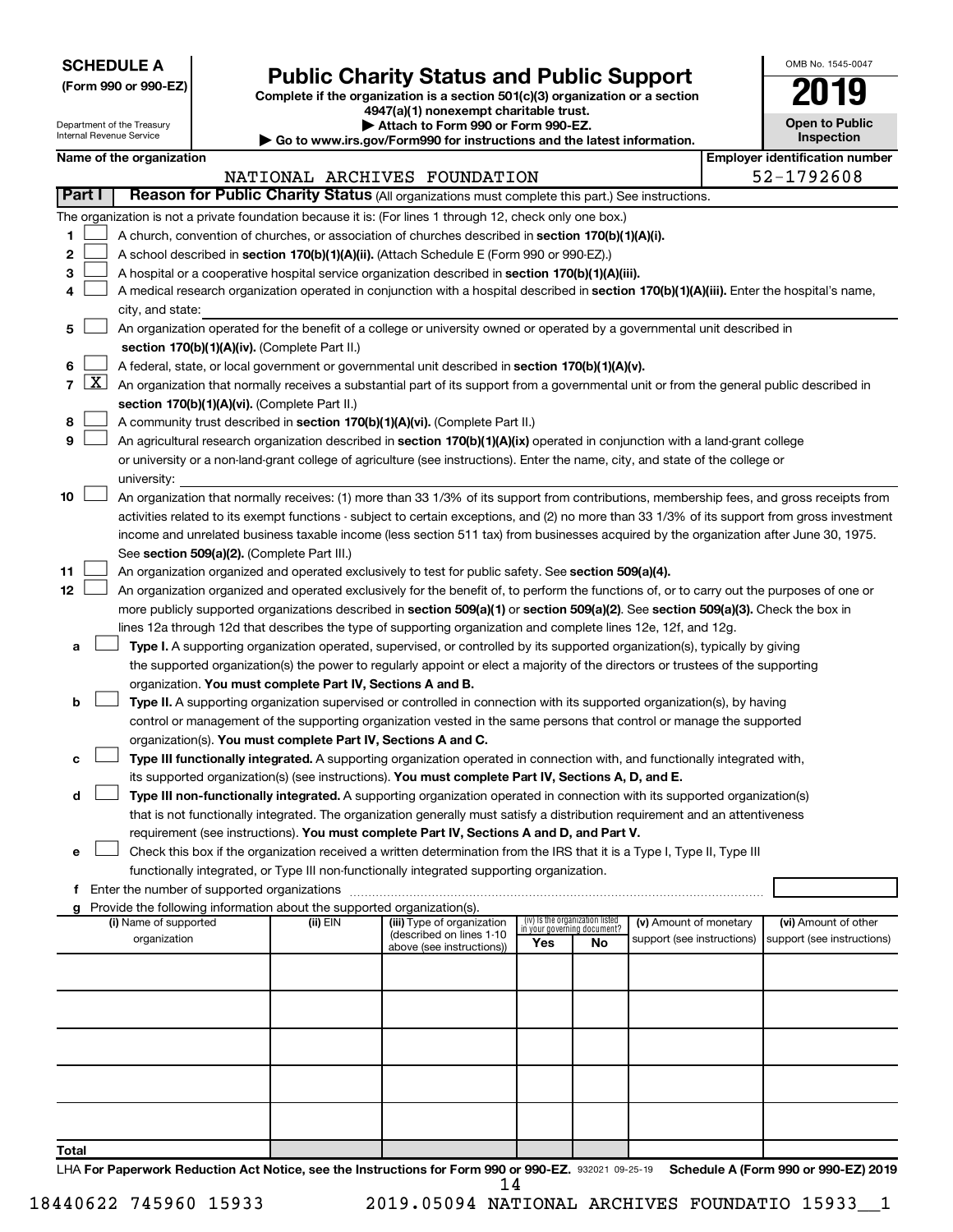#### Schedule A (Form 990 or 990-EZ) 2019  $\,$  NATIONAL  $\,$  ARCHIVES  $\,$  FOUNDATION  $\,$  52 – 1792608  $\,$   $_{\rm{Page}}$

52-1792608 Page 2

(Complete only if you checked the box on line 5, 7, or 8 of Part I or if the organization failed to qualify under Part III. If the organization fails to qualify under the tests listed below, please complete Part III.) **Part II Support Schedule for Organizations Described in Sections 170(b)(1)(A)(iv) and 170(b)(1)(A)(vi)**

| Calendar year (or fiscal year beginning in) $\blacktriangleright$<br>(a) 2015<br>(f) Total<br>(b) 2016<br>$(c)$ 2017<br>$(d)$ 2018<br>(e) 2019<br>1 Gifts, grants, contributions, and<br>membership fees received. (Do not<br>include any "unusual grants.")<br>4,906,083.<br>6,523,558.<br>3,673,682.<br>3,779,679.<br>2,811,236.<br>2 Tax revenues levied for the organ-<br>ization's benefit and either paid to<br>or expended on its behalf<br>3 The value of services or facilities<br>furnished by a governmental unit to<br>337,440. 347,563. 357,990. 357,990. 363,189.<br>the organization without charge<br>5, 243, 523.<br>6, 871, 121.<br>4, 137, 669.<br>4,031,672.<br>3, 174, 425.<br>4 Total. Add lines 1 through 3<br>5 The portion of total contributions<br>by each person (other than a<br>governmental unit or publicly<br>supported organization) included<br>on line 1 that exceeds 2% of the<br>amount shown on line 11,<br>column (f)<br>6 Public support. Subtract line 5 from line 4.<br><b>Section B. Total Support</b><br>Calendar year (or fiscal year beginning in)<br>(a) 2015<br>(b) 2016<br>$(d)$ 2018<br>$(c)$ 2017<br>$(e)$ 2019<br>(f) Total<br>5, 243, 523.<br>6,871,121<br>4,031,672.<br>4,137,669<br>3, 174, 425.<br>7 Amounts from line 4<br>8 Gross income from interest,<br>dividends, payments received on<br>securities loans, rents, royalties,<br>71,539. 123,862. 145,360. 371,866.<br>15,342.<br>15,763.<br>and income from similar sources<br><b>9</b> Net income from unrelated business<br>activities, whether or not the<br>business is regularly carried on<br>10 Other income. Do not include gain<br>or loss from the sale of capital<br>19,159.<br>12,289.<br>11,096.<br>2,836.<br>440.<br>45,820.<br>assets (Explain in Part VI.)<br>11 Total support. Add lines 7 through 10<br>14, 328, 471.<br>12<br><b>12</b> Gross receipts from related activities, etc. (see instructions)<br>13 First five years. If the Form 990 is for the organization's first, second, third, fourth, or fifth tax year as a section 501(c)(3)<br>organization, check this box and stop here<br>Section C. Computation of Public Support Percentage<br>86.61<br>14<br>90.69<br>15<br>16a 33 1/3% support test - 2019. If the organization did not check the box on line 13, and line 14 is 33 1/3% or more, check this box and<br>$\blacktriangleright$ $\boxed{\text{X}}$<br>b 33 1/3% support test - 2018. If the organization did not check a box on line 13 or 16a, and line 15 is 33 1/3% or more, check this box<br>17a 10% -facts-and-circumstances test - 2019. If the organization did not check a box on line 13, 16a, or 16b, and line 14 is 10% or more,<br>and if the organization meets the "facts-and-circumstances" test, check this box and stop here. Explain in Part VI how the organization<br><b>b 10%</b> -facts-and-circumstances test - 2018. If the organization did not check a box on line 13, 16a, 16b, or 17a, and line 15 is 10% or<br>more, and if the organization meets the "facts-and-circumstances" test, check this box and stop here. Explain in Part VI how the | <b>Section A. Public Support</b> |  |  |               |
|--------------------------------------------------------------------------------------------------------------------------------------------------------------------------------------------------------------------------------------------------------------------------------------------------------------------------------------------------------------------------------------------------------------------------------------------------------------------------------------------------------------------------------------------------------------------------------------------------------------------------------------------------------------------------------------------------------------------------------------------------------------------------------------------------------------------------------------------------------------------------------------------------------------------------------------------------------------------------------------------------------------------------------------------------------------------------------------------------------------------------------------------------------------------------------------------------------------------------------------------------------------------------------------------------------------------------------------------------------------------------------------------------------------------------------------------------------------------------------------------------------------------------------------------------------------------------------------------------------------------------------------------------------------------------------------------------------------------------------------------------------------------------------------------------------------------------------------------------------------------------------------------------------------------------------------------------------------------------------------------------------------------------------------------------------------------------------------------------------------------------------------------------------------------------------------------------------------------------------------------------------------------------------------------------------------------------------------------------------------------------------------------------------------------------------------------------------------------------------------------------------------------------------------------------------------------------------------------------------------------------------------------------------------------------------------------------------------------------------------------------------------------------------------------------------------------------------------------------------------------------------------------------------------------------------------------------------------------------------------------------------------------------------------------------------------------------------------------------------------------------------------------|----------------------------------|--|--|---------------|
|                                                                                                                                                                                                                                                                                                                                                                                                                                                                                                                                                                                                                                                                                                                                                                                                                                                                                                                                                                                                                                                                                                                                                                                                                                                                                                                                                                                                                                                                                                                                                                                                                                                                                                                                                                                                                                                                                                                                                                                                                                                                                                                                                                                                                                                                                                                                                                                                                                                                                                                                                                                                                                                                                                                                                                                                                                                                                                                                                                                                                                                                                                                                            |                                  |  |  |               |
|                                                                                                                                                                                                                                                                                                                                                                                                                                                                                                                                                                                                                                                                                                                                                                                                                                                                                                                                                                                                                                                                                                                                                                                                                                                                                                                                                                                                                                                                                                                                                                                                                                                                                                                                                                                                                                                                                                                                                                                                                                                                                                                                                                                                                                                                                                                                                                                                                                                                                                                                                                                                                                                                                                                                                                                                                                                                                                                                                                                                                                                                                                                                            |                                  |  |  |               |
|                                                                                                                                                                                                                                                                                                                                                                                                                                                                                                                                                                                                                                                                                                                                                                                                                                                                                                                                                                                                                                                                                                                                                                                                                                                                                                                                                                                                                                                                                                                                                                                                                                                                                                                                                                                                                                                                                                                                                                                                                                                                                                                                                                                                                                                                                                                                                                                                                                                                                                                                                                                                                                                                                                                                                                                                                                                                                                                                                                                                                                                                                                                                            |                                  |  |  |               |
|                                                                                                                                                                                                                                                                                                                                                                                                                                                                                                                                                                                                                                                                                                                                                                                                                                                                                                                                                                                                                                                                                                                                                                                                                                                                                                                                                                                                                                                                                                                                                                                                                                                                                                                                                                                                                                                                                                                                                                                                                                                                                                                                                                                                                                                                                                                                                                                                                                                                                                                                                                                                                                                                                                                                                                                                                                                                                                                                                                                                                                                                                                                                            |                                  |  |  | 21,694,238.   |
|                                                                                                                                                                                                                                                                                                                                                                                                                                                                                                                                                                                                                                                                                                                                                                                                                                                                                                                                                                                                                                                                                                                                                                                                                                                                                                                                                                                                                                                                                                                                                                                                                                                                                                                                                                                                                                                                                                                                                                                                                                                                                                                                                                                                                                                                                                                                                                                                                                                                                                                                                                                                                                                                                                                                                                                                                                                                                                                                                                                                                                                                                                                                            |                                  |  |  |               |
|                                                                                                                                                                                                                                                                                                                                                                                                                                                                                                                                                                                                                                                                                                                                                                                                                                                                                                                                                                                                                                                                                                                                                                                                                                                                                                                                                                                                                                                                                                                                                                                                                                                                                                                                                                                                                                                                                                                                                                                                                                                                                                                                                                                                                                                                                                                                                                                                                                                                                                                                                                                                                                                                                                                                                                                                                                                                                                                                                                                                                                                                                                                                            |                                  |  |  |               |
|                                                                                                                                                                                                                                                                                                                                                                                                                                                                                                                                                                                                                                                                                                                                                                                                                                                                                                                                                                                                                                                                                                                                                                                                                                                                                                                                                                                                                                                                                                                                                                                                                                                                                                                                                                                                                                                                                                                                                                                                                                                                                                                                                                                                                                                                                                                                                                                                                                                                                                                                                                                                                                                                                                                                                                                                                                                                                                                                                                                                                                                                                                                                            |                                  |  |  |               |
|                                                                                                                                                                                                                                                                                                                                                                                                                                                                                                                                                                                                                                                                                                                                                                                                                                                                                                                                                                                                                                                                                                                                                                                                                                                                                                                                                                                                                                                                                                                                                                                                                                                                                                                                                                                                                                                                                                                                                                                                                                                                                                                                                                                                                                                                                                                                                                                                                                                                                                                                                                                                                                                                                                                                                                                                                                                                                                                                                                                                                                                                                                                                            |                                  |  |  |               |
|                                                                                                                                                                                                                                                                                                                                                                                                                                                                                                                                                                                                                                                                                                                                                                                                                                                                                                                                                                                                                                                                                                                                                                                                                                                                                                                                                                                                                                                                                                                                                                                                                                                                                                                                                                                                                                                                                                                                                                                                                                                                                                                                                                                                                                                                                                                                                                                                                                                                                                                                                                                                                                                                                                                                                                                                                                                                                                                                                                                                                                                                                                                                            |                                  |  |  |               |
|                                                                                                                                                                                                                                                                                                                                                                                                                                                                                                                                                                                                                                                                                                                                                                                                                                                                                                                                                                                                                                                                                                                                                                                                                                                                                                                                                                                                                                                                                                                                                                                                                                                                                                                                                                                                                                                                                                                                                                                                                                                                                                                                                                                                                                                                                                                                                                                                                                                                                                                                                                                                                                                                                                                                                                                                                                                                                                                                                                                                                                                                                                                                            |                                  |  |  | 1,764,172.    |
|                                                                                                                                                                                                                                                                                                                                                                                                                                                                                                                                                                                                                                                                                                                                                                                                                                                                                                                                                                                                                                                                                                                                                                                                                                                                                                                                                                                                                                                                                                                                                                                                                                                                                                                                                                                                                                                                                                                                                                                                                                                                                                                                                                                                                                                                                                                                                                                                                                                                                                                                                                                                                                                                                                                                                                                                                                                                                                                                                                                                                                                                                                                                            |                                  |  |  | 23, 458, 410. |
|                                                                                                                                                                                                                                                                                                                                                                                                                                                                                                                                                                                                                                                                                                                                                                                                                                                                                                                                                                                                                                                                                                                                                                                                                                                                                                                                                                                                                                                                                                                                                                                                                                                                                                                                                                                                                                                                                                                                                                                                                                                                                                                                                                                                                                                                                                                                                                                                                                                                                                                                                                                                                                                                                                                                                                                                                                                                                                                                                                                                                                                                                                                                            |                                  |  |  |               |
|                                                                                                                                                                                                                                                                                                                                                                                                                                                                                                                                                                                                                                                                                                                                                                                                                                                                                                                                                                                                                                                                                                                                                                                                                                                                                                                                                                                                                                                                                                                                                                                                                                                                                                                                                                                                                                                                                                                                                                                                                                                                                                                                                                                                                                                                                                                                                                                                                                                                                                                                                                                                                                                                                                                                                                                                                                                                                                                                                                                                                                                                                                                                            |                                  |  |  |               |
|                                                                                                                                                                                                                                                                                                                                                                                                                                                                                                                                                                                                                                                                                                                                                                                                                                                                                                                                                                                                                                                                                                                                                                                                                                                                                                                                                                                                                                                                                                                                                                                                                                                                                                                                                                                                                                                                                                                                                                                                                                                                                                                                                                                                                                                                                                                                                                                                                                                                                                                                                                                                                                                                                                                                                                                                                                                                                                                                                                                                                                                                                                                                            |                                  |  |  |               |
|                                                                                                                                                                                                                                                                                                                                                                                                                                                                                                                                                                                                                                                                                                                                                                                                                                                                                                                                                                                                                                                                                                                                                                                                                                                                                                                                                                                                                                                                                                                                                                                                                                                                                                                                                                                                                                                                                                                                                                                                                                                                                                                                                                                                                                                                                                                                                                                                                                                                                                                                                                                                                                                                                                                                                                                                                                                                                                                                                                                                                                                                                                                                            |                                  |  |  |               |
|                                                                                                                                                                                                                                                                                                                                                                                                                                                                                                                                                                                                                                                                                                                                                                                                                                                                                                                                                                                                                                                                                                                                                                                                                                                                                                                                                                                                                                                                                                                                                                                                                                                                                                                                                                                                                                                                                                                                                                                                                                                                                                                                                                                                                                                                                                                                                                                                                                                                                                                                                                                                                                                                                                                                                                                                                                                                                                                                                                                                                                                                                                                                            |                                  |  |  |               |
|                                                                                                                                                                                                                                                                                                                                                                                                                                                                                                                                                                                                                                                                                                                                                                                                                                                                                                                                                                                                                                                                                                                                                                                                                                                                                                                                                                                                                                                                                                                                                                                                                                                                                                                                                                                                                                                                                                                                                                                                                                                                                                                                                                                                                                                                                                                                                                                                                                                                                                                                                                                                                                                                                                                                                                                                                                                                                                                                                                                                                                                                                                                                            |                                  |  |  |               |
|                                                                                                                                                                                                                                                                                                                                                                                                                                                                                                                                                                                                                                                                                                                                                                                                                                                                                                                                                                                                                                                                                                                                                                                                                                                                                                                                                                                                                                                                                                                                                                                                                                                                                                                                                                                                                                                                                                                                                                                                                                                                                                                                                                                                                                                                                                                                                                                                                                                                                                                                                                                                                                                                                                                                                                                                                                                                                                                                                                                                                                                                                                                                            |                                  |  |  | 2,778,390.    |
|                                                                                                                                                                                                                                                                                                                                                                                                                                                                                                                                                                                                                                                                                                                                                                                                                                                                                                                                                                                                                                                                                                                                                                                                                                                                                                                                                                                                                                                                                                                                                                                                                                                                                                                                                                                                                                                                                                                                                                                                                                                                                                                                                                                                                                                                                                                                                                                                                                                                                                                                                                                                                                                                                                                                                                                                                                                                                                                                                                                                                                                                                                                                            |                                  |  |  | 20,680,020.   |
|                                                                                                                                                                                                                                                                                                                                                                                                                                                                                                                                                                                                                                                                                                                                                                                                                                                                                                                                                                                                                                                                                                                                                                                                                                                                                                                                                                                                                                                                                                                                                                                                                                                                                                                                                                                                                                                                                                                                                                                                                                                                                                                                                                                                                                                                                                                                                                                                                                                                                                                                                                                                                                                                                                                                                                                                                                                                                                                                                                                                                                                                                                                                            |                                  |  |  |               |
|                                                                                                                                                                                                                                                                                                                                                                                                                                                                                                                                                                                                                                                                                                                                                                                                                                                                                                                                                                                                                                                                                                                                                                                                                                                                                                                                                                                                                                                                                                                                                                                                                                                                                                                                                                                                                                                                                                                                                                                                                                                                                                                                                                                                                                                                                                                                                                                                                                                                                                                                                                                                                                                                                                                                                                                                                                                                                                                                                                                                                                                                                                                                            |                                  |  |  |               |
|                                                                                                                                                                                                                                                                                                                                                                                                                                                                                                                                                                                                                                                                                                                                                                                                                                                                                                                                                                                                                                                                                                                                                                                                                                                                                                                                                                                                                                                                                                                                                                                                                                                                                                                                                                                                                                                                                                                                                                                                                                                                                                                                                                                                                                                                                                                                                                                                                                                                                                                                                                                                                                                                                                                                                                                                                                                                                                                                                                                                                                                                                                                                            |                                  |  |  | 23, 458, 410. |
|                                                                                                                                                                                                                                                                                                                                                                                                                                                                                                                                                                                                                                                                                                                                                                                                                                                                                                                                                                                                                                                                                                                                                                                                                                                                                                                                                                                                                                                                                                                                                                                                                                                                                                                                                                                                                                                                                                                                                                                                                                                                                                                                                                                                                                                                                                                                                                                                                                                                                                                                                                                                                                                                                                                                                                                                                                                                                                                                                                                                                                                                                                                                            |                                  |  |  |               |
|                                                                                                                                                                                                                                                                                                                                                                                                                                                                                                                                                                                                                                                                                                                                                                                                                                                                                                                                                                                                                                                                                                                                                                                                                                                                                                                                                                                                                                                                                                                                                                                                                                                                                                                                                                                                                                                                                                                                                                                                                                                                                                                                                                                                                                                                                                                                                                                                                                                                                                                                                                                                                                                                                                                                                                                                                                                                                                                                                                                                                                                                                                                                            |                                  |  |  |               |
|                                                                                                                                                                                                                                                                                                                                                                                                                                                                                                                                                                                                                                                                                                                                                                                                                                                                                                                                                                                                                                                                                                                                                                                                                                                                                                                                                                                                                                                                                                                                                                                                                                                                                                                                                                                                                                                                                                                                                                                                                                                                                                                                                                                                                                                                                                                                                                                                                                                                                                                                                                                                                                                                                                                                                                                                                                                                                                                                                                                                                                                                                                                                            |                                  |  |  |               |
|                                                                                                                                                                                                                                                                                                                                                                                                                                                                                                                                                                                                                                                                                                                                                                                                                                                                                                                                                                                                                                                                                                                                                                                                                                                                                                                                                                                                                                                                                                                                                                                                                                                                                                                                                                                                                                                                                                                                                                                                                                                                                                                                                                                                                                                                                                                                                                                                                                                                                                                                                                                                                                                                                                                                                                                                                                                                                                                                                                                                                                                                                                                                            |                                  |  |  |               |
|                                                                                                                                                                                                                                                                                                                                                                                                                                                                                                                                                                                                                                                                                                                                                                                                                                                                                                                                                                                                                                                                                                                                                                                                                                                                                                                                                                                                                                                                                                                                                                                                                                                                                                                                                                                                                                                                                                                                                                                                                                                                                                                                                                                                                                                                                                                                                                                                                                                                                                                                                                                                                                                                                                                                                                                                                                                                                                                                                                                                                                                                                                                                            |                                  |  |  |               |
|                                                                                                                                                                                                                                                                                                                                                                                                                                                                                                                                                                                                                                                                                                                                                                                                                                                                                                                                                                                                                                                                                                                                                                                                                                                                                                                                                                                                                                                                                                                                                                                                                                                                                                                                                                                                                                                                                                                                                                                                                                                                                                                                                                                                                                                                                                                                                                                                                                                                                                                                                                                                                                                                                                                                                                                                                                                                                                                                                                                                                                                                                                                                            |                                  |  |  |               |
|                                                                                                                                                                                                                                                                                                                                                                                                                                                                                                                                                                                                                                                                                                                                                                                                                                                                                                                                                                                                                                                                                                                                                                                                                                                                                                                                                                                                                                                                                                                                                                                                                                                                                                                                                                                                                                                                                                                                                                                                                                                                                                                                                                                                                                                                                                                                                                                                                                                                                                                                                                                                                                                                                                                                                                                                                                                                                                                                                                                                                                                                                                                                            |                                  |  |  |               |
|                                                                                                                                                                                                                                                                                                                                                                                                                                                                                                                                                                                                                                                                                                                                                                                                                                                                                                                                                                                                                                                                                                                                                                                                                                                                                                                                                                                                                                                                                                                                                                                                                                                                                                                                                                                                                                                                                                                                                                                                                                                                                                                                                                                                                                                                                                                                                                                                                                                                                                                                                                                                                                                                                                                                                                                                                                                                                                                                                                                                                                                                                                                                            |                                  |  |  |               |
|                                                                                                                                                                                                                                                                                                                                                                                                                                                                                                                                                                                                                                                                                                                                                                                                                                                                                                                                                                                                                                                                                                                                                                                                                                                                                                                                                                                                                                                                                                                                                                                                                                                                                                                                                                                                                                                                                                                                                                                                                                                                                                                                                                                                                                                                                                                                                                                                                                                                                                                                                                                                                                                                                                                                                                                                                                                                                                                                                                                                                                                                                                                                            |                                  |  |  |               |
|                                                                                                                                                                                                                                                                                                                                                                                                                                                                                                                                                                                                                                                                                                                                                                                                                                                                                                                                                                                                                                                                                                                                                                                                                                                                                                                                                                                                                                                                                                                                                                                                                                                                                                                                                                                                                                                                                                                                                                                                                                                                                                                                                                                                                                                                                                                                                                                                                                                                                                                                                                                                                                                                                                                                                                                                                                                                                                                                                                                                                                                                                                                                            |                                  |  |  |               |
|                                                                                                                                                                                                                                                                                                                                                                                                                                                                                                                                                                                                                                                                                                                                                                                                                                                                                                                                                                                                                                                                                                                                                                                                                                                                                                                                                                                                                                                                                                                                                                                                                                                                                                                                                                                                                                                                                                                                                                                                                                                                                                                                                                                                                                                                                                                                                                                                                                                                                                                                                                                                                                                                                                                                                                                                                                                                                                                                                                                                                                                                                                                                            |                                  |  |  | 23,876,096.   |
|                                                                                                                                                                                                                                                                                                                                                                                                                                                                                                                                                                                                                                                                                                                                                                                                                                                                                                                                                                                                                                                                                                                                                                                                                                                                                                                                                                                                                                                                                                                                                                                                                                                                                                                                                                                                                                                                                                                                                                                                                                                                                                                                                                                                                                                                                                                                                                                                                                                                                                                                                                                                                                                                                                                                                                                                                                                                                                                                                                                                                                                                                                                                            |                                  |  |  |               |
|                                                                                                                                                                                                                                                                                                                                                                                                                                                                                                                                                                                                                                                                                                                                                                                                                                                                                                                                                                                                                                                                                                                                                                                                                                                                                                                                                                                                                                                                                                                                                                                                                                                                                                                                                                                                                                                                                                                                                                                                                                                                                                                                                                                                                                                                                                                                                                                                                                                                                                                                                                                                                                                                                                                                                                                                                                                                                                                                                                                                                                                                                                                                            |                                  |  |  |               |
|                                                                                                                                                                                                                                                                                                                                                                                                                                                                                                                                                                                                                                                                                                                                                                                                                                                                                                                                                                                                                                                                                                                                                                                                                                                                                                                                                                                                                                                                                                                                                                                                                                                                                                                                                                                                                                                                                                                                                                                                                                                                                                                                                                                                                                                                                                                                                                                                                                                                                                                                                                                                                                                                                                                                                                                                                                                                                                                                                                                                                                                                                                                                            |                                  |  |  |               |
|                                                                                                                                                                                                                                                                                                                                                                                                                                                                                                                                                                                                                                                                                                                                                                                                                                                                                                                                                                                                                                                                                                                                                                                                                                                                                                                                                                                                                                                                                                                                                                                                                                                                                                                                                                                                                                                                                                                                                                                                                                                                                                                                                                                                                                                                                                                                                                                                                                                                                                                                                                                                                                                                                                                                                                                                                                                                                                                                                                                                                                                                                                                                            |                                  |  |  |               |
|                                                                                                                                                                                                                                                                                                                                                                                                                                                                                                                                                                                                                                                                                                                                                                                                                                                                                                                                                                                                                                                                                                                                                                                                                                                                                                                                                                                                                                                                                                                                                                                                                                                                                                                                                                                                                                                                                                                                                                                                                                                                                                                                                                                                                                                                                                                                                                                                                                                                                                                                                                                                                                                                                                                                                                                                                                                                                                                                                                                                                                                                                                                                            |                                  |  |  | %             |
|                                                                                                                                                                                                                                                                                                                                                                                                                                                                                                                                                                                                                                                                                                                                                                                                                                                                                                                                                                                                                                                                                                                                                                                                                                                                                                                                                                                                                                                                                                                                                                                                                                                                                                                                                                                                                                                                                                                                                                                                                                                                                                                                                                                                                                                                                                                                                                                                                                                                                                                                                                                                                                                                                                                                                                                                                                                                                                                                                                                                                                                                                                                                            |                                  |  |  | %             |
|                                                                                                                                                                                                                                                                                                                                                                                                                                                                                                                                                                                                                                                                                                                                                                                                                                                                                                                                                                                                                                                                                                                                                                                                                                                                                                                                                                                                                                                                                                                                                                                                                                                                                                                                                                                                                                                                                                                                                                                                                                                                                                                                                                                                                                                                                                                                                                                                                                                                                                                                                                                                                                                                                                                                                                                                                                                                                                                                                                                                                                                                                                                                            |                                  |  |  |               |
|                                                                                                                                                                                                                                                                                                                                                                                                                                                                                                                                                                                                                                                                                                                                                                                                                                                                                                                                                                                                                                                                                                                                                                                                                                                                                                                                                                                                                                                                                                                                                                                                                                                                                                                                                                                                                                                                                                                                                                                                                                                                                                                                                                                                                                                                                                                                                                                                                                                                                                                                                                                                                                                                                                                                                                                                                                                                                                                                                                                                                                                                                                                                            |                                  |  |  |               |
|                                                                                                                                                                                                                                                                                                                                                                                                                                                                                                                                                                                                                                                                                                                                                                                                                                                                                                                                                                                                                                                                                                                                                                                                                                                                                                                                                                                                                                                                                                                                                                                                                                                                                                                                                                                                                                                                                                                                                                                                                                                                                                                                                                                                                                                                                                                                                                                                                                                                                                                                                                                                                                                                                                                                                                                                                                                                                                                                                                                                                                                                                                                                            |                                  |  |  |               |
|                                                                                                                                                                                                                                                                                                                                                                                                                                                                                                                                                                                                                                                                                                                                                                                                                                                                                                                                                                                                                                                                                                                                                                                                                                                                                                                                                                                                                                                                                                                                                                                                                                                                                                                                                                                                                                                                                                                                                                                                                                                                                                                                                                                                                                                                                                                                                                                                                                                                                                                                                                                                                                                                                                                                                                                                                                                                                                                                                                                                                                                                                                                                            |                                  |  |  |               |
|                                                                                                                                                                                                                                                                                                                                                                                                                                                                                                                                                                                                                                                                                                                                                                                                                                                                                                                                                                                                                                                                                                                                                                                                                                                                                                                                                                                                                                                                                                                                                                                                                                                                                                                                                                                                                                                                                                                                                                                                                                                                                                                                                                                                                                                                                                                                                                                                                                                                                                                                                                                                                                                                                                                                                                                                                                                                                                                                                                                                                                                                                                                                            |                                  |  |  |               |
|                                                                                                                                                                                                                                                                                                                                                                                                                                                                                                                                                                                                                                                                                                                                                                                                                                                                                                                                                                                                                                                                                                                                                                                                                                                                                                                                                                                                                                                                                                                                                                                                                                                                                                                                                                                                                                                                                                                                                                                                                                                                                                                                                                                                                                                                                                                                                                                                                                                                                                                                                                                                                                                                                                                                                                                                                                                                                                                                                                                                                                                                                                                                            |                                  |  |  |               |
|                                                                                                                                                                                                                                                                                                                                                                                                                                                                                                                                                                                                                                                                                                                                                                                                                                                                                                                                                                                                                                                                                                                                                                                                                                                                                                                                                                                                                                                                                                                                                                                                                                                                                                                                                                                                                                                                                                                                                                                                                                                                                                                                                                                                                                                                                                                                                                                                                                                                                                                                                                                                                                                                                                                                                                                                                                                                                                                                                                                                                                                                                                                                            |                                  |  |  |               |
|                                                                                                                                                                                                                                                                                                                                                                                                                                                                                                                                                                                                                                                                                                                                                                                                                                                                                                                                                                                                                                                                                                                                                                                                                                                                                                                                                                                                                                                                                                                                                                                                                                                                                                                                                                                                                                                                                                                                                                                                                                                                                                                                                                                                                                                                                                                                                                                                                                                                                                                                                                                                                                                                                                                                                                                                                                                                                                                                                                                                                                                                                                                                            |                                  |  |  |               |
|                                                                                                                                                                                                                                                                                                                                                                                                                                                                                                                                                                                                                                                                                                                                                                                                                                                                                                                                                                                                                                                                                                                                                                                                                                                                                                                                                                                                                                                                                                                                                                                                                                                                                                                                                                                                                                                                                                                                                                                                                                                                                                                                                                                                                                                                                                                                                                                                                                                                                                                                                                                                                                                                                                                                                                                                                                                                                                                                                                                                                                                                                                                                            |                                  |  |  |               |
| organization meets the "facts-and-circumstances" test. The organization qualifies as a publicly supported organization                                                                                                                                                                                                                                                                                                                                                                                                                                                                                                                                                                                                                                                                                                                                                                                                                                                                                                                                                                                                                                                                                                                                                                                                                                                                                                                                                                                                                                                                                                                                                                                                                                                                                                                                                                                                                                                                                                                                                                                                                                                                                                                                                                                                                                                                                                                                                                                                                                                                                                                                                                                                                                                                                                                                                                                                                                                                                                                                                                                                                     |                                  |  |  |               |
| 18 Private foundation. If the organization did not check a box on line 13, 16a, 16b, 17a, or 17b, check this box and see instructions<br>Schedule A (Form 990 or 990-EZ) 2019                                                                                                                                                                                                                                                                                                                                                                                                                                                                                                                                                                                                                                                                                                                                                                                                                                                                                                                                                                                                                                                                                                                                                                                                                                                                                                                                                                                                                                                                                                                                                                                                                                                                                                                                                                                                                                                                                                                                                                                                                                                                                                                                                                                                                                                                                                                                                                                                                                                                                                                                                                                                                                                                                                                                                                                                                                                                                                                                                              |                                  |  |  |               |

932022 09-25-19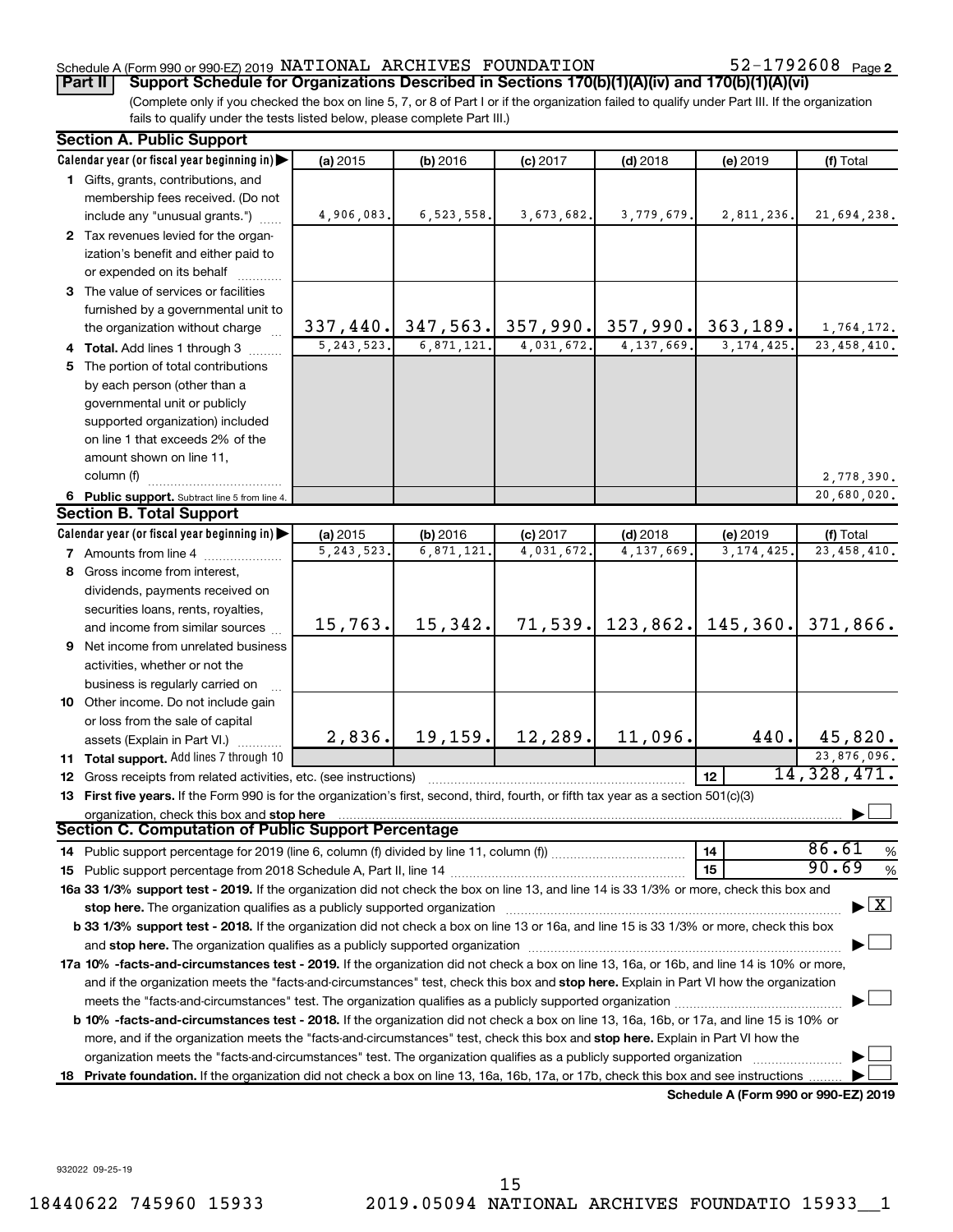#### Schedule A (Form 990 or 990-EZ) 2019  $\,$  NATIONAL  $\,$  ARCHIVES  $\,$  FOUNDATION  $\,$  52 – 1792608  $\,$   $_{\rm{Page}}$ **Part III Support Schedule for Organizations Described in Section 509(a)(2)**

(Complete only if you checked the box on line 10 of Part I or if the organization failed to qualify under Part II. If the organization fails to qualify under the tests listed below, please complete Part II.)

| Calendar year (or fiscal year beginning in)                                                                                                                                                                                                                                     | (a) 2015 | (b) 2016 | $(c)$ 2017 | $(d)$ 2018 | (e) 2019 | (f) Total                                      |
|---------------------------------------------------------------------------------------------------------------------------------------------------------------------------------------------------------------------------------------------------------------------------------|----------|----------|------------|------------|----------|------------------------------------------------|
| 1 Gifts, grants, contributions, and                                                                                                                                                                                                                                             |          |          |            |            |          |                                                |
| membership fees received. (Do not                                                                                                                                                                                                                                               |          |          |            |            |          |                                                |
| include any "unusual grants.")                                                                                                                                                                                                                                                  |          |          |            |            |          |                                                |
| 2 Gross receipts from admissions,<br>merchandise sold or services per-<br>formed, or facilities furnished in<br>any activity that is related to the<br>organization's tax-exempt purpose                                                                                        |          |          |            |            |          |                                                |
| Gross receipts from activities that<br>3.                                                                                                                                                                                                                                       |          |          |            |            |          |                                                |
| are not an unrelated trade or bus-                                                                                                                                                                                                                                              |          |          |            |            |          |                                                |
| iness under section 513                                                                                                                                                                                                                                                         |          |          |            |            |          |                                                |
| Tax revenues levied for the organ-<br>4                                                                                                                                                                                                                                         |          |          |            |            |          |                                                |
| ization's benefit and either paid to<br>or expended on its behalf<br>.                                                                                                                                                                                                          |          |          |            |            |          |                                                |
| The value of services or facilities<br>5.                                                                                                                                                                                                                                       |          |          |            |            |          |                                                |
| furnished by a governmental unit to                                                                                                                                                                                                                                             |          |          |            |            |          |                                                |
| the organization without charge                                                                                                                                                                                                                                                 |          |          |            |            |          |                                                |
| Total. Add lines 1 through 5<br>6                                                                                                                                                                                                                                               |          |          |            |            |          |                                                |
| 7a Amounts included on lines 1, 2, and                                                                                                                                                                                                                                          |          |          |            |            |          |                                                |
| 3 received from disqualified persons                                                                                                                                                                                                                                            |          |          |            |            |          |                                                |
| <b>b</b> Amounts included on lines 2 and 3 received<br>from other than disqualified persons that<br>exceed the greater of \$5,000 or 1% of the<br>amount on line 13 for the year                                                                                                |          |          |            |            |          |                                                |
| c Add lines 7a and 7b                                                                                                                                                                                                                                                           |          |          |            |            |          |                                                |
| 8 Public support. (Subtract line 7c from line 6.)                                                                                                                                                                                                                               |          |          |            |            |          |                                                |
| <b>Section B. Total Support</b>                                                                                                                                                                                                                                                 |          |          |            |            |          |                                                |
| Calendar year (or fiscal year beginning in)                                                                                                                                                                                                                                     | (a) 2015 | (b) 2016 | $(c)$ 2017 | $(d)$ 2018 | (e) 2019 | (f) Total                                      |
| 9 Amounts from line 6                                                                                                                                                                                                                                                           |          |          |            |            |          |                                                |
| <b>10a</b> Gross income from interest,<br>dividends, payments received on<br>securities loans, rents, royalties,<br>and income from similar sources                                                                                                                             |          |          |            |            |          |                                                |
| <b>b</b> Unrelated business taxable income                                                                                                                                                                                                                                      |          |          |            |            |          |                                                |
| (less section 511 taxes) from businesses<br>acquired after June 30, 1975                                                                                                                                                                                                        |          |          |            |            |          |                                                |
| c Add lines 10a and 10b                                                                                                                                                                                                                                                         |          |          |            |            |          |                                                |
| Net income from unrelated business<br>11<br>activities not included in line 10b.<br>whether or not the business is<br>regularly carried on                                                                                                                                      |          |          |            |            |          |                                                |
| <b>12</b> Other income. Do not include gain<br>or loss from the sale of capital<br>assets (Explain in Part VI.)                                                                                                                                                                 |          |          |            |            |          |                                                |
| <b>13</b> Total support. (Add lines 9, 10c, 11, and 12.)                                                                                                                                                                                                                        |          |          |            |            |          |                                                |
| 14 First five years. If the Form 990 is for the organization's first, second, third, fourth, or fifth tax year as a section 501(c)(3) organization,                                                                                                                             |          |          |            |            |          |                                                |
| check this box and stop here <i>machine and content and accordination and stop here</i> this box and stop here machine and accordination and accordination and accordination and accordination and accordination and accordination                                              |          |          |            |            |          |                                                |
| Section C. Computation of Public Support Percentage                                                                                                                                                                                                                             |          |          |            |            |          |                                                |
|                                                                                                                                                                                                                                                                                 |          |          |            |            | 15       | %                                              |
|                                                                                                                                                                                                                                                                                 |          |          |            |            | 16       | %                                              |
| Section D. Computation of Investment Income Percentage                                                                                                                                                                                                                          |          |          |            |            |          |                                                |
|                                                                                                                                                                                                                                                                                 |          |          |            |            | 17       | %                                              |
|                                                                                                                                                                                                                                                                                 |          |          |            |            | 18       | %                                              |
| 19a 33 1/3% support tests - 2019. If the organization did not check the box on line 14, and line 15 is more than 33 1/3%, and line 17 is not                                                                                                                                    |          |          |            |            |          |                                                |
| more than 33 1/3%, check this box and stop here. The organization qualifies as a publicly supported organization                                                                                                                                                                |          |          |            |            |          |                                                |
| <b>b 33 1/3% support tests - 2018.</b> If the organization did not check a box on line 14 or line 19a, and line 16 is more than 33 1/3%, and<br>line 18 is not more than 33 1/3%, check this box and stop here. The organization qualifies as a publicly supported organization |          |          |            |            |          |                                                |
|                                                                                                                                                                                                                                                                                 |          |          |            |            |          |                                                |
| 932023 09-25-19                                                                                                                                                                                                                                                                 |          |          |            |            |          | Schedule A (Form 990 or 990-EZ) 2019           |
|                                                                                                                                                                                                                                                                                 |          |          | 16         |            |          |                                                |
| 18440622 745960 15933                                                                                                                                                                                                                                                           |          |          |            |            |          | 2019.05094 NATIONAL ARCHIVES FOUNDATIO 15933 1 |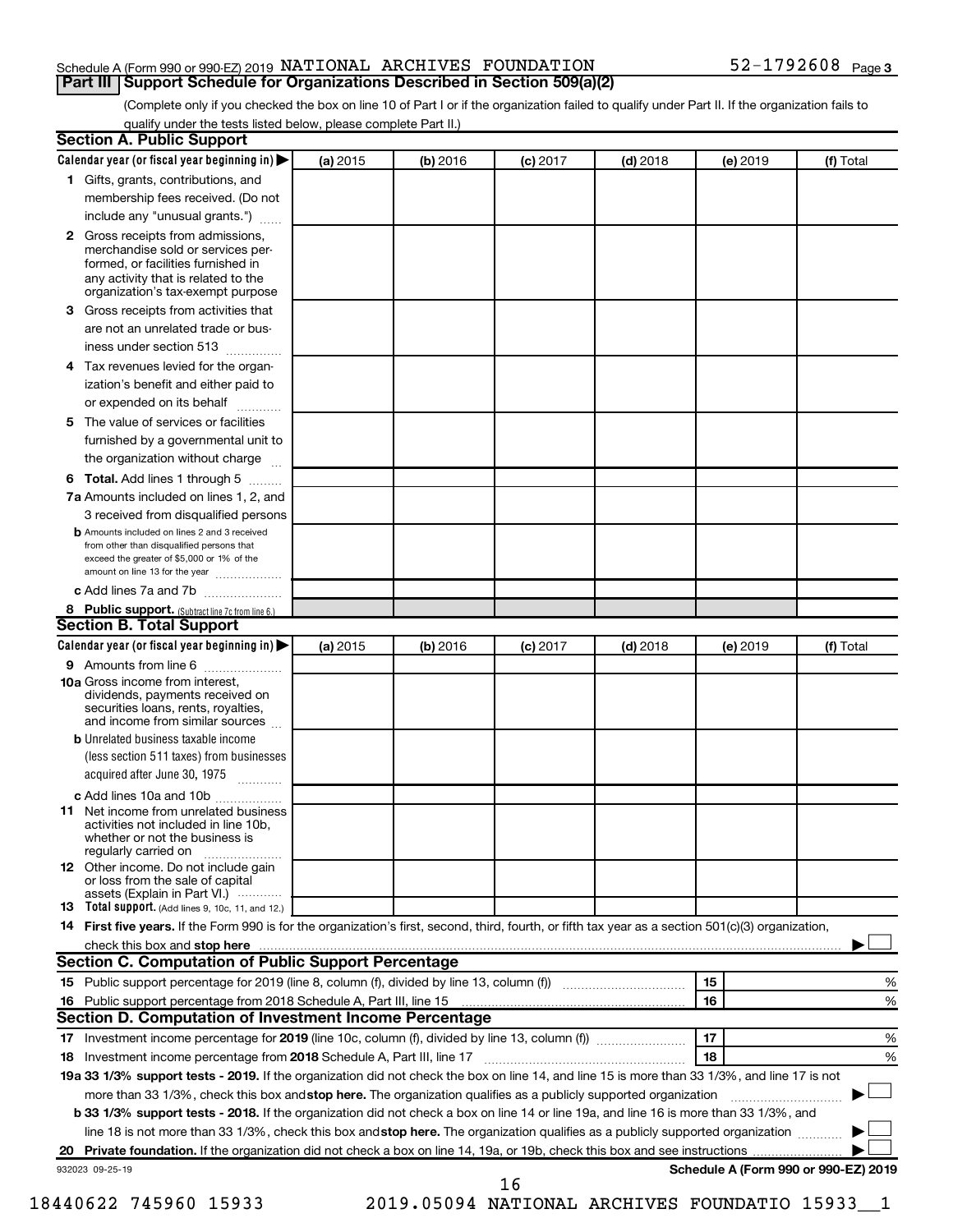#### Schedule A (Form 990 or 990-EZ) 2019  $\,$  NATIONAL  $\,$  ARCHIVES  $\,$  FOUNDATION  $\,$  52 – 1792608  $\,$   $_{\rm{Page}}$

#### **Part IV Supporting Organizations**

(Complete only if you checked a box in line 12 on Part I. If you checked 12a of Part I, complete Sections A and B. If you checked 12b of Part I, complete Sections A and C. If you checked 12c of Part I, complete Sections A, D, and E. If you checked 12d of Part I, complete Sections A and D, and complete Part V.)

#### **Section A. All Supporting Organizations**

- **1** Are all of the organization's supported organizations listed by name in the organization's governing documents? If "No," describe in Part VI how the supported organizations are designated. If designated by *class or purpose, describe the designation. If historic and continuing relationship, explain.*
- **2** Did the organization have any supported organization that does not have an IRS determination of status under section 509(a)(1) or (2)? If "Yes," explain in Part **VI** how the organization determined that the supported *organization was described in section 509(a)(1) or (2).*
- **3a** Did the organization have a supported organization described in section 501(c)(4), (5), or (6)? If "Yes," answer *(b) and (c) below.*
- **b** Did the organization confirm that each supported organization qualified under section 501(c)(4), (5), or (6) and satisfied the public support tests under section 509(a)(2)? If "Yes," describe in Part VI when and how the *organization made the determination.*
- **c** Did the organization ensure that all support to such organizations was used exclusively for section 170(c)(2)(B) purposes? If "Yes," explain in Part VI what controls the organization put in place to ensure such use.
- **4 a** *If* Was any supported organization not organized in the United States ("foreign supported organization")? *"Yes," and if you checked 12a or 12b in Part I, answer (b) and (c) below.*
- **b** Did the organization have ultimate control and discretion in deciding whether to make grants to the foreign supported organization? If "Yes," describe in Part VI how the organization had such control and discretion *despite being controlled or supervised by or in connection with its supported organizations.*
- **c** Did the organization support any foreign supported organization that does not have an IRS determination under sections 501(c)(3) and 509(a)(1) or (2)? If "Yes," explain in Part VI what controls the organization used *to ensure that all support to the foreign supported organization was used exclusively for section 170(c)(2)(B) purposes.*
- **5a** Did the organization add, substitute, or remove any supported organizations during the tax year? If "Yes," answer (b) and (c) below (if applicable). Also, provide detail in **Part VI,** including (i) the names and EIN *numbers of the supported organizations added, substituted, or removed; (ii) the reasons for each such action; (iii) the authority under the organization's organizing document authorizing such action; and (iv) how the action was accomplished (such as by amendment to the organizing document).*
- **b** Type I or Type II only. Was any added or substituted supported organization part of a class already designated in the organization's organizing document?
- **c Substitutions only.**  Was the substitution the result of an event beyond the organization's control?
- **6** Did the organization provide support (whether in the form of grants or the provision of services or facilities) to **Part VI.** support or benefit one or more of the filing organization's supported organizations? If "Yes," provide detail in anyone other than (i) its supported organizations, (ii) individuals that are part of the charitable class benefited by one or more of its supported organizations, or (iii) other supporting organizations that also
- **7** Did the organization provide a grant, loan, compensation, or other similar payment to a substantial contributor regard to a substantial contributor? If "Yes," complete Part I of Schedule L (Form 990 or 990-EZ). (as defined in section 4958(c)(3)(C)), a family member of a substantial contributor, or a 35% controlled entity with
- **8** Did the organization make a loan to a disqualified person (as defined in section 4958) not described in line 7? *If "Yes," complete Part I of Schedule L (Form 990 or 990-EZ).*
- **9 a** Was the organization controlled directly or indirectly at any time during the tax year by one or more in section 509(a)(1) or (2))? If "Yes," provide detail in **Part VI.** disqualified persons as defined in section 4946 (other than foundation managers and organizations described
- **b** Did one or more disqualified persons (as defined in line 9a) hold a controlling interest in any entity in which the supporting organization had an interest? If "Yes," provide detail in Part VI.
- **c** Did a disqualified person (as defined in line 9a) have an ownership interest in, or derive any personal benefit from, assets in which the supporting organization also had an interest? If "Yes," provide detail in Part VI.
- **10 a** Was the organization subject to the excess business holdings rules of section 4943 because of section supporting organizations)? If "Yes," answer 10b below. 4943(f) (regarding certain Type II supporting organizations, and all Type III non-functionally integrated
	- **b** Did the organization have any excess business holdings in the tax year? (Use Schedule C, Form 4720, to *determine whether the organization had excess business holdings.)*

932024 09-25-19

52-1792608 <sub>Page 4</sub>

**Yes No**

| 1               |   |  |
|-----------------|---|--|
|                 |   |  |
|                 |   |  |
| 2               |   |  |
|                 |   |  |
| За              |   |  |
|                 |   |  |
|                 |   |  |
| 3b              |   |  |
| 3c              |   |  |
|                 |   |  |
| 4a              |   |  |
|                 |   |  |
|                 |   |  |
| 4b              |   |  |
|                 |   |  |
|                 |   |  |
|                 |   |  |
| 4c              |   |  |
|                 |   |  |
|                 |   |  |
|                 |   |  |
| 5a              |   |  |
|                 |   |  |
| <u>5b</u>       |   |  |
| 5c              |   |  |
|                 |   |  |
|                 |   |  |
|                 |   |  |
| 6               |   |  |
|                 |   |  |
|                 |   |  |
| 7               |   |  |
|                 |   |  |
| 8               |   |  |
|                 |   |  |
| 9а              |   |  |
|                 |   |  |
| 9b              |   |  |
|                 |   |  |
| 9с              |   |  |
|                 |   |  |
|                 |   |  |
| 10a             |   |  |
| 10 <sub>b</sub> |   |  |
|                 | ñ |  |

**Schedule A (Form 990 or 990-EZ) 2019**

18440622 745960 15933 2019.05094 NATIONAL ARCHIVES FOUNDATIO 15933\_\_1

17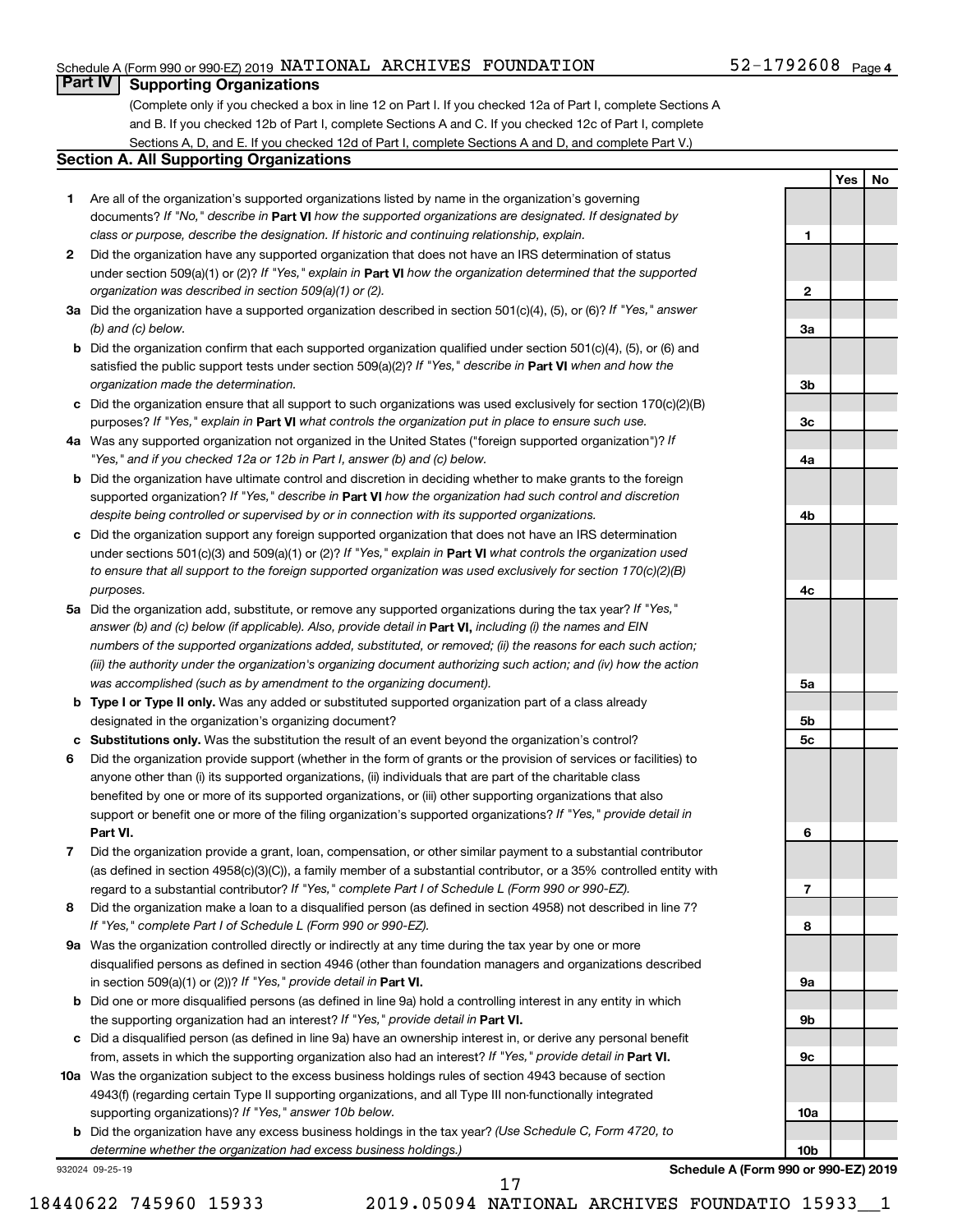### Schedule A (Form 990 or 990-EZ) 2019  $\,$  NATIONAL  $\,$  ARCHIVES  $\,$  FOUNDATION  $\,$  52 – 1792608  $\,$   $_{\rm{Page}}$ **Part IV Supporting Organizations** *(continued)*

|    |                                                                                                                                 |                 | Yes | No        |
|----|---------------------------------------------------------------------------------------------------------------------------------|-----------------|-----|-----------|
| 11 | Has the organization accepted a gift or contribution from any of the following persons?                                         |                 |     |           |
|    | a A person who directly or indirectly controls, either alone or together with persons described in (b) and (c)                  |                 |     |           |
|    | below, the governing body of a supported organization?                                                                          | 11a             |     |           |
|    | <b>b</b> A family member of a person described in (a) above?                                                                    | 11 <sub>b</sub> |     |           |
|    | c A 35% controlled entity of a person described in (a) or (b) above? If "Yes" to a, b, or c, provide detail in Part VI.         | 11c             |     |           |
|    | <b>Section B. Type I Supporting Organizations</b>                                                                               |                 |     |           |
|    |                                                                                                                                 |                 | Yes | No        |
| 1. | Did the directors, trustees, or membership of one or more supported organizations have the power to                             |                 |     |           |
|    | regularly appoint or elect at least a majority of the organization's directors or trustees at all times during the              |                 |     |           |
|    | tax year? If "No," describe in Part VI how the supported organization(s) effectively operated, supervised, or                   |                 |     |           |
|    | controlled the organization's activities. If the organization had more than one supported organization,                         |                 |     |           |
|    | describe how the powers to appoint and/or remove directors or trustees were allocated among the supported                       |                 |     |           |
|    | organizations and what conditions or restrictions, if any, applied to such powers during the tax year.                          | 1               |     |           |
| 2  | Did the organization operate for the benefit of any supported organization other than the supported                             |                 |     |           |
|    | organization(s) that operated, supervised, or controlled the supporting organization? If "Yes," explain in                      |                 |     |           |
|    | Part VI how providing such benefit carried out the purposes of the supported organization(s) that operated,                     |                 |     |           |
|    | supervised, or controlled the supporting organization.                                                                          | 2               |     |           |
|    | <b>Section C. Type II Supporting Organizations</b>                                                                              |                 |     |           |
|    |                                                                                                                                 |                 | Yes | No        |
| 1. | Were a majority of the organization's directors or trustees during the tax year also a majority of the directors                |                 |     |           |
|    | or trustees of each of the organization's supported organization(s)? If "No," describe in Part VI how control                   |                 |     |           |
|    | or management of the supporting organization was vested in the same persons that controlled or managed                          |                 |     |           |
|    | the supported organization(s).                                                                                                  | 1               |     |           |
|    | <b>Section D. All Type III Supporting Organizations</b>                                                                         |                 |     |           |
|    |                                                                                                                                 |                 | Yes | No        |
| 1  | Did the organization provide to each of its supported organizations, by the last day of the fifth month of the                  |                 |     |           |
|    | organization's tax year, (i) a written notice describing the type and amount of support provided during the prior tax           |                 |     |           |
|    | year, (ii) a copy of the Form 990 that was most recently filed as of the date of notification, and (iii) copies of the          |                 |     |           |
|    | organization's governing documents in effect on the date of notification, to the extent not previously provided?                | 1               |     |           |
| 2  | Were any of the organization's officers, directors, or trustees either (i) appointed or elected by the supported                |                 |     |           |
|    | organization(s) or (ii) serving on the governing body of a supported organization? If "No," explain in Part VI how              |                 |     |           |
|    | the organization maintained a close and continuous working relationship with the supported organization(s).                     | 2               |     |           |
| 3  | By reason of the relationship described in (2), did the organization's supported organizations have a                           |                 |     |           |
|    | significant voice in the organization's investment policies and in directing the use of the organization's                      |                 |     |           |
|    | income or assets at all times during the tax year? If "Yes," describe in Part VI the role the organization's                    |                 |     |           |
|    | supported organizations played in this regard.                                                                                  | 3               |     |           |
|    | Section E. Type III Functionally Integrated Supporting Organizations                                                            |                 |     |           |
| 1  | Check the box next to the method that the organization used to satisfy the Integral Part Test during the yealsee instructions). |                 |     |           |
| а  | The organization satisfied the Activities Test. Complete line 2 below.                                                          |                 |     |           |
| b  | The organization is the parent of each of its supported organizations. Complete line 3 below.                                   |                 |     |           |
| с  | The organization supported a governmental entity. Describe in Part VI how you supported a government entity (see instructions). |                 |     |           |
| 2  | Activities Test. Answer (a) and (b) below.                                                                                      |                 | Yes | <b>No</b> |
| а  | Did substantially all of the organization's activities during the tax year directly further the exempt purposes of              |                 |     |           |
|    | the supported organization(s) to which the organization was responsive? If "Yes," then in Part VI identify                      |                 |     |           |
|    | those supported organizations and explain how these activities directly furthered their exempt purposes,                        |                 |     |           |
|    | how the organization was responsive to those supported organizations, and how the organization determined                       |                 |     |           |
|    | that these activities constituted substantially all of its activities.                                                          | 2a              |     |           |
| b  | Did the activities described in (a) constitute activities that, but for the organization's involvement, one or more             |                 |     |           |
|    | of the organization's supported organization(s) would have been engaged in? If "Yes," explain in Part VI the                    |                 |     |           |
|    | reasons for the organization's position that its supported organization(s) would have engaged in these                          |                 |     |           |
|    | activities but for the organization's involvement.                                                                              | 2b              |     |           |
| 3  | Parent of Supported Organizations. Answer (a) and (b) below.                                                                    |                 |     |           |
| а  | Did the organization have the power to regularly appoint or elect a majority of the officers, directors, or                     |                 |     |           |
|    | trustees of each of the supported organizations? Provide details in Part VI.                                                    | За              |     |           |
| b  | Did the organization exercise a substantial degree of direction over the policies, programs, and activities of each             |                 |     |           |
|    | of its supported organizations? If "Yes," describe in Part VI the role played by the organization in this regard.               | 3b              |     |           |
|    | Schedule A (Form 990 or 990-EZ) 2019<br>932025 09-25-19                                                                         |                 |     |           |

18440622 745960 15933 2019.05094 NATIONAL ARCHIVES FOUNDATIO 15933\_\_1 18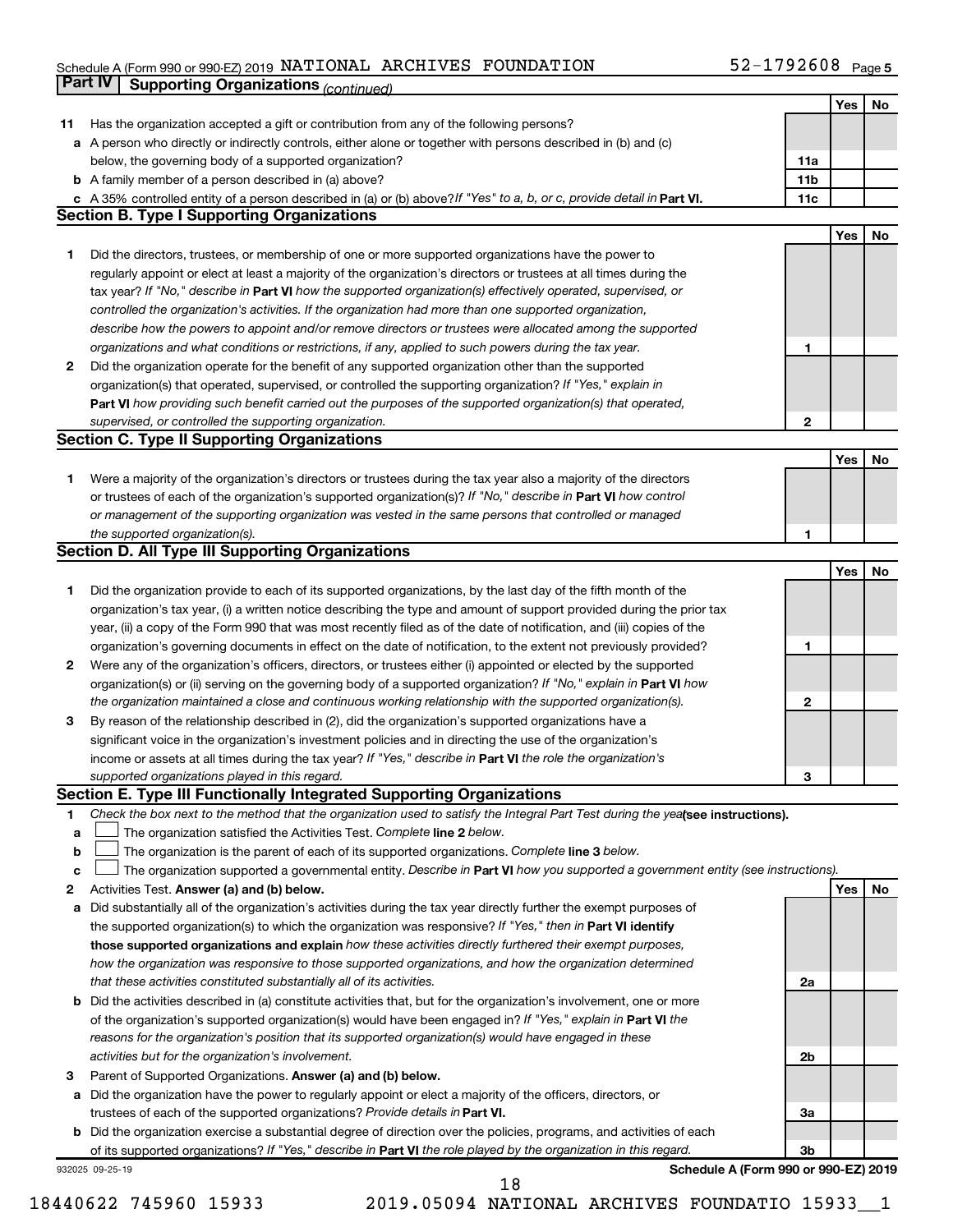#### Schedule A (Form 990 or 990-EZ) 2019  $\,$  NATIONAL  $\,$  ARCHIVES  $\,$  FOUNDATION  $\,$  52 – 1792608  $\,$   $_{\rm{Page}}$ **Part V Type III Non-Functionally Integrated 509(a)(3) Supporting Organizations**

#### 1 **Letter See instructions.** All Check here if the organization satisfied the Integral Part Test as a qualifying trust on Nov. 20, 1970 (explain in Part VI). See instructions. All other Type III non-functionally integrated supporting organizations must complete Sections A through E.

|              | Section A - Adjusted Net Income                                                                                                   | (A) Prior Year | (B) Current Year<br>(optional) |                                |
|--------------|-----------------------------------------------------------------------------------------------------------------------------------|----------------|--------------------------------|--------------------------------|
| 1            | Net short-term capital gain                                                                                                       | $\blacksquare$ |                                |                                |
| $\mathbf{2}$ | Recoveries of prior-year distributions                                                                                            | $\mathbf{2}$   |                                |                                |
| 3            | Other gross income (see instructions)                                                                                             | 3              |                                |                                |
| 4            | Add lines 1 through 3.                                                                                                            | 4              |                                |                                |
| 5            | Depreciation and depletion                                                                                                        | 5              |                                |                                |
| 6            | Portion of operating expenses paid or incurred for production or                                                                  |                |                                |                                |
|              | collection of gross income or for management, conservation, or                                                                    |                |                                |                                |
|              | maintenance of property held for production of income (see instructions)                                                          | 6              |                                |                                |
| 7            | Other expenses (see instructions)                                                                                                 | $\overline{7}$ |                                |                                |
| 8            | Adjusted Net Income (subtract lines 5, 6, and 7 from line 4)                                                                      | 8              |                                |                                |
|              | <b>Section B - Minimum Asset Amount</b>                                                                                           |                | (A) Prior Year                 | (B) Current Year<br>(optional) |
| 1            | Aggregate fair market value of all non-exempt-use assets (see                                                                     |                |                                |                                |
|              | instructions for short tax year or assets held for part of year):                                                                 |                |                                |                                |
|              | <b>a</b> Average monthly value of securities                                                                                      | 1a             |                                |                                |
|              | <b>b</b> Average monthly cash balances                                                                                            | 1b             |                                |                                |
|              | <b>c</b> Fair market value of other non-exempt-use assets                                                                         | 1 <sub>c</sub> |                                |                                |
|              | <b>d</b> Total (add lines 1a, 1b, and 1c)                                                                                         | 1d             |                                |                                |
|              | <b>e</b> Discount claimed for blockage or other                                                                                   |                |                                |                                |
|              | factors (explain in detail in Part VI):                                                                                           |                |                                |                                |
| 2            | Acquisition indebtedness applicable to non-exempt-use assets                                                                      | $\mathbf{2}$   |                                |                                |
| З            | Subtract line 2 from line 1d.                                                                                                     | 3              |                                |                                |
| 4            | Cash deemed held for exempt use. Enter 1-1/2% of line 3 (for greater amount,                                                      |                |                                |                                |
|              | see instructions).                                                                                                                | 4              |                                |                                |
| 5            | Net value of non-exempt-use assets (subtract line 4 from line 3)                                                                  | 5              |                                |                                |
| 6            | Multiply line 5 by .035.                                                                                                          | 6              |                                |                                |
| 7            | Recoveries of prior-year distributions                                                                                            | $\overline{7}$ |                                |                                |
| 8            | <b>Minimum Asset Amount (add line 7 to line 6)</b>                                                                                | 8              |                                |                                |
|              | <b>Section C - Distributable Amount</b>                                                                                           |                |                                | <b>Current Year</b>            |
| 1            | Adjusted net income for prior year (from Section A, line 8, Column A)                                                             | 1              |                                |                                |
| 2            | Enter 85% of line 1.                                                                                                              | $\mathbf{2}$   |                                |                                |
| з            | Minimum asset amount for prior year (from Section B, line 8, Column A)                                                            | 3              |                                |                                |
| 4            | Enter greater of line 2 or line 3.                                                                                                | 4              |                                |                                |
| 5            | Income tax imposed in prior year                                                                                                  | 5              |                                |                                |
| 6            | <b>Distributable Amount.</b> Subtract line 5 from line 4, unless subject to                                                       |                |                                |                                |
|              | emergency temporary reduction (see instructions).                                                                                 | 6              |                                |                                |
| 7            | Check here if the current year is the organization's first as a non-functionally integrated Type III supporting organization (see |                |                                |                                |

**7** instructions).

**Schedule A (Form 990 or 990-EZ) 2019**

932026 09-25-19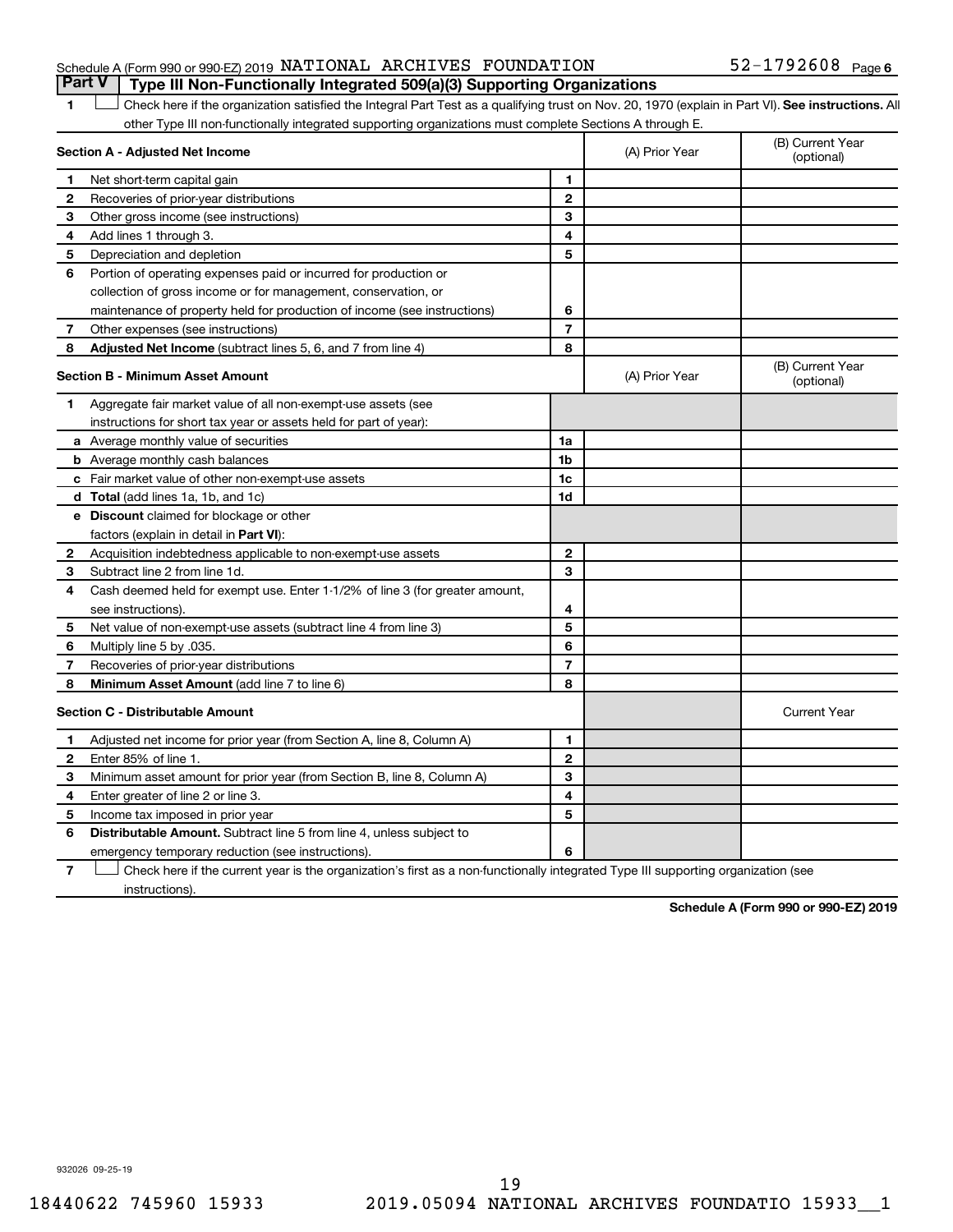#### Schedule A (Form 990 or 990-EZ) 2019 NATIONAL ARCHIVES FOUNDATION 5 Z - I 7 9 Z 6 U 8 Page NATIONAL ARCHIVES FOUNDATION 52-1792608

| <b>Part V</b> | Type III Non-Functionally Integrated 509(a)(3) Supporting Organizations (continued)        |                             |                                       |                                                |  |  |  |
|---------------|--------------------------------------------------------------------------------------------|-----------------------------|---------------------------------------|------------------------------------------------|--|--|--|
|               | <b>Current Year</b><br><b>Section D - Distributions</b>                                    |                             |                                       |                                                |  |  |  |
| 1             | Amounts paid to supported organizations to accomplish exempt purposes                      |                             |                                       |                                                |  |  |  |
| $\mathbf{2}$  | Amounts paid to perform activity that directly furthers exempt purposes of supported       |                             |                                       |                                                |  |  |  |
|               | organizations, in excess of income from activity                                           |                             |                                       |                                                |  |  |  |
| 3             | Administrative expenses paid to accomplish exempt purposes of supported organizations      |                             |                                       |                                                |  |  |  |
| 4             | Amounts paid to acquire exempt-use assets                                                  |                             |                                       |                                                |  |  |  |
| 5             | Qualified set-aside amounts (prior IRS approval required)                                  |                             |                                       |                                                |  |  |  |
| 6             | Other distributions (describe in <b>Part VI</b> ). See instructions.                       |                             |                                       |                                                |  |  |  |
| 7             | Total annual distributions. Add lines 1 through 6.                                         |                             |                                       |                                                |  |  |  |
| 8             | Distributions to attentive supported organizations to which the organization is responsive |                             |                                       |                                                |  |  |  |
|               | (provide details in Part VI). See instructions.                                            |                             |                                       |                                                |  |  |  |
| 9             | Distributable amount for 2019 from Section C, line 6                                       |                             |                                       |                                                |  |  |  |
| 10            | Line 8 amount divided by line 9 amount                                                     |                             |                                       |                                                |  |  |  |
|               |                                                                                            | (i)                         | (ii)                                  | (iii)                                          |  |  |  |
|               | <b>Section E - Distribution Allocations (see instructions)</b>                             | <b>Excess Distributions</b> | <b>Underdistributions</b><br>Pre-2019 | <b>Distributable</b><br><b>Amount for 2019</b> |  |  |  |
| 1             | Distributable amount for 2019 from Section C, line 6                                       |                             |                                       |                                                |  |  |  |
| $\mathbf{2}$  | Underdistributions, if any, for years prior to 2019 (reason-                               |                             |                                       |                                                |  |  |  |
|               | able cause required-explain in Part VI). See instructions.                                 |                             |                                       |                                                |  |  |  |
| 3             | Excess distributions carryover, if any, to 2019                                            |                             |                                       |                                                |  |  |  |
|               | a From 2014                                                                                |                             |                                       |                                                |  |  |  |
|               | <b>b</b> From 2015                                                                         |                             |                                       |                                                |  |  |  |
|               | c From 2016                                                                                |                             |                                       |                                                |  |  |  |
|               | <b>d</b> From 2017                                                                         |                             |                                       |                                                |  |  |  |
|               | e From 2018                                                                                |                             |                                       |                                                |  |  |  |
|               | f Total of lines 3a through e                                                              |                             |                                       |                                                |  |  |  |
|               | <b>g</b> Applied to underdistributions of prior years                                      |                             |                                       |                                                |  |  |  |
|               | h Applied to 2019 distributable amount                                                     |                             |                                       |                                                |  |  |  |
| Ť.            | Carryover from 2014 not applied (see instructions)                                         |                             |                                       |                                                |  |  |  |
|               | Remainder. Subtract lines 3g, 3h, and 3i from 3f.                                          |                             |                                       |                                                |  |  |  |
| 4             | Distributions for 2019 from Section D,                                                     |                             |                                       |                                                |  |  |  |
|               | line $7:$                                                                                  |                             |                                       |                                                |  |  |  |
|               | a Applied to underdistributions of prior years                                             |                             |                                       |                                                |  |  |  |
|               | <b>b</b> Applied to 2019 distributable amount                                              |                             |                                       |                                                |  |  |  |
| с             | Remainder. Subtract lines 4a and 4b from 4.                                                |                             |                                       |                                                |  |  |  |
| 5             | Remaining underdistributions for years prior to 2019, if                                   |                             |                                       |                                                |  |  |  |
|               | any. Subtract lines 3g and 4a from line 2. For result greater                              |                             |                                       |                                                |  |  |  |
|               | than zero, explain in Part VI. See instructions.                                           |                             |                                       |                                                |  |  |  |
| 6             | Remaining underdistributions for 2019. Subtract lines 3h                                   |                             |                                       |                                                |  |  |  |
|               | and 4b from line 1. For result greater than zero, explain in                               |                             |                                       |                                                |  |  |  |
|               | <b>Part VI.</b> See instructions.                                                          |                             |                                       |                                                |  |  |  |
| $\mathbf{7}$  | Excess distributions carryover to 2020. Add lines 3j                                       |                             |                                       |                                                |  |  |  |
|               | and 4c.                                                                                    |                             |                                       |                                                |  |  |  |
| 8             | Breakdown of line 7:                                                                       |                             |                                       |                                                |  |  |  |
|               | a Excess from 2015                                                                         |                             |                                       |                                                |  |  |  |
|               | <b>b</b> Excess from 2016                                                                  |                             |                                       |                                                |  |  |  |
|               | c Excess from 2017                                                                         |                             |                                       |                                                |  |  |  |
|               | d Excess from 2018                                                                         |                             |                                       |                                                |  |  |  |
|               | e Excess from 2019                                                                         |                             |                                       |                                                |  |  |  |

**Schedule A (Form 990 or 990-EZ) 2019**

932027 09-25-19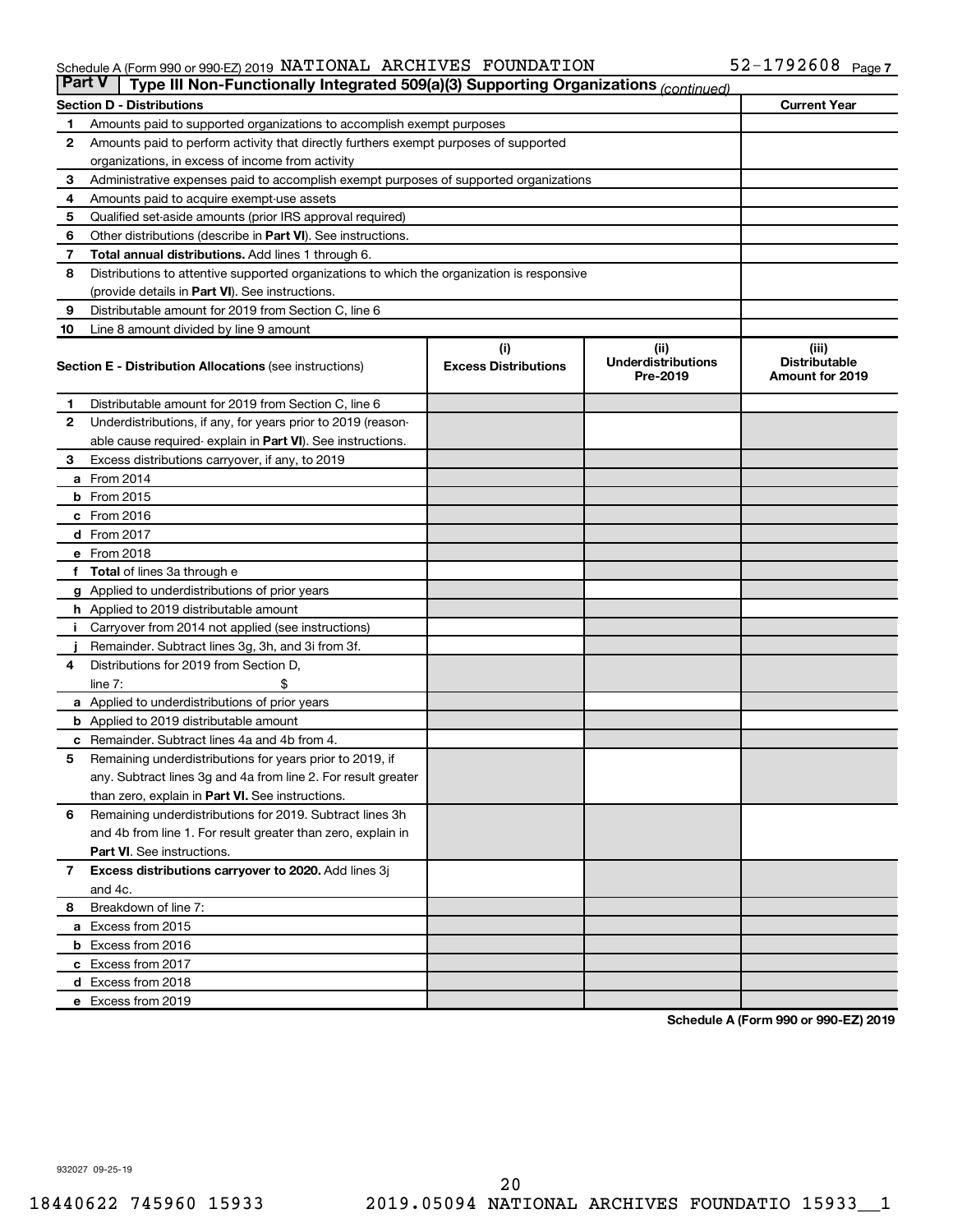| <b>Part VI</b>  | Schedule A (Form 990 or 990-EZ) 2019 NATIONAL ARCHIVES FOUNDATION<br>Supplemental Information. Provide the explanations required by Part II, line 10; Part II, line 17a or 17b; Part III, line 12;                                                                                  |  |    |                                      |
|-----------------|-------------------------------------------------------------------------------------------------------------------------------------------------------------------------------------------------------------------------------------------------------------------------------------|--|----|--------------------------------------|
|                 | Part IV, Section A, lines 1, 2, 3b, 3c, 4b, 4c, 5a, 6, 9a, 9b, 9c, 11a, 11b, and 11c; Part IV, Section B, lines 1 and 2; Part IV, Section C,                                                                                                                                        |  |    |                                      |
|                 | line 1; Part IV, Section D, lines 2 and 3; Part IV, Section E, lines 1c, 2a, 2b, 3a, and 3b; Part V, line 1; Part V, Section B, line 1e; Part V,<br>Section D, lines 5, 6, and 8; and Part V, Section E, lines 2, 5, and 6. Also complete this part for any additional information. |  |    |                                      |
|                 | (See instructions.)                                                                                                                                                                                                                                                                 |  |    |                                      |
|                 |                                                                                                                                                                                                                                                                                     |  |    |                                      |
|                 |                                                                                                                                                                                                                                                                                     |  |    |                                      |
|                 |                                                                                                                                                                                                                                                                                     |  |    |                                      |
|                 |                                                                                                                                                                                                                                                                                     |  |    |                                      |
|                 |                                                                                                                                                                                                                                                                                     |  |    |                                      |
|                 |                                                                                                                                                                                                                                                                                     |  |    |                                      |
|                 |                                                                                                                                                                                                                                                                                     |  |    |                                      |
|                 |                                                                                                                                                                                                                                                                                     |  |    |                                      |
|                 |                                                                                                                                                                                                                                                                                     |  |    |                                      |
|                 |                                                                                                                                                                                                                                                                                     |  |    |                                      |
|                 |                                                                                                                                                                                                                                                                                     |  |    |                                      |
|                 |                                                                                                                                                                                                                                                                                     |  |    |                                      |
|                 |                                                                                                                                                                                                                                                                                     |  |    |                                      |
|                 |                                                                                                                                                                                                                                                                                     |  |    |                                      |
|                 |                                                                                                                                                                                                                                                                                     |  |    |                                      |
|                 |                                                                                                                                                                                                                                                                                     |  |    |                                      |
|                 |                                                                                                                                                                                                                                                                                     |  |    |                                      |
|                 |                                                                                                                                                                                                                                                                                     |  |    |                                      |
|                 |                                                                                                                                                                                                                                                                                     |  |    |                                      |
|                 |                                                                                                                                                                                                                                                                                     |  |    |                                      |
|                 |                                                                                                                                                                                                                                                                                     |  |    |                                      |
|                 |                                                                                                                                                                                                                                                                                     |  |    |                                      |
|                 |                                                                                                                                                                                                                                                                                     |  |    |                                      |
|                 |                                                                                                                                                                                                                                                                                     |  |    |                                      |
|                 |                                                                                                                                                                                                                                                                                     |  |    |                                      |
|                 |                                                                                                                                                                                                                                                                                     |  |    |                                      |
|                 |                                                                                                                                                                                                                                                                                     |  |    |                                      |
|                 |                                                                                                                                                                                                                                                                                     |  |    |                                      |
|                 |                                                                                                                                                                                                                                                                                     |  |    |                                      |
|                 |                                                                                                                                                                                                                                                                                     |  |    |                                      |
|                 |                                                                                                                                                                                                                                                                                     |  |    |                                      |
|                 |                                                                                                                                                                                                                                                                                     |  |    |                                      |
|                 |                                                                                                                                                                                                                                                                                     |  |    |                                      |
|                 |                                                                                                                                                                                                                                                                                     |  |    |                                      |
|                 |                                                                                                                                                                                                                                                                                     |  |    |                                      |
|                 |                                                                                                                                                                                                                                                                                     |  |    |                                      |
|                 |                                                                                                                                                                                                                                                                                     |  |    |                                      |
|                 |                                                                                                                                                                                                                                                                                     |  |    |                                      |
|                 |                                                                                                                                                                                                                                                                                     |  |    |                                      |
|                 |                                                                                                                                                                                                                                                                                     |  |    |                                      |
|                 |                                                                                                                                                                                                                                                                                     |  |    |                                      |
|                 |                                                                                                                                                                                                                                                                                     |  |    |                                      |
|                 |                                                                                                                                                                                                                                                                                     |  |    |                                      |
|                 |                                                                                                                                                                                                                                                                                     |  |    |                                      |
| 932028 09-25-19 |                                                                                                                                                                                                                                                                                     |  |    | Schedule A (Form 990 or 990-EZ) 2019 |
|                 |                                                                                                                                                                                                                                                                                     |  | 21 |                                      |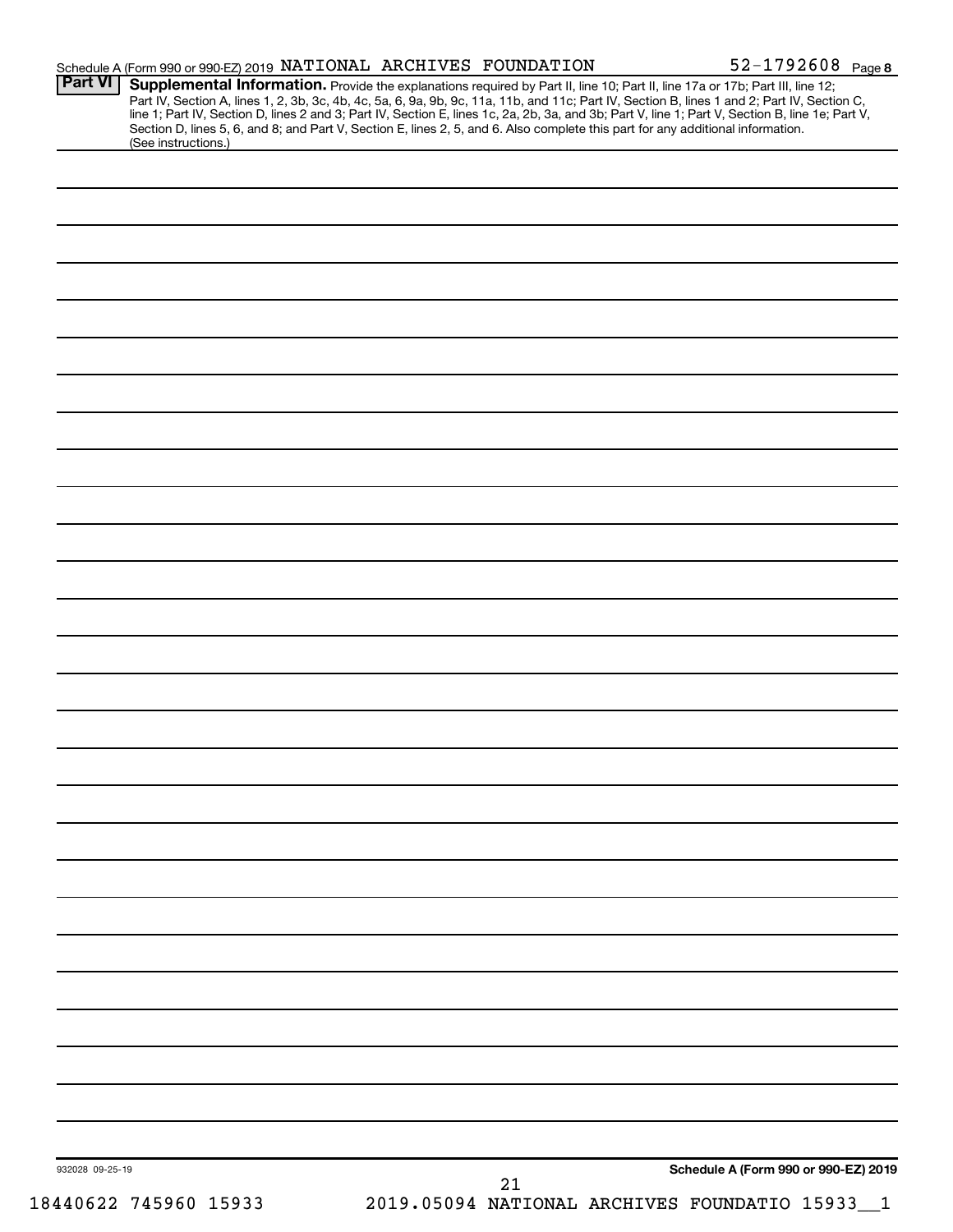**(Form 990, 990-EZ,**

Department of the Treasury Internal Revenue Service

Name of the organization

# **Schedule B Schedule of Contributors**

**or 990-PF) | Attach to Form 990, Form 990-EZ, or Form 990-PF. | Go to www.irs.gov/Form990 for the latest information.** OMB No. 1545-0047

**2019**

**Employer identification number**

| NATIONAL ARCHIVES FOUNDATION |  | 52-1792608 |  |
|------------------------------|--|------------|--|
|                              |  |            |  |

| <b>Organization type (check one):</b> |                                                                           |  |  |  |  |  |
|---------------------------------------|---------------------------------------------------------------------------|--|--|--|--|--|
| Filers of:                            | Section:                                                                  |  |  |  |  |  |
| Form 990 or 990-EZ                    | $ \mathbf{X} $ 501(c)( 3) (enter number) organization                     |  |  |  |  |  |
|                                       | 4947(a)(1) nonexempt charitable trust not treated as a private foundation |  |  |  |  |  |
|                                       | 527 political organization                                                |  |  |  |  |  |
| Form 990-PF                           | 501(c)(3) exempt private foundation                                       |  |  |  |  |  |
|                                       | 4947(a)(1) nonexempt charitable trust treated as a private foundation     |  |  |  |  |  |
|                                       | 501(c)(3) taxable private foundation                                      |  |  |  |  |  |
|                                       |                                                                           |  |  |  |  |  |

Check if your organization is covered by the General Rule or a Special Rule.

**Note:**  Only a section 501(c)(7), (8), or (10) organization can check boxes for both the General Rule and a Special Rule. See instructions.

#### **General Rule**

 $\Box$ 

For an organization filing Form 990, 990-EZ, or 990-PF that received, during the year, contributions totaling \$5,000 or more (in money or property) from any one contributor. Complete Parts I and II. See instructions for determining a contributor's total contributions.

#### **Special Rules**

any one contributor, during the year, total contributions of the greater of (1) \$5,000; or (2) 2% of the amount on (i) Form 990, Part VIII, line 1h;  $\boxed{\text{X}}$  For an organization described in section 501(c)(3) filing Form 990 or 990-EZ that met the 33 1/3% support test of the regulations under sections 509(a)(1) and 170(b)(1)(A)(vi), that checked Schedule A (Form 990 or 990-EZ), Part II, line 13, 16a, or 16b, and that received from or (ii) Form 990-EZ, line 1. Complete Parts I and II.

year, total contributions of more than \$1,000 *exclusively* for religious, charitable, scientific, literary, or educational purposes, or for the For an organization described in section 501(c)(7), (8), or (10) filing Form 990 or 990-EZ that received from any one contributor, during the prevention of cruelty to children or animals. Complete Parts I, II, and III.  $\Box$ 

purpose. Don't complete any of the parts unless the General Rule applies to this organization because it received nonexclusively year, contributions exclusively for religious, charitable, etc., purposes, but no such contributions totaled more than \$1,000. If this box is checked, enter here the total contributions that were received during the year for an exclusively religious, charitable, etc., For an organization described in section 501(c)(7), (8), or (10) filing Form 990 or 990-EZ that received from any one contributor, during the religious, charitable, etc., contributions totaling \$5,000 or more during the year  $~\ldots\ldots\ldots\ldots\ldots\ldots\ldots\ldots\blacktriangleright~$ \$  $\Box$ 

**Caution:**  An organization that isn't covered by the General Rule and/or the Special Rules doesn't file Schedule B (Form 990, 990-EZ, or 990-PF),  **must** but it answer "No" on Part IV, line 2, of its Form 990; or check the box on line H of its Form 990-EZ or on its Form 990-PF, Part I, line 2, to certify that it doesn't meet the filing requirements of Schedule B (Form 990, 990-EZ, or 990-PF).

**For Paperwork Reduction Act Notice, see the instructions for Form 990, 990-EZ, or 990-PF. Schedule B (Form 990, 990-EZ, or 990-PF) (2019)** LHA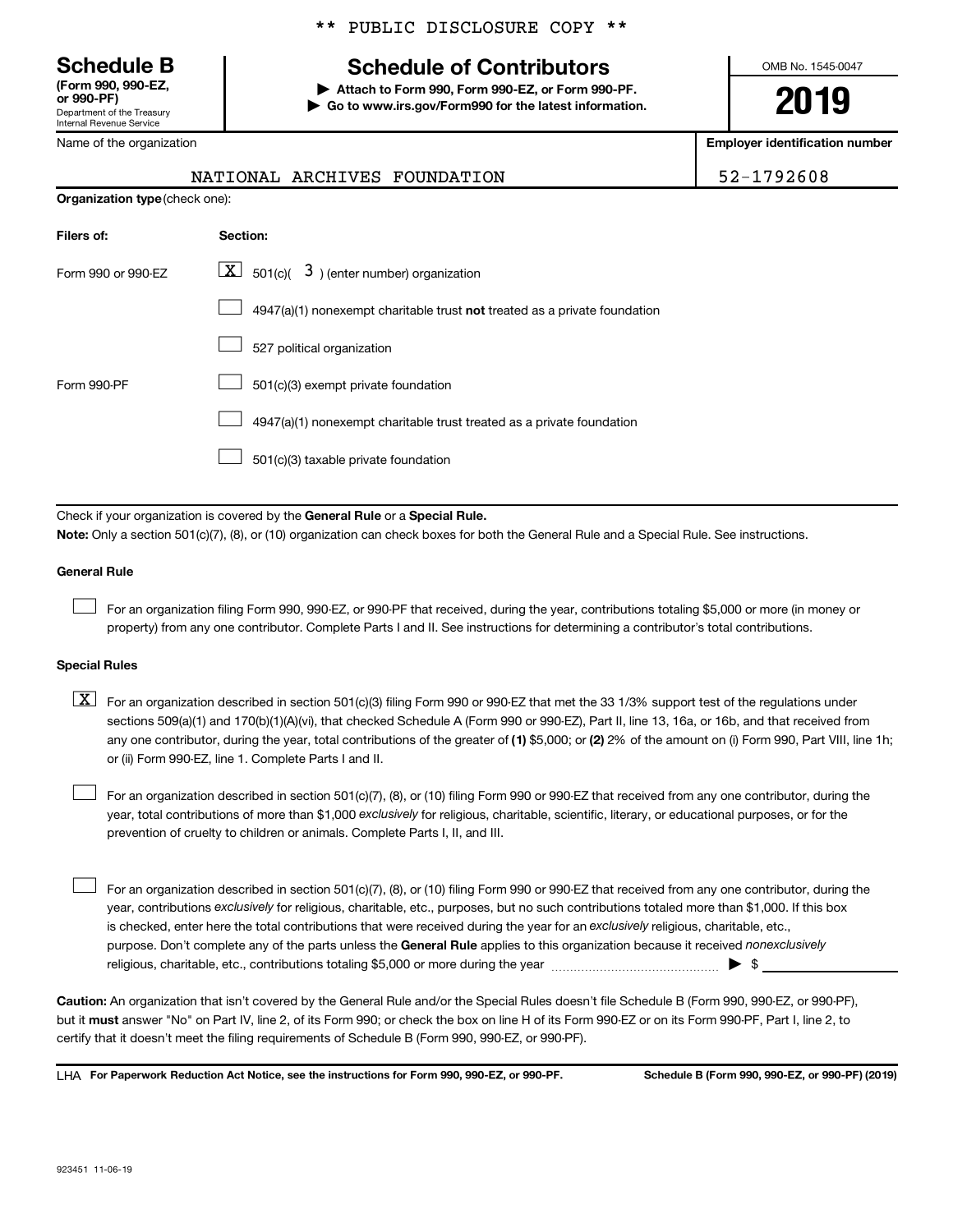#### Schedule B (Form 990, 990-EZ, or 990-PF) (2019)

Name of organization

**Employer identification number**

### NATIONAL ARCHIVES FOUNDATION 52-1792608

| Part I          | <b>Contributors</b> (see instructions). Use duplicate copies of Part I if additional space is needed. |                                   |                                                                                                                 |
|-----------------|-------------------------------------------------------------------------------------------------------|-----------------------------------|-----------------------------------------------------------------------------------------------------------------|
| (a)<br>No.      | (b)<br>Name, address, and ZIP + 4                                                                     | (c)<br><b>Total contributions</b> | (d)<br>Type of contribution                                                                                     |
| 1               |                                                                                                       | 1,000,000.<br>\$                  | $\boxed{\textbf{X}}$<br>Person<br>Payroll<br>Noncash<br>(Complete Part II for<br>noncash contributions.)        |
| (a)<br>No.      | (b)<br>Name, address, and ZIP + 4                                                                     | (c)<br><b>Total contributions</b> | (d)<br>Type of contribution                                                                                     |
| 2               |                                                                                                       | 250,000.<br>\$                    | $\mathbf{X}$<br>Person<br>Payroll<br>Noncash<br>(Complete Part II for<br>noncash contributions.)                |
| (a)<br>No.      | (b)<br>Name, address, and ZIP + 4                                                                     | (c)<br><b>Total contributions</b> | (d)<br>Type of contribution                                                                                     |
| 3               |                                                                                                       | 118,000.<br>\$                    | $\boxed{\mathbf{X}}$<br>Person<br>Payroll<br>Noncash<br>(Complete Part II for<br>noncash contributions.)        |
| (a)<br>No.      | (b)<br>Name, address, and ZIP + 4                                                                     | (c)<br><b>Total contributions</b> | (d)<br>Type of contribution                                                                                     |
| 4               |                                                                                                       | 110,000.<br>\$                    | $\mathbf{X}$<br>Person<br>Payroll<br>Noncash<br>(Complete Part II for<br>noncash contributions.)                |
| (a)<br>No.      | (b)<br>Name, address, and ZIP + 4                                                                     | (c)<br><b>Total contributions</b> | (d)<br>Type of contribution                                                                                     |
| 5               |                                                                                                       | 60,000.<br>\$                     | $\boxed{\textbf{X}}$<br>Person<br>Payroll<br><b>Noncash</b><br>(Complete Part II for<br>noncash contributions.) |
| (a)<br>No.      | (b)<br>Name, address, and ZIP + 4                                                                     | (c)<br><b>Total contributions</b> | (d)<br>Type of contribution                                                                                     |
|                 |                                                                                                       | \$                                | Person<br>Payroll<br><b>Noncash</b><br>(Complete Part II for<br>noncash contributions.)                         |
| 923452 11-06-19 |                                                                                                       |                                   | Schedule B (Form 990, 990-EZ, or 990-PF) (2019)                                                                 |

18440622 745960 15933 2019.05094 NATIONAL ARCHIVES FOUNDATIO 15933\_\_1 23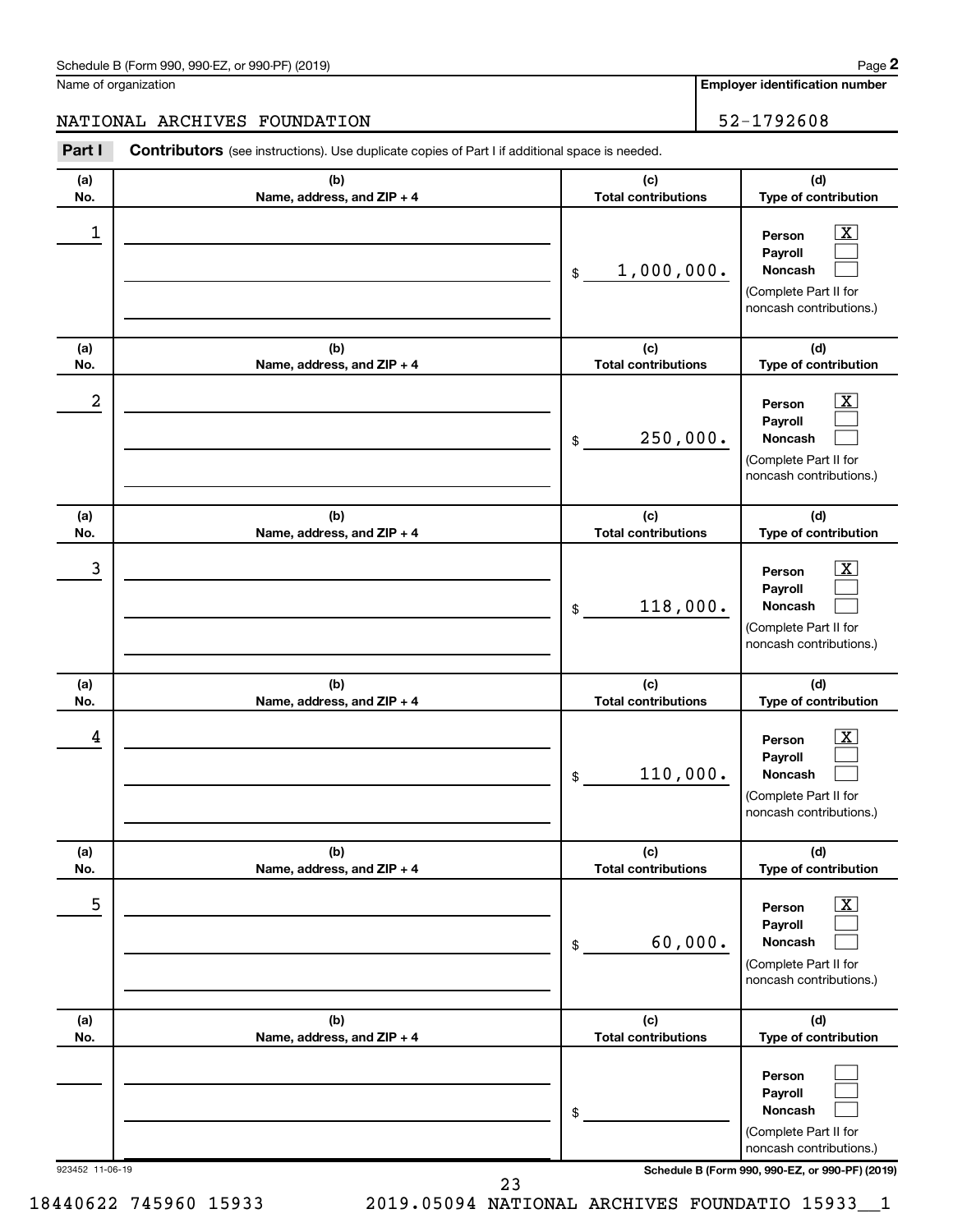Name of organization

**Employer identification number**

#### NATIONAL ARCHIVES FOUNDATION 52-1792608

Part II Noncash Property (see instructions). Use duplicate copies of Part II if additional space is needed.

| (a)<br>No.<br>from<br>Part I | (b)<br>Description of noncash property given | (c)<br>FMV (or estimate)<br>(See instructions.) | (d)<br>Date received                            |
|------------------------------|----------------------------------------------|-------------------------------------------------|-------------------------------------------------|
|                              |                                              | $\frac{1}{2}$                                   |                                                 |
| (a)<br>No.<br>from<br>Part I | (b)<br>Description of noncash property given | (c)<br>FMV (or estimate)<br>(See instructions.) | (d)<br>Date received                            |
|                              |                                              | $\frac{1}{2}$                                   |                                                 |
| (a)<br>No.<br>from<br>Part I | (b)<br>Description of noncash property given | (c)<br>FMV (or estimate)<br>(See instructions.) | (d)<br>Date received                            |
|                              |                                              | $\frac{1}{2}$                                   |                                                 |
| (a)<br>No.<br>from<br>Part I | (b)<br>Description of noncash property given | (c)<br>FMV (or estimate)<br>(See instructions.) | (d)<br>Date received                            |
|                              |                                              | $\frac{1}{2}$                                   |                                                 |
| (a)<br>No.<br>from<br>Part I | (b)<br>Description of noncash property given | (c)<br>FMV (or estimate)<br>(See instructions.) | (d)<br>Date received                            |
|                              |                                              | \$                                              |                                                 |
| (a)<br>No.<br>from<br>Part I | (b)<br>Description of noncash property given | (c)<br>FMV (or estimate)<br>(See instructions.) | (d)<br>Date received                            |
|                              |                                              | \$                                              |                                                 |
| 923453 11-06-19              | $\Omega$                                     |                                                 | Schedule B (Form 990, 990-EZ, or 990-PF) (2019) |

18440622 745960 15933 2019.05094 NATIONAL ARCHIVES FOUNDATIO 15933\_\_1

24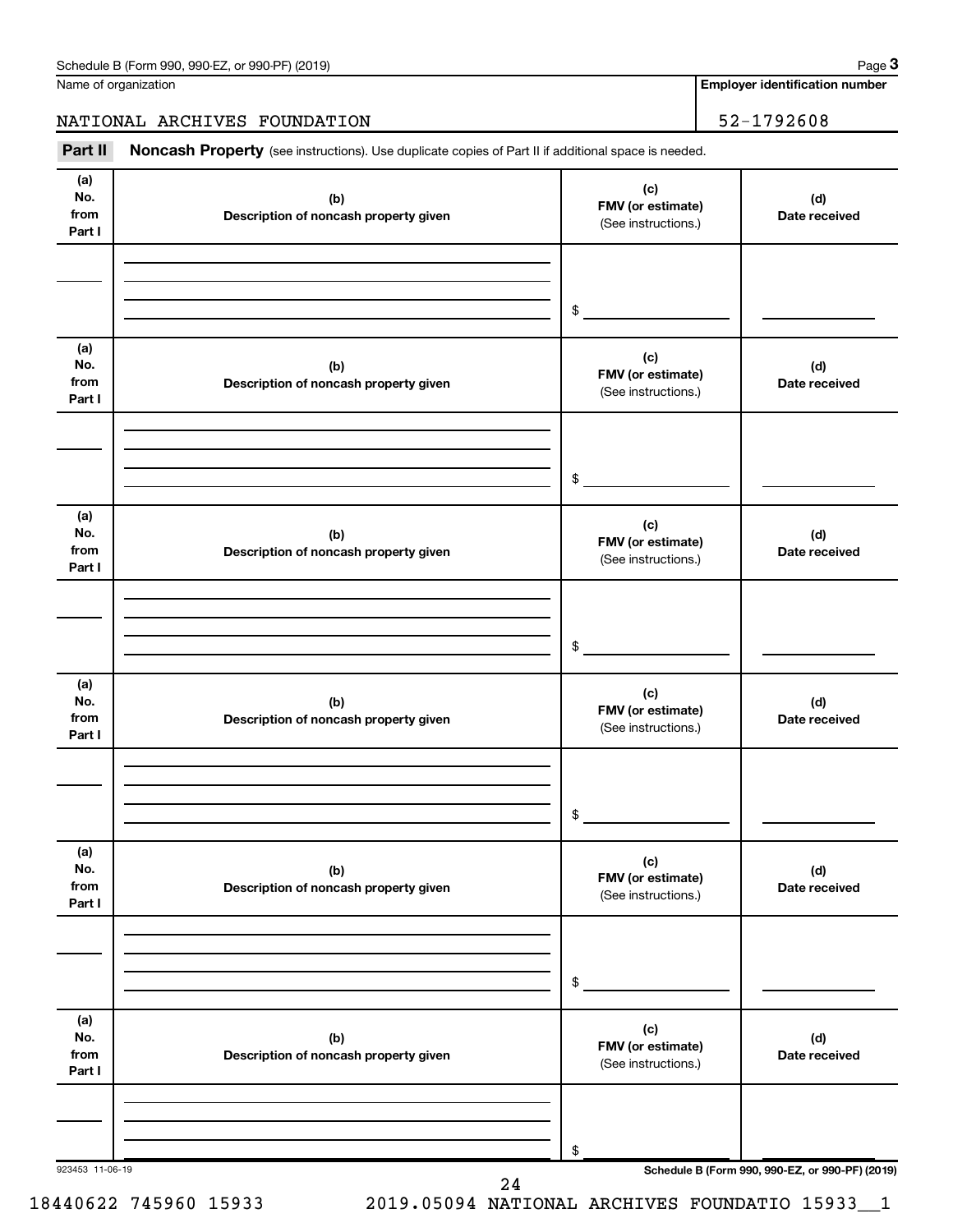|                           | Name of organization                                                                                                                                                                                                                                                                                                                                                                                                                                                                                        |                      | <b>Employer identification number</b>           |
|---------------------------|-------------------------------------------------------------------------------------------------------------------------------------------------------------------------------------------------------------------------------------------------------------------------------------------------------------------------------------------------------------------------------------------------------------------------------------------------------------------------------------------------------------|----------------------|-------------------------------------------------|
|                           | NATIONAL ARCHIVES FOUNDATION                                                                                                                                                                                                                                                                                                                                                                                                                                                                                |                      | 52-1792608                                      |
| Part III                  | Exclusively religious, charitable, etc., contributions to organizations described in section 501(c)(7), (8), or (10) that total more than \$1,000 for the year<br>from any one contributor. Complete columns (a) through (e) and the following line entry. For organizations<br>completing Part III, enter the total of exclusively religious, charitable, etc., contributions of \$1,000 or less for the year. (Enter this info. once.)<br>Use duplicate copies of Part III if additional space is needed. |                      |                                                 |
| (a) No.<br>from           | (b) Purpose of gift                                                                                                                                                                                                                                                                                                                                                                                                                                                                                         | (c) Use of gift      | (d) Description of how gift is held             |
| Part I                    |                                                                                                                                                                                                                                                                                                                                                                                                                                                                                                             |                      |                                                 |
|                           |                                                                                                                                                                                                                                                                                                                                                                                                                                                                                                             | (e) Transfer of gift |                                                 |
|                           | Transferee's name, address, and ZIP + 4                                                                                                                                                                                                                                                                                                                                                                                                                                                                     |                      | Relationship of transferor to transferee        |
|                           |                                                                                                                                                                                                                                                                                                                                                                                                                                                                                                             |                      |                                                 |
| (a) No.<br>from           | (b) Purpose of gift                                                                                                                                                                                                                                                                                                                                                                                                                                                                                         | (c) Use of gift      | (d) Description of how gift is held             |
| Part I                    |                                                                                                                                                                                                                                                                                                                                                                                                                                                                                                             |                      |                                                 |
|                           |                                                                                                                                                                                                                                                                                                                                                                                                                                                                                                             | (e) Transfer of gift |                                                 |
|                           | Transferee's name, address, and ZIP + 4                                                                                                                                                                                                                                                                                                                                                                                                                                                                     |                      | Relationship of transferor to transferee        |
|                           |                                                                                                                                                                                                                                                                                                                                                                                                                                                                                                             |                      |                                                 |
| (a) No.<br>from<br>Part I | (b) Purpose of gift                                                                                                                                                                                                                                                                                                                                                                                                                                                                                         | (c) Use of gift      | (d) Description of how gift is held             |
|                           |                                                                                                                                                                                                                                                                                                                                                                                                                                                                                                             |                      |                                                 |
|                           |                                                                                                                                                                                                                                                                                                                                                                                                                                                                                                             | (e) Transfer of gift |                                                 |
|                           | Transferee's name, address, and ZIP + 4                                                                                                                                                                                                                                                                                                                                                                                                                                                                     |                      | Relationship of transferor to transferee        |
| (a) No.<br>from           |                                                                                                                                                                                                                                                                                                                                                                                                                                                                                                             |                      |                                                 |
| Part I                    | (b) Purpose of gift                                                                                                                                                                                                                                                                                                                                                                                                                                                                                         | (c) Use of gift      | (d) Description of how gift is held             |
|                           |                                                                                                                                                                                                                                                                                                                                                                                                                                                                                                             |                      |                                                 |
|                           |                                                                                                                                                                                                                                                                                                                                                                                                                                                                                                             | (e) Transfer of gift |                                                 |
|                           | Transferee's name, address, and ZIP + 4                                                                                                                                                                                                                                                                                                                                                                                                                                                                     |                      | Relationship of transferor to transferee        |
|                           |                                                                                                                                                                                                                                                                                                                                                                                                                                                                                                             |                      |                                                 |
| 923454 11-06-19           |                                                                                                                                                                                                                                                                                                                                                                                                                                                                                                             | 25                   | Schedule B (Form 990, 990-EZ, or 990-PF) (2019) |

18440622 745960 15933 2019.05094 NATIONAL ARCHIVES FOUNDATIO 15933\_\_1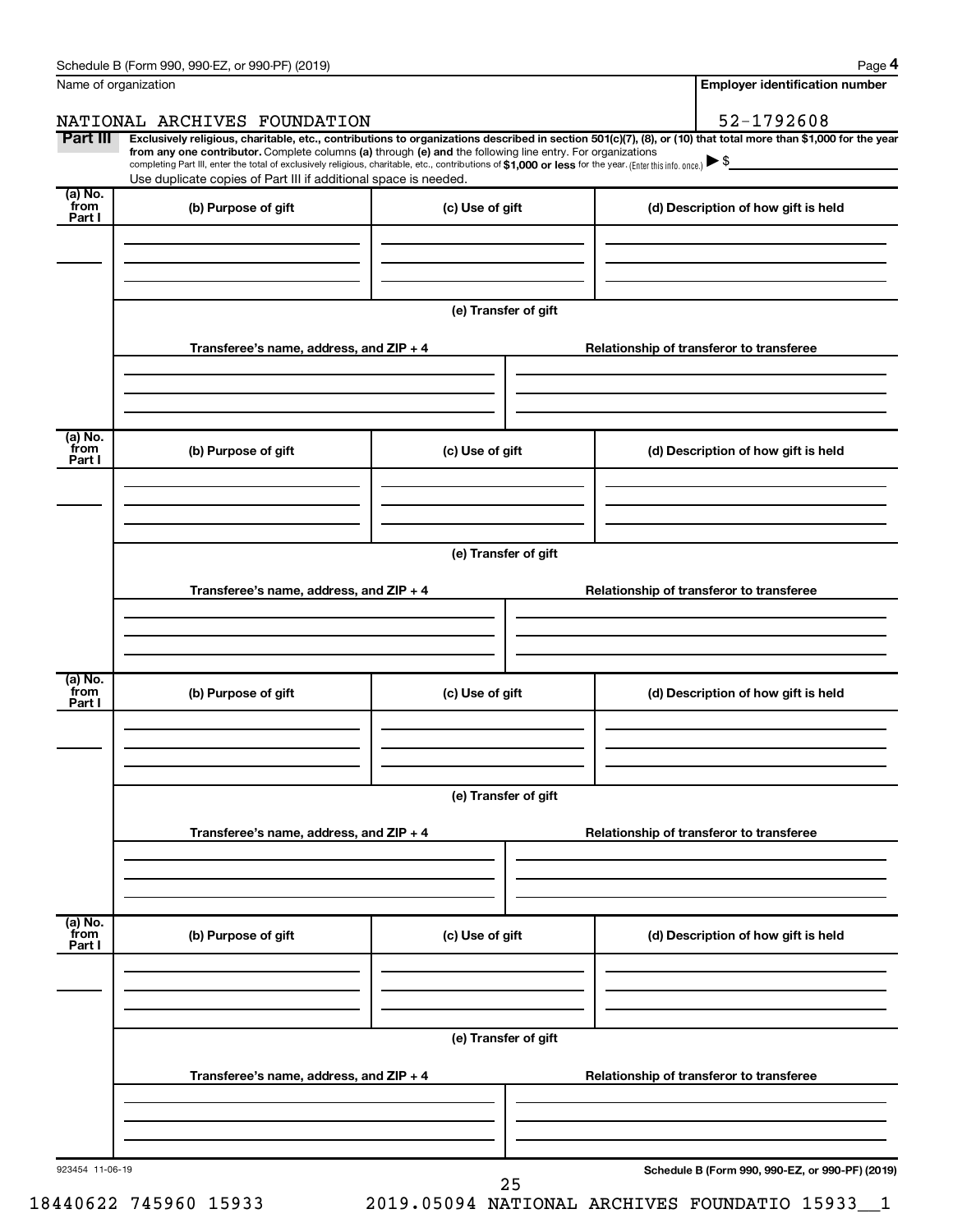| <b>SCHEDULE D</b> |  |
|-------------------|--|
|-------------------|--|

| (Form 990) |
|------------|
|            |

# **SCHEDULE D Supplemental Financial Statements**<br> **Form 990 2019**<br> **Part IV** line 6.7.8.9.10, 11a, 11b, 11d, 11d, 11d, 11d, 11d, 12a, 0r, 12b

**(Form 990) | Complete if the organization answered "Yes" on Form 990, Part IV, line 6, 7, 8, 9, 10, 11a, 11b, 11c, 11d, 11e, 11f, 12a, or 12b.**

**| Attach to Form 990. |Go to www.irs.gov/Form990 for instructions and the latest information.**



Department of the Treasury Internal Revenue Service **Name of the organization Employer identification number**

#### NATIONAL ARCHIVES FOUNDATION 52-1792608

|    |                                                                                                                                                                                                                               | organization answered "Yes" on Form 990, Part IV, line 6.<br>(a) Donor advised funds | (b) Funds and other accounts                          |
|----|-------------------------------------------------------------------------------------------------------------------------------------------------------------------------------------------------------------------------------|--------------------------------------------------------------------------------------|-------------------------------------------------------|
| 1  |                                                                                                                                                                                                                               |                                                                                      |                                                       |
| 2  | Aggregate value of contributions to (during year)                                                                                                                                                                             |                                                                                      |                                                       |
| 3  | Aggregate value of grants from (during year)                                                                                                                                                                                  |                                                                                      |                                                       |
| 4  |                                                                                                                                                                                                                               |                                                                                      |                                                       |
| 5  | Did the organization inform all donors and donor advisors in writing that the assets held in donor advised funds                                                                                                              |                                                                                      |                                                       |
|    |                                                                                                                                                                                                                               |                                                                                      | Yes                                                   |
| 6  | Did the organization inform all grantees, donors, and donor advisors in writing that grant funds can be used only                                                                                                             |                                                                                      |                                                       |
|    | for charitable purposes and not for the benefit of the donor or donor advisor, or for any other purpose conferring                                                                                                            |                                                                                      |                                                       |
|    |                                                                                                                                                                                                                               |                                                                                      | Yes                                                   |
|    | Part II<br>Conservation Easements. Complete if the organization answered "Yes" on Form 990, Part IV, line 7.                                                                                                                  |                                                                                      |                                                       |
| 1. | Purpose(s) of conservation easements held by the organization (check all that apply).                                                                                                                                         |                                                                                      |                                                       |
|    | Preservation of land for public use (for example, recreation or education)                                                                                                                                                    |                                                                                      | Preservation of a historically important land area    |
|    | Protection of natural habitat                                                                                                                                                                                                 |                                                                                      | Preservation of a certified historic structure        |
|    | Preservation of open space                                                                                                                                                                                                    |                                                                                      |                                                       |
| 2  | Complete lines 2a through 2d if the organization held a qualified conservation contribution in the form of a conservation easement on the last                                                                                |                                                                                      |                                                       |
|    | day of the tax year.                                                                                                                                                                                                          |                                                                                      | Held at the End of the Tax Year                       |
| а  |                                                                                                                                                                                                                               |                                                                                      | 2a                                                    |
|    |                                                                                                                                                                                                                               |                                                                                      | 2 <sub>b</sub>                                        |
|    |                                                                                                                                                                                                                               |                                                                                      | 2c                                                    |
| d  | Number of conservation easements included in (c) acquired after 7/25/06, and not on a historic structure                                                                                                                      |                                                                                      |                                                       |
|    | listed in the National Register [111] Marshall Register [11] Marshall Register [11] Marshall Register [11] Marshall Register [11] Marshall Register [11] Marshall Register [11] Marshall Register [11] Marshall Register [11] |                                                                                      | 2d                                                    |
| 3  | Number of conservation easements modified, transferred, released, extinguished, or terminated by the organization during the tax                                                                                              |                                                                                      |                                                       |
|    | year                                                                                                                                                                                                                          |                                                                                      |                                                       |
| 4  | Number of states where property subject to conservation easement is located >                                                                                                                                                 |                                                                                      |                                                       |
| 5  | Does the organization have a written policy regarding the periodic monitoring, inspection, handling of                                                                                                                        |                                                                                      |                                                       |
|    |                                                                                                                                                                                                                               |                                                                                      |                                                       |
|    |                                                                                                                                                                                                                               |                                                                                      |                                                       |
|    |                                                                                                                                                                                                                               |                                                                                      | Yes                                                   |
| 6  | Staff and volunteer hours devoted to monitoring, inspecting, handling of violations, and enforcing conservation easements during the year                                                                                     |                                                                                      |                                                       |
|    |                                                                                                                                                                                                                               |                                                                                      |                                                       |
| 7  | Amount of expenses incurred in monitoring, inspecting, handling of violations, and enforcing conservation easements during the year                                                                                           |                                                                                      |                                                       |
|    | $\blacktriangleright$ s                                                                                                                                                                                                       |                                                                                      |                                                       |
| 8  | Does each conservation easement reported on line 2(d) above satisfy the requirements of section 170(h)(4)(B)(i)                                                                                                               |                                                                                      |                                                       |
|    |                                                                                                                                                                                                                               |                                                                                      | Yes                                                   |
|    | In Part XIII, describe how the organization reports conservation easements in its revenue and expense statement and                                                                                                           |                                                                                      |                                                       |
|    | balance sheet, and include, if applicable, the text of the footnote to the organization's financial statements that describes the                                                                                             |                                                                                      |                                                       |
|    | organization's accounting for conservation easements.                                                                                                                                                                         |                                                                                      |                                                       |
| 9  | Organizations Maintaining Collections of Art, Historical Treasures, or Other Similar Assets.<br>Part III                                                                                                                      |                                                                                      |                                                       |
|    | Complete if the organization answered "Yes" on Form 990, Part IV, line 8.                                                                                                                                                     |                                                                                      |                                                       |
|    | 1a If the organization elected, as permitted under FASB ASC 958, not to report in its revenue statement and balance sheet works                                                                                               |                                                                                      |                                                       |
|    | of art, historical treasures, or other similar assets held for public exhibition, education, or research in furtherance of public                                                                                             |                                                                                      |                                                       |
|    | service, provide in Part XIII the text of the footnote to its financial statements that describes these items.                                                                                                                |                                                                                      |                                                       |
|    | b If the organization elected, as permitted under FASB ASC 958, to report in its revenue statement and balance sheet works of                                                                                                 |                                                                                      |                                                       |
|    | art, historical treasures, or other similar assets held for public exhibition, education, or research in furtherance of public service,                                                                                       |                                                                                      |                                                       |
|    | provide the following amounts relating to these items:                                                                                                                                                                        |                                                                                      |                                                       |
|    |                                                                                                                                                                                                                               |                                                                                      |                                                       |
|    | (ii) Assets included in Form 990, Part X                                                                                                                                                                                      | $\bullet$                                                                            |                                                       |
| 2  | If the organization received or held works of art, historical treasures, or other similar assets for financial gain, provide                                                                                                  |                                                                                      |                                                       |
|    | the following amounts required to be reported under FASB ASC 958 relating to these items:                                                                                                                                     |                                                                                      |                                                       |
| а  |                                                                                                                                                                                                                               |                                                                                      | - \$                                                  |
|    | b Assets included in Form 990, Part X [111] [2010] [2010] [2010] [2010] [2010] [2010] [2010] [2010] [2010] [20<br>LHA For Paperwork Reduction Act Notice, see the Instructions for Form 990.                                  |                                                                                      | $\blacktriangleright$ s<br>Schedule D (Form 990) 2019 |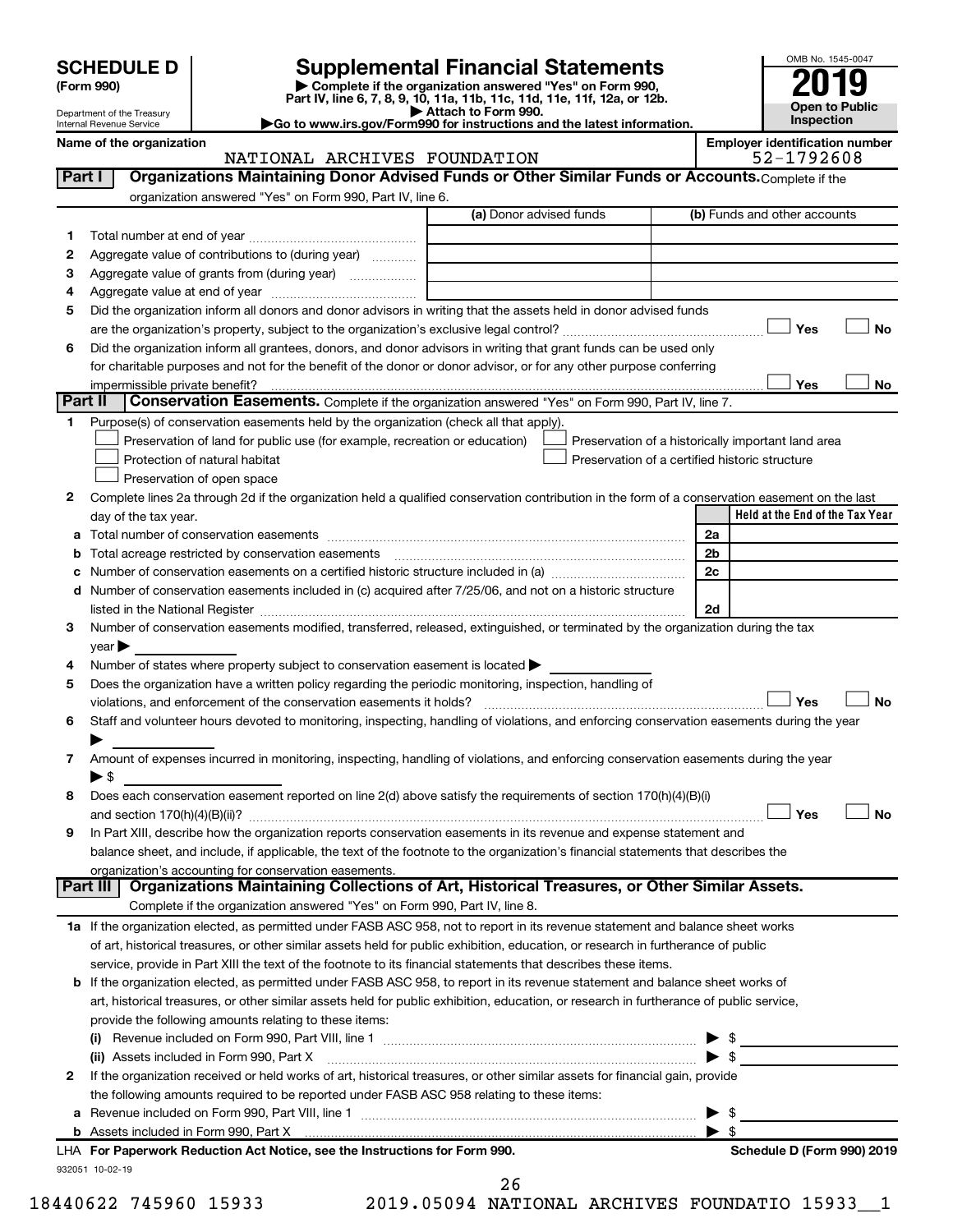|               | Schedule D (Form 990) 2019                                                                                                                                                                                                     | NATIONAL ARCHIVES FOUNDATION |                |                                                                             |                 | 52-1792608 Page 2          |                |          |    |
|---------------|--------------------------------------------------------------------------------------------------------------------------------------------------------------------------------------------------------------------------------|------------------------------|----------------|-----------------------------------------------------------------------------|-----------------|----------------------------|----------------|----------|----|
|               | Organizations Maintaining Collections of Art, Historical Treasures, or Other Similar Assets continued)<br>Part III                                                                                                             |                              |                |                                                                             |                 |                            |                |          |    |
| 3             | Using the organization's acquisition, accession, and other records, check any of the following that make significant use of its                                                                                                |                              |                |                                                                             |                 |                            |                |          |    |
|               | collection items (check all that apply):                                                                                                                                                                                       |                              |                |                                                                             |                 |                            |                |          |    |
| a             | Public exhibition                                                                                                                                                                                                              |                              |                | Loan or exchange program                                                    |                 |                            |                |          |    |
| b             | Scholarly research                                                                                                                                                                                                             |                              | Other          |                                                                             |                 |                            |                |          |    |
| c             | Preservation for future generations                                                                                                                                                                                            |                              |                |                                                                             |                 |                            |                |          |    |
|               | Provide a description of the organization's collections and explain how they further the organization's exempt purpose in Part XIII.                                                                                           |                              |                |                                                                             |                 |                            |                |          |    |
| 5             | During the year, did the organization solicit or receive donations of art, historical treasures, or other similar assets                                                                                                       |                              |                |                                                                             |                 |                            |                |          |    |
|               |                                                                                                                                                                                                                                |                              |                |                                                                             |                 |                            | Yes            |          | No |
|               | <b>Part IV</b><br><b>Escrow and Custodial Arrangements.</b> Complete if the organization answered "Yes" on Form 990, Part IV, line 9, or<br>reported an amount on Form 990, Part X, line 21.                                   |                              |                |                                                                             |                 |                            |                |          |    |
|               | 1a Is the organization an agent, trustee, custodian or other intermediary for contributions or other assets not included                                                                                                       |                              |                |                                                                             |                 |                            |                |          |    |
|               |                                                                                                                                                                                                                                |                              |                |                                                                             |                 |                            | Yes            |          | No |
|               | b If "Yes," explain the arrangement in Part XIII and complete the following table:                                                                                                                                             |                              |                |                                                                             |                 |                            |                |          |    |
|               |                                                                                                                                                                                                                                |                              |                |                                                                             |                 |                            | Amount         |          |    |
|               | c Beginning balance measurements and the contract of Beginning balance measurements are all the contract of the contract of the contract of the contract of the contract of the contract of the contract of the contract of th |                              |                |                                                                             | 1c              |                            |                |          |    |
|               |                                                                                                                                                                                                                                |                              |                |                                                                             | 1d              |                            |                |          |    |
|               | e Distributions during the year manufactured and continuum and contact the control of the control of the state of the control of the control of the control of the control of the control of the control of the control of the |                              |                |                                                                             | 1e              |                            |                |          |    |
| Ť.            |                                                                                                                                                                                                                                |                              |                |                                                                             | 1f              |                            |                |          |    |
|               | 2a Did the organization include an amount on Form 990, Part X, line 21, for escrow or custodial account liability?                                                                                                             |                              |                |                                                                             |                 |                            | Yes            |          | No |
|               | b If "Yes," explain the arrangement in Part XIII. Check here if the explanation has been provided on Part XIII                                                                                                                 |                              |                |                                                                             |                 |                            |                |          |    |
| <b>Part V</b> | Endowment Funds. Complete if the organization answered "Yes" on Form 990, Part IV, line 10.                                                                                                                                    |                              |                |                                                                             |                 |                            |                |          |    |
|               |                                                                                                                                                                                                                                | (a) Current year             | (b) Prior year | (c) Two years back $\vert$ (d) Three years back $\vert$ (e) Four years back |                 |                            |                |          |    |
|               | 1a Beginning of year balance                                                                                                                                                                                                   | 3,025,511.                   | 3,549,704.     | 4,038,681.                                                                  |                 |                            |                |          |    |
|               |                                                                                                                                                                                                                                |                              |                | 71,500.                                                                     |                 | 4,038,681.                 |                |          |    |
|               | c Net investment earnings, gains, and losses                                                                                                                                                                                   | 187,512.                     | 120, 152.      | 36,881.                                                                     |                 |                            |                |          |    |
|               |                                                                                                                                                                                                                                |                              |                |                                                                             |                 |                            |                |          |    |
|               | e Other expenditures for facilities                                                                                                                                                                                            |                              |                |                                                                             |                 |                            |                |          |    |
|               | and programs                                                                                                                                                                                                                   | 20,070.                      | 494, 345.      | 597,358.                                                                    |                 |                            |                |          |    |
|               |                                                                                                                                                                                                                                |                              | 150,000.       |                                                                             |                 |                            |                |          |    |
| g             |                                                                                                                                                                                                                                | 3, 192, 953.                 | 3,025,511.     | 3,549,704.                                                                  |                 | 4,038,681.                 |                |          |    |
| 2             | Provide the estimated percentage of the current year end balance (line 1g, column (a)) held as:                                                                                                                                |                              |                |                                                                             |                 |                            |                |          |    |
|               | a Board designated or quasi-endowment >                                                                                                                                                                                        | .00                          | %              |                                                                             |                 |                            |                |          |    |
|               | 86.13<br><b>b</b> Permanent endowment $\blacktriangleright$                                                                                                                                                                    | $\%$                         |                |                                                                             |                 |                            |                |          |    |
|               | 13.87%<br>c Term endowment $\blacktriangleright$                                                                                                                                                                               |                              |                |                                                                             |                 |                            |                |          |    |
|               | The percentages on lines 2a, 2b, and 2c should equal 100%.                                                                                                                                                                     |                              |                |                                                                             |                 |                            |                |          |    |
|               | 3a Are there endowment funds not in the possession of the organization that are held and administered for the organization                                                                                                     |                              |                |                                                                             |                 |                            |                |          |    |
|               | by:                                                                                                                                                                                                                            |                              |                |                                                                             |                 |                            |                | Yes      | No |
|               | (i)                                                                                                                                                                                                                            |                              |                |                                                                             |                 |                            | 3a(i)          |          | х  |
|               |                                                                                                                                                                                                                                |                              |                |                                                                             |                 |                            | 3a(ii)         |          | x  |
|               |                                                                                                                                                                                                                                |                              |                |                                                                             |                 |                            | 3b             |          |    |
| 4             | Describe in Part XIII the intended uses of the organization's endowment funds.                                                                                                                                                 |                              |                |                                                                             |                 |                            |                |          |    |
|               | Land, Buildings, and Equipment.<br><b>Part VI</b>                                                                                                                                                                              |                              |                |                                                                             |                 |                            |                |          |    |
|               | Complete if the organization answered "Yes" on Form 990, Part IV, line 11a. See Form 990, Part X, line 10.                                                                                                                     |                              |                |                                                                             |                 |                            |                |          |    |
|               | Description of property                                                                                                                                                                                                        | (a) Cost or other            |                | (b) Cost or other                                                           | (c) Accumulated |                            | (d) Book value |          |    |
|               |                                                                                                                                                                                                                                | basis (investment)           | basis (other)  |                                                                             | depreciation    |                            |                |          |    |
|               |                                                                                                                                                                                                                                |                              |                |                                                                             |                 |                            |                |          |    |
|               |                                                                                                                                                                                                                                |                              |                |                                                                             |                 |                            |                |          |    |
|               |                                                                                                                                                                                                                                |                              |                |                                                                             |                 |                            |                |          |    |
|               |                                                                                                                                                                                                                                |                              |                | 241,829.                                                                    | 198,683.        |                            |                | 43, 146. |    |
|               |                                                                                                                                                                                                                                |                              |                |                                                                             |                 |                            |                |          |    |
|               | Total. Add lines 1a through 1e. (Column (d) must equal Form 990, Part X, column (B), line 10c.)                                                                                                                                |                              |                |                                                                             |                 |                            |                | 43, 146. |    |
|               |                                                                                                                                                                                                                                |                              |                |                                                                             |                 | Schedule D (Form 990) 2019 |                |          |    |
|               |                                                                                                                                                                                                                                |                              |                |                                                                             |                 |                            |                |          |    |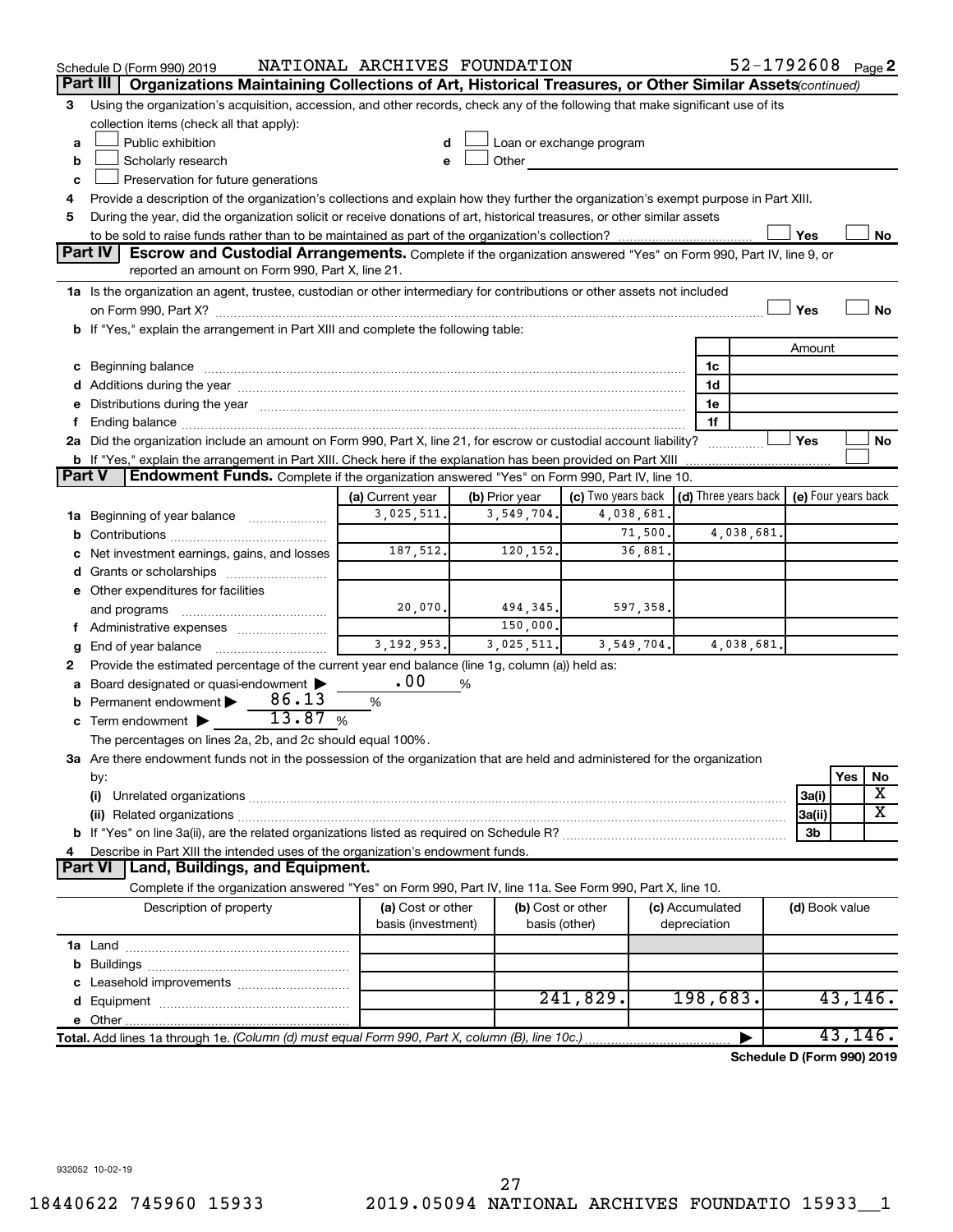| <b>Part VII</b> Investments - Other Securities. |                              |            |        |
|-------------------------------------------------|------------------------------|------------|--------|
| Schedule D (Form 990) 2019                      | NATIONAL ARCHIVES FOUNDATION | 52-1792608 | Page 3 |

| (a) Description of security or category (including name of security)                                              | (b) Book value  | (c) Method of valuation: Cost or end-of-year market value                                                  |                |
|-------------------------------------------------------------------------------------------------------------------|-----------------|------------------------------------------------------------------------------------------------------------|----------------|
| (1) Financial derivatives                                                                                         |                 |                                                                                                            |                |
|                                                                                                                   |                 |                                                                                                            |                |
| (3) Other                                                                                                         |                 |                                                                                                            |                |
| (A)                                                                                                               |                 |                                                                                                            |                |
| (B)                                                                                                               |                 |                                                                                                            |                |
|                                                                                                                   |                 |                                                                                                            |                |
| (C)                                                                                                               |                 |                                                                                                            |                |
| (D)                                                                                                               |                 |                                                                                                            |                |
| (E)                                                                                                               |                 |                                                                                                            |                |
| (F)                                                                                                               |                 |                                                                                                            |                |
| (G)                                                                                                               |                 |                                                                                                            |                |
| (H)                                                                                                               |                 |                                                                                                            |                |
| Total. (Col. (b) must equal Form 990, Part X, col. (B) line 12.) $\blacktriangleright$                            |                 |                                                                                                            |                |
| Part VIII Investments - Program Related.                                                                          |                 |                                                                                                            |                |
| Complete if the organization answered "Yes" on Form 990, Part IV, line 11c. See Form 990, Part X, line 13.        |                 |                                                                                                            |                |
| (a) Description of investment                                                                                     | (b) Book value  | (c) Method of valuation: Cost or end-of-year market value                                                  |                |
| (1)                                                                                                               |                 |                                                                                                            |                |
| (2)                                                                                                               |                 |                                                                                                            |                |
| (3)                                                                                                               |                 |                                                                                                            |                |
| (4)                                                                                                               |                 |                                                                                                            |                |
| (5)                                                                                                               |                 |                                                                                                            |                |
| (6)                                                                                                               |                 |                                                                                                            |                |
| (7)                                                                                                               |                 |                                                                                                            |                |
|                                                                                                                   |                 |                                                                                                            |                |
| (8)                                                                                                               |                 |                                                                                                            |                |
| (9)                                                                                                               |                 |                                                                                                            |                |
| Total. (Col. (b) must equal Form 990, Part X, col. (B) line 13.)<br>Part IX<br><b>Other Assets.</b>               |                 |                                                                                                            |                |
|                                                                                                                   |                 |                                                                                                            |                |
|                                                                                                                   |                 |                                                                                                            |                |
|                                                                                                                   |                 | Complete if the organization answered "Yes" on Form 990, Part IV, line 11d. See Form 990, Part X, line 15. |                |
|                                                                                                                   | (a) Description |                                                                                                            | (b) Book value |
| (1)                                                                                                               |                 |                                                                                                            |                |
| (2)                                                                                                               |                 |                                                                                                            |                |
| (3)                                                                                                               |                 |                                                                                                            |                |
| (4)                                                                                                               |                 |                                                                                                            |                |
| (5)                                                                                                               |                 |                                                                                                            |                |
| (6)                                                                                                               |                 |                                                                                                            |                |
|                                                                                                                   |                 |                                                                                                            |                |
| (7)                                                                                                               |                 |                                                                                                            |                |
| (8)                                                                                                               |                 |                                                                                                            |                |
| (9)                                                                                                               |                 |                                                                                                            |                |
|                                                                                                                   |                 |                                                                                                            |                |
| <b>Other Liabilities.</b>                                                                                         |                 |                                                                                                            |                |
| Complete if the organization answered "Yes" on Form 990, Part IV, line 11e or 11f. See Form 990, Part X, line 25. |                 |                                                                                                            |                |
| (a) Description of liability                                                                                      |                 |                                                                                                            | (b) Book value |
| (1)<br>Federal income taxes                                                                                       |                 |                                                                                                            |                |
| (2)                                                                                                               |                 |                                                                                                            |                |
| (3)                                                                                                               |                 |                                                                                                            |                |
| (4)                                                                                                               |                 |                                                                                                            |                |
| (5)                                                                                                               |                 |                                                                                                            |                |
| (6)                                                                                                               |                 |                                                                                                            |                |
| Total. (Column (b) must equal Form 990, Part X, col. (B) line 15.)<br>Part X                                      |                 |                                                                                                            |                |
| (7)                                                                                                               |                 |                                                                                                            |                |
| (8)<br>(9)                                                                                                        |                 |                                                                                                            |                |

**2.** Liability for uncertain tax positions. In Part XIII, provide the text of the footnote to the organization's financial statements that reports the organization's liability for uncertain tax positions under FASB ASC 740. Check here if the text of the footnote has been provided in Part XIII ...  $\fbox{\bf X}$ 

**Schedule D (Form 990) 2019**

932053 10-02-19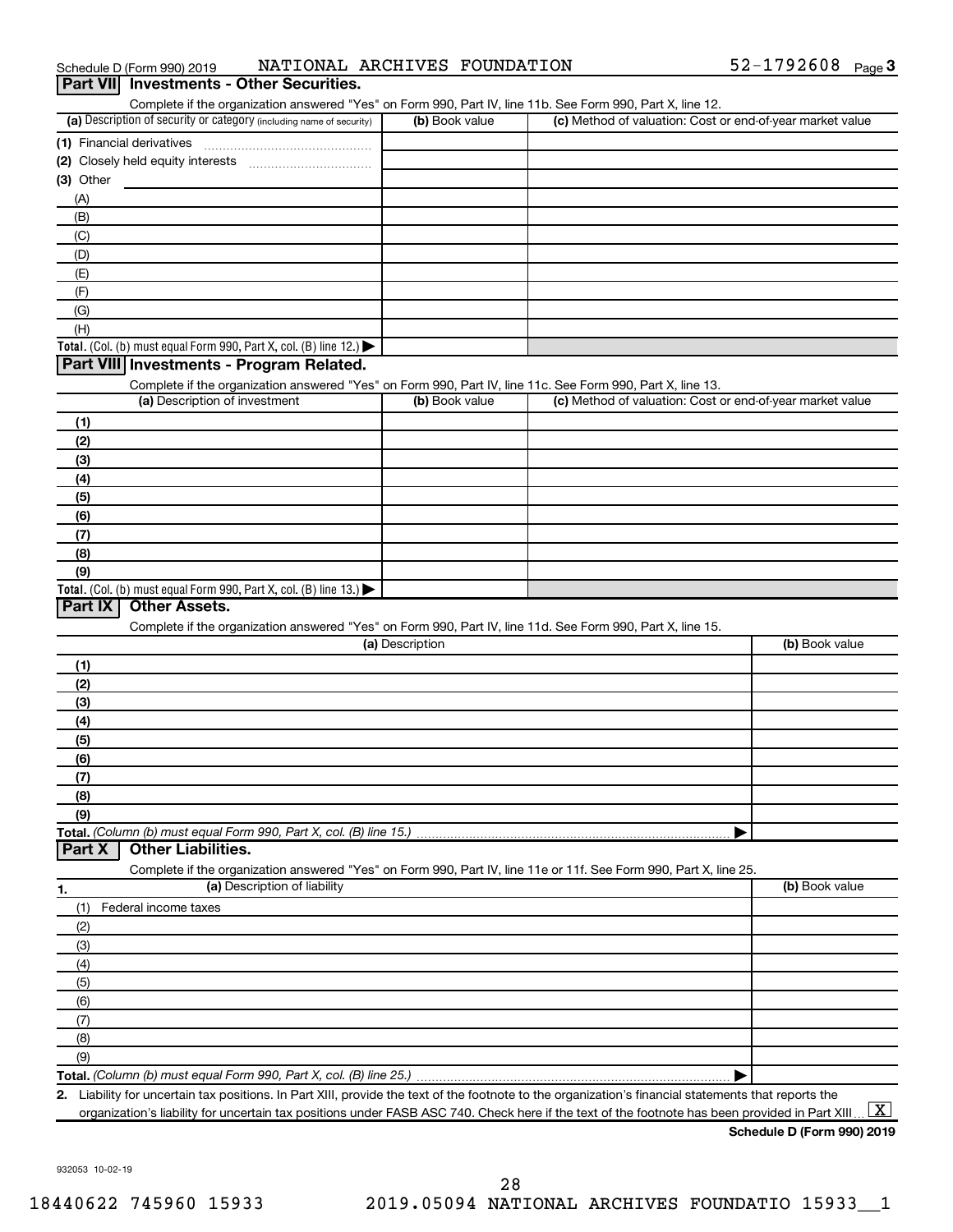|   | NATIONAL ARCHIVES FOUNDATION<br>Schedule D (Form 990) 2019                                                                                                                                          |                |          |                | $52 - 1792608$ Page 4 |
|---|-----------------------------------------------------------------------------------------------------------------------------------------------------------------------------------------------------|----------------|----------|----------------|-----------------------|
|   | Reconciliation of Revenue per Audited Financial Statements With Revenue per Return.<br>Part XI                                                                                                      |                |          |                |                       |
|   | Complete if the organization answered "Yes" on Form 990, Part IV, line 12a.                                                                                                                         |                |          |                |                       |
| 1 | Total revenue, gains, and other support per audited financial statements                                                                                                                            |                |          | $\blacksquare$ | 4,816,610.            |
| 2 | Amounts included on line 1 but not on Form 990, Part VIII, line 12:                                                                                                                                 |                |          |                |                       |
| a |                                                                                                                                                                                                     | 2a             | 10,618.  |                |                       |
|   |                                                                                                                                                                                                     | 2 <sub>h</sub> | 996,947. |                |                       |
|   |                                                                                                                                                                                                     | 2c             |          |                |                       |
| d |                                                                                                                                                                                                     | 2d             | 136,038. |                |                       |
| е | Add lines 2a through 2d                                                                                                                                                                             |                |          | 2е             | 1, 143, 603.          |
| З |                                                                                                                                                                                                     |                |          | 3              | 3,673,007.            |
| 4 | Amounts included on Form 990, Part VIII, line 12, but not on line 1:                                                                                                                                |                |          |                |                       |
| a |                                                                                                                                                                                                     |                | 41,337.  |                |                       |
|   |                                                                                                                                                                                                     | 4 <sub>b</sub> |          |                |                       |
|   | c Add lines 4a and 4b                                                                                                                                                                               |                |          | 4c             | 41,337.               |
|   |                                                                                                                                                                                                     |                |          | 5              | 3,714,344.            |
|   | Part XII Reconciliation of Expenses per Audited Financial Statements With Expenses per Return.                                                                                                      |                |          |                |                       |
|   | Complete if the organization answered "Yes" on Form 990, Part IV, line 12a.                                                                                                                         |                |          |                |                       |
| 1 |                                                                                                                                                                                                     |                |          | $\blacksquare$ | 5,368,283.            |
| 2 | Amounts included on line 1 but not on Form 990, Part IX, line 25:                                                                                                                                   |                |          |                |                       |
| a |                                                                                                                                                                                                     |                |          |                |                       |
|   |                                                                                                                                                                                                     | 2a             | 996,947. |                |                       |
| b |                                                                                                                                                                                                     | 2 <sub>b</sub> |          |                |                       |
|   | Other losses                                                                                                                                                                                        | 2 <sub>c</sub> |          |                |                       |
| d | Other (Describe in Part XIII.) [100] [2010] [2010] [2010] [2010] [2010] [2010] [2010] [2010] [2010] [2010] [20                                                                                      | 2d             | 136,038. |                |                       |
| e | Add lines 2a through 2d                                                                                                                                                                             |                |          | 2e             | 1,132,985.            |
| з |                                                                                                                                                                                                     |                |          | $\mathbf{a}$   | 4, 235, 298.          |
| 4 | Subtract line 2e from line 1 <b>Manual Community of the Community of the Community Community</b> Subtract line 2e from line 1<br>Amounts included on Form 990, Part IX, line 25, but not on line 1: |                |          |                |                       |
| a |                                                                                                                                                                                                     | 4a             | 41,337.  |                |                       |
|   |                                                                                                                                                                                                     | 4 <sub>b</sub> |          |                |                       |
|   | Add lines 4a and 4b                                                                                                                                                                                 |                |          | 4с             | 41,337.               |
| 5 |                                                                                                                                                                                                     |                |          | 5              | 4, 276, 635.          |
|   | Part XIII Supplemental Information.                                                                                                                                                                 |                |          |                |                       |

Provide the descriptions required for Part II, lines 3, 5, and 9; Part III, lines 1a and 4; Part IV, lines 1b and 2b; Part V, line 4; Part X, line 2; Part XI, lines 2d and 4b; and Part XII, lines 2d and 4b. Also complete this part to provide any additional information.

#### PART V, LINE 4:

THE INVESTMENT EARNINGS MUST BE USED FOR THE ONGOING SUPPORT OF THE RONALD REAGAN LIBRARY PROJECT: THE SITUATION ROOM.

PART X, LINE 2:

FOR THE YEAR ENDED SEPTEMBER 30, 2020, THE FOUNDATION HAS DOCUMENTED ITS

CONSIDERATION OF FASB ASC 740-10, INCOME TAXES, THAT PROVIDES GUIDANCE FOR

REPORTING UNCERTAINTY IN INCOME TAXES AND HAS DETERMINED THAT NO MATERIAL

UNCERTAIN TAX POSITIONS QUALIFY FOR EITHER RECOGNITION OR DISCLOSURE IN

THE FINANCIAL STATEMENTS.

|  |  | PART XI, LINE 2D - OTHER ADJUSTMENTS: |  |
|--|--|---------------------------------------|--|
|  |  |                                       |  |

932054 10-02-19

**Schedule D (Form 990) 2019**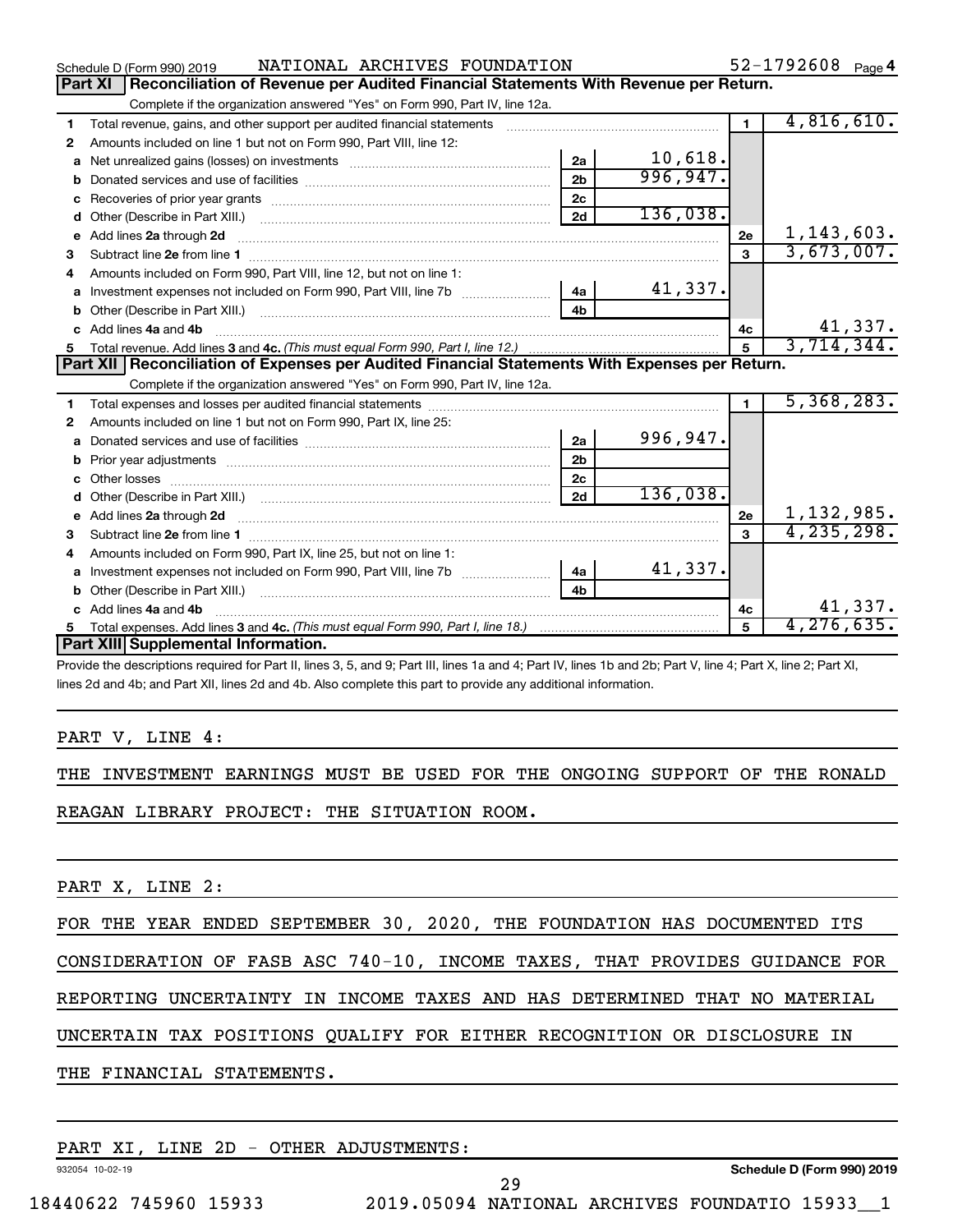| NATIONAL ARCHIVES FOUNDATION<br>Schedule D (Form 990) 2019<br><b>Part XIII Supplemental Information (continued)</b> | 52-1792608 Page 5          |
|---------------------------------------------------------------------------------------------------------------------|----------------------------|
|                                                                                                                     |                            |
| FUNDRAISING EXPENSES REPORTED AS EXPENSE ON THE FINANCIAL                                                           | 136,038.                   |
| STATEMENTS AND NETTED AGAINST REVENUE ON FORM 990, PART VIII,                                                       |                            |
| LINE 8B.                                                                                                            |                            |
|                                                                                                                     |                            |
| PART XII, LINE 2D - OTHER ADJUSTMENTS:                                                                              |                            |
|                                                                                                                     |                            |
| FUNDRAISING EXPENSES REPORTED AS EXPENSE ON THE FINANCIAL                                                           | 136,038.                   |
| STATEMENTS AND NETTED AGAINST REVENUE ON FORM 990, PART VIII,                                                       |                            |
| LINE 8B.<br><u> 1980 - John Stein, mars and de Brazilian (b. 1980)</u>                                              |                            |
|                                                                                                                     |                            |
|                                                                                                                     |                            |
|                                                                                                                     |                            |
|                                                                                                                     |                            |
|                                                                                                                     |                            |
|                                                                                                                     |                            |
|                                                                                                                     |                            |
|                                                                                                                     |                            |
|                                                                                                                     |                            |
|                                                                                                                     |                            |
|                                                                                                                     |                            |
|                                                                                                                     |                            |
|                                                                                                                     |                            |
|                                                                                                                     |                            |
|                                                                                                                     |                            |
|                                                                                                                     |                            |
|                                                                                                                     |                            |
|                                                                                                                     |                            |
|                                                                                                                     |                            |
|                                                                                                                     |                            |
|                                                                                                                     |                            |
|                                                                                                                     |                            |
|                                                                                                                     |                            |
|                                                                                                                     | Schedule D (Form 990) 2019 |
| 932055 10-02-19<br>30                                                                                               |                            |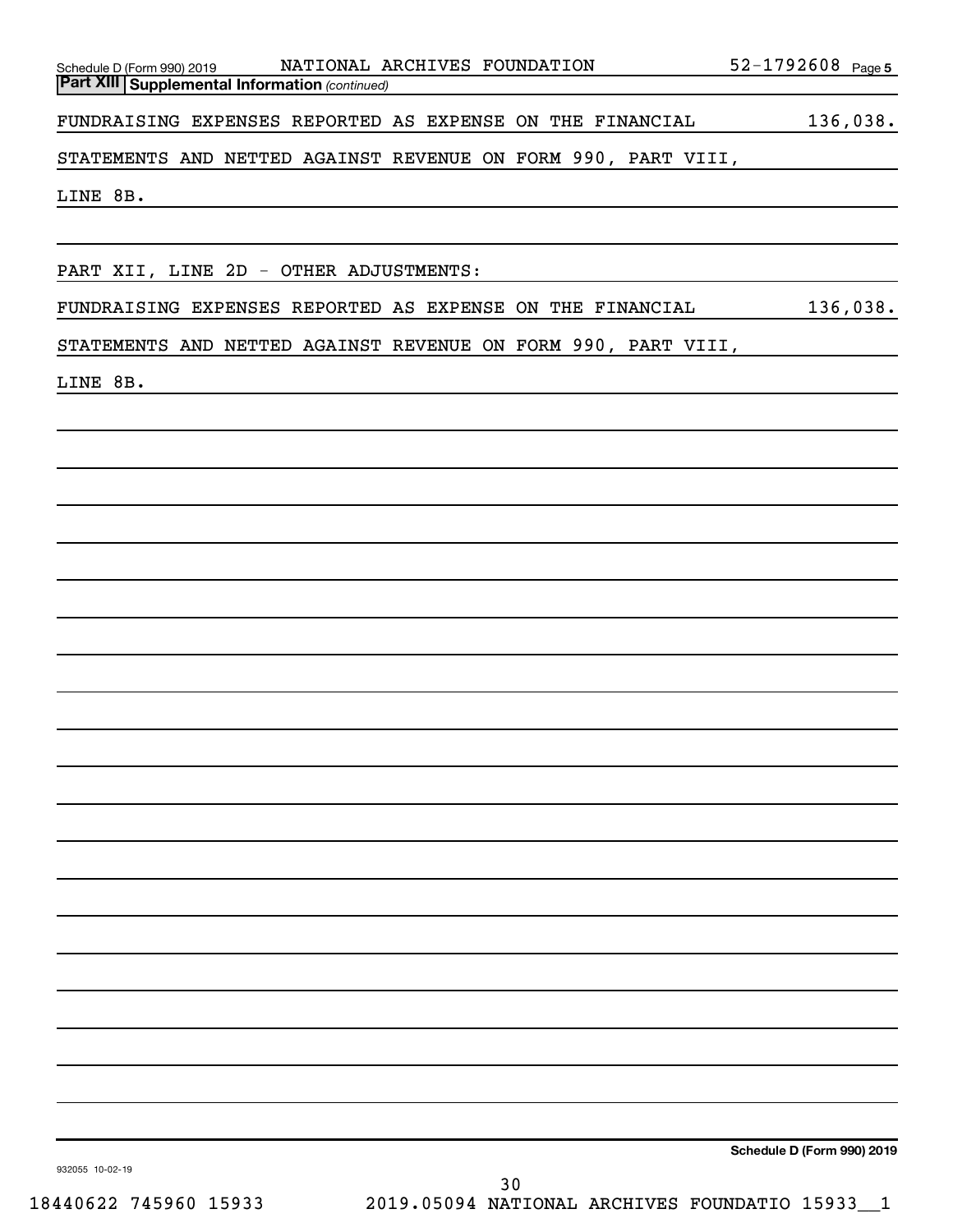| <b>SCHEDULE G</b>                                            |                                                                                                                                                                     | <b>Supplemental Information Regarding Fundraising or Gaming Activities</b>                                                                                    |                                                          |                |                                                                            |  |                                                                            | OMB No. 1545-0047                                       |  |
|--------------------------------------------------------------|---------------------------------------------------------------------------------------------------------------------------------------------------------------------|---------------------------------------------------------------------------------------------------------------------------------------------------------------|----------------------------------------------------------|----------------|----------------------------------------------------------------------------|--|----------------------------------------------------------------------------|---------------------------------------------------------|--|
| (Form 990 or 990-EZ)                                         | Complete if the organization answered "Yes" on Form 990, Part IV, line 17, 18, or 19, or if the<br>organization entered more than \$15,000 on Form 990-EZ, line 6a. |                                                                                                                                                               |                                                          |                |                                                                            |  |                                                                            |                                                         |  |
|                                                              |                                                                                                                                                                     | Attach to Form 990 or Form 990-EZ.                                                                                                                            |                                                          |                |                                                                            |  |                                                                            | 079<br><b>Open to Public</b>                            |  |
| Department of the Treasury<br>Internal Revenue Service       |                                                                                                                                                                     | ► Go to www.irs.gov/Form990 for instructions and the latest information.                                                                                      |                                                          |                |                                                                            |  |                                                                            | Inspection                                              |  |
| Name of the organization                                     |                                                                                                                                                                     |                                                                                                                                                               |                                                          |                |                                                                            |  | 52-1792608                                                                 | <b>Employer identification number</b>                   |  |
| Part I                                                       |                                                                                                                                                                     | NATIONAL ARCHIVES FOUNDATION<br>Fundraising Activities. Complete if the organization answered "Yes" on Form 990, Part IV, line 17. Form 990-EZ filers are not |                                                          |                |                                                                            |  |                                                                            |                                                         |  |
|                                                              | required to complete this part.                                                                                                                                     |                                                                                                                                                               |                                                          |                |                                                                            |  |                                                                            |                                                         |  |
| Mail solicitations<br>a<br>b                                 | Internet and email solicitations                                                                                                                                    | 1 Indicate whether the organization raised funds through any of the following activities. Check all that apply.<br>е<br>f                                     |                                                          |                | Solicitation of non-government grants<br>Solicitation of government grants |  |                                                                            |                                                         |  |
| Phone solicitations<br>с<br>In-person solicitations<br>d     |                                                                                                                                                                     | Special fundraising events<br>g                                                                                                                               |                                                          |                |                                                                            |  |                                                                            |                                                         |  |
|                                                              |                                                                                                                                                                     | 2 a Did the organization have a written or oral agreement with any individual (including officers, directors, trustees, or                                    |                                                          |                |                                                                            |  |                                                                            |                                                         |  |
|                                                              |                                                                                                                                                                     | key employees listed in Form 990, Part VII) or entity in connection with professional fundraising services?                                                   |                                                          |                |                                                                            |  | Yes                                                                        | <b>No</b>                                               |  |
|                                                              |                                                                                                                                                                     | b If "Yes," list the 10 highest paid individuals or entities (fundraisers) pursuant to agreements under which the fundraiser is to be                         |                                                          |                |                                                                            |  |                                                                            |                                                         |  |
| compensated at least \$5,000 by the organization.            |                                                                                                                                                                     |                                                                                                                                                               |                                                          |                |                                                                            |  |                                                                            |                                                         |  |
| (i) Name and address of individual<br>or entity (fundraiser) |                                                                                                                                                                     | (ii) Activity                                                                                                                                                 | (iii) Did<br>fundraiser<br>have custody<br>or control of | contributions? | (iv) Gross receipts<br>from activity                                       |  | (v) Amount paid<br>to (or retained by)<br>fundraiser<br>listed in col. (i) | (vi) Amount paid<br>to (or retained by)<br>organization |  |
|                                                              |                                                                                                                                                                     |                                                                                                                                                               | Yes                                                      | No             |                                                                            |  |                                                                            |                                                         |  |
|                                                              |                                                                                                                                                                     |                                                                                                                                                               |                                                          |                |                                                                            |  |                                                                            |                                                         |  |
|                                                              |                                                                                                                                                                     |                                                                                                                                                               |                                                          |                |                                                                            |  |                                                                            |                                                         |  |
|                                                              |                                                                                                                                                                     |                                                                                                                                                               |                                                          |                |                                                                            |  |                                                                            |                                                         |  |
|                                                              |                                                                                                                                                                     |                                                                                                                                                               |                                                          |                |                                                                            |  |                                                                            |                                                         |  |
|                                                              |                                                                                                                                                                     |                                                                                                                                                               |                                                          |                |                                                                            |  |                                                                            |                                                         |  |
|                                                              |                                                                                                                                                                     |                                                                                                                                                               |                                                          |                |                                                                            |  |                                                                            |                                                         |  |
|                                                              |                                                                                                                                                                     |                                                                                                                                                               |                                                          |                |                                                                            |  |                                                                            |                                                         |  |
|                                                              |                                                                                                                                                                     |                                                                                                                                                               |                                                          |                |                                                                            |  |                                                                            |                                                         |  |
|                                                              |                                                                                                                                                                     |                                                                                                                                                               |                                                          |                |                                                                            |  |                                                                            |                                                         |  |
| Total                                                        |                                                                                                                                                                     |                                                                                                                                                               |                                                          |                |                                                                            |  |                                                                            |                                                         |  |
| or licensing.                                                |                                                                                                                                                                     | 3 List all states in which the organization is registered or licensed to solicit contributions or has been notified it is exempt from registration            |                                                          |                |                                                                            |  |                                                                            |                                                         |  |
|                                                              |                                                                                                                                                                     |                                                                                                                                                               |                                                          |                |                                                                            |  |                                                                            |                                                         |  |
|                                                              |                                                                                                                                                                     |                                                                                                                                                               |                                                          |                |                                                                            |  |                                                                            |                                                         |  |
|                                                              |                                                                                                                                                                     |                                                                                                                                                               |                                                          |                |                                                                            |  |                                                                            |                                                         |  |
|                                                              |                                                                                                                                                                     |                                                                                                                                                               |                                                          |                |                                                                            |  |                                                                            |                                                         |  |
|                                                              |                                                                                                                                                                     |                                                                                                                                                               |                                                          |                |                                                                            |  |                                                                            |                                                         |  |
|                                                              |                                                                                                                                                                     |                                                                                                                                                               |                                                          |                |                                                                            |  |                                                                            |                                                         |  |
|                                                              |                                                                                                                                                                     |                                                                                                                                                               |                                                          |                |                                                                            |  |                                                                            |                                                         |  |

**For Paperwork Reduction Act Notice, see the Instructions for Form 990 or 990-EZ. Schedule G (Form 990 or 990-EZ) 2019** LHA

932081 09-11-19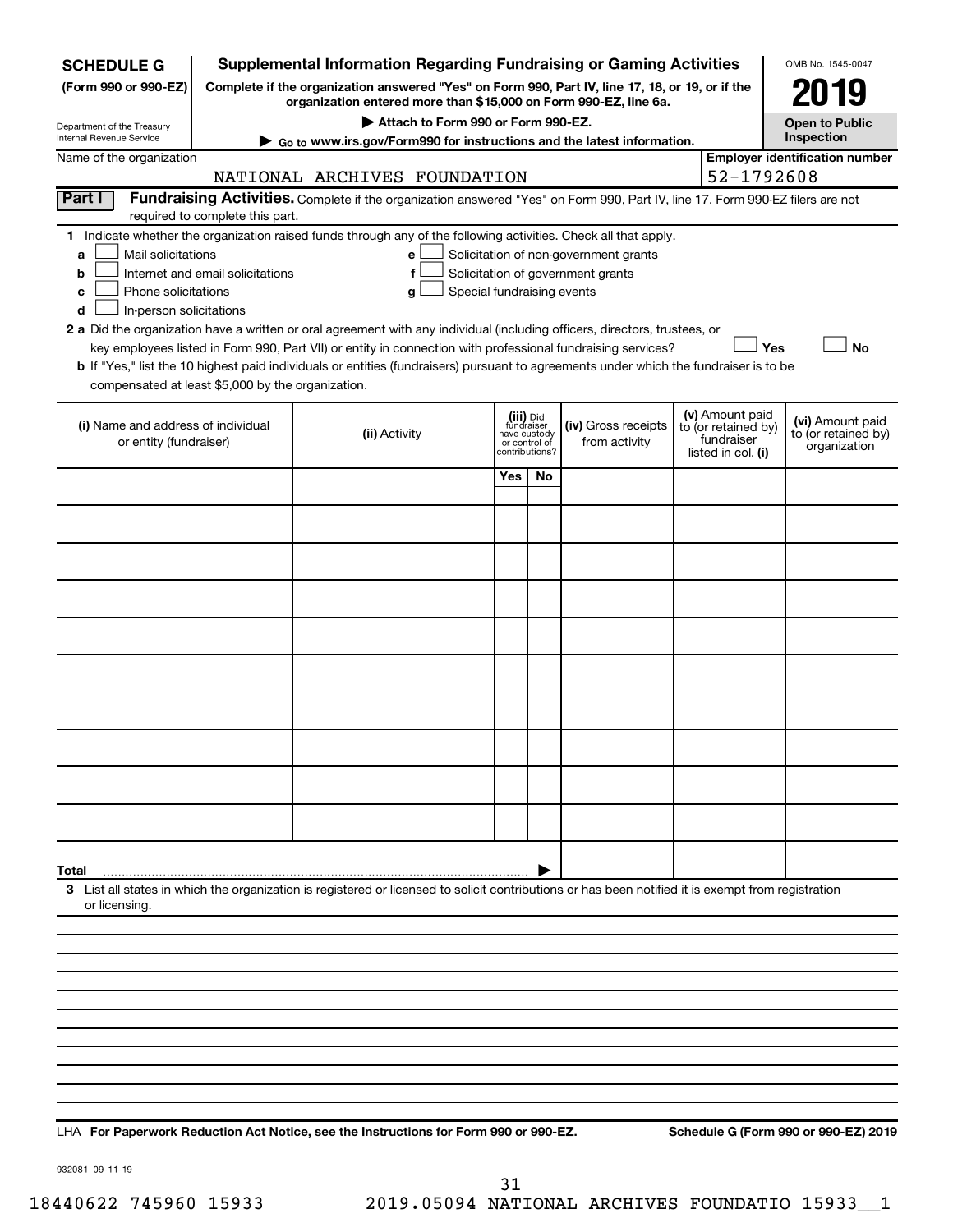#### Schedule G (Form 990 or 990-EZ) 2019  $\texttt{NATIONAL}$   $\texttt{ARCHIVES}$   $\texttt{FOUNDATION}$  52-1792608  $\texttt{Page}$

52-1792608 Page 2

Part II | Fundraising Events. Complete if the organization answered "Yes" on Form 990, Part IV, line 18, or reported more than \$15,000 of fundraising event contributions and gross income on Form 990-EZ, lines 1 and 6b. List events with gross receipts greater than \$5,000.

|                        |              | OF iditionalshig event contributions and gross income on Form 990-EZ, lines T and 6D. Elst events with gross receipts greater than \$5,000. |                |                                                  |                                 |                                                     |
|------------------------|--------------|---------------------------------------------------------------------------------------------------------------------------------------------|----------------|--------------------------------------------------|---------------------------------|-----------------------------------------------------|
|                        |              |                                                                                                                                             | (a) Event $#1$ | $(b)$ Event #2                                   | (c) Other events<br><b>NONE</b> | (d) Total events<br>(add col. (a) through           |
|                        |              |                                                                                                                                             | GALA 2020      |                                                  |                                 | col. (c)                                            |
|                        |              |                                                                                                                                             | (event type)   | (event type)                                     | (total number)                  |                                                     |
| Revenue                | 1.           |                                                                                                                                             | 224,908.       |                                                  |                                 | 224,908.                                            |
|                        |              |                                                                                                                                             | 198,158.       |                                                  |                                 | 198,158.                                            |
|                        | 3            | Gross income (line 1 minus line 2)                                                                                                          | 26,750.        |                                                  |                                 | 26,750.                                             |
|                        |              |                                                                                                                                             |                |                                                  |                                 |                                                     |
|                        | 5            |                                                                                                                                             |                |                                                  |                                 |                                                     |
|                        | 6            |                                                                                                                                             |                |                                                  |                                 |                                                     |
| Direct Expenses        |              |                                                                                                                                             | 77,398.        |                                                  |                                 | 77,398.                                             |
|                        | 8<br>9       |                                                                                                                                             | 58,640.        |                                                  |                                 | 58,640.                                             |
|                        | 10           | Direct expense summary. Add lines 4 through 9 in column (d)                                                                                 |                |                                                  |                                 | 136,038.                                            |
|                        |              |                                                                                                                                             |                |                                                  |                                 | $-109, 288.$                                        |
| Part III               |              | Gaming. Complete if the organization answered "Yes" on Form 990, Part IV, line 19, or reported more than                                    |                |                                                  |                                 |                                                     |
|                        |              | \$15,000 on Form 990-EZ, line 6a.                                                                                                           |                |                                                  |                                 |                                                     |
| Revenue                |              |                                                                                                                                             | (a) Bingo      | (b) Pull tabs/instant<br>bingo/progressive bingo | (c) Other gaming                | (d) Total gaming (add<br>col. (a) through col. (c)) |
|                        |              |                                                                                                                                             |                |                                                  |                                 |                                                     |
|                        | 1.           |                                                                                                                                             |                |                                                  |                                 |                                                     |
|                        |              |                                                                                                                                             |                |                                                  |                                 |                                                     |
| <b>Direct Expenses</b> | 3            |                                                                                                                                             |                |                                                  |                                 |                                                     |
|                        | 4            |                                                                                                                                             |                |                                                  |                                 |                                                     |
|                        | 5.           |                                                                                                                                             |                |                                                  |                                 |                                                     |
|                        |              |                                                                                                                                             | Yes<br>%       | Yes<br>%                                         | Yes<br>%                        |                                                     |
|                        |              | 6 Volunteer labor                                                                                                                           | No             | No                                               | No                              |                                                     |
|                        | $\mathbf{7}$ | Direct expense summary. Add lines 2 through 5 in column (d)                                                                                 |                |                                                  |                                 |                                                     |
|                        | 8            |                                                                                                                                             |                |                                                  |                                 |                                                     |
|                        |              | Enter the state(s) in which the organization conducts gaming activities:                                                                    |                |                                                  |                                 |                                                     |
| 9                      |              |                                                                                                                                             |                |                                                  |                                 | Yes<br>No                                           |
|                        |              | <b>b</b> If "No," explain:                                                                                                                  |                |                                                  |                                 |                                                     |
|                        |              |                                                                                                                                             |                |                                                  |                                 |                                                     |
|                        |              |                                                                                                                                             |                |                                                  |                                 |                                                     |
|                        |              |                                                                                                                                             |                |                                                  |                                 | Yes<br>No                                           |
|                        |              | <b>b</b> If "Yes," explain:                                                                                                                 |                |                                                  |                                 |                                                     |
|                        |              |                                                                                                                                             |                |                                                  |                                 |                                                     |
|                        |              |                                                                                                                                             |                |                                                  |                                 |                                                     |
|                        |              | 932082 09-11-19                                                                                                                             |                |                                                  |                                 | Schedule G (Form 990 or 990-EZ) 2019                |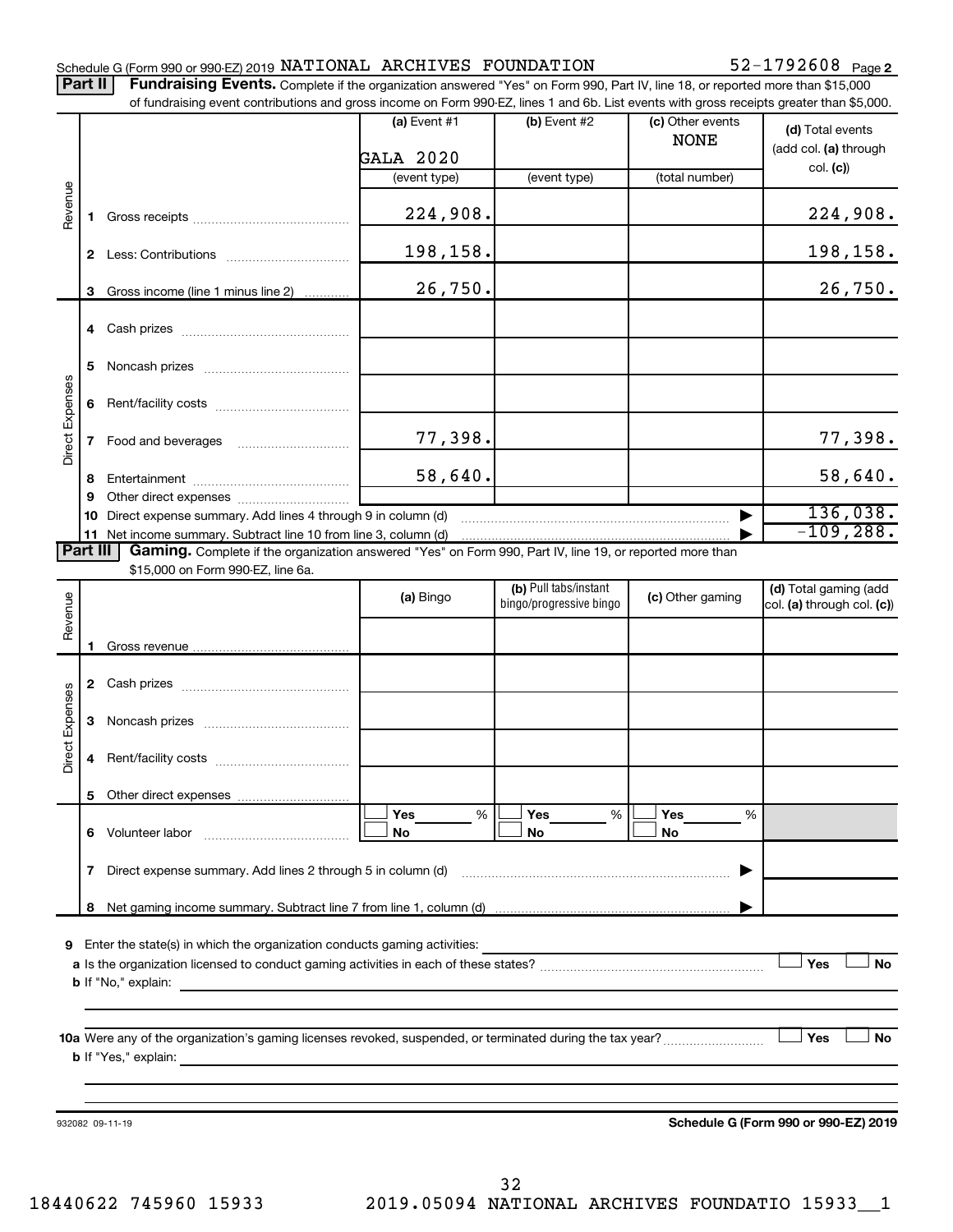|     | Schedule G (Form 990 or 990-EZ) 2019 NATIONAL ARCHIVES FOUNDATION                                                                                                                                                              | 52-1792608      |       | Page 3                                       |
|-----|--------------------------------------------------------------------------------------------------------------------------------------------------------------------------------------------------------------------------------|-----------------|-------|----------------------------------------------|
| 11. |                                                                                                                                                                                                                                |                 | ∫ Yes | No                                           |
|     | 12 Is the organization a grantor, beneficiary or trustee of a trust, or a member of a partnership or other entity formed                                                                                                       |                 |       |                                              |
|     |                                                                                                                                                                                                                                |                 | Yes   | No                                           |
|     | 13 Indicate the percentage of gaming activity conducted in:                                                                                                                                                                    |                 |       |                                              |
|     |                                                                                                                                                                                                                                |                 |       | %                                            |
|     |                                                                                                                                                                                                                                | 13 <sub>b</sub> |       | $\%$                                         |
|     | 14 Enter the name and address of the person who prepares the organization's gaming/special events books and records:                                                                                                           |                 |       |                                              |
|     | Name $\blacktriangleright$<br><u> 1989 - Johann Barbara, martin amerikan basal dan berasal dan berasal dalam basal dan berasal dan berasal dan</u>                                                                             |                 |       |                                              |
|     |                                                                                                                                                                                                                                |                 |       |                                              |
|     | 15a Does the organization have a contract with a third party from whom the organization receives gaming revenue?                                                                                                               |                 | 」Yes  | <b>No</b>                                    |
|     |                                                                                                                                                                                                                                |                 |       |                                              |
|     | of gaming revenue retained by the third party $\triangleright$ \$                                                                                                                                                              |                 |       |                                              |
|     | c If "Yes," enter name and address of the third party:                                                                                                                                                                         |                 |       |                                              |
|     | <u> 1980 - Johann Barbara, martin amerikan basal dan berasal dan berasal dalam basal dan berasal dan berasal dan</u><br>Name $\blacktriangleright$                                                                             |                 |       |                                              |
|     |                                                                                                                                                                                                                                |                 |       |                                              |
| 16  | Gaming manager information:                                                                                                                                                                                                    |                 |       |                                              |
|     |                                                                                                                                                                                                                                |                 |       |                                              |
|     | <u> 1989 - Johann Harry Harry Harry Harry Harry Harry Harry Harry Harry Harry Harry Harry Harry Harry Harry Harry</u><br>Name $\blacktriangleright$                                                                            |                 |       |                                              |
|     | Gaming manager compensation > \$                                                                                                                                                                                               |                 |       |                                              |
|     | Description of services provided states and the state of the state of the state of the state of the state of the state of the state of the state of the state of the state of the state of the state of the state of the state |                 |       |                                              |
|     |                                                                                                                                                                                                                                |                 |       |                                              |
|     |                                                                                                                                                                                                                                |                 |       |                                              |
|     | Director/officer<br>Employee<br>Independent contractor                                                                                                                                                                         |                 |       |                                              |
|     | <b>17</b> Mandatory distributions:                                                                                                                                                                                             |                 |       |                                              |
|     | <b>a</b> Is the organization required under state law to make charitable distributions from the gaming proceeds to                                                                                                             |                 |       |                                              |
|     |                                                                                                                                                                                                                                |                 |       | $\mathbin{\sqcup}$ Yes $\mathbin{\sqcup}$ No |
|     | <b>b</b> Enter the amount of distributions required under state law to be distributed to other exempt organizations or spent in the                                                                                            |                 |       |                                              |
|     | organization's own exempt activities during the tax year $\triangleright$ \$                                                                                                                                                   |                 |       |                                              |
|     | <b>Part IV</b><br>Supplemental Information. Provide the explanations required by Part I, line 2b, columns (iii) and (v); and Part III, lines 9, 9b, 10b,                                                                       |                 |       |                                              |
|     | 15b, 15c, 16, and 17b, as applicable. Also provide any additional information. See instructions.                                                                                                                               |                 |       |                                              |
|     |                                                                                                                                                                                                                                |                 |       |                                              |
|     |                                                                                                                                                                                                                                |                 |       |                                              |
|     |                                                                                                                                                                                                                                |                 |       |                                              |
|     |                                                                                                                                                                                                                                |                 |       |                                              |
|     |                                                                                                                                                                                                                                |                 |       |                                              |
|     |                                                                                                                                                                                                                                |                 |       |                                              |
|     |                                                                                                                                                                                                                                |                 |       |                                              |
|     |                                                                                                                                                                                                                                |                 |       |                                              |
|     |                                                                                                                                                                                                                                |                 |       |                                              |
|     |                                                                                                                                                                                                                                |                 |       |                                              |
|     |                                                                                                                                                                                                                                |                 |       |                                              |
|     | Schedule G (Form 990 or 990-EZ) 2019<br>932083 09-11-19<br>33                                                                                                                                                                  |                 |       |                                              |
|     |                                                                                                                                                                                                                                |                 |       |                                              |

18440622 745960 15933 2019.05094 NATIONAL ARCHIVES FOUNDATIO 15933\_\_1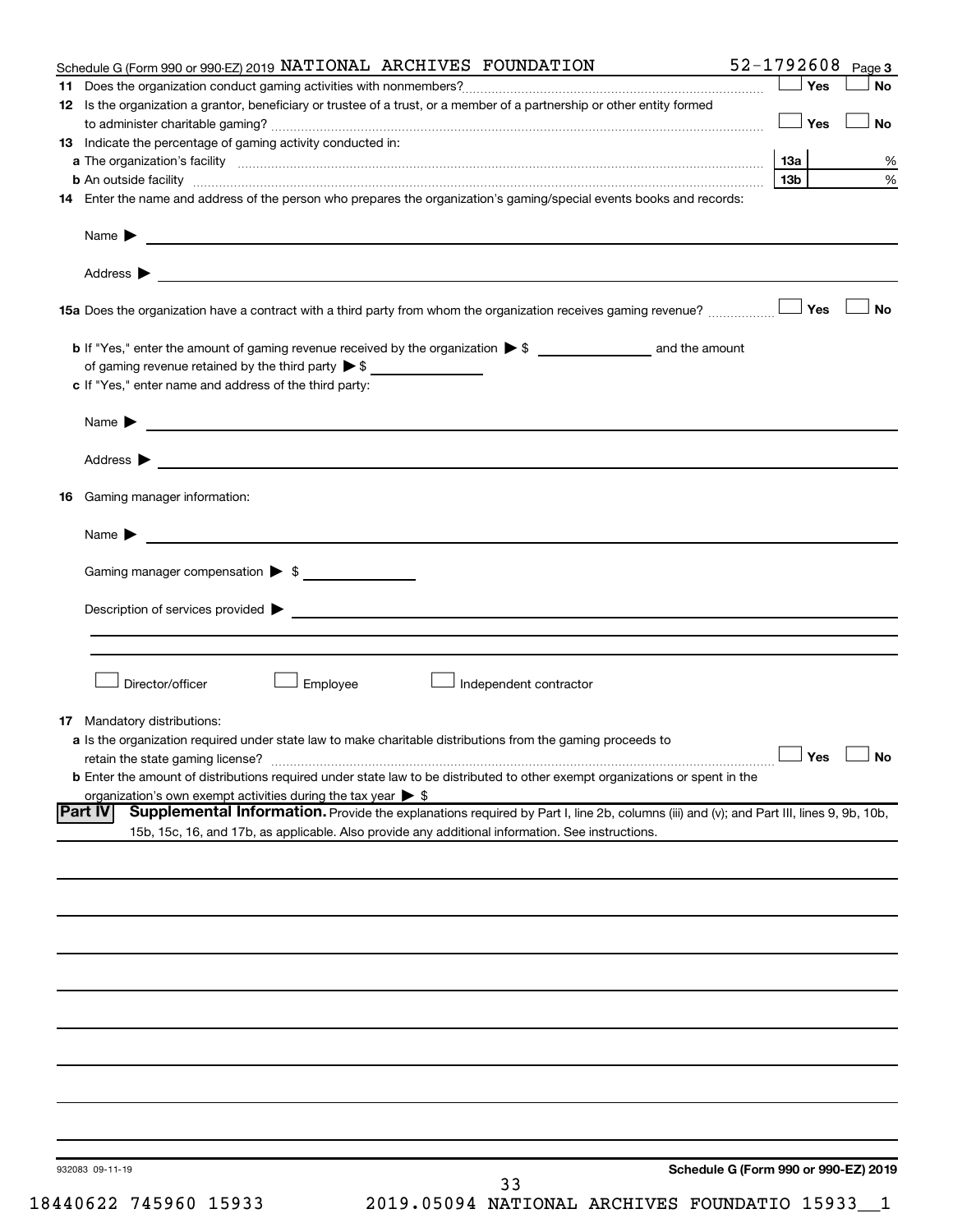| Schedule G (Form 990 or 990-EZ) |
|---------------------------------|

932084 04-01-19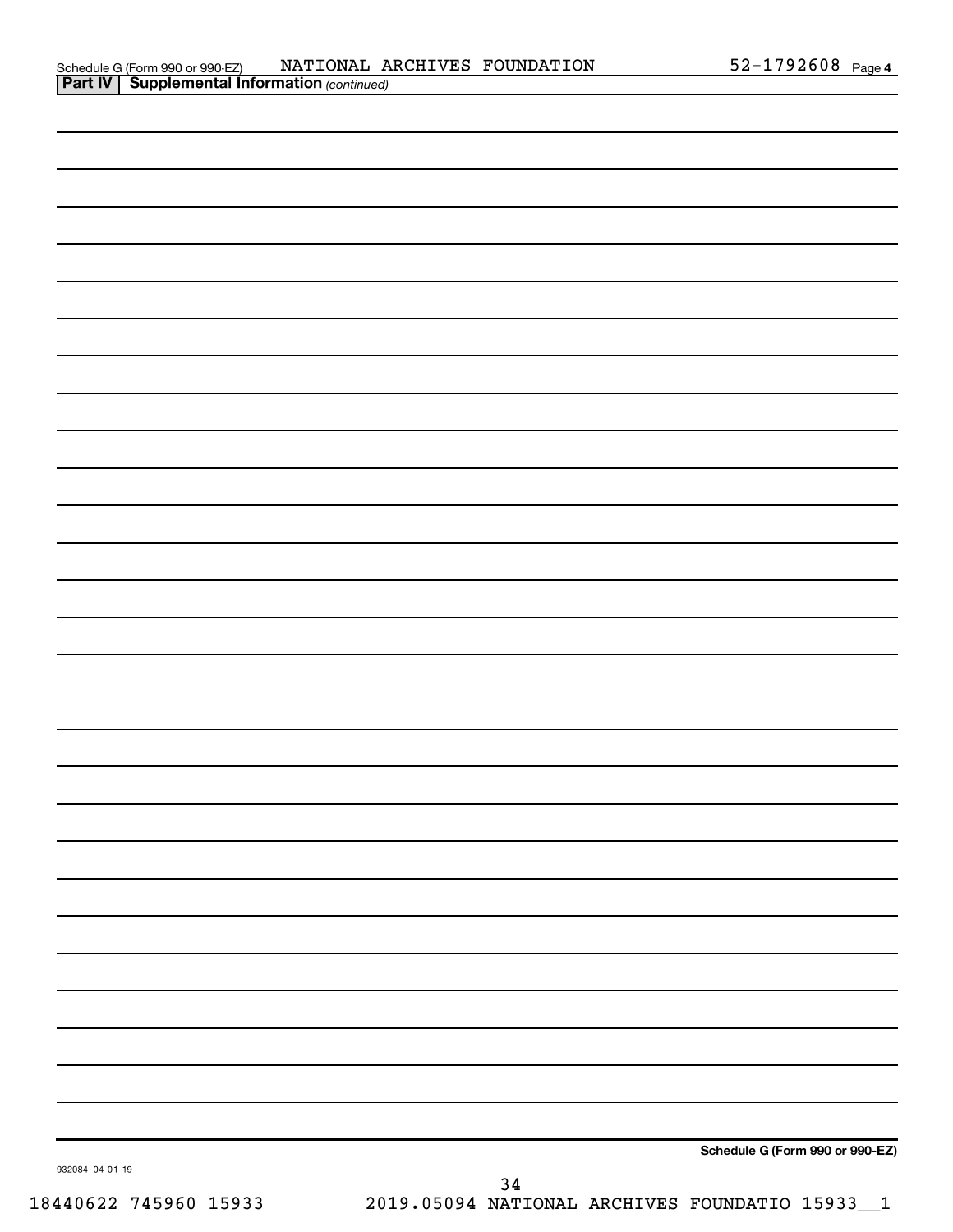| <b>SCHEDULE I</b><br>(Form 990)                                                                                                                                                         |           | <b>Grants and Other Assistance to Organizations,</b><br>Governments, and Individuals in the United States<br>Complete if the organization answered "Yes" on Form 990, Part IV, line 21 or 22. |                                                       |                                         |                                                                |                                          | OMB No. 1545-0047                                   |
|-----------------------------------------------------------------------------------------------------------------------------------------------------------------------------------------|-----------|-----------------------------------------------------------------------------------------------------------------------------------------------------------------------------------------------|-------------------------------------------------------|-----------------------------------------|----------------------------------------------------------------|------------------------------------------|-----------------------------------------------------|
| Department of the Treasury<br>Internal Revenue Service                                                                                                                                  |           |                                                                                                                                                                                               | Attach to Form 990.                                   |                                         |                                                                |                                          | <b>Open to Public</b><br>Inspection                 |
|                                                                                                                                                                                         |           |                                                                                                                                                                                               | Go to www.irs.gov/Form990 for the latest information. |                                         |                                                                |                                          |                                                     |
| Name of the organization                                                                                                                                                                |           | NATIONAL ARCHIVES FOUNDATION                                                                                                                                                                  |                                                       |                                         |                                                                |                                          | <b>Employer identification number</b><br>52-1792608 |
| Part I<br><b>General Information on Grants and Assistance</b>                                                                                                                           |           |                                                                                                                                                                                               |                                                       |                                         |                                                                |                                          |                                                     |
| Does the organization maintain records to substantiate the amount of the grants or assistance, the grantees' eligibility for the grants or assistance, and the selection<br>$\mathbf 1$ |           |                                                                                                                                                                                               |                                                       |                                         |                                                                |                                          | $\boxed{\text{X}}$ Yes<br>l No                      |
| 2 Describe in Part IV the organization's procedures for monitoring the use of grant funds in the United States.                                                                         |           |                                                                                                                                                                                               |                                                       |                                         |                                                                |                                          |                                                     |
| Part II<br>Grants and Other Assistance to Domestic Organizations and Domestic Governments. Complete if the organization answered "Yes" on Form 990, Part IV, line 21, for any           |           |                                                                                                                                                                                               |                                                       |                                         |                                                                |                                          |                                                     |
| recipient that received more than \$5,000. Part II can be duplicated if additional space is needed.<br>1 (a) Name and address of organization<br>or government                          | $(b)$ EIN | (c) IRC section<br>(if applicable)                                                                                                                                                            | (d) Amount of<br>cash grant                           | (e) Amount of<br>non-cash<br>assistance | (f) Method of<br>valuation (book,<br>FMV, appraisal,<br>other) | (g) Description of<br>noncash assistance | (h) Purpose of grant<br>or assistance               |
| NATIONAL ARCHIVES RECORDS AND<br>ADMINISTRATION - 700 PENNSYLVANIA<br>AVE, NW - WASHINGTON, DC 20408                                                                                    |           | GOVERNMENT                                                                                                                                                                                    | 282,555.                                              | 0.                                      |                                                                |                                          | <b>NARA PROGRAMS</b>                                |
|                                                                                                                                                                                         |           |                                                                                                                                                                                               |                                                       |                                         |                                                                |                                          |                                                     |
|                                                                                                                                                                                         |           |                                                                                                                                                                                               |                                                       |                                         |                                                                |                                          |                                                     |
|                                                                                                                                                                                         |           |                                                                                                                                                                                               |                                                       |                                         |                                                                |                                          |                                                     |
|                                                                                                                                                                                         |           |                                                                                                                                                                                               |                                                       |                                         |                                                                |                                          |                                                     |
|                                                                                                                                                                                         |           |                                                                                                                                                                                               |                                                       |                                         |                                                                |                                          |                                                     |
|                                                                                                                                                                                         |           |                                                                                                                                                                                               |                                                       |                                         |                                                                |                                          | ı.<br>$\overline{0}$ .                              |

**For Paperwork Reduction Act Notice, see the Instructions for Form 990. Schedule I (Form 990) (2019)** LHA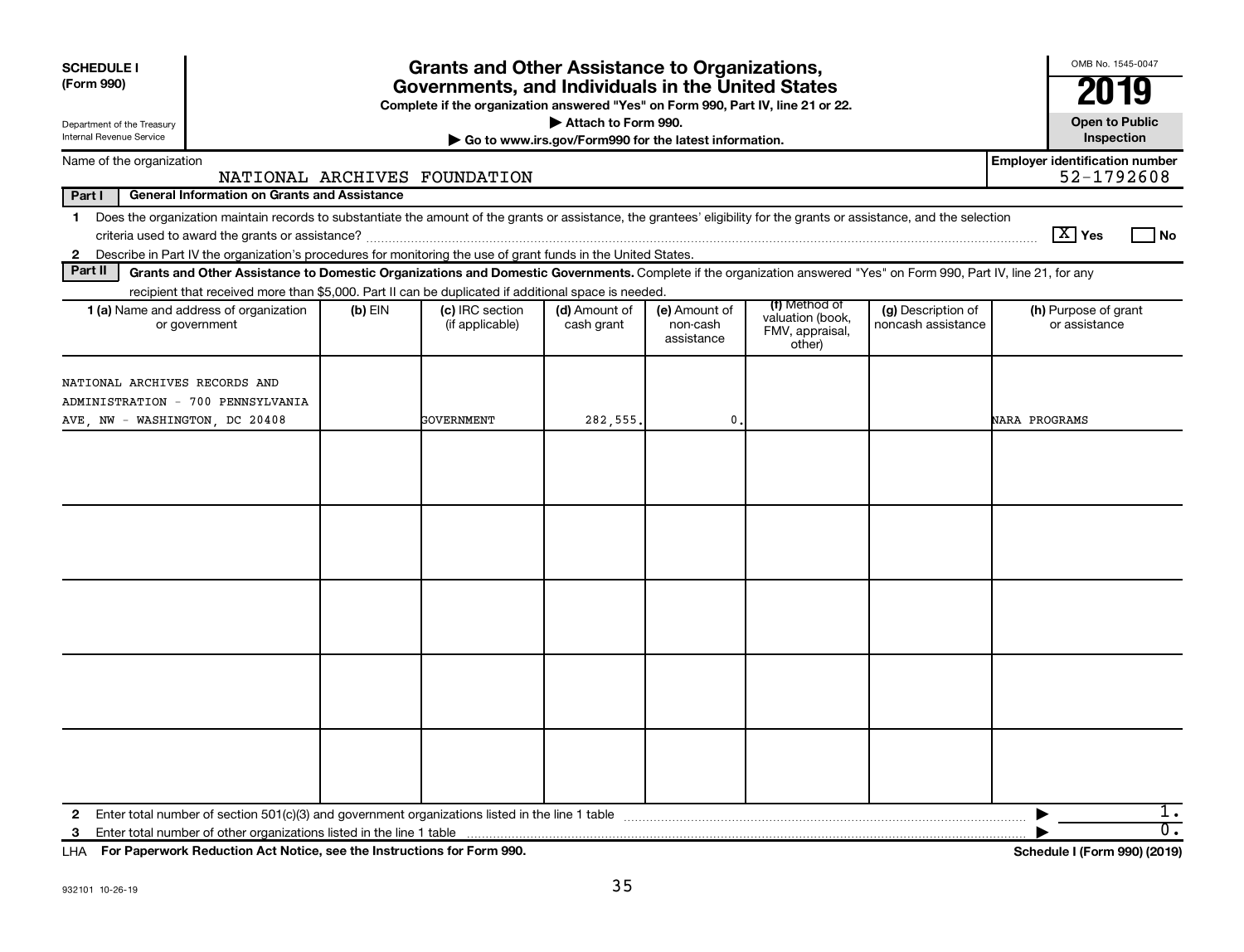Part IV | Supplemental Information. Provide the information required in Part I, line 2; Part III, column (b); and any other additional information.

PART I, LINE 2:

EACH YEAR, THE FOUNDATION AND NARA AGREE TO THE PROJECTS AND THE FUNDS

Part III | Grants and Other Assistance to Domestic Individuals. Complete if the organization answered "Yes" on Form 990, Part IV, line 22.

recipients

Part III can be duplicated if additional space is needed.

(a) Type of grant or assistance **(b)** Number of  $|$  **(c)** Amount of  $|$  **(d)** Amount of non- $|$  **(e)** Method of valuation  $|$  **(f)** 

(c) Amount of cash grant

Schedule I (Form 990) (2019) MATIONAL ARCHIVES FOUNDATION 52-1792608 Page

(d) Amount of noncash assistance

(e) Method of valuation (book, FMV, appraisal, other)

REQUIRED FOR THESE PROJECTS. NO MONITORING OF THESE GRANTS IS REQUIRED. THE

NON NARA GRANTS LISTED ABOVE WERE MADE IN CONJUNCTION WITH NARA.

**2**

(f) Description of noncash assistance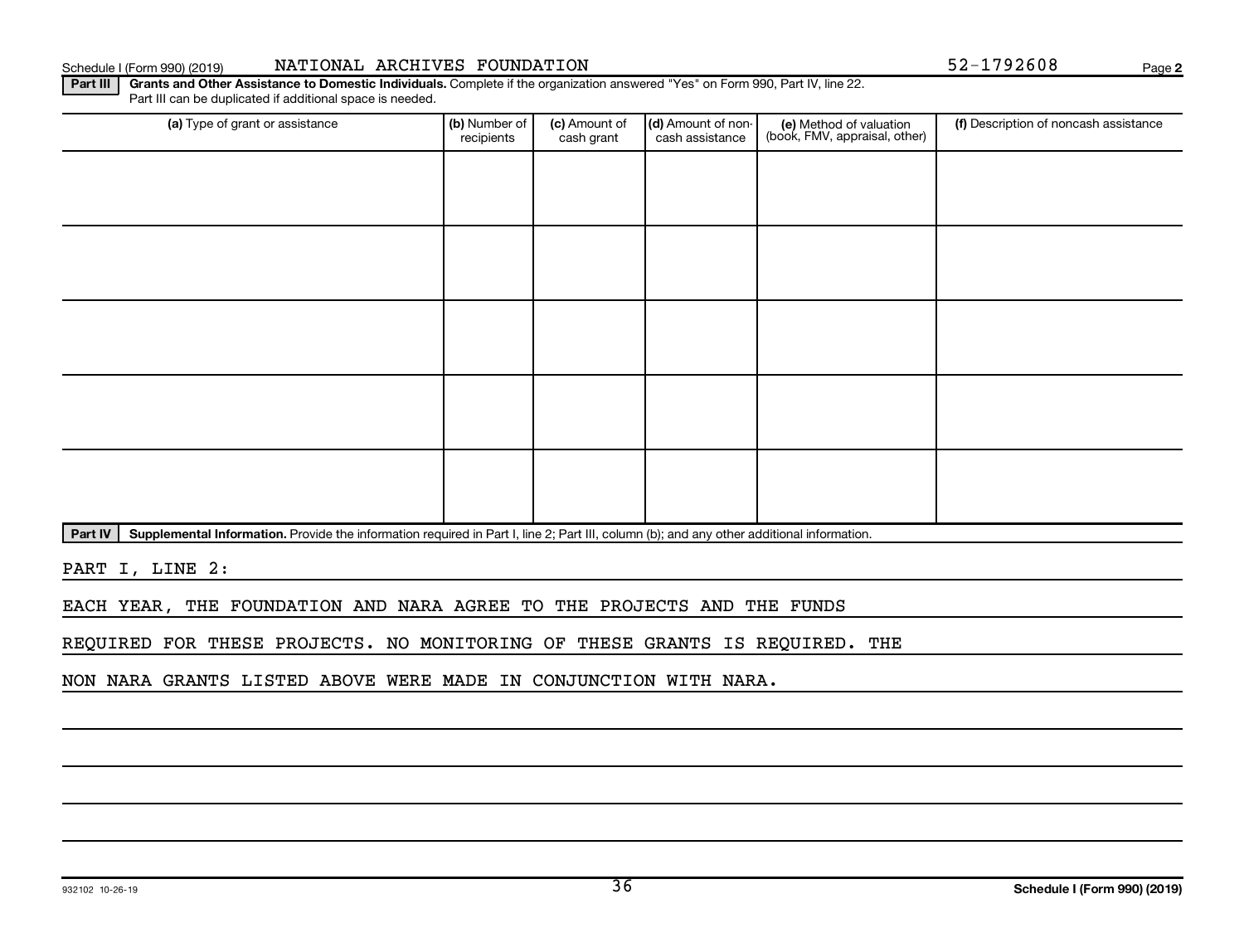| <b>Compensation Information</b><br><b>SCHEDULE J</b>                                                                                                                                                                                      | OMB No. 1545-0047                     |                              |
|-------------------------------------------------------------------------------------------------------------------------------------------------------------------------------------------------------------------------------------------|---------------------------------------|------------------------------|
| (Form 990)<br>For certain Officers, Directors, Trustees, Key Employees, and Highest                                                                                                                                                       |                                       |                              |
| <b>Compensated Employees</b>                                                                                                                                                                                                              |                                       | 019                          |
| Complete if the organization answered "Yes" on Form 990, Part IV, line 23.<br>Attach to Form 990.                                                                                                                                         | <b>Open to Public</b>                 |                              |
| Department of the Treasury<br>Go to www.irs.gov/Form990 for instructions and the latest information.<br>Internal Revenue Service                                                                                                          |                                       | Inspection                   |
| Name of the organization                                                                                                                                                                                                                  | <b>Employer identification number</b> |                              |
| NATIONAL ARCHIVES FOUNDATION                                                                                                                                                                                                              | 52-1792608                            |                              |
| <b>Questions Regarding Compensation</b><br>Part I                                                                                                                                                                                         |                                       |                              |
|                                                                                                                                                                                                                                           |                                       | <b>Yes</b><br>No             |
| 1a Check the appropriate box(es) if the organization provided any of the following to or for a person listed on Form 990,                                                                                                                 |                                       |                              |
| Part VII, Section A, line 1a. Complete Part III to provide any relevant information regarding these items.                                                                                                                                |                                       |                              |
| First-class or charter travel<br>Housing allowance or residence for personal use                                                                                                                                                          |                                       |                              |
| Payments for business use of personal residence<br>Travel for companions                                                                                                                                                                  |                                       |                              |
| Health or social club dues or initiation fees<br>Tax indemnification and gross-up payments                                                                                                                                                |                                       |                              |
| Discretionary spending account<br>Personal services (such as maid, chauffeur, chef)                                                                                                                                                       |                                       |                              |
|                                                                                                                                                                                                                                           |                                       |                              |
| <b>b</b> If any of the boxes on line 1a are checked, did the organization follow a written policy regarding payment or                                                                                                                    |                                       |                              |
| reimbursement or provision of all of the expenses described above? If "No," complete Part III to explain                                                                                                                                  | 1b                                    |                              |
| 2<br>Did the organization require substantiation prior to reimbursing or allowing expenses incurred by all directors,                                                                                                                     |                                       |                              |
|                                                                                                                                                                                                                                           | $\mathbf{2}$                          |                              |
| Indicate which, if any, of the following the organization used to establish the compensation of the organization's<br>3                                                                                                                   |                                       |                              |
| CEO/Executive Director. Check all that apply. Do not check any boxes for methods used by a related organization to                                                                                                                        |                                       |                              |
| establish compensation of the CEO/Executive Director, but explain in Part III.                                                                                                                                                            |                                       |                              |
| Compensation committee<br>Written employment contract                                                                                                                                                                                     |                                       |                              |
| $\overline{X}$ Compensation survey or study<br>Independent compensation consultant                                                                                                                                                        |                                       |                              |
| Approval by the board or compensation committee<br>Form 990 of other organizations                                                                                                                                                        |                                       |                              |
|                                                                                                                                                                                                                                           |                                       |                              |
| During the year, did any person listed on Form 990, Part VII, Section A, line 1a, with respect to the filing<br>4                                                                                                                         |                                       |                              |
| organization or a related organization:                                                                                                                                                                                                   |                                       |                              |
| Receive a severance payment or change-of-control payment?<br>а                                                                                                                                                                            | 4a                                    | х                            |
|                                                                                                                                                                                                                                           | 4b                                    | $\overline{\textnormal{x}}$  |
| c                                                                                                                                                                                                                                         | 4c                                    | $\overline{\textnormal{x}}$  |
| If "Yes" to any of lines 4a-c, list the persons and provide the applicable amounts for each item in Part III.                                                                                                                             |                                       |                              |
|                                                                                                                                                                                                                                           |                                       |                              |
| Only section 501(c)(3), 501(c)(4), and 501(c)(29) organizations must complete lines 5-9.                                                                                                                                                  |                                       |                              |
| For persons listed on Form 990, Part VII, Section A, line 1a, did the organization pay or accrue any compensation                                                                                                                         |                                       |                              |
| contingent on the revenues of:                                                                                                                                                                                                            |                                       |                              |
|                                                                                                                                                                                                                                           | 5a                                    | х                            |
|                                                                                                                                                                                                                                           | 5b                                    | $\overline{\mathbf{X}}$      |
| If "Yes" on line 5a or 5b, describe in Part III.                                                                                                                                                                                          |                                       |                              |
| 6 For persons listed on Form 990, Part VII, Section A, line 1a, did the organization pay or accrue any compensation                                                                                                                       |                                       |                              |
| contingent on the net earnings of:                                                                                                                                                                                                        |                                       |                              |
| The organization? <b>With the contract of the contract of the contract of the contract of the contract of the contract of the contract of the contract of the contract of the contract of the contract of the contract of the co</b><br>a | 6a                                    | х<br>$\overline{\mathbf{X}}$ |
|                                                                                                                                                                                                                                           | 6b                                    |                              |
| If "Yes" on line 6a or 6b, describe in Part III.                                                                                                                                                                                          |                                       |                              |
| 7 For persons listed on Form 990, Part VII, Section A, line 1a, did the organization provide any nonfixed payments                                                                                                                        |                                       | x                            |
|                                                                                                                                                                                                                                           | 7                                     |                              |
| Were any amounts reported on Form 990, Part VII, paid or accrued pursuant to a contract that was subject to the<br>8                                                                                                                      |                                       | х                            |
| If "Yes" on line 8, did the organization also follow the rebuttable presumption procedure described in                                                                                                                                    | 8                                     |                              |
| 9                                                                                                                                                                                                                                         | 9                                     |                              |
| LHA For Paperwork Reduction Act Notice, see the Instructions for Form 990.                                                                                                                                                                | Schedule J (Form 990) 2019            |                              |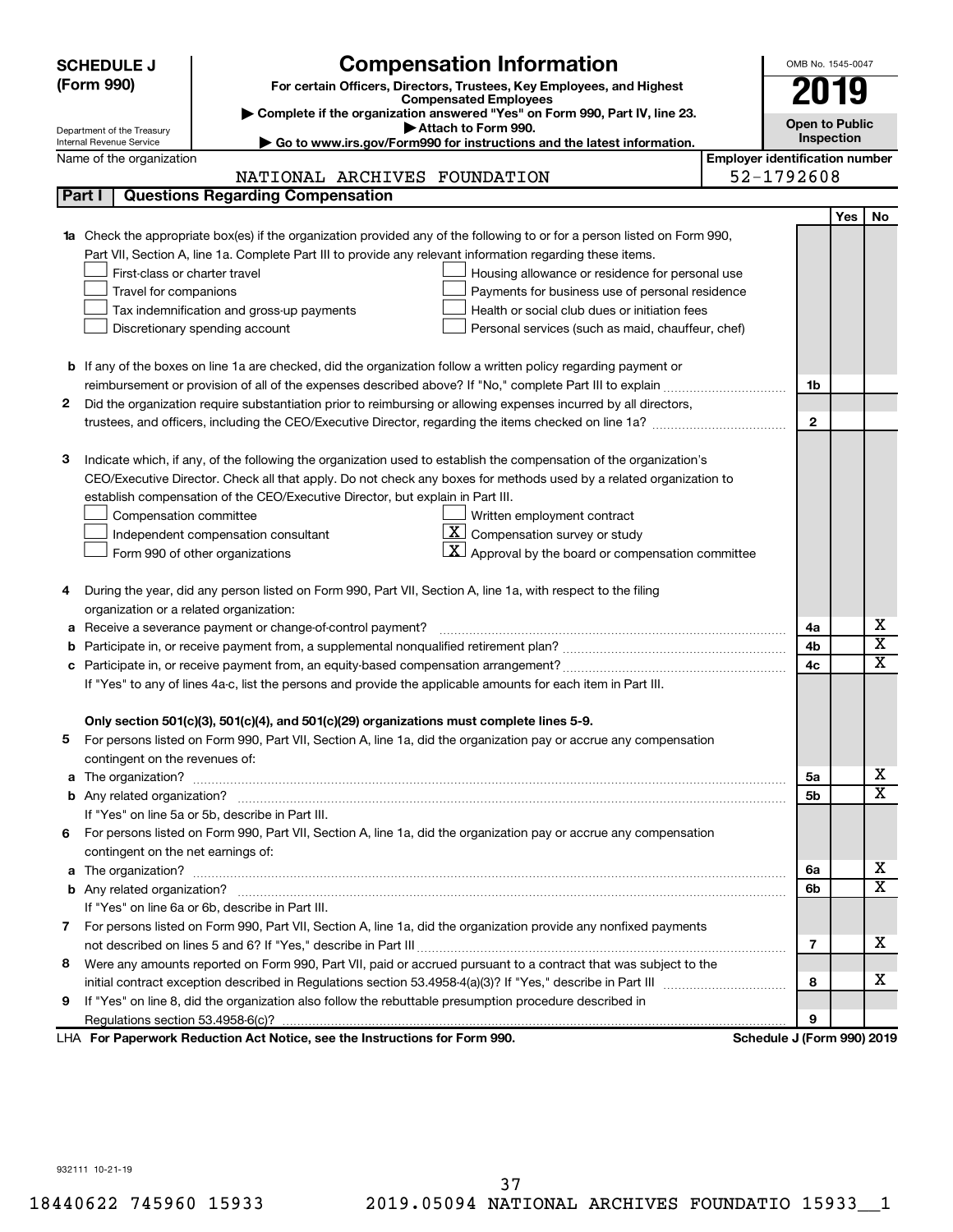#### Part II | Officers, Directors, Trustees, Key Employees, and Highest Compensated Employees. Use duplicate copies if additional space is needed.

For each individual whose compensation must be reported on Schedule J, report compensation from the organization on row (i) and from related organizations, described in the instructions, on row (ii). Do not list any individuals that aren't listed on Form 990, Part VII.

Note: The sum of columns (B)(i)-(iii) for each listed individual must equal the total amount of Form 990, Part VII, Section A, line 1a, applicable column (D) and (E) amounts for that individual.

|                                |      |                          | (B) Breakdown of W-2 and/or 1099-MISC compensation |                                           | (C) Retirement and             | (D) Nontaxable              | (E) Total of columns        | (F) Compensation                                           |
|--------------------------------|------|--------------------------|----------------------------------------------------|-------------------------------------------|--------------------------------|-----------------------------|-----------------------------|------------------------------------------------------------|
| (A) Name and Title             |      | (i) Base<br>compensation | (ii) Bonus &<br>incentive<br>compensation          | (iii) Other<br>reportable<br>compensation | other deferred<br>compensation | benefits                    | $(B)(i)$ - $(D)$            | in column (B)<br>reported as deferred<br>on prior Form 990 |
| PATRICK MADDEN<br>(1)          | (i)  | 248,962.                 | $\overline{0}$ .                                   | $\overline{0}$ .                          | 7,200.                         | 3,198.                      | 259, 360.                   | $\overline{0}$ .                                           |
| EXECUTIVE DIRECTOR             | (ii) | $\overline{0}$ .         | $\overline{\mathbf{0}}$ .                          | $\overline{0}$ .                          | 0.                             | $\overline{0}$ .            | $\overline{0}$ .            | $\overline{0}$ .                                           |
| JIM DOUMAS<br>(2)              | (i)  | 178,811.                 | $\overline{\mathbf{0}}$ .                          | $\overline{0}$ .                          | 9,650.                         | 3,589.                      | 192,050.                    | $\overline{0}$ .                                           |
| DEPUTY DIRECTOR                | (ii) | $\overline{0}$ .         | $\overline{\mathfrak{o}}$ .                        | $\overline{0}$ .                          | $\mathbf 0$                    | $\overline{0}$ .            | $\overline{\mathfrak{o}}$ . | $\overline{0}$ .                                           |
| MATTHEW BANKS<br>(3)           | (i)  | 178,063.                 | $\overline{\mathbf{0}}$ .                          | $\overline{0}$ .                          | 5,396.                         | $\overline{\mathfrak{o}}$ . | 183,459.                    | $\overline{0}$ .                                           |
| SENIOR DIRECTOR OF DEVELOPMENT | (ii) | $\overline{0}$ .         | $\overline{\mathfrak{o}}$ .                        | $\overline{0}$ .                          | $\overline{0}$ .               | $\overline{0}$ .            | $\overline{\mathfrak{o}}$ . | $\overline{0}$ .                                           |
|                                | (i)  |                          |                                                    |                                           |                                |                             |                             |                                                            |
|                                | (ii) |                          |                                                    |                                           |                                |                             |                             |                                                            |
|                                | (i)  |                          |                                                    |                                           |                                |                             |                             |                                                            |
|                                | (ii) |                          |                                                    |                                           |                                |                             |                             |                                                            |
|                                | (i)  |                          |                                                    |                                           |                                |                             |                             |                                                            |
|                                | (ii) |                          |                                                    |                                           |                                |                             |                             |                                                            |
|                                | (i)  |                          |                                                    |                                           |                                |                             |                             |                                                            |
|                                | (ii) |                          |                                                    |                                           |                                |                             |                             |                                                            |
|                                | (i)  |                          |                                                    |                                           |                                |                             |                             |                                                            |
|                                | (ii) |                          |                                                    |                                           |                                |                             |                             |                                                            |
|                                | (i)  |                          |                                                    |                                           |                                |                             |                             |                                                            |
|                                | (ii) |                          |                                                    |                                           |                                |                             |                             |                                                            |
|                                | (i)  |                          |                                                    |                                           |                                |                             |                             |                                                            |
|                                | (ii) |                          |                                                    |                                           |                                |                             |                             |                                                            |
|                                | (i)  |                          |                                                    |                                           |                                |                             |                             |                                                            |
|                                | (ii) |                          |                                                    |                                           |                                |                             |                             |                                                            |
|                                | (i)  |                          |                                                    |                                           |                                |                             |                             |                                                            |
|                                | (ii) |                          |                                                    |                                           |                                |                             |                             |                                                            |
|                                | (i)  |                          |                                                    |                                           |                                |                             |                             |                                                            |
|                                | (ii) |                          |                                                    |                                           |                                |                             |                             |                                                            |
|                                | (i)  |                          |                                                    |                                           |                                |                             |                             |                                                            |
|                                | (ii) |                          |                                                    |                                           |                                |                             |                             |                                                            |
|                                | (i)  |                          |                                                    |                                           |                                |                             |                             |                                                            |
|                                | (ii) |                          |                                                    |                                           |                                |                             |                             |                                                            |
|                                | (i)  |                          |                                                    |                                           |                                |                             |                             |                                                            |
|                                | (ii) |                          |                                                    |                                           |                                |                             |                             |                                                            |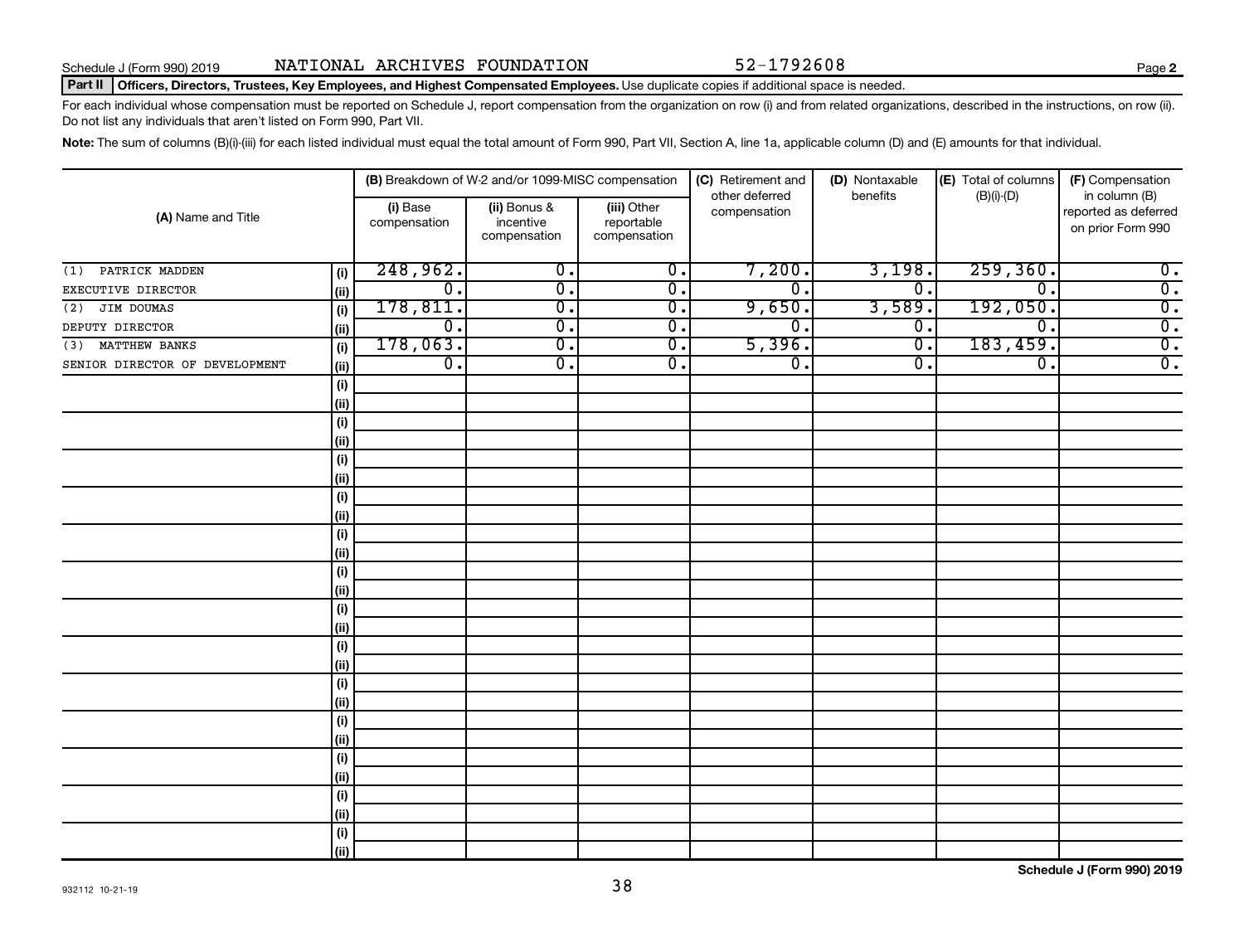### **Part III Supplemental Information**

Provide the information, explanation, or descriptions required for Part I, lines 1a, 1b, 3, 4a, 4b, 4c, 5a, 5b, 6a, 6b, 7, and 8, and for Part II. Also complete this part for any additional information.

**Schedule J (Form 990) 2019**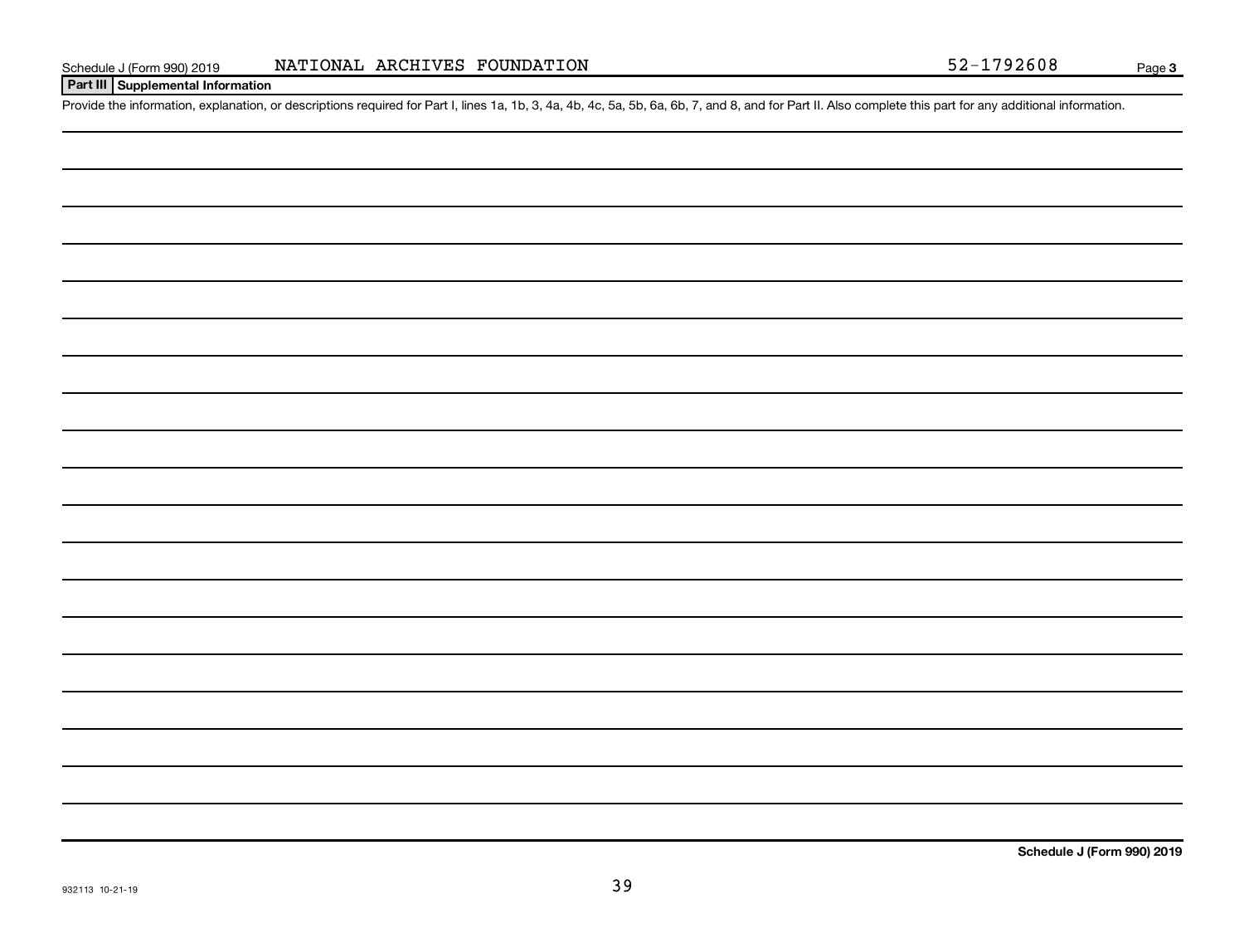#### **SCHEDULE M (Form 990)**

# **Noncash Contributions**

OMB No. 1545-0047

**Open to Public**

Department of the Treasury Internal Revenue Service

Name of the organization

◆ Complete if the organizations answered "Yes" on Form 990, Part IV, lines 29 or 30.<br>▶ Complete if the organizations answered "Yes" on Form 990, Part IV, lines 29 or 30. **Attach to Form 990.**  $\blacktriangleright$ 

 **Go to www.irs.gov/Form990 for instructions and the latest information.** J

**Inspection Employer identification number**

| NATIONAL ARCHIVES FOUNDATION | 52-1792608 |
|------------------------------|------------|
|------------------------------|------------|

| Part I | <b>Types of Property</b>                                                                                                       |                               |                                      |                                                                                                      |                                                              |            |    |
|--------|--------------------------------------------------------------------------------------------------------------------------------|-------------------------------|--------------------------------------|------------------------------------------------------------------------------------------------------|--------------------------------------------------------------|------------|----|
|        |                                                                                                                                | (a)<br>Check if<br>applicable | (b)<br>Number of<br>contributions or | (c)<br>Noncash contribution<br>amounts reported on<br>items contributed Form 990, Part VIII, line 1g | (d)<br>Method of determining<br>noncash contribution amounts |            |    |
| 1.     |                                                                                                                                |                               |                                      |                                                                                                      |                                                              |            |    |
| 2      |                                                                                                                                |                               |                                      |                                                                                                      |                                                              |            |    |
| З      | Art - Fractional interests                                                                                                     |                               |                                      |                                                                                                      |                                                              |            |    |
| 4      | Books and publications                                                                                                         |                               |                                      |                                                                                                      |                                                              |            |    |
| 5      | Clothing and household goods                                                                                                   |                               |                                      |                                                                                                      |                                                              |            |    |
| 6      | Cars and other vehicles                                                                                                        |                               |                                      |                                                                                                      |                                                              |            |    |
| 7      |                                                                                                                                |                               |                                      |                                                                                                      |                                                              |            |    |
| 8      |                                                                                                                                |                               |                                      |                                                                                                      |                                                              |            |    |
| 9      | Securities - Publicly traded                                                                                                   | $\overline{\text{x}}$         | 51                                   | 57,228.FMV                                                                                           |                                                              |            |    |
| 10     | Securities - Closely held stock                                                                                                |                               |                                      |                                                                                                      |                                                              |            |    |
| 11     | Securities - Partnership, LLC, or<br>trust interests                                                                           |                               |                                      |                                                                                                      |                                                              |            |    |
| 12     |                                                                                                                                |                               |                                      |                                                                                                      |                                                              |            |    |
| 13     | Qualified conservation contribution -                                                                                          |                               |                                      |                                                                                                      |                                                              |            |    |
|        |                                                                                                                                |                               |                                      |                                                                                                      |                                                              |            |    |
| 14     | Qualified conservation contribution - Other                                                                                    |                               |                                      |                                                                                                      |                                                              |            |    |
| 15     | Real estate - Residential                                                                                                      |                               |                                      |                                                                                                      |                                                              |            |    |
| 16     | Real estate - Commercial                                                                                                       |                               |                                      |                                                                                                      |                                                              |            |    |
| 17     |                                                                                                                                |                               |                                      |                                                                                                      |                                                              |            |    |
| 18     |                                                                                                                                |                               |                                      |                                                                                                      |                                                              |            |    |
| 19     |                                                                                                                                |                               |                                      |                                                                                                      |                                                              |            |    |
| 20     | Drugs and medical supplies                                                                                                     |                               |                                      |                                                                                                      |                                                              |            |    |
| 21     |                                                                                                                                |                               |                                      |                                                                                                      |                                                              |            |    |
| 22     |                                                                                                                                |                               |                                      |                                                                                                      |                                                              |            |    |
| 23     |                                                                                                                                |                               |                                      |                                                                                                      |                                                              |            |    |
| 24     |                                                                                                                                |                               |                                      |                                                                                                      |                                                              |            |    |
| 25     | Other $\blacktriangleright$                                                                                                    |                               |                                      |                                                                                                      |                                                              |            |    |
| 26     | Other $\blacktriangleright$                                                                                                    |                               |                                      |                                                                                                      |                                                              |            |    |
| 27     | Other                                                                                                                          |                               |                                      |                                                                                                      |                                                              |            |    |
| 28     | Other                                                                                                                          |                               |                                      |                                                                                                      |                                                              |            |    |
| 29     | Number of Forms 8283 received by the organization during the tax year for contributions                                        |                               |                                      |                                                                                                      |                                                              |            |    |
|        | for which the organization completed Form 8283, Part IV, Donee Acknowledgement                                                 |                               |                                      | 29                                                                                                   |                                                              |            |    |
|        | 30a During the year, did the organization receive by contribution any property reported in Part I, lines 1 through 28, that it |                               |                                      |                                                                                                      |                                                              | Yes        | No |
|        | must hold for at least three years from the date of the initial contribution, and which isn't required to be used for          |                               |                                      |                                                                                                      |                                                              |            |    |
|        |                                                                                                                                |                               |                                      |                                                                                                      |                                                              | <b>30a</b> | х  |
|        | <b>b</b> If "Yes," describe the arrangement in Part II.                                                                        |                               |                                      |                                                                                                      |                                                              |            |    |
| 31     | Does the organization have a gift acceptance policy that requires the review of any nonstandard contributions?                 |                               |                                      |                                                                                                      |                                                              | 31         | х  |
|        | 32a Does the organization hire or use third parties or related organizations to solicit, process, or sell noncash              |                               |                                      |                                                                                                      |                                                              |            |    |
|        | contributions?                                                                                                                 |                               |                                      |                                                                                                      |                                                              | 32a        | х  |
|        | <b>b</b> If "Yes," describe in Part II.                                                                                        |                               |                                      |                                                                                                      |                                                              |            |    |
| 33     | If the organization didn't report an amount in column (c) for a type of property for which column (a) is checked,              |                               |                                      |                                                                                                      |                                                              |            |    |
|        | describe in Part II.                                                                                                           |                               |                                      |                                                                                                      |                                                              |            |    |

**For Paperwork Reduction Act Notice, see the Instructions for Form 990. Schedule M (Form 990) 2019** LHA

932141 09-27-19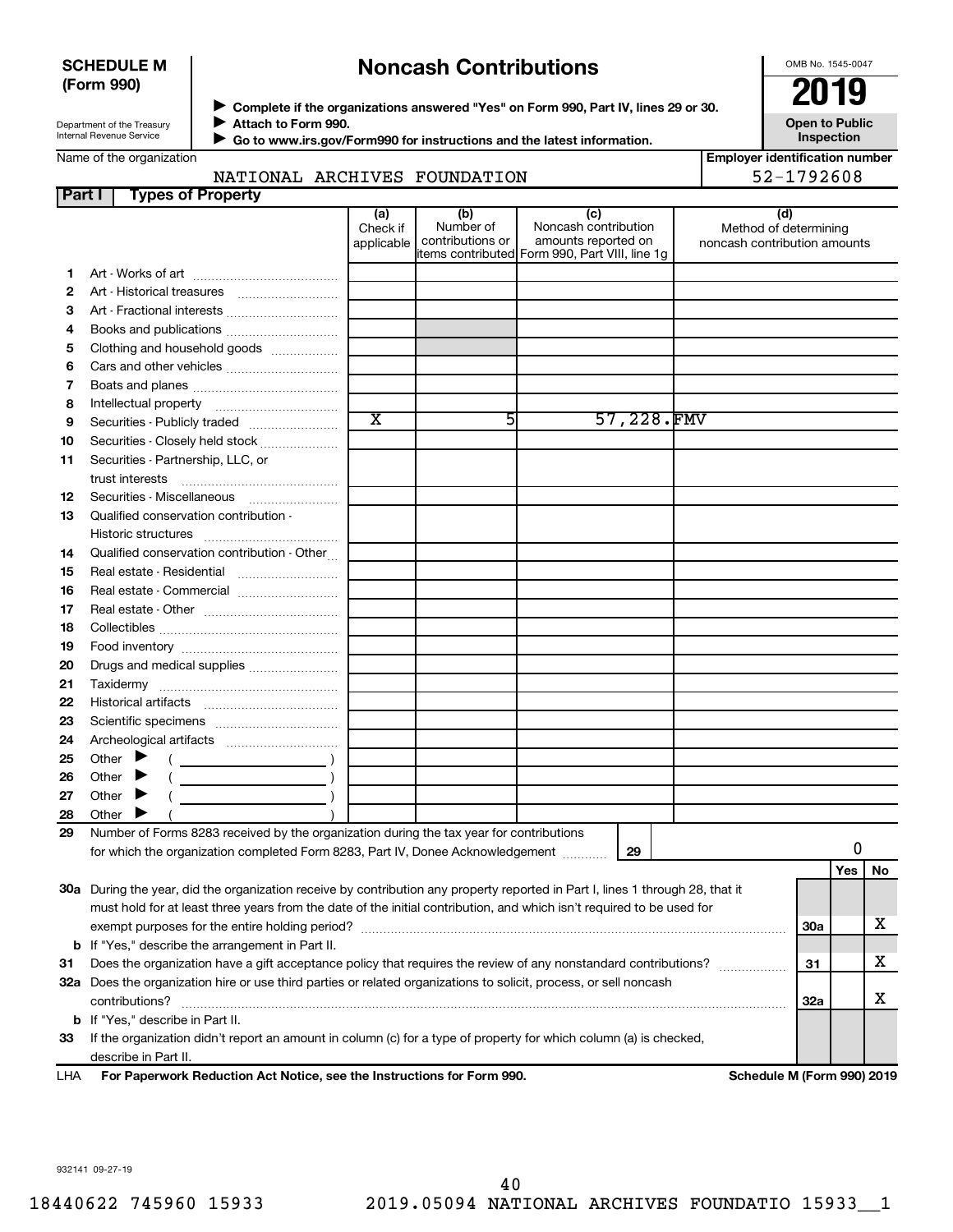#### Schedule M (Form 990) 2019 Page NATIONAL ARCHIVES FOUNDATION 52-1792608

Part II | Supplemental Information. Provide the information required by Part I, lines 30b, 32b, and 33, and whether the organization is reporting in Part I, column (b), the number of contributions, the number of items received, or a combination of both. Also complete this part for any additional information.

SCHEDULE M, PART I, COLUMN (B):

#### THE NUMBER REPORTED IN COLUMN (B) REPRESENTS THE NUMBER OF

CONTRIBUTIONS RECEIVED.

**Schedule M (Form 990) 2019**

932142 09-27-19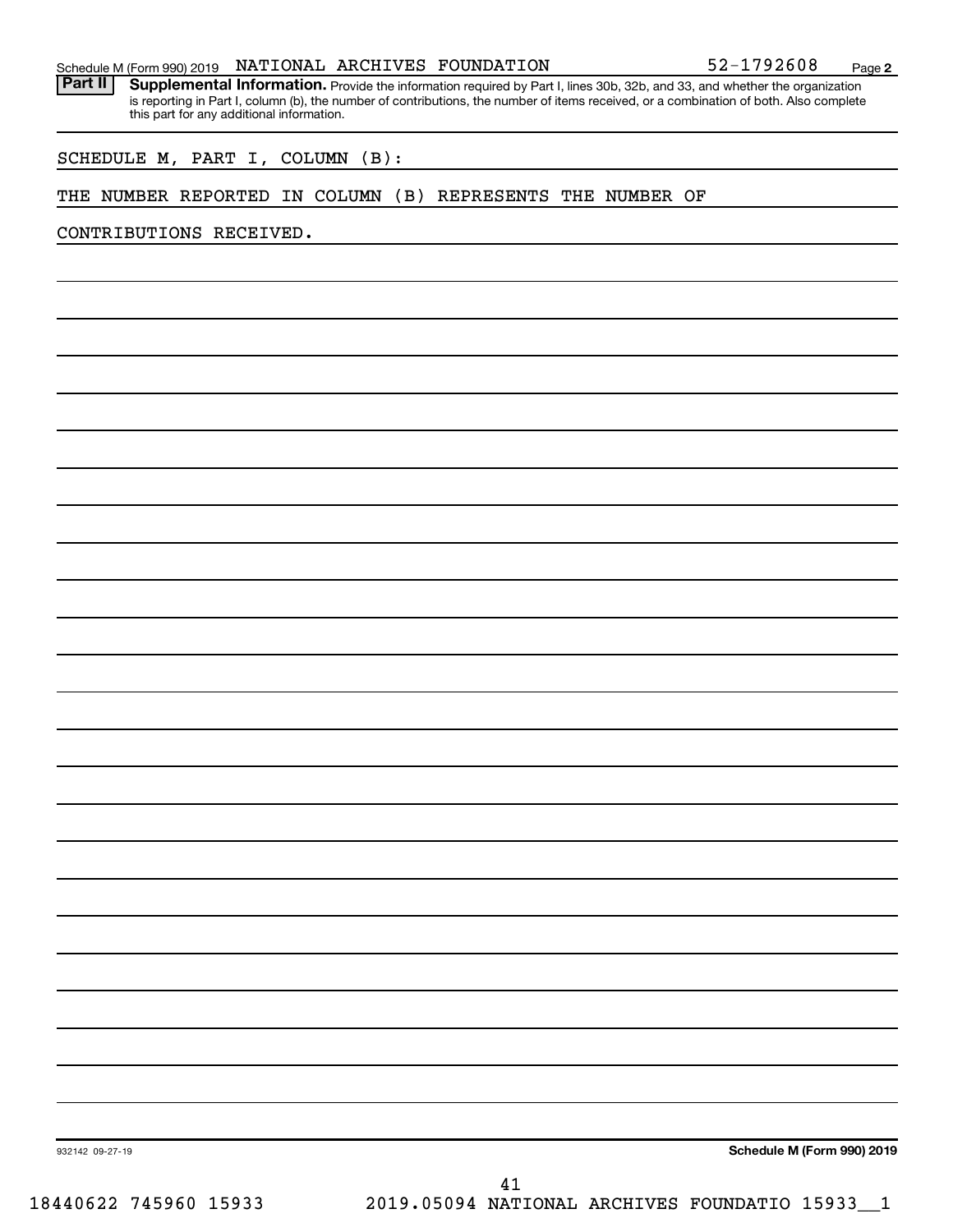**(Form 990 or 990-EZ)**

Department of the Treasury Internal Revenue Service Name of the organization

**Complete to provide information for responses to specific questions on Form 990 or 990-EZ or to provide any additional information. | Attach to Form 990 or 990-EZ. | Go to www.irs.gov/Form990 for the latest information. SCHEDULE O Supplemental Information to Form 990 or 990-EZ 2019** 



**Employer identification number** NATIONAL ARCHIVES FOUNDATION | 52-1792608

# FORM 990, PART III, LINE 4D, OTHER PROGRAM SERVICES:

EXHIBITIONS: DURING THE CURRENT FISCAL YEAR, THE LAWRENCE F. O'BRIEN

GALLERY "RIGHTFULLY HERS: AMERICAN WOMEN AND THE VOTE" EXHIBIT PROVIDED

AN OVERVIEW OF THE EVENTS LEADING UP AND FOLLOWING THE PASSING OF THE

19TH AMENDMENT.

EXPENSES \$ 157,053. INCLUDING GRANTS OF \$ 0. REVENUE \$ 159,020.

THEATER PROGRAMS: THE WILLIAM G. MCGOWAN THEATER, BUILT AND SUPPORTED

BY THE FOUNDATION, IS WASHINGTON, DC'S PREMIER VENUE FOR FREE

DOCUMENTARY FILMS, AUTHOR LECTURES, AND PANEL DISCUSSIONS EXPLORING

HISTORICAL AND CURRENT EVENTS.

EXPENSES \$ 15,366. INCLUDING GRANTS OF \$ 0. REVENUE \$ 0.

RONALD REAGAN LIBRARY: THE RONALD REAGAN LIBRARY PROJECT IS THE

SITUATION ROOM: WASHINGTON'S CABINET IS A NEW SCENARIO FOR THE

SITUATION ROOM EXPERIENCE SERIES OF EDUCATIONAL SIMULATIONS. THE

SCENARIO IS A JOINT PROJECT BETWEEN THE RONALD REAGAN PRESIDENTIAL

LIBRARY AND GEORGE WASHINGTON'S MOUNT VERNON AND IS DESIGNED TO BE

IMPLEMENTED AT BOTH LOCATIONS. THE SIMULATION WILL ACCOMMODATE 20-40

HIGH SCHOOL PARTICIPANTS AND WILL FIT WITHIN A THREE-HOUR VISITATION

WINDOW, INCLUDING NINETY MINUTES OF "LIVE PLAY." THE SCENARIO SERVES

HIGH SCHOOL PARTICIPANTS AS A BASELINE BUT WILL BE A REWARDING

EXPERIENCE FOR UNDERGRADUATES AND ADULT GROUPS ALIKE. THE SCENARIO IS

AN 18TH CENTURY FOREIGN POLICY CRISIS SET DURING AMERICA'S FIRST

"SITUATION ROOM" IN THE FORM OF PRESIDENT GEORGE WASHINGTON'S CABINET.

932211 09-06-19 LHA For Paperwork Reduction Act Notice, see the Instructions for Form 990 or 990-EZ. Schedule O (Form 990 or 990-EZ) (2019) PLAYERS TAKE ON A ROLE FROM THE ERA OF THE FOUNDING FATHERS AND ACT TO

42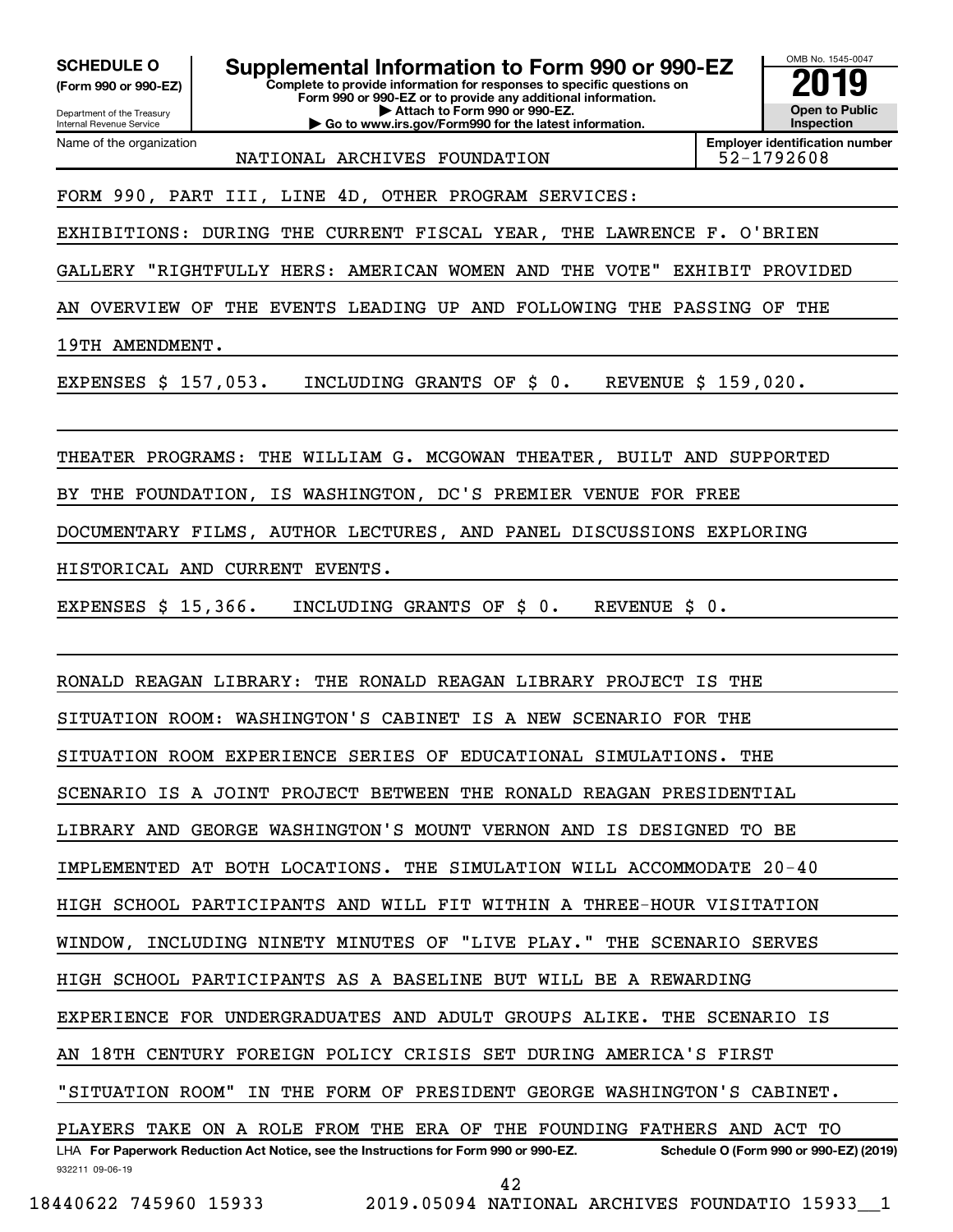| Schedule O (Form 990 or 990-EZ) (2019)<br>Page 2         |                                                     |  |  |  |  |  |  |  |  |
|----------------------------------------------------------|-----------------------------------------------------|--|--|--|--|--|--|--|--|
| Name of the organization<br>NATIONAL ARCHIVES FOUNDATION | <b>Employer identification number</b><br>52-1792608 |  |  |  |  |  |  |  |  |
| SAVE THE COUNTRY FROM BEING CONSUMED BY A WORLD WAR.     |                                                     |  |  |  |  |  |  |  |  |

EXPENSES \$ 319,390. INCLUDING GRANTS OF \$ 0. REVENUE \$ 0.

WE THE PEOPLE CAMPAIGN: IN PREPARATION FOR THE 250TH ANNIVERSARY OF THE DECLARATION OF INDEPENDENCE (2026), THE WE THE PEOPLE CAMPAIGN IS THE FOUNDATIONS INVESTMENT TO BRING THE DOCUMENTS AND RESOURCES OF THE NATIONAL ARCHIVES TO ALL AMERICANS. IT SEEKS TO TRANSFORM THE PUBLIC'S UNDERSTANDING OF AMERICAN DEMOCRACY THROUGH NEW PROGRAMS, EXHIBITS, EDUCATIONAL RESOURCES FOR EDUCATORS, AND INTERACTIVE SIMULATIONS FOR STUDENTS.

FORM 990, PART VI, SECTION B, LINE 11B:

THE DRAFT FORM 990 WAS PREPARED BY THE OUTSIDE ACCOUNTANTS AND REVIEWED BY THE EXECUTIVE DIRECTOR AND THE DIRECTOR OF FINANCE. UPON THE DETERMINATION OF THE ACCURACY OF THE DRAFT, IT WAS SENT TO THE AUDIT COMMITTEE FOR APPROVAL. ONCE APPROVED BY THE COMMITTEE, THE FINAL FORM 990 WAS DISTRIBUTED TO THE ENTIRE BOARD OF DIRECTORS AND THEN FILED WITH THE IRS.

FORM 990, PART VI, SECTION B, LINE 12C:

THE CONFLICT OF INTEREST POLICY IS REVIEWED BY EACH MEMBER OF THE BOARD OF DIRECTORS AND A CONFLICT OF INTEREST COMPLIANCE STATEMENT IS SIGNED ANNUALLY. THE EMPLOYEES REVIEW THE POLICY AND SIGN A COMPLINACE STATEMENT UPON HIRE AND DURING AN ANNUAL PERFORMANCE REVIEW.

932212 09-06-19 **Schedule O (Form 990 or 990-EZ) (2019)** UPON THE FIRST KNOWLEDGE BY AN INTERESTED PERSON THAT NAF, THE BOARD OR A COMMITTEE IS CONSIDERING OR HAS CONSIDERED A TRANSACTION OR ARRANGEMENT WITH AN ENTITY OR INDIVIDUAL WITH WHICH THE INTERESTED PERSON HAS AN INTEREST, THE INTERESTED PERSON DISCLOSES THE EXISTENCE AND NATURE OF 18440622 745960 15933 2019.05094 NATIONAL ARCHIVES FOUNDATIO 15933\_\_1 43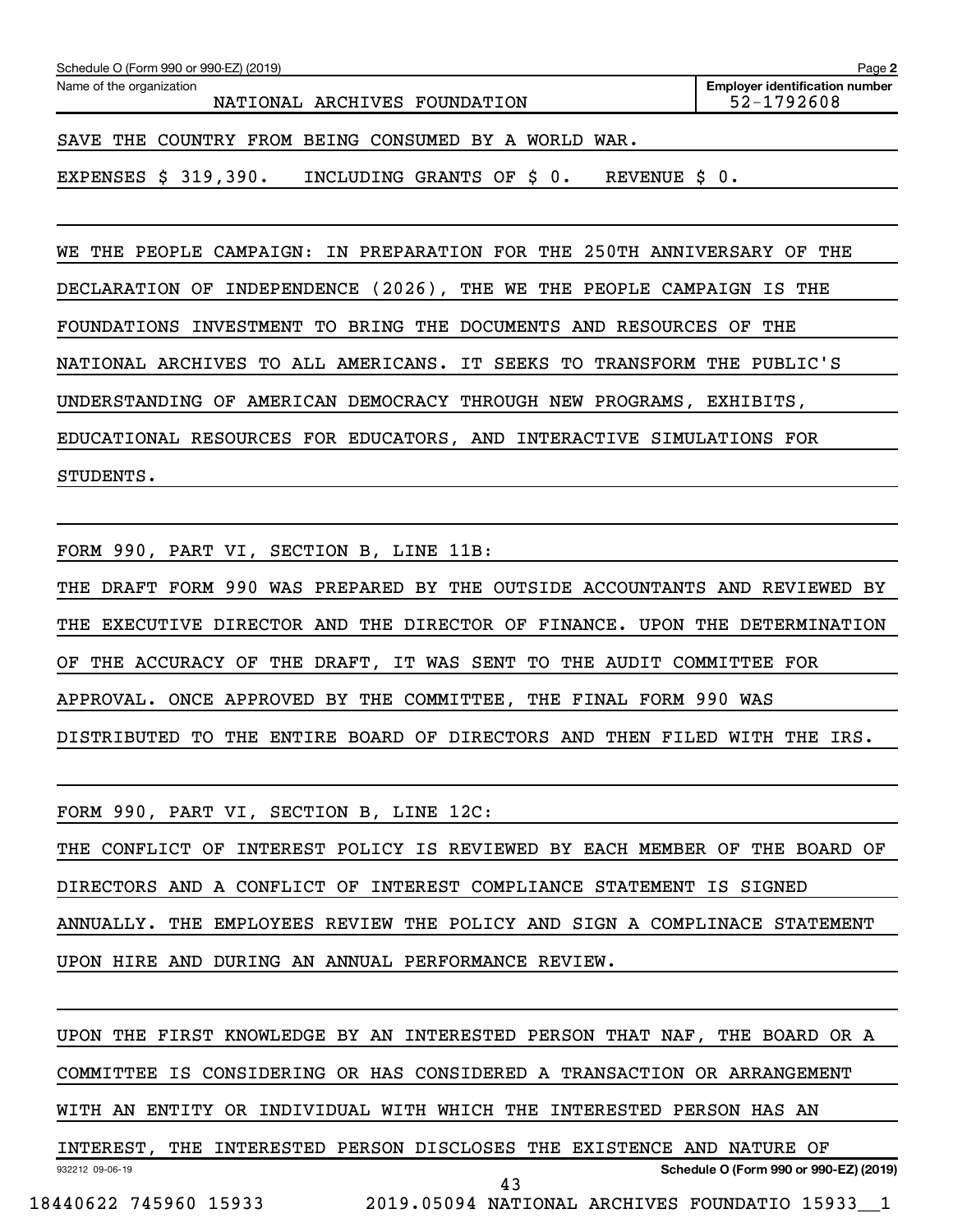**2**

HIS/HER INTEREST TO THE COMMITTEE. THE INTERESTED PERSON ALSO RECUSES

HIMSELF/HERSELF FROM VOTING ON THIS MATTER.

RECOMMENDATIONS AND THE PROCESS IS DOCUMENTED.

FORM 990, PART VI, SECTION B, LINE 15A:

THE EXECUTIVE DIRECTOR AND THE DIRECTOR OF FINANCE CONDUCT SALARY RESEARCH ON COMPARABLE INDUSTRY AND SIMILAR-SIZED NONPROFIT ORGANIZATIONS. THE FINDINGS OF THESE RESULTS ARE PRESENTED TO OFFICERS OF THE BOARD FOR

A SIMILAR PROCESS IS CONDUCTED ANNUALLY BY THE EXECUTIVE DIRECTOR FOR THE DIRECTOR OF FINANCE OF THE ORGANIZATION, ALONG WITH OTHER DIRECTORS OF THE FOUNDATION. ALL REVIEWS ARE DOCUMENTED AND PLACED INTO THE RESPECTIVE PERSONNEL FILE. THE LAST SALARY REVIEW TOOK PLACE IN JUNE 2020.

FORM 990, PART VI, LINE 17, LIST OF STATES RECEIVING COPY OF FORM 990: AL,AR,CA,FL,GA,HI,IL,KS,KY,MD,MA,MI,MN,MS,NH,NJ,NM,NY,NC,OR,PA,RI,SC,TN,UT VA,WV,WI

FORM 990, PART VI, SECTION C, LINE 19:

THE ORGANIZATION MAKES ITS GOVERNING DOCUMENTS, CONFLICT OF INTEREST

POLICY, AND FINANCIAL STATEMENTS AVAILABLE TO THE PUBLIC UPON REQUEST.

FORM 990, PART IX, LINE 11G, OTHER FEES:

DESIGN SERVICES:

PROGRAM SERVICE EXPENSES 1,700.

MANAGEMENT AND GENERAL EXPENSES 0.

FUNDRAISING EXPENSES 0.

TOTAL EXPENSES 1,700.

932212 09-06-19

**Schedule O (Form 990 or 990-EZ) (2019)**

18440622 745960 15933 2019.05094 NATIONAL ARCHIVES FOUNDATIO 15933\_\_1

44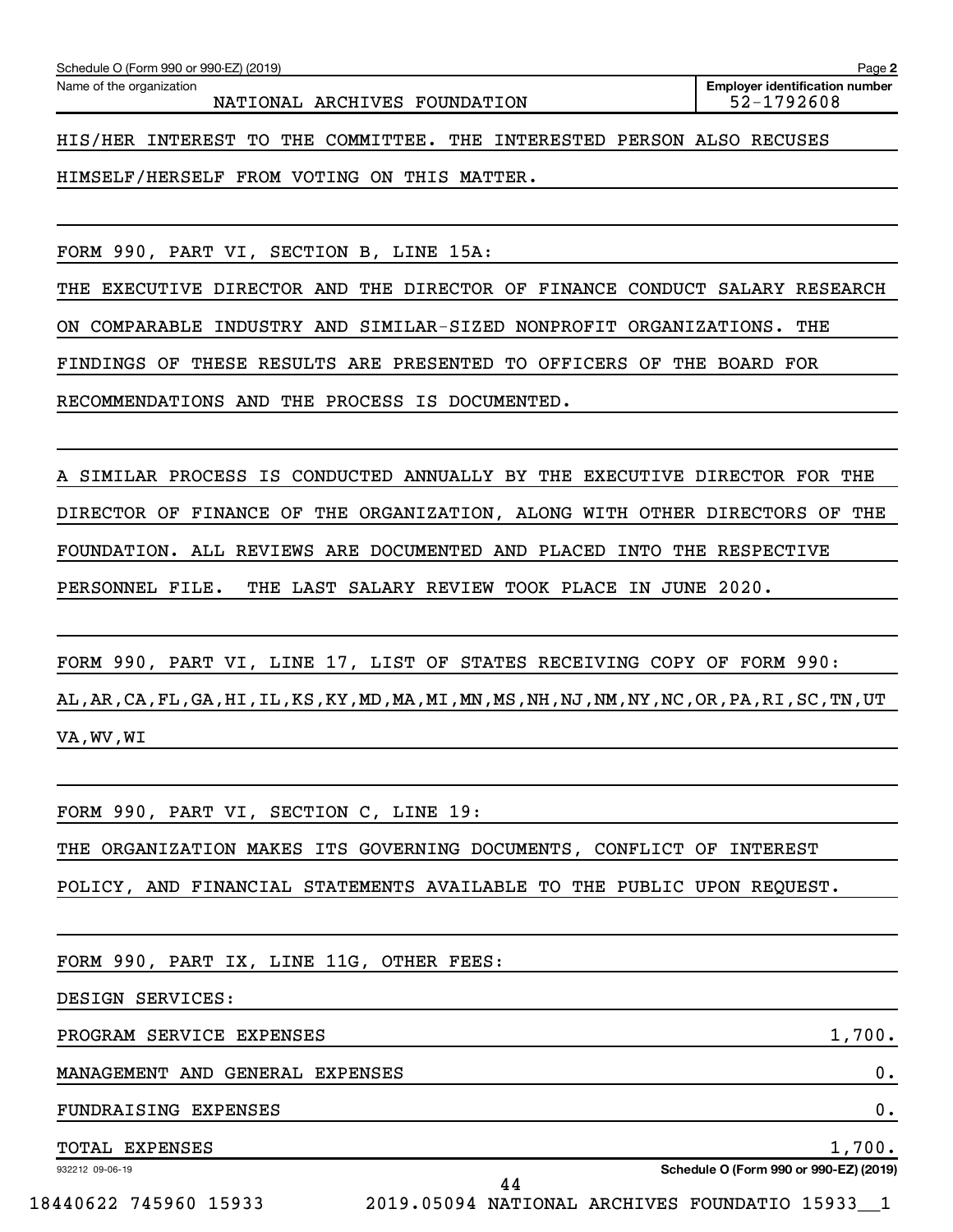| Schedule O (Form 990 or 990-EZ) (2019)                                 | Page 2                                              |
|------------------------------------------------------------------------|-----------------------------------------------------|
| Name of the organization<br>NATIONAL ARCHIVES FOUNDATION               | <b>Employer identification number</b><br>52-1792608 |
|                                                                        |                                                     |
| FACILITY AND SECURITY:                                                 |                                                     |
| PROGRAM SERVICE EXPENSES                                               | 27,065.                                             |
| MANAGEMENT AND GENERAL EXPENSES                                        | 0.                                                  |
| FUNDRAISING EXPENSES                                                   | 61,337.                                             |
| <b>TOTAL EXPENSES</b>                                                  | 88,402.                                             |
|                                                                        |                                                     |
| OTHER PROFESSIONAL FEES:                                               |                                                     |
| PROGRAM SERVICE EXPENSES                                               | 544, 460.                                           |
| MANAGEMENT AND GENERAL EXPENSES                                        | 43,293.                                             |
| FUNDRAISING EXPENSES                                                   | 61,317.                                             |
| TOTAL EXPENSES                                                         | 649,070.                                            |
| TOTAL OTHER FEES ON FORM 990, PART IX, LINE 11G, COL A                 | 739,172.                                            |
|                                                                        |                                                     |
| FORM 990, PART X, LINE 23:                                             |                                                     |
| ON MAY 5, 2020, THE FOUNDATION RECEIVED LOAN PROCEEDS IN THE AMOUNT OF |                                                     |
| \$457,255 UNDER THE PAYCHECK PROTECTION PROGRAM. THE PROMISSORY NOTE   |                                                     |
| CALLS FOR MONTHLY PRINCIPAL AND INTEREST PAYMENTS AMORTIZED OVER THE   |                                                     |

TERM OF THE PROMISSORY NOTE WITH A DEFERRAL OF PAYMENTS FOR THE FIRST

SIX MONTHS. UNDER THE CORONAVIRUS AID, RELIEF, AND ECONOMIC SECURITY

ACT (CARES ACT), THE PROMISSORY NOTE MAY BE FORGIVEN BY THE SMALL

BUSINESS ADMINISTRATION IN WHOLE OR IN PART. THE FOUNDATION INTENDS TO

USE THE PROCEEDS FOR PURPOSES CONSISTENT WITH THE PAYCHECK PROTECTION

PROGRAM AND BELIEVES THAT ITS USE OF THE LOAN PROCEEDS WILL MEET THE

CONDITIONS FOR FORGIVENESS OF THE LOAN.

THE FOUNDATION INTENDS TO APPLY FOR FORGIVENESS AFTER COMPLETING THE 24

932212 09-06-19 **Schedule O (Form 990 or 990-EZ) (2019)** WEEK PERIOD. IF FORGIVENESS IS GRANTED, THE FOUNDATION WILL RECORD 18440622 745960 15933 2019.05094 NATIONAL ARCHIVES FOUNDATIO 15933\_\_1 45